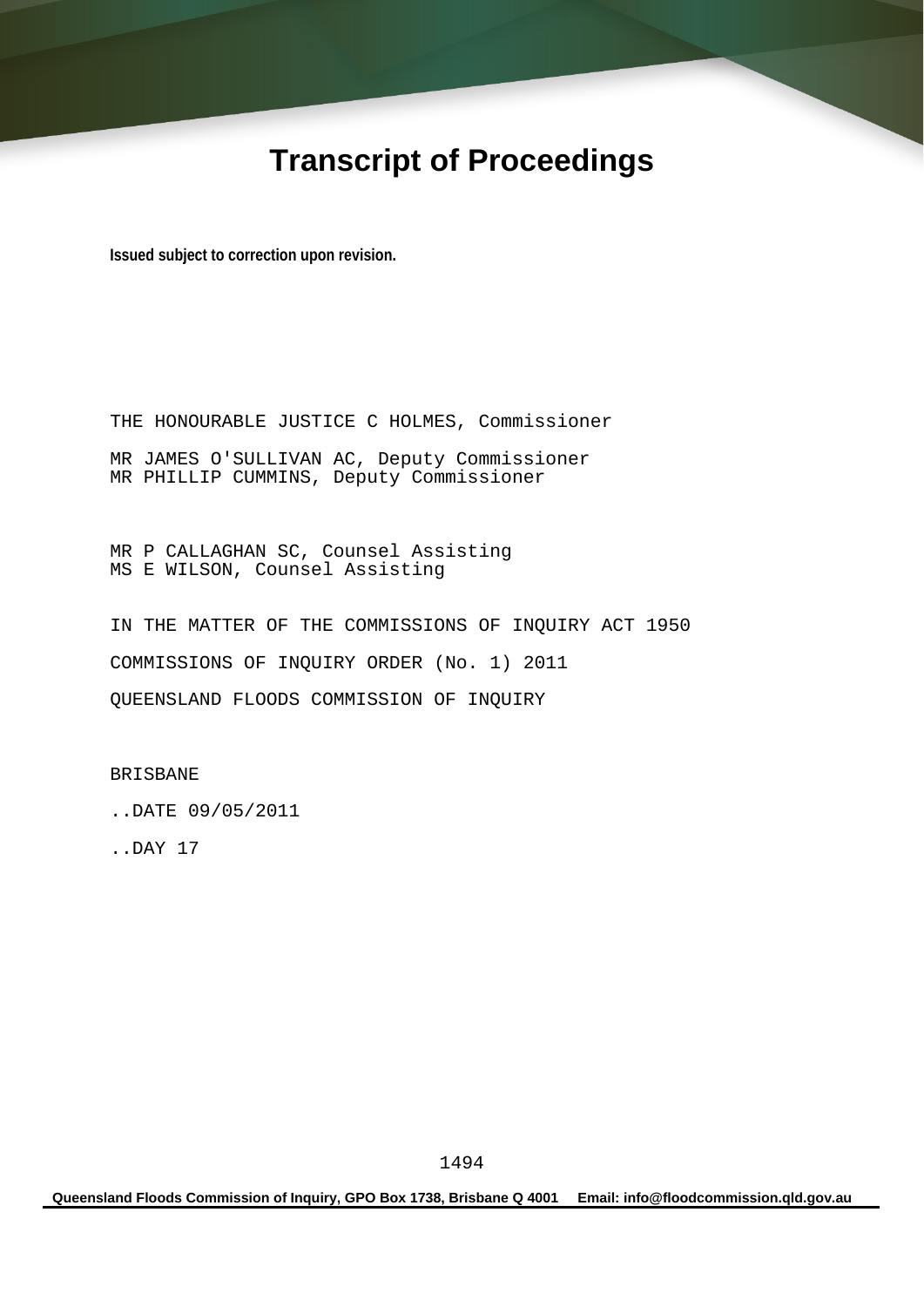THE COMMISSION RESUMED AT 10 A.M.

COMMISSIONER: Yes, Mr Callaghan?

MR CALLAGHAN: The first witness is Superintendent Patrick Ryan who is to give evidence via telephone, I understand.

PATRICK JOHN RYAN, CALLED:

WITNESS: Good morning, Pat Ryan speaking.

COMMISSIONER: Mr Ryan, do you have a Bible with you?-- Yes, I do.

I'll get my associate to read the oath to you?-- Thank you, your Honour.

PATRICK JOHN RYAN, SWORN AND EXAMINED VIA TELEPHONE LINK:

**30**  MR CALLAGHAN: Superintendent Ryan, it is Counsel Assisting speaking. You can hear me okay?-- I can.

Can you tell the Commission your full name, rank and station, please?-- Yes, my full name is Patrick John Ryan. I'm a Superintendent of Police attached to the Redcliffe Police District.

You have prepared an eight page statement for the purposes of the Commission; is that correct?-- That is correct.

And you refer - or you're aware of the Redcliffe District Disaster Management Group extraordinary meeting on the 3rd of February 2011 - it was a debrief - a flood debrief?-- Yes, I am. I am.

Yes. You were present for that?-- I was. I chaired that meeting, yes.

I tender the statement and the minutes of that meeting.

COMMISSIONER: Exhibit 307.

ADMITTED AND MARKED "EXHIBIT 307"

**1**

**10** 

**20** 

**40**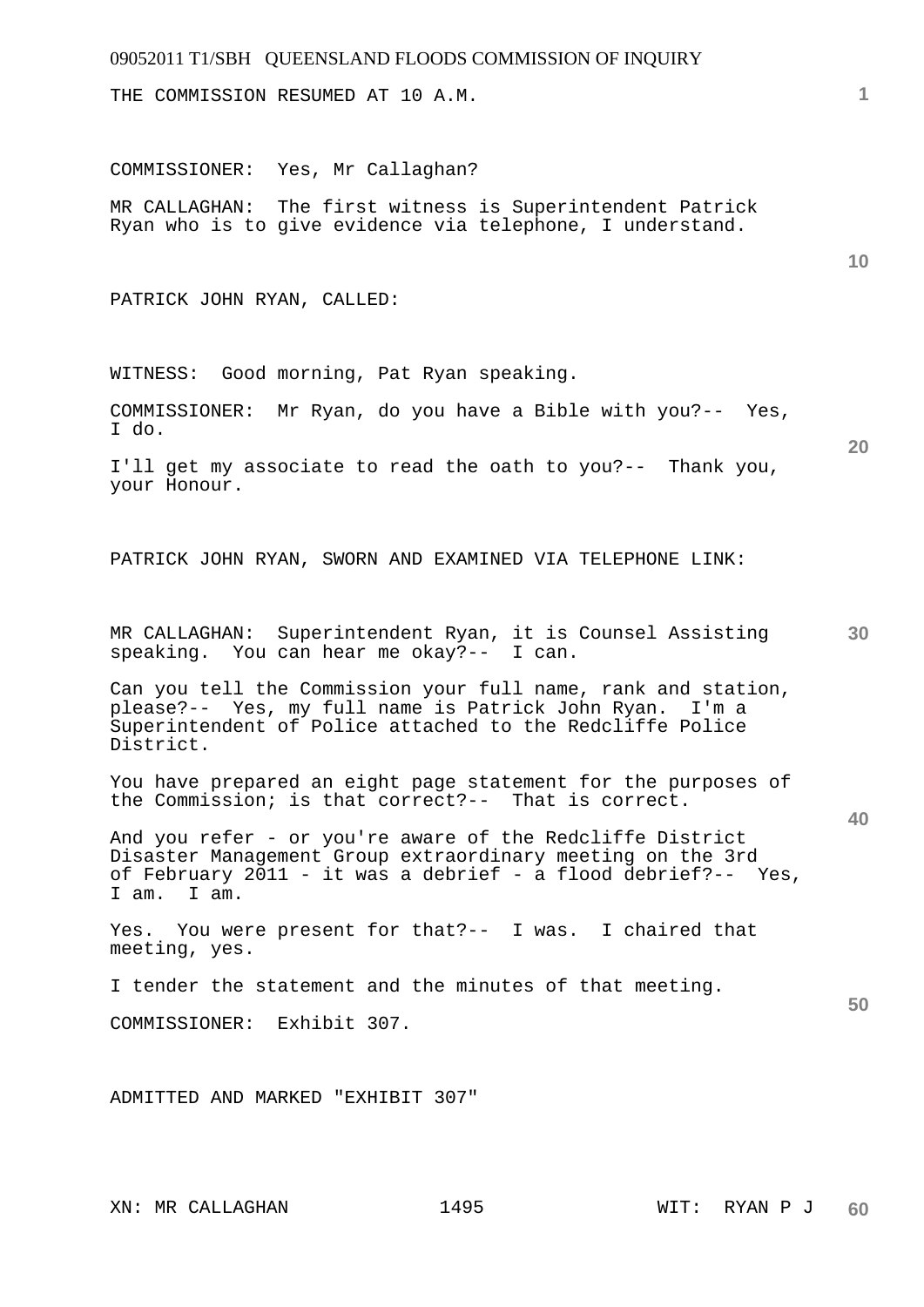MR CALLAGHAN: I just have a few questions referable to your statement and that material. Firstly, can I ask you, you set out in your statement details of the training that you've received relevant to disaster management?-- That is correct.

Was there any training or advice given to you following the amendments to the act in 2010?-- No, I haven't received any training since then, no.

All right. At page 3 of your statement you note that during this event in January, the District Disaster Management Group was jointly located with the Local Disaster Management Group at the Caboolture Council's offices. Were there any issues with that - any difficulties?-- Just a couple of minor difficulties. The Council location worked very well for the group, but just with regards to getting our own separate space and area, the groups were basically in a large room that was partitioned off. The DDMG felt that we needed to be in a separate area, just a bit more distant from the LDMG, just for our own meetings and conferences and teleconferences as well.

That's one of the things, I think, that has been identified as something which might be improved; is that right?-- That is correct. It was noted in our debrief minutes as well.

Yes. And what's actually going to happen?-- At our debrief minutes, the Mayor of the Moreton Bay Regional Council - Mayor Sutherland - advised us that there was a - Council were looking at purchasing land at North Lakes and constructing a purpose-built facility at that location for both the DDMG and the LDMG. The location at North Lakes is on higher ground, it is fairly central to the whole of the Moreton Bay Regional Council as well, and having a purpose-built facility to handle such disasters would certainly be beneficial to both groups.

All right. Given the place in which you were located, you were in a position to assess the performance of the LDMG in January. What do you have to say about the way that operated?-- I felt the LDMG operated fairly effectively. The incident that occurred on 11 January came upon us fairly quickly due to the severe rain depression that came across, and I think we received on the 11th of January in excess of 404 millimetres of rain in a short period of time. The LDMG stood up fairly quickly and started to manage the incident and calls for service that were being received. As with any incident, I suppose the initial set-up stage is certainly the most crucial where you've got a lot going on and a lot of requests coming through and becoming situationally aware is probably one of the big issues of any group to manage. The LDMG had good technical support there, they had staff there to log events, they had separate areas where they could meet as well, which they did as a group to address a number of issues that were impacting on the area with respect to the flooding of local roads and the impact that was caused by the emergency alert that was sent out earlier in the morning.

I was going to ask you about that, because that's something that was discussed at the debrief too, wasn't it?-- Yes, it

XN: MR CALLAGHAN 1496 WIT: RYAN P J

**10** 

**1**

**20** 

**30** 

**40**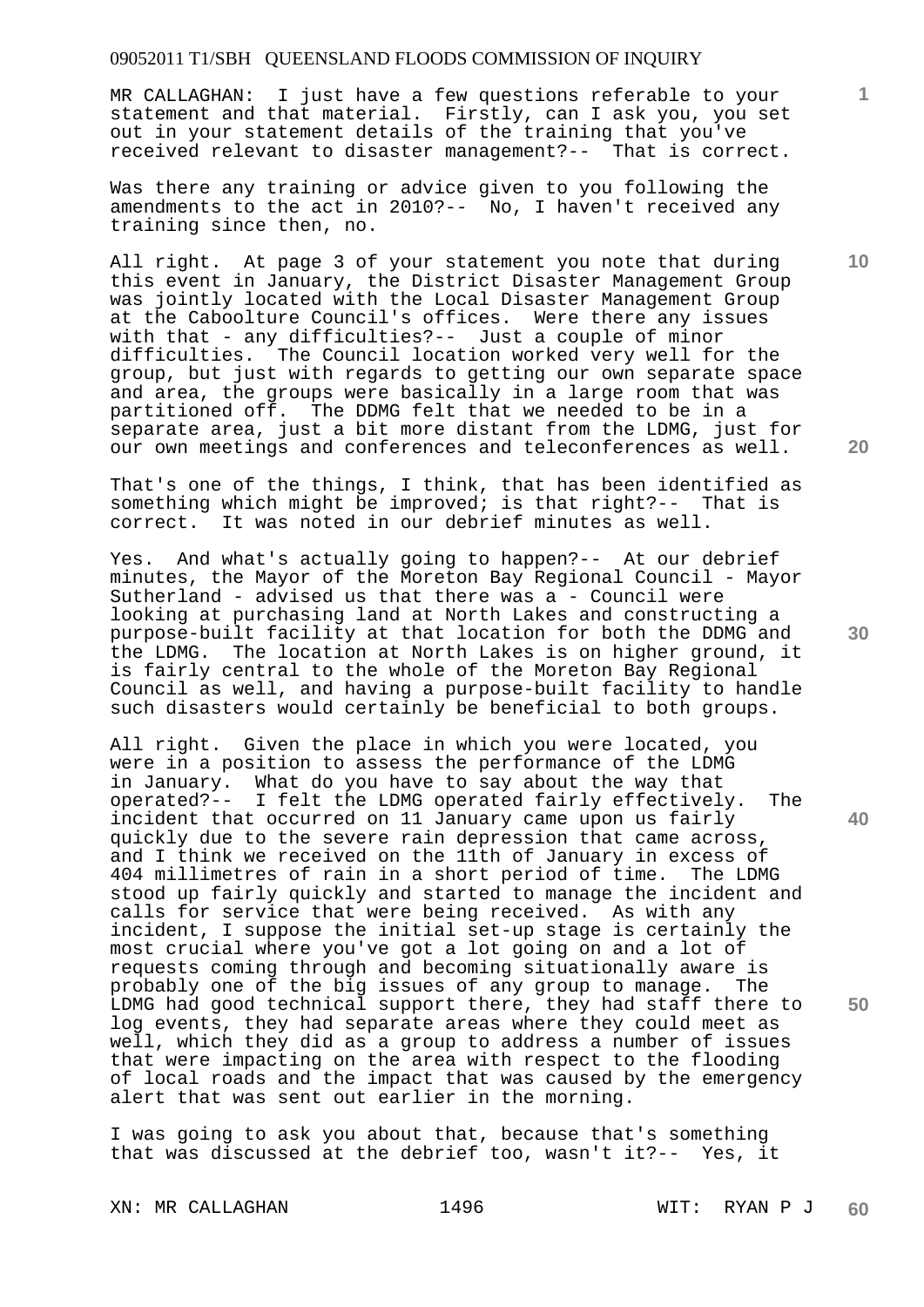was.

Can you tell us how that alert actually came to be issued?-- Yes. Each morning, the State Disaster Coordination Group had a teleconference with all DDCs across the state to give them a briefing in relation to the flooding events right across Queensland. At the meeting on the 10th of January, which my counterpart, Inspector Jones attended, we were advised that there were no specific issues that were going to impact on the DDMG for the Moreton Bay Regional Council. The rain falls that we had up to that stage weren't impacting on the area that significantly or creating any major problems; however, in our teleconference on the 11th of January, we were advised that the severe rain depression that had come across the coast was going to have a significant impact on the creeks and streams in the Burpengary/Narangba area. In that teleconference we were briefed by Hydrology and the Bureau of Meteorology that the significant rainfalls would impact on our area quite significantly. We were given exemption to leave the meeting at that stage, but the SDMG advised that, look, we needed to get an emergency alert out fairly quickly to advise residents in our area of the rises in the creeks and streams, and they advised that they would arrange for that alert to be done through Brisbane. Having regard to the incident in Toowoomba, the severe flooding that occurred there fairly quickly, I agreed to that alert being sent out by them and I immediately proceeded to Caboolture to take up my role as the DDC for the DDMG for Moreton Bay.

So, the alert went out and I think it went out in these terms: "Immediate flash flooding warning from SES for Caboolture, Burpengary areas. Very high water levels in rivers and creeks. Seek higher ground NOW.", with the word "now" in capital letters; is that right?-- Yes, that is correct.

So, who actually drafted that?-- That would have been done by the SCCC in Brisbane.

All right. And you're aware of the response that that caused in the community?-- Yes, I am. It did create a fair bit of angst, especially with respect to telecommunications. who were living in - who were working in Brisbane and had their homes in that area immediately left work and started to travel back to their homes and were making telephone calls to make alternative arrangements. It caused basically a meltdown of our communications - telecommunications. I think in excess of 5,000 calls were received in one period of time. It also caused people travelling from Brisbane back to Caboolture and the Narangba areas, due to the fast rises in the creeks and streams, trains weren't able to get through to Caboolture and people were actually let off at Morayfield. This caused an issue there with a large number of persons being disembarking off the railway and no alternative arrangements being made to accommodate them at that stage.

Just getting back to the emergency alert though, and with a view to this - what can be done about this sort of thing happening in the future, obviously it lacked local - or

XN: MR CALLAGHAN 1497 1497 WIT: RYAN P J

**10** 

**1**

**30** 

**40** 

**50**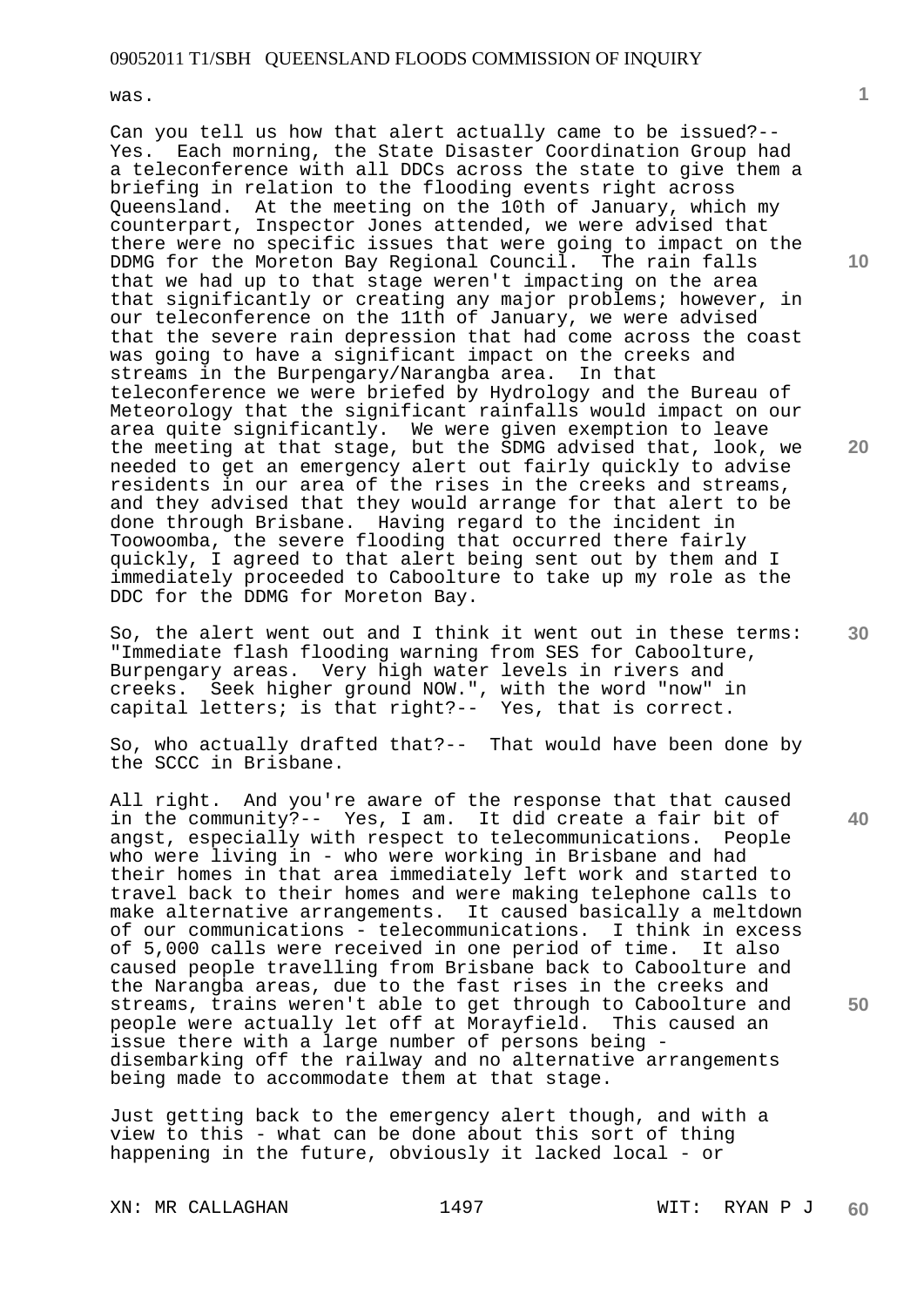specific local context, if you like. It was just a general warning and pretty vague in terms of what it required of people?-- Yeah, that is correct, and another thing it didn't identify was any evacuation centres that people could go to, but inquiries that are made with regard to the alert, we were limited to 160 characters, which would present a problem with regard to how much information could be included on the alert at that stage. So, that's an issue that we identified in our debrief and something that we need to basically look - map our areas that are likely to flood and have alerts drafted up for those areas for future events to basically inform the community what actions they should take and where they can go for safety.

When did you become aware of the wording of the alert?--After it had gone out.

And I suppose, again, looking forward, if there is a situation in which the State group has to put one out urgently, but it lacks local knowledge, if you like, what role should the district group have in interpreting it or qualifying it or following up on the alert?-- Well, I think we need to basically read the alert - have a look at the draft of the alert before it does go out to the community, but in this instance, whilst the alert did create a fair bit of angst amongst the community, it did ensure that people did move to higher ground and we didn't - there was no loss of life in our area, thank God. When you look at the circumstances of Toowoomba, you're going by the situations as they're occurring at the time, so the rainfall event that occurred at Caboolture and Narangba was basically a one in 100 year event. I don't think the flood levels in those creeks and streams have been that high in over 100 years.

No. I can see there were exceptional circumstances in this case, but, looking forward, you'd agree that such a message should be filtered at least through the district group before it is issued?-- Yeah, I do, and I believe that as a district group we need to have a number of drafts formulated for the future for those areas that are likely to be impacted by such events, and that they be used as a template, basically, for future messages to be sent out.

All right. Well, just getting back to the performance of the LDMG. I think the one on page 5 of your statement, your take on things is that the local Council was fully resourced for logistical support and provided it in a timely manner?-- Yes.

And, overall, your assessment of the event is reflected, I suppose, in the last paragraph on page 8, that it was a low-key event managed within the local area; is that right?-- Yes, that is correct. I must say that since taking over the role as the Disaster District Coordinator for the Moreton Bay Regional Council, we have been tested with a number of events. We had the significant storms that impacted on The Gap and Brisbane. An area at Albany Creek was affected in our area that we had to respond to. We also had the oil spill which impacted on our local area as well and, prior to this event,

XN: MR CALLAGHAN 1498 WIT: RYAN P J

**10** 

**1**

**20** 

**30** 

**40**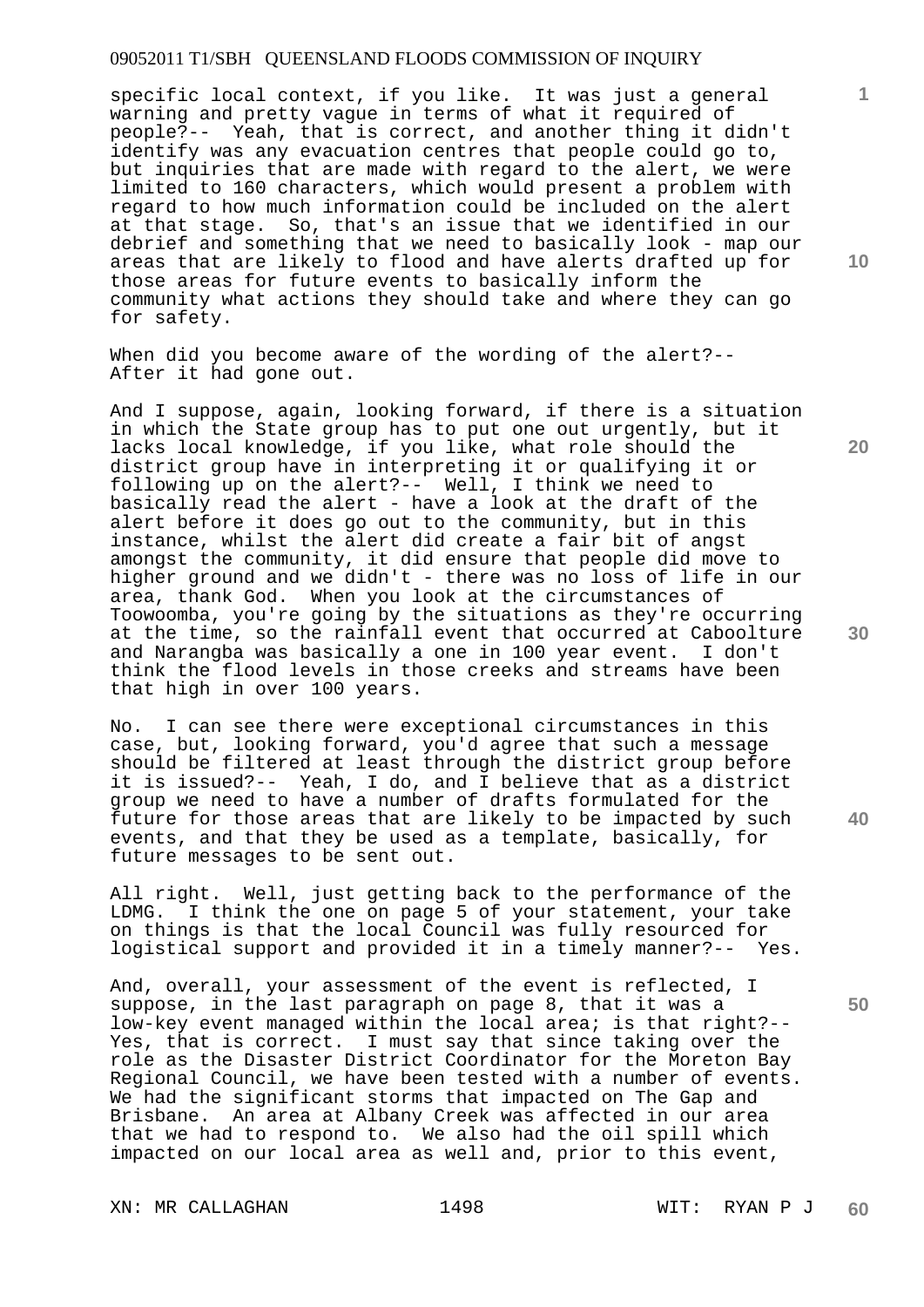we'd undertaken a number of training exercises with respect to co-ordination centres, the establishment and running of co-ordination centres, and I think, having been tested previously, and having that co-ordination centre training and having people trained how to run those events certainly ensured a smooth operation of this - and management of this incident.

Can I ask you about some interactions that you might have had with the Somerset Regional Council, which is not in your district; is that correct?-- Yes, that is correct.

Nonetheless, some services were performed by you on their behalf; is that right?-- That is correct.

Were you aware of when or if their Local Disaster Management Group activated?-- No, to give you a situation, prior to the amalgamation of councils, as the Disaster District Coordinator for Redcliffe, I was responsible for three councils: Kilcoy, Caboolture and Redcliffe. With the Council amalgamations, they all now come under the Moreton Bay Regional Council and I've lost the areas of Kilcoy and Moore, which fell into the Somerset area. During this event, the officer in charge of the Kilcoy police station sent a request through to the LDMG requesting some services. We were advised that he needed to process those through Somerset and we received information to the effect that he had done this, but had received no response. We were in a position to respond to those requests. I immediately contacted my counterpart, Superintendent Garth Pitman at Ipswich and spoke to him in relation to this matter. He advised me at that stage that the - they were having difficulties with the Somerset LDMG and that it hadn't stood up at that stage, and I advised him that we were in a position to respond to the request and he thanked me for that offer and asked me if we would do that. We did attend to the requests that were made by the officer in charge at Kilcoy and we subsequently advised the DDC at Ipswich of what we had undertaken.

And just in terms of the sort of support which you did provide, tell me, did you actually task the SES to any tasks in that area?-- Not from my recollection - from the DDMG perspective. We did undertake a medical evacuation. We did undertake a food resupply. We further undertook - there were medical staff at the hospital that had been working long hours and we had to rotate them through the Caboolture Hospital, so we transferred staff from Caboolture Hospital to Kilcoy, and brought staff that had been working there for long hours back to Caboolture as well.

I was going to ask you about that. How did you actually do that?-- Through the DDMG. We tasked - we had helicopter services that were available at Caboolture that we had identified, and we arranged for those services to - engage those services to facilitate that request.

And what about the resupply to Kilcoy, which I think was on the 12th? What was actually done there?-- It was a resupply

XN: MR CALLAGHAN 1499 WIT: RYAN P J

**10** 

**20** 

**1**

**40** 

**50**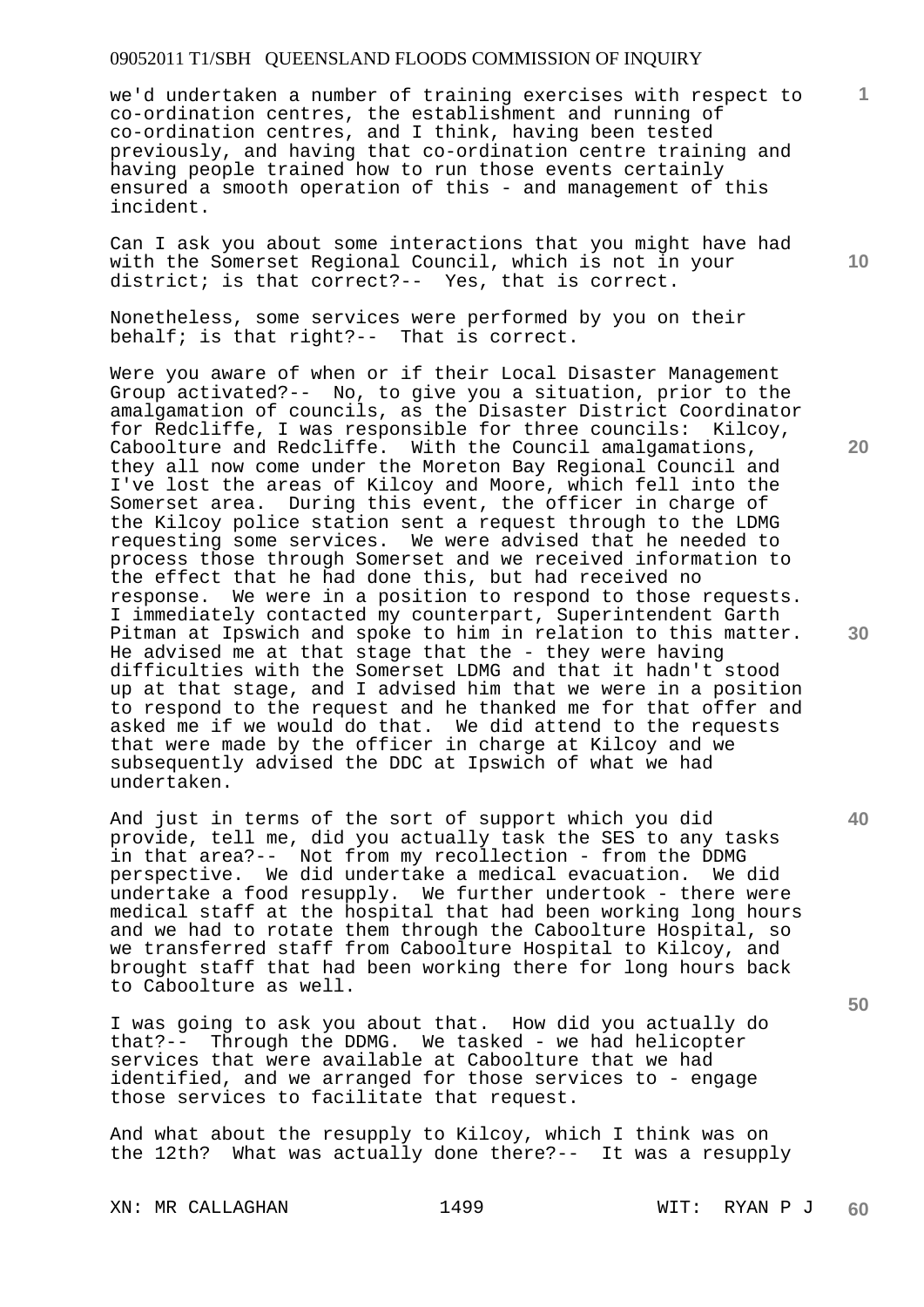to campers in the Neurem Creek area. They had run out of food, so we had got a list of supplies from them. We restocked the store that was in that area for the campers, and also there was a medical evacuation that was undertaken by the ambulance services re: a woman who had run out of her medication and was becoming severely ill.

You mentioned Neurem Creek. I was going to ask you about that, too. Are you aware that there was a request for the evacuation of a seven year old from the Neurem Creek Bush Retreat?-- I can't recall that request. I know there was a sick woman at that Neurem Creek Retreat that we did medically evacuate.

You can't recall anything - a matter of a request for a child?-- No, not from my recollection, no.

All right. You talk, I think, about evacuation centres in your statement and note how there were some informal ones that sprung up into action?-- Yes.

I think you say that's a procedure that worked well?-- Yes, I think the - you'd normally find in incidents such as this that church groups and other community people establish such centres to assist people in their local areas, and they certainly do work well.

There was one such centre that materialised at Woodford, wasn't there?-- Yes, that's correct.

Something like over 70 people ended up staying there?-- That's correct.

They sent a request for bedding at some stage. Do you recall that?-- Yes, that request - yes, I do.

And it's suggested that they were told to send people who needed bedding to Burpengary?-- From my recollection, they indicated that there was a short supply of bedding at the centre and that arrangements were made to facilitate extra bedding, which was done through the correctional centre out there at Woodford.

Yes. Did you organise that?-- My - Superintendent Michael Brady who was in the centre at that stage, he arranged for that.

Right. He was in the - which centre? The-----?-- The DDMG centre on the 11th.

Okay. All right. Thank you. They're the only questions that I have. Can you just hang on the line for the moment?

COMMISSIONER: Mr O'Donnell, do you have any questions?

MR O'DONNELL: No questions, thank you.

MR DUNNING: No questions, thank you, Commissioner.

XN: MR CALLAGHAN 1500

**10** 

**1**

**30** 

**20** 

**40**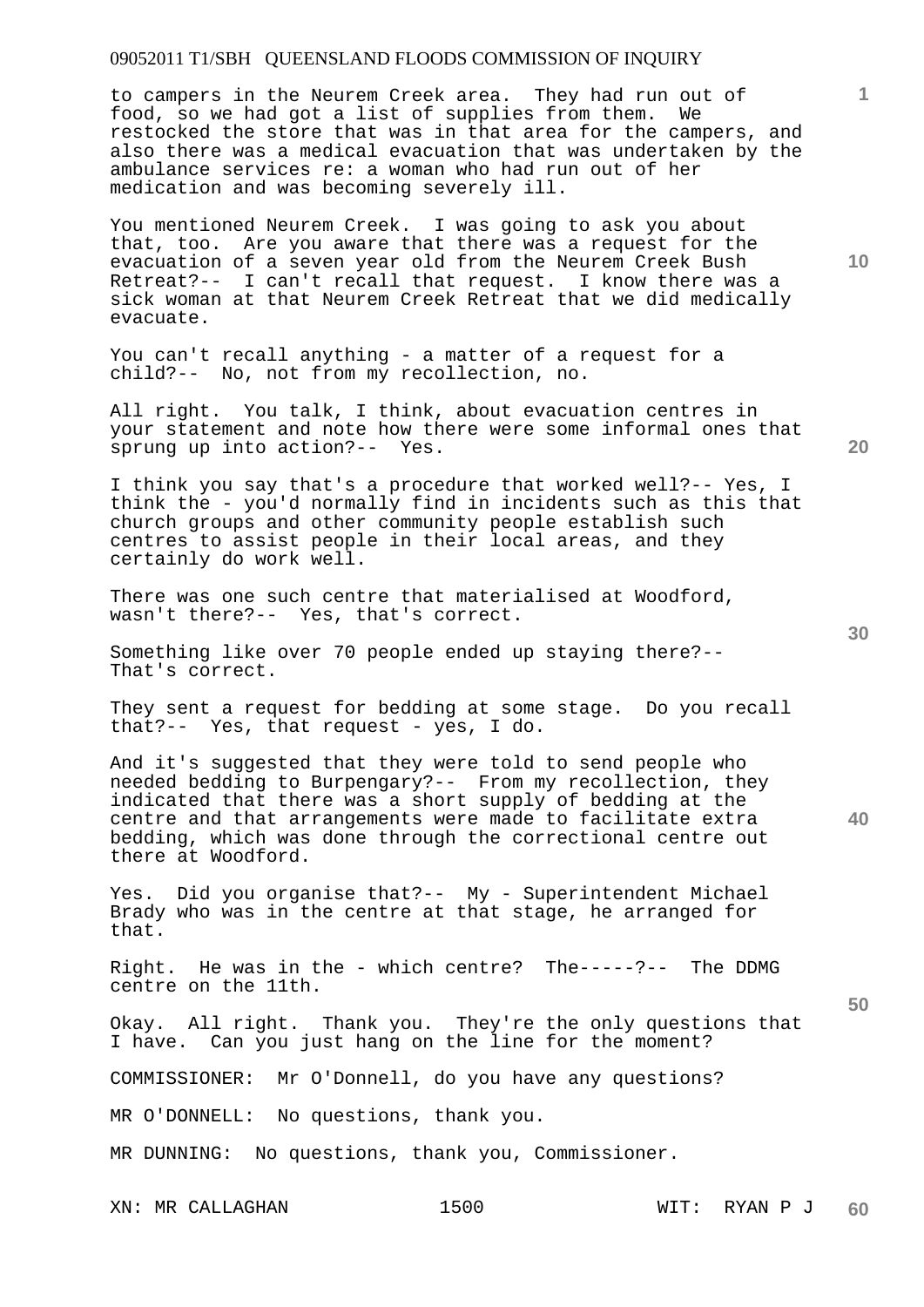**10 20**  COMMISSIONER: Mr Ure? MR URE: No questions, thank you. MR MacSPORRAN: I have nothing, thank you. MS O'GORMAN: No questions. MR DOLLAR: No questions. COMMISSIONER: Thank you. Mr Ryan can be excused, can he? MR CALLAGHAN: Yes. COMMISSIONER: Thanks, Mr Ryan. You're excused. We can end the connection now?-- Thank you, your Honour.

WITNESS EXCUSED

MR CALLAGHAN: I call Jason Renwick.

**30** 

**1**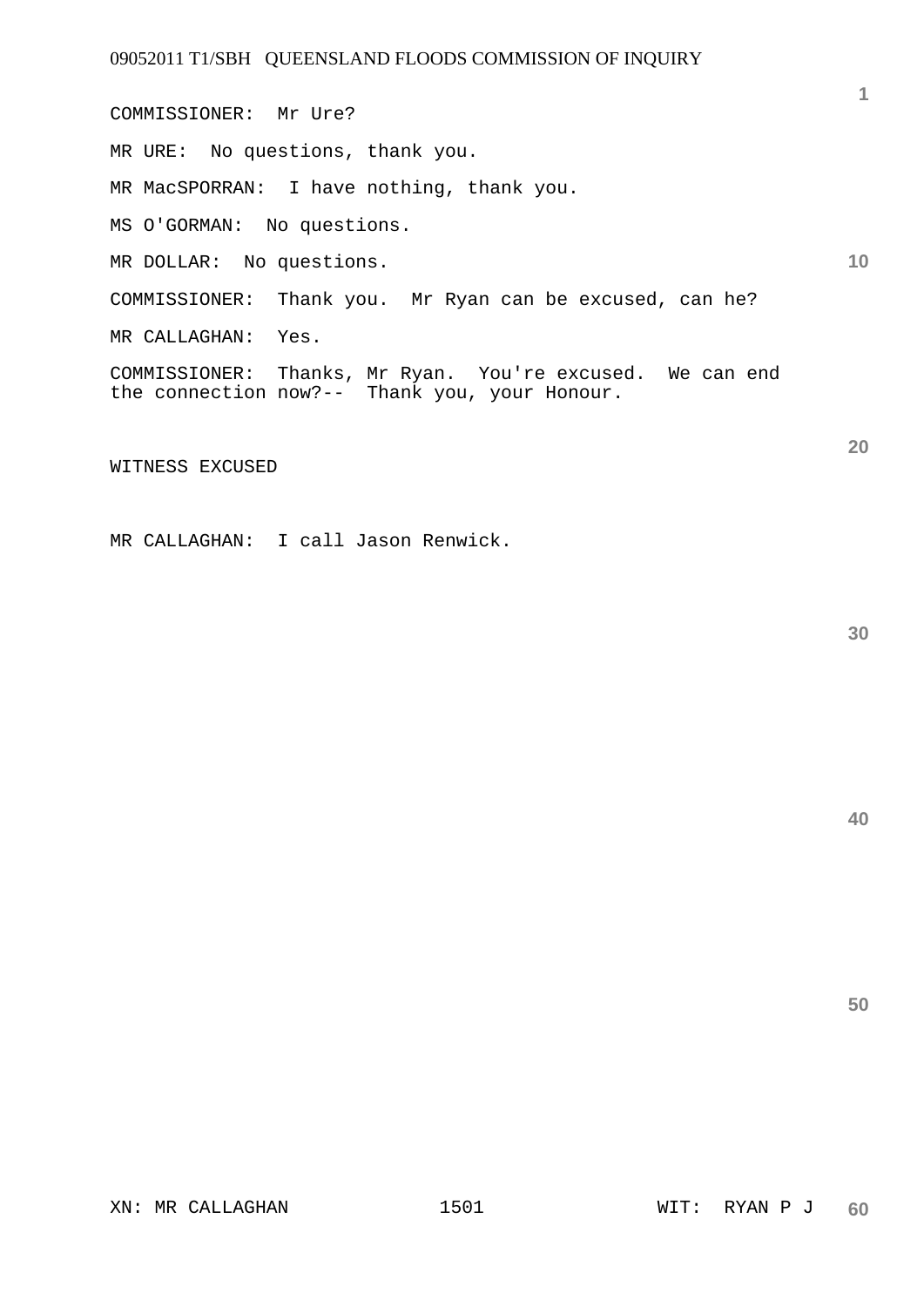JASON SCOTT RENWICK, SWORN AND EXAMINED:

MR CALLAGHAN: Could you tell the Commission your full name, rank and station, please?-- My name is Jason Scott Renwick. I'm a Sergeant of police and currently the officer in charge of the Woodford police station.

Mr Renwick, you have prepared a seven page statement for the purposes of the Commission; is that correct?-- That is correct.

You are being shown that now?-- That is my statement.

Yes, I tender that.

COMMISSIONER: Exhibit 308.

ADMITTED AND MARKED "EXHIBIT 308"

MR CALLAGHAN: Perhaps just by way of introduction, although we have a fair picture of it, can you just tell us a bit about Woodford, especially in terms of access in and out and especially when water levels are raised?-- The main thoroughfare through Woodford is the D'Aguilar Highway which runs east from west, from Caboolture through to Kilcoy. We also have access from the Sunshine Coast hinterland via Kilcoy-Beerwah Road.

Are there some low-lying areas there which create issues?-- There are. Kilcoy-Beerwah Road is susceptible to low-lying areas and localised flooding, as is the D'Aguilar Highway. It can get cut at a number of points.

And apart from cutting roads, there are obvious issues with inundation of properties; is that correct?-- That is correct.

You have still got a copy of your statement there?-- Yes.

Can I pick up at paragraph 10 and, in particular, on the topic of an emergency broadcast message which had been sent. Were you aware of - or did you have any notice that this warning was coming?-- No, I did not.

Did you have any idea where it came from?-- Only in the nature of the warning came from the Emergency Broadcast Centre itself.

Yes. But nobody contacted you to give you any further information?-- No, they did not.

Can you just give us an indication of the manner in which

**10** 

**1**

**20** 

**30** 

**40**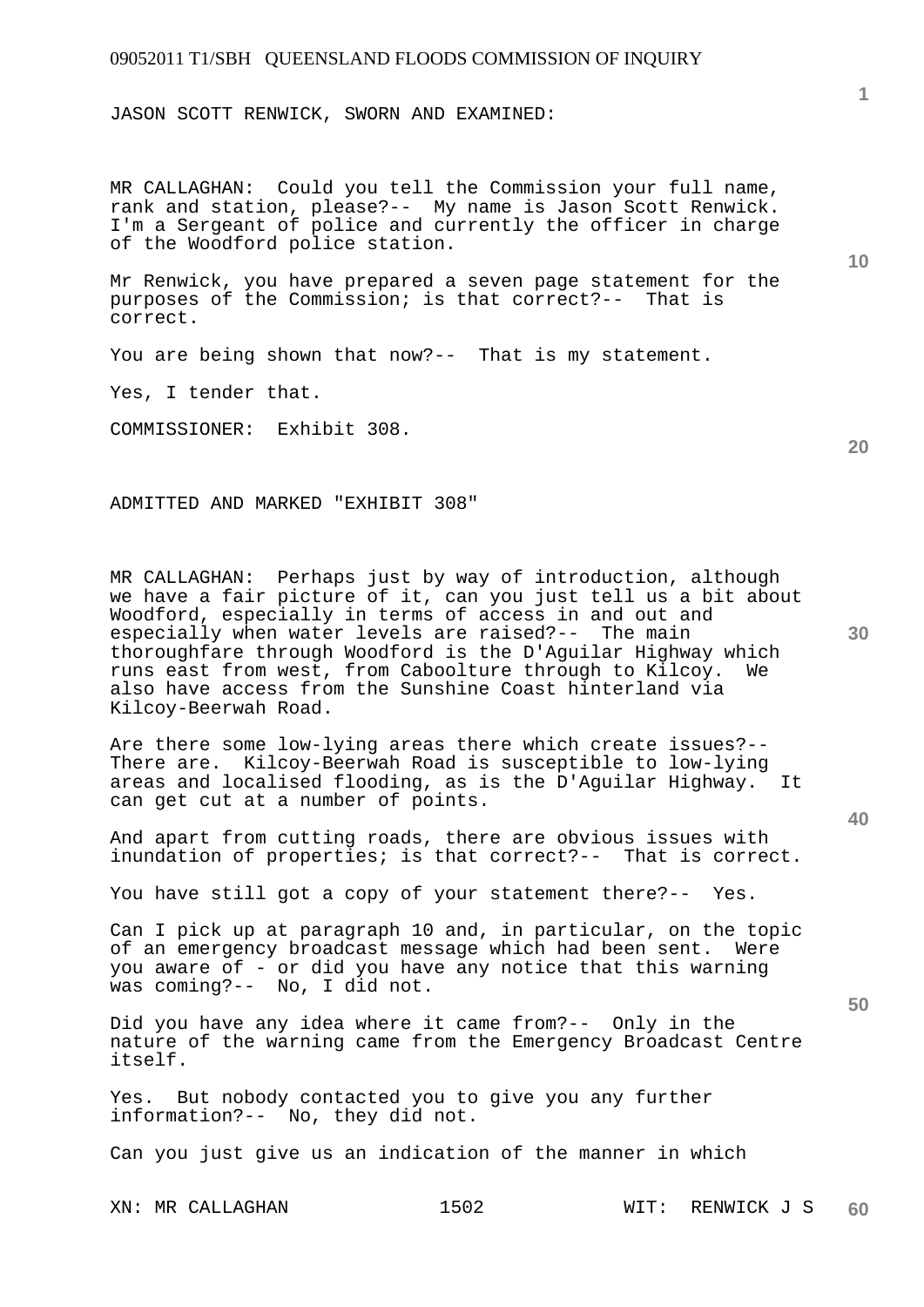people responded to that warning?-- The police phone switch at Woodford Station immediately started ringing continuously. We had people coming into the police station inquiring about where to go, what to bring with them, how long did they have, similar instances like that.

It was a fairly overwhelming response, I take it?-- It certainly was, and then the local shop owners were ringing up and wanting to know what were they telling people who were travelling through, and the like.

Paragraph 11 you go on to record your contact with the LDMG. Can you just tell us about that?-- I originally made contact with the Caboolture District Office and was referred - was informed that an LDMG was set up and given a phone number to contact.

What happened there?-- I spoke with acting Senior Sergeant Peter Thompson and made inquiries in relation to that text message that had been sent out, and if there was any further information that it could be provided.

And was there?-- No.

And you indicate in paragraph 11 that the LDMG couldn't provide any information to you about an evacuation centre?-- That's correct.

What did you do then?-- As a result of the localised flooding issues that were apparent to myself and the number of persons that had become dispersed in the area, I contacted Mr Michael , who is the secretary of the local community hall, and asked him to activate an emergency evacuation centre at the hall and open it up.

How did you know to contact him? Is this something that had ever been discussed before?-- It is just part of the local network system that, you know, local police have within their communities.

So there had never been any specific communication between you and Mr Wallis with a view to planning an evacuation centre?-- No, there was not.

You just knew that that was space that was available and that he was the person who could open it up?-- It was a resource that was available that was in the right location and had the necessary stuff that we needed, and Wallis was the one who ran it.

I think at paragraph 13 you note that there were, by the end of the night, 72 people, six dogs and a guinea pig there; is that right?-- Yes, and a guinea pig.

It went up to a peak of 90 people at the height of the evacuation; is that right?-- That's correct.

We understand Mr Wallis was very busy obtaining things and

**10** 

**1**

**20** 

**40**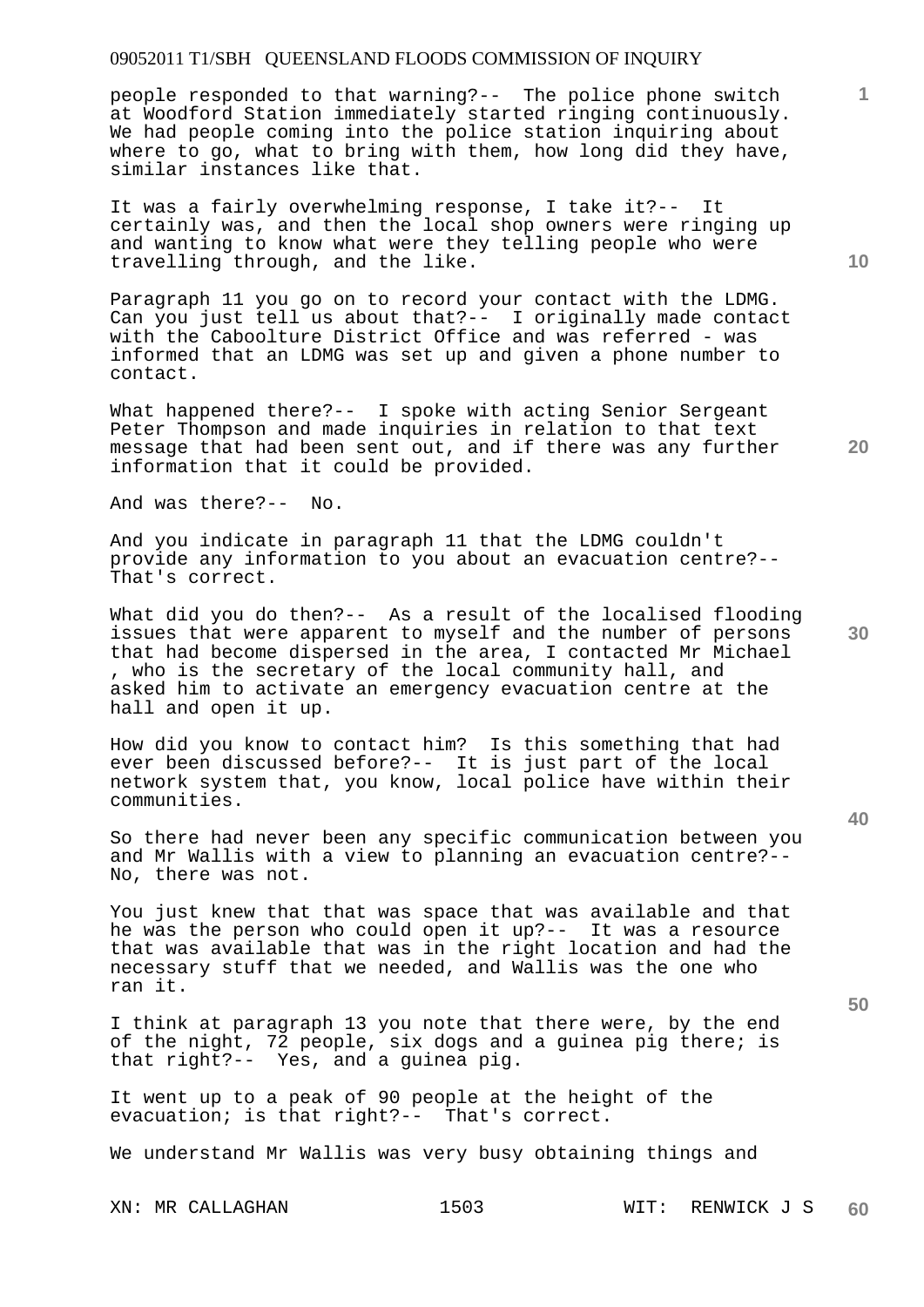organising things, but what were you doing? I mean, you were doing this as well. You were both working together on this; is that right?-- Mr Wallis was in charge of the evacuation centre. I was the only police officer left in the Woodford area, so myself, together with QAS and QFRS were responding to evacuations at first instance, plus over at the evacuation centre and co-ordinating that.

That meant you were out and about doing lots of different takes, I take it?-- Wearing many hats, sir, yes.

How were you staying in touch? How were you communicating?-- Mobile phone.

Is that your phone or a work phone?-- That's my own personal mobile phone.

Paragraph 15, you talk about a request for bedding. Can you tell us - give us your take on what happened there?-- As the day progressed, it became apparent that we had a number of persons displaced overnight. I contacted the LDMG or the DDMG, because they were both cofacilitated at that stage, made a request for bedding. I again followed this up at 7 o'clock at night and got told that there would be none and I would have to move my evacuees to a place at Burpengary.

And that wasn't practical?-- Woodford to Burpengary was under water.

**30**  And I suppose worse than being impractical, it was potentially dangerous?-- Yes, sir.

Well, what happened then?-- We made ad hoc arrangements that evening and Mr Wallis was tasked with sourcing bedding, which he got from the Woodford Correctional Centre.

Are you aware whether he made a request through the DDMG to do that, or do you know how he actually obtained it?-- I think it was - I know the request was made through the DDMG, however I believe that it was facilitated once again through local contacts.

Again, in your statement, if we move perhaps to paragraph 21, there's an issue about communication with the DDMG and the need for an evacuation of a child from the Neurem Creek Bush Retreat. Can you tell us about that?-- We - I'd received information in relation to some health concerns re: a seven year old female at the Neurem Creek Bush Retreat. I conveyed this information to the DDMG, asking that she be evacuated because of a medical condition. At the same time - at the police station we had formed a forward command cell. The officer in charge of the QAS was also present. He relayed the information off through the QAS through a fax. I had no response until the next day that the DDMG contacted me and asked me for an update on her status; however, she had been evacuated that afternoon by QAS.

**10** 

**20** 

**1**

**40**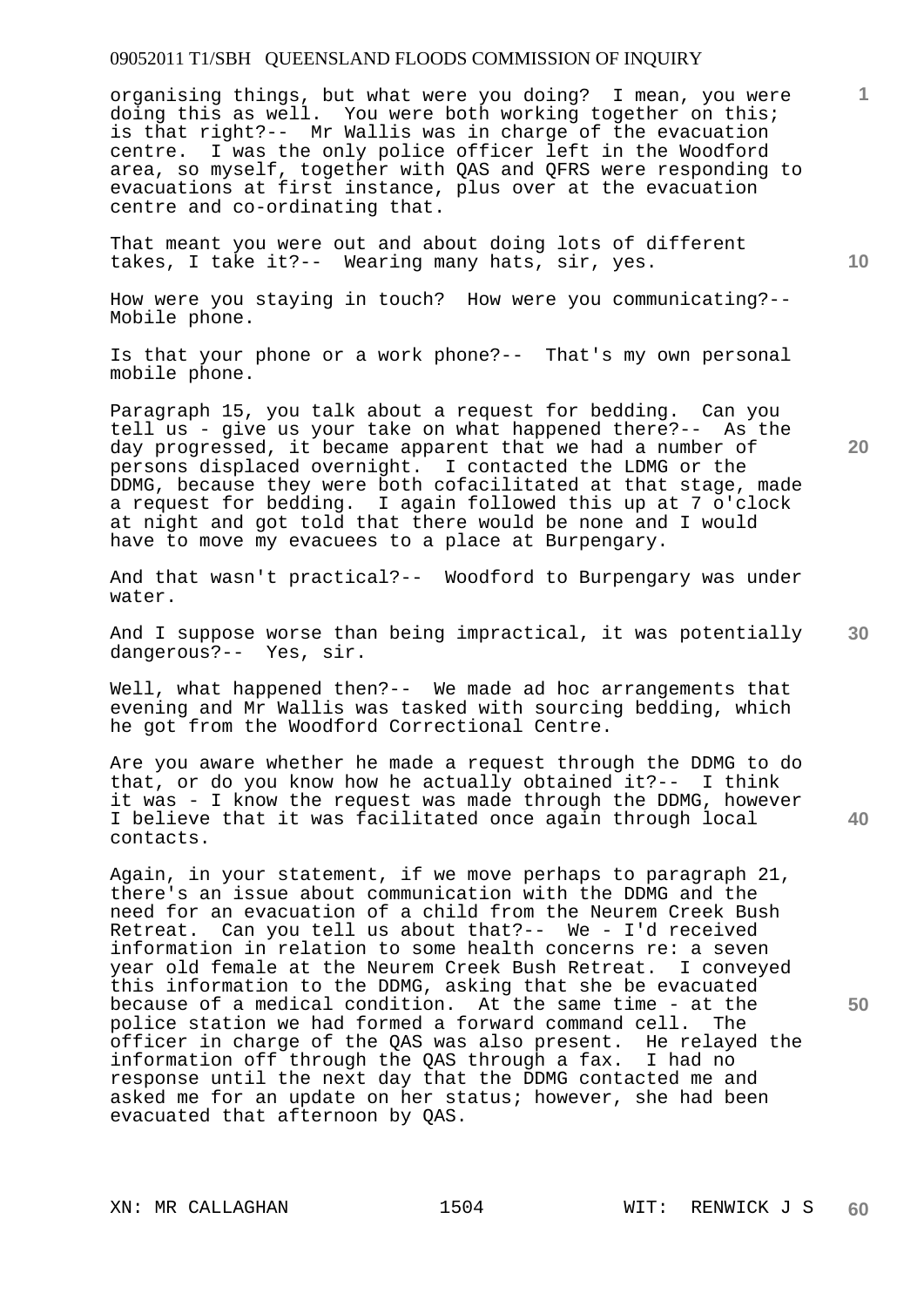Do you know how they did it?-- With a helicopter.

And do you know what the medical complaint was?-- It was a heart condition.

All right. Well, Woodford clearly has the potential to become isolated in situations such as this. It's clear enough that the whole response to the event would have been easier if there had been in plan in place which could have been activated?-- Yes.

So you'd see a need for what you've described I think as the ad hoc arrangements to be formalised?-- That's correct.

And you also made a point in paragraph 22 about the desirability of resources being pre-deployed to the area. Would you care to elaborate on that?-- Only - only that if we're looking at these issues, it maybe a point to look at in the past resources are limited and you can't have resources everywhere but we should look at perhaps identifying key areas where we can pre-deploy resources and have them housed for these situations.

All right. You give the specific example of a flood boat?-- A flood boat one - would be one good resource because Woodford eventually opened up from the east so you could travel as far as Woodford from Caboolture or from Brisbane, however you couldn't travel any further. You couldn't get to Kilcoy, Nanango, Kingaroy because of floodwaters. So if stuff was at Woodford we would be able to source for the west.

All right.

COMMISSIONER: What other resources do you have in mind?-- Madam Commissioner, there would be a whole - SES would be one, an SES at Woodford, so that you can move further west.

**40**  MR CALLAGHAN: Was there any SES presence in the district once it became isolated?-- Once - when it was isolated there was none. However when we opened up we used an SES flood boat on the Wednesday to access an isolated area.

But there was no SES capability once the roads were cut?-- No, there's not.

They're all the questions I have, thank you.

COMMISSIONER: Could I just get it clear. When you talk about pre-deployment, do you mean that, "We've got a wet season coming up, we'll get a flood boat here" or just that there should always be a flood boat at Woodford? What are you thinking of?-- Madam Commissioner, such as the area that it's subject to localised flooding over the year. Perhaps it would be more prudent to pre-deploy resources there that can look forward - further towards Kilcoy. The Kilcoy Creek goes over several times a year. Local areas around there are isolated by water. It might be prudent to put resources as far west as Woodford with a view of looking further west to support them.

**10** 

**20** 

**1**

**30**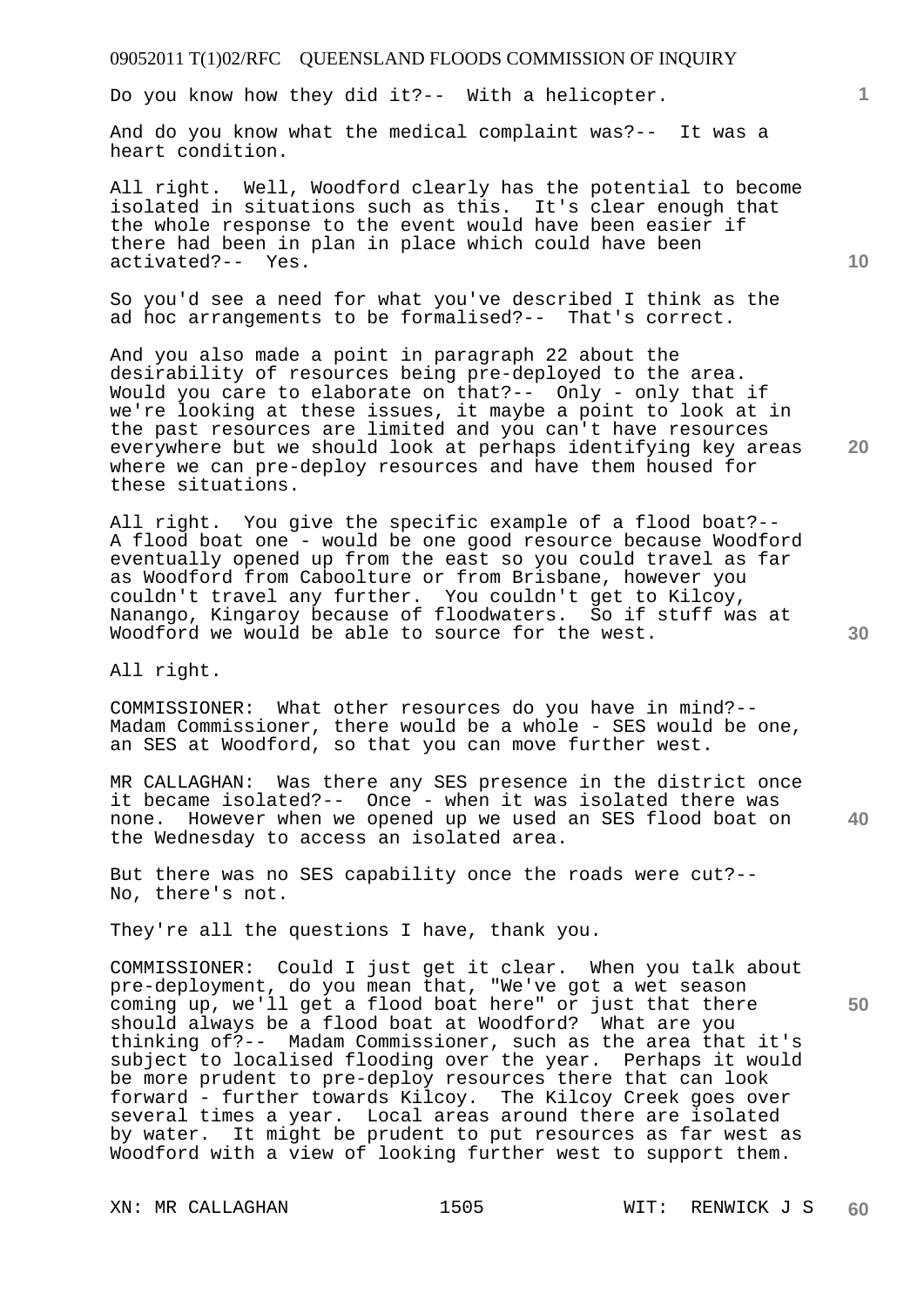And when you talk about the SES, where's the nearest SES group to you?-- Madam Chair, all I can speak with any authority is to get the flood boat, the boat driver lives in Redcliffe and the other one lives at Shorncliffe and they have got to bring the boat from Bribie Island.

Is that the only thing you want the SES for or are there other-----?-- Well, there are - there are many resources that can be used in the SES.

But there's no local brigade or group?-- No, there's not.

And are Redcliffe and Caboolture the nearest?-- That - oh, well, Kilcoy, but the problem is Kilcoy is flooded on their side.

All right. Thank you.

MR CALLAGHAN: Sorry, I did have one more question and that was to refer you to paragraph 20 of your statement where you identify issues with communications between emergency services. Could you elaborate on that for us, please?-- Being in a small station, the only resources I really have to utilise are the axillary firefighters and the QAS which we did quite effectively during the operation. However the only common channel that we share through our communication network is a simplex channel which does line-of-sight. So the topography of the area, there's a lot of mountains and things like that, so there's no shared communication channel for these operations where you can talk from - from the police station to a fire truck, or from one end of the road to the other end of the road if there's a small peak in it.

COMMISSIONER: What do you need, VHF or UHF or what is it that would sort that?-- Madam Commissioner, that's technology that's way out of my-----

Mine too, that's why I was hoping?-- Yes, so I can't assist.

MR CALLAGHAN: You can tell us the problem, but not the solution?-- I don't know the solution, sir, sorry.

Right. Thank you.

COMMISSIONER: Thank you. Mr O'Donnell?

MR O'DONNELL: No questions, thank you.

MR DUNNING: No questions, thank you, Commissioner.

MR URE: No questions, thank you.

MR MacSPORRAN: No questions.

MS O'GORMAN: No questions.

MR DOLLAR: No questions.

**20** 

**10** 

**30** 

**40**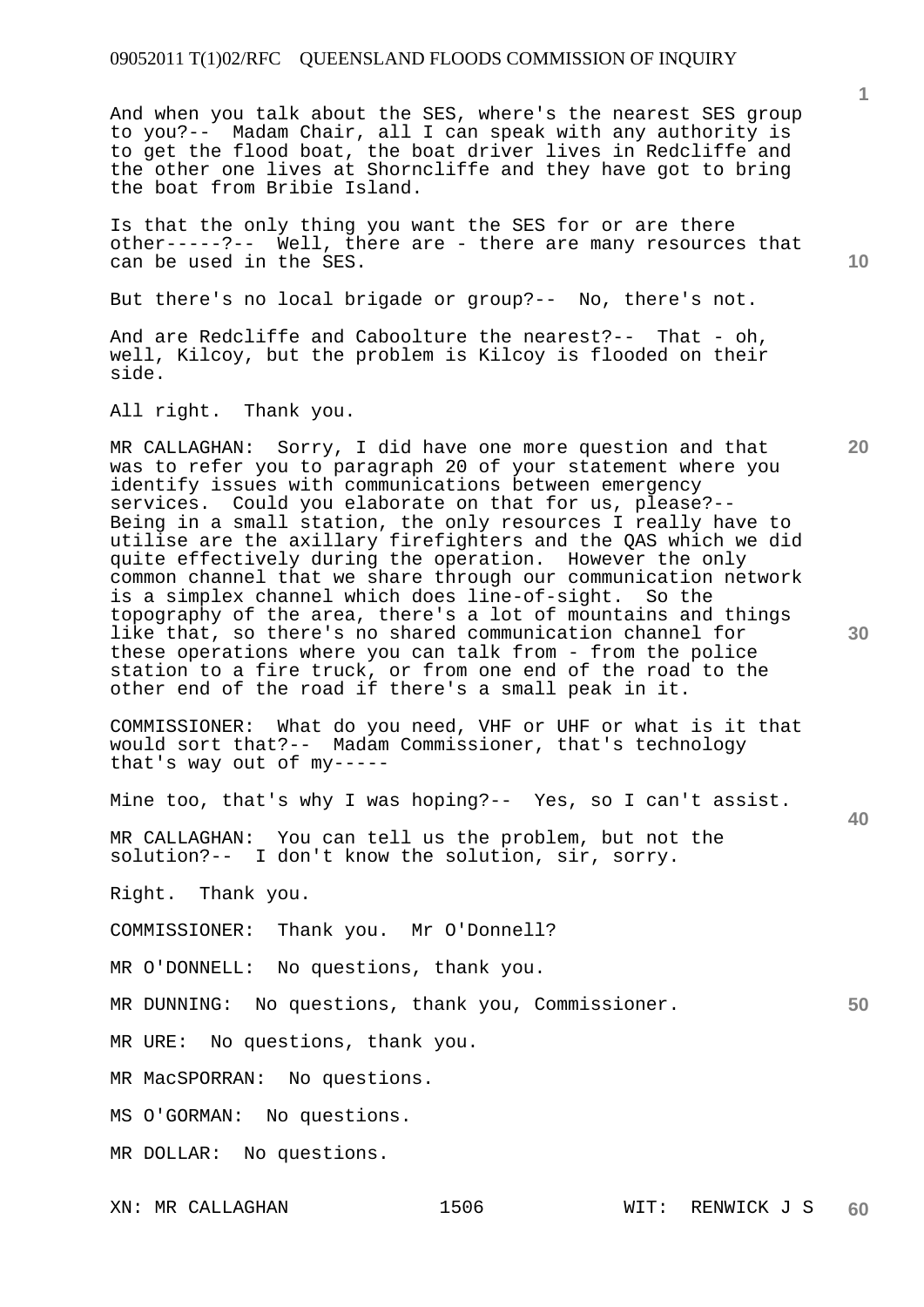COMMISSIONER: Thank you. I think that you can be excused. Thanks very much for you time?-- Thank you, Madam Commissioner.

WITNESS EXCUSED

MR CALLAGHAN: I call Michael Wallis.

MICHAEL SHANE WALLIS, SWORN AND EXAMINED:

**20**  MR CALLAGHAN: Could you tell the Commission your full name, please?-- Yeah, my name is Michael Shane Wallis.

Mr Wallis, you've prepared a four-page statement; is that correct?-- That is correct. That is correct.

You're being shown that now? That's it?-- Yes, thank you.

Yes, I tender that.

COMMISSIONER: Exhibit 309.

ADMITTED AND MARKED "EXHIBIT 309"

**40**  MR CALLAGHAN: By way of introduction, I suppose you're not part of any formal disaster management arrangement or had no awareness of any disaster management plan?-- None whatsoever.

But you are secretary of the Woodford Memorial Community Centre which manages the Woodford hall; is that right?-- That is correct.

And that's apparently why you were contacted by Sergeant Renwick?-- Yes.

**50**  So all that you did then to organise the hall as an evacuation centre was done on your own initiative?-- Yes, with the assistance of some local people who acted as volunteers.

All right. You had no training or expertise in what's involved?-- None whatsoever. Very fly-by-the-seat-of-my-pants, I'm afraid.

All right. But there were a lot of things that you did arrange or at least that were arranged for the centre, such as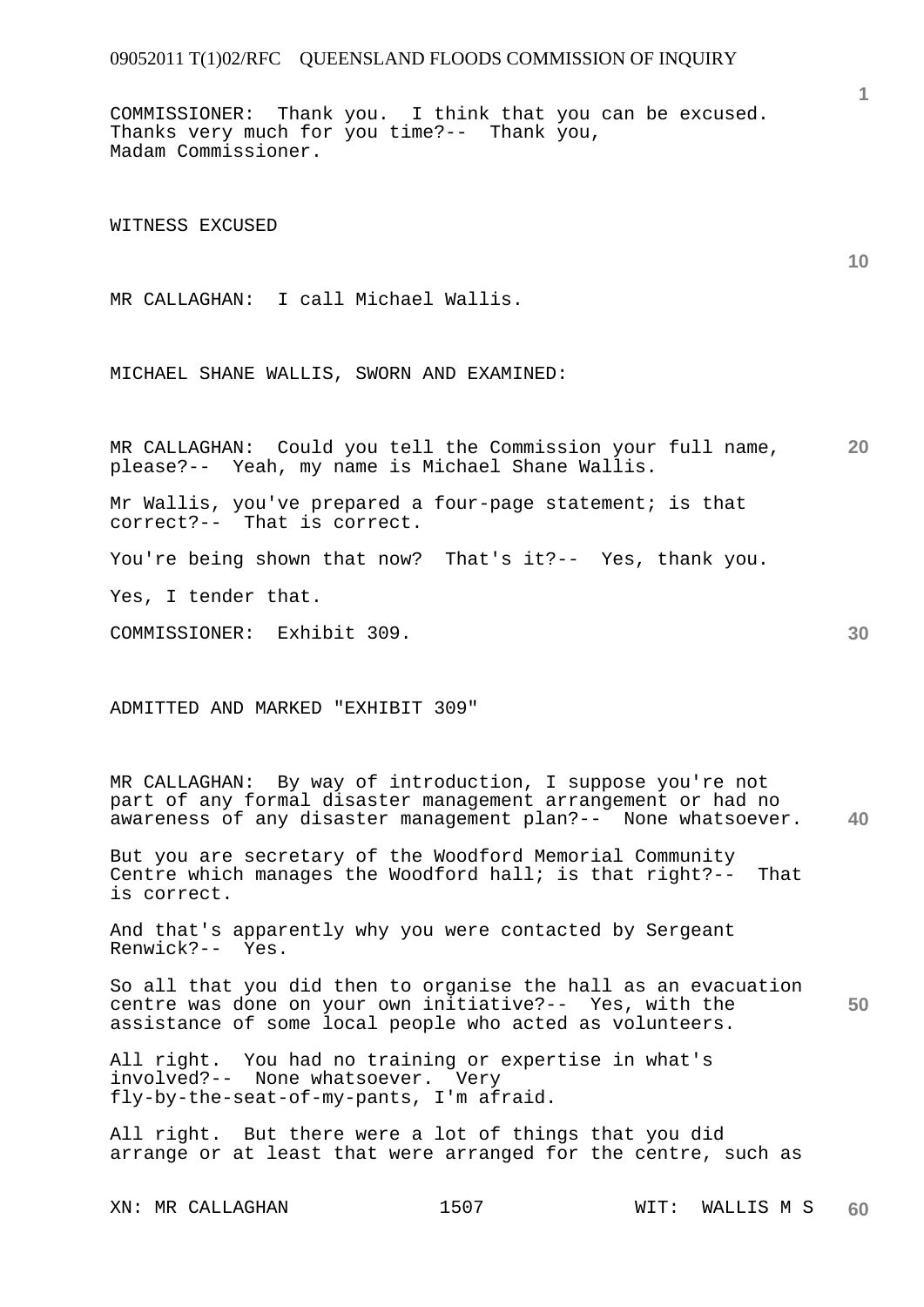a nurse; is that right?-- Yeah, that's correct. I was aware of a local nurse whom I know personally that was on leave, and I contacted her and she came to the hall to be on standby, and then an hour later a lady who was cut off from getting home to her house came to the evacuation centre and she was a nurse as well so we were very fortunate.

A psychologist?-- Yes, a local psychologist heard that we had people staying at the hall so she rang the hall and, yeah, offered her services for free on an oncall basis. So as soon as we detected someone getting a bit edgy or whatever, we rang her and she came, drove in from out of town.

And was there a bit of that, people being distressed?-- Yes, there was quite of, yeah, angst and, yes, upset.

And so this person volunteered their services?-- Yes, volunteered her services. She was a Queensland Health employee.

I see. There was a chaplain?-- Yes, the local church rang and asked if we'd like a chaplain on standby. He was also on an oncall basis, so if we needed someone to talk to the people we rang local Pastor Steven Thomas and he came in.

And again his services were used?-- His services were used just - just about all day everyday.

All right. There was also a chemist who was involved?-- Once the local doctors found out that Woodford was going to be cut off, they all left town leaving us with only the QAS and the QFRS and Jason the local policeman. The local chemist Greg Mynit lives away from Woodford but operates a business in the town and he has a house attached to his chemist that he uses as, like, a storeroom. So he offered his services to actually stay overnight, sleep on the floor for emergency-----

So he came in when the-----?-- Prescriptions and stuff. Sorry?

He came in when the doctors left?-- He was still there. He didn't run.

He didn't - okay. What about grocery supplies, that that was something else that was organised?-- We were very lucky. The something else that was organised?-- We were very lucky. local Christadelphian Church in Caboolture use our hall for their meetings on on Sunday. Once they heard that we were in a little bit of strife they contacted a local group in Caboolture that sent - it started off they were going to send us two pallets of groceries and it ended up 16 or 18 pallets of groceries turned up at the hall. So we were quite overwhelmed. They sent a fleet of seven trucks.

COMMISSIONER: How did they get through?-- Being a truck they could get through. The water wasn't coming up as high at that stage so. And it was towards the end of the emergency, so the road was open or passable to Caboolture, but certainly not passable further west.

XN: MR CALLAGHAN 1508 WIT: WALLIS M S

**20** 

**10** 

**1**

**40**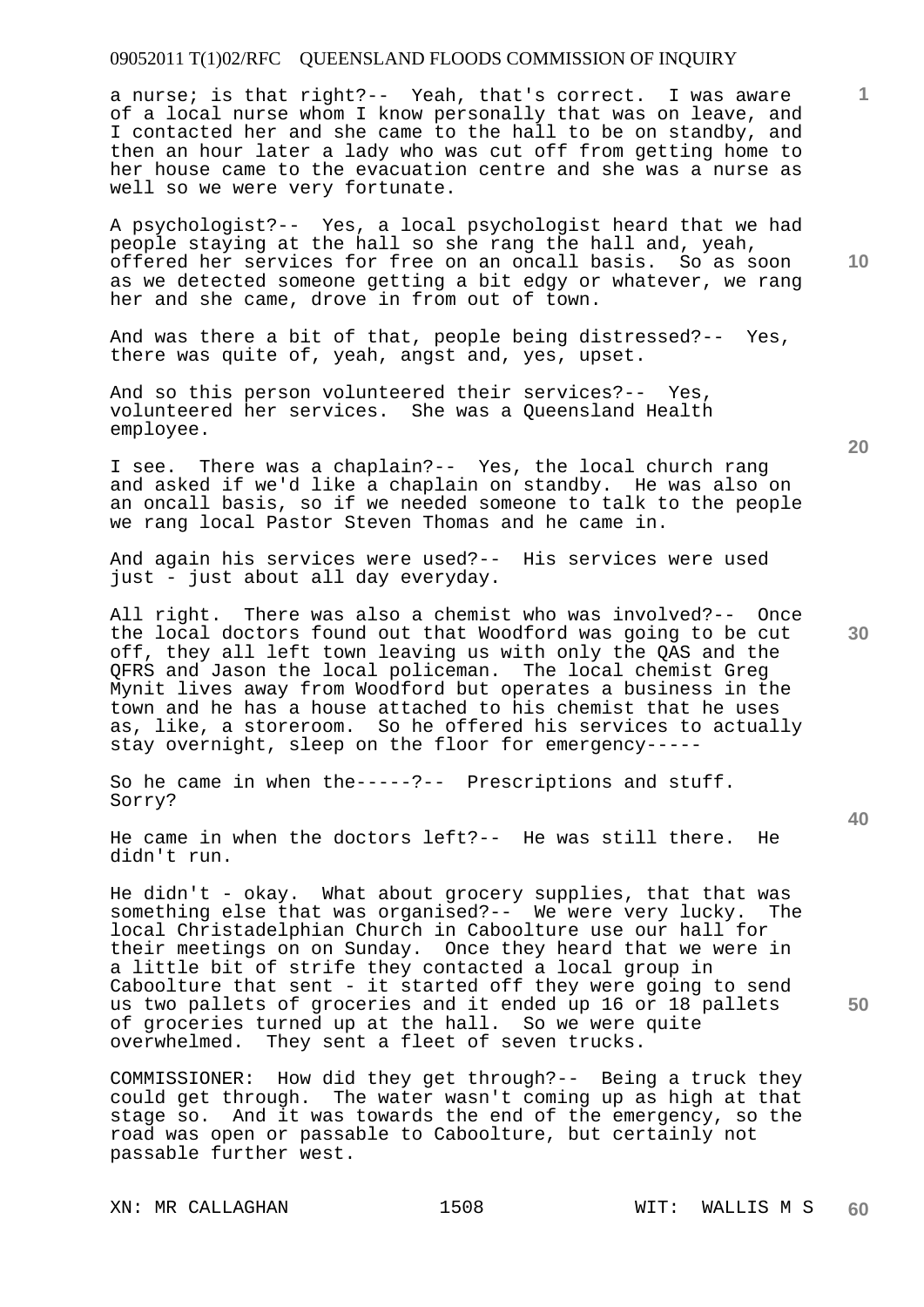MR CALLAGHAN: What about communications including Internet communications, what did you do in that regard?-- The Woodford hall is a resource of the Moreton Bay Regional Council and it is a hall but it has no resources. We have a kitchen there which is capable of making 200-plus meals but we had no phone line, no Internet, no washing facilities as in washing machine or dryer, no TV, no radio. So when OIC Jason Renwick asked me to open the hall, I explained to him that the hall was by no means prepared for such an event. Yes, it is a nice strong building and it is a nice dry building, and there's plenty of room and there's plenty of toilets, but as for resources such as communication to the outside world, very, very, very limited.

So what did you do?-- I rang Telstra and I've got to say that for the first time ever Telstra stood up. I rang - made phone call at 8 o'clock, at 9 o'clock we had a landline installed into the hall and the hall was over 23 years old or 24 years old, never had a landline there so we had to do it from scratch. So I was most impressed.

COMMISSIONER: Where did the technician come from?-- Caboolture I believe.

MR CALLAGHAN: And what about Internet?-- Nothing like that. After the Telstra technician was there I said to him, "Is there any chance of us getting a broadband account?", and he said, "No, not this quick", and quite a few hours later a guy from Telstra Countrywide turned up and I don't even know where he came from or how he found out about it, but he dropped us off a mobile Internet connection that just - you know, just purely mobile just plugged into a phone line, and that's how we talked to the outside world via Facebook and Twitter and stuff.

All right. You organised some television; is that correct?-- That's correct. The local Retravision donated a television to the hall so that the people - as you can imagine, 40-odd people in a hall wanting to know what's going on in the outside world. Things were getting a bit jittery so the local Retravision donated us a television. Then we discovered that the hall didn't have a workable antenna so I made a phone call to one of the local antenna installers and he sent a technician out and installed an antenna at the hall at no cost to anybody.

And perhaps finally on this topic of equipping the hall, what was the story with bedding?-- I rang the local - I'm sorry, I'm unfamiliar with the terms, the district management wherever they were in Caboolture, and I asked for some bedding because we had people rolling up at the hall and nothing for them to sleep on. They asked me what was my SES member number and I said, "I'm sorry, I'm not a member of the SES", and they said, "Well, we can't really help you. No"-----

Did-----?-- No to the bedding. So through some local contacts, I got put through to the local correctional centre

XN: MR CALLAGHAN 1509 WIT: WALLIS M S **60** 

**10** 

**1**

**20** 

**30** 

**40**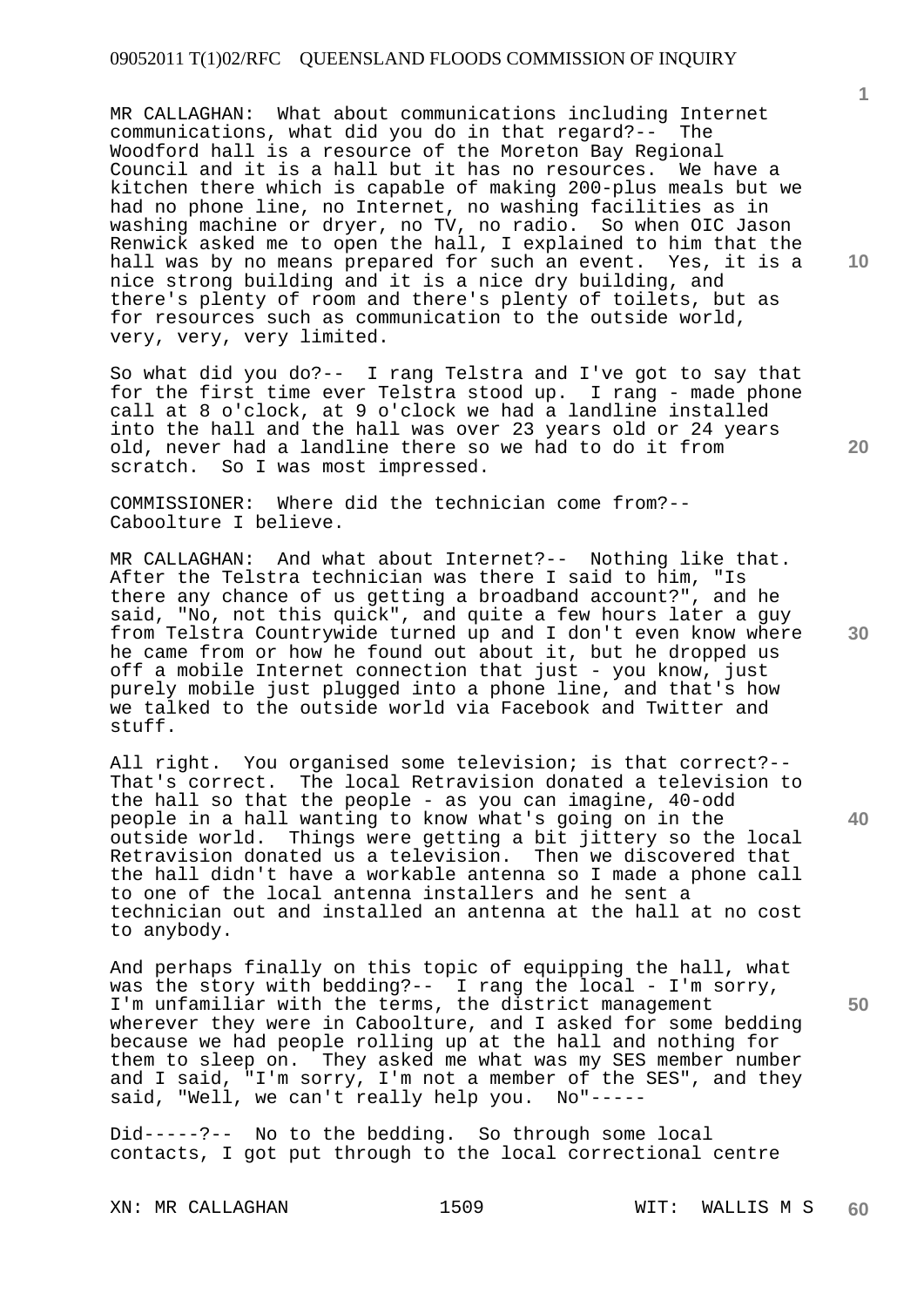where I'm known - and not for that sort of reason - and arranged some bedding. The only trouble was we couldn't get the bedding out because the prison gets cut off when the water comes up. So I rang the local Councillor and he organised a Moreton Bay Regional Council dump-truck to actually go to the prison, put the mattresses in the back, drive back through the water and drop them at the hall.

So you actually had to make the approach to the prison?-- Yes, very unofficially I might add.

Sure. But then the Council - once you'd sorted it out-----?--Yep.

-----the Council helped?-- The Council facilitated it then, yes. And we've since facilitated the loan of those mattresses until the end of this rain, so.

All right. We heard from Sergeant Renwick who told us how many people ended up being housed there, people and animals. Was there some register maintained of who was there and-----?-- Yes, yes, sir. A comprehensive register was kept of the names of the people, where they lived, where they were travelling to, yeah.

And did you maintain that?-- Yes, I have maintained those records and any medical conditions that they had, so we had two diabetics, so that was - yeah.

All right. What - you say you're asked about your SES number and you weren't one, have you made inquiries about setting up<br>a local SES or getting an SES presence in Woodford?-- When a local SES or getting an SES presence in Woodford?-the Mayor eventually visited the evacuation centre, the Mayor of Moreton Bay Regional Council, he asked me for - if I could have one thing what would it be, and I said our own SES group equipped to deal with that sort of an emergency because we get cut off both ways and we're the little hill in the middle. So, yes, as Jason said, a flood boat is, yes, a necessity.

**40**  And any other feedback about the likelihood of an SES presence there?-- I have contacted SES 11 times with list of names of the local people that would be willing to join the SES. I have received one e-mail back confirming the receipt of my letter and that is it.

Okay.

COMMISSIONER: How many people do you think would join up?-- I have a list of 28-----

Okay?-- -----which for Woodford is a lot considering it's the same people in the same committees doing the same things in the community, to have that sort of a response is quite overwhelming.

MR CALLAGHAN: And if I could take you to paragraph 16 of your statement. You've got some - you share some thoughts about what the Council needs in this sort of situation?-- Yes, I

**10** 

**1**

**50**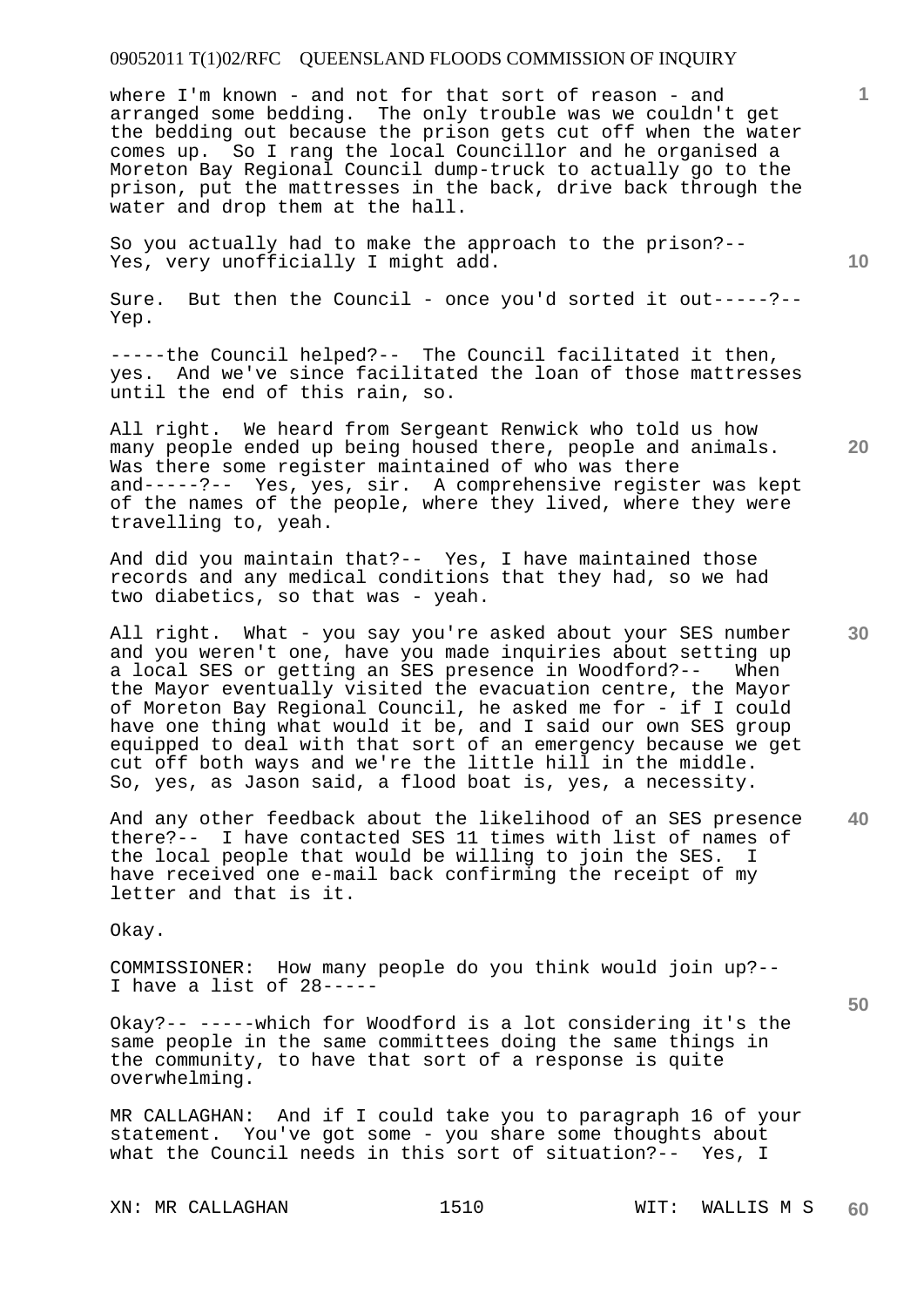believe that the Council needs to have a dedicated representative that looks after Woodford, someone with local knowledge, not just someone, "Oh, you can be it because you haven't got a job." We need someone there with local knowledge so that when we're talking about creeks or rivers or properties or outlying district that he knows and understands what we're talking about, not someone at the end of a phone looking at a map on a computer because I believe geographically we're pretty remote and when the water does come up it just cuts us off from everywhere no matter which way we want to go, we can't go anywhere. So we need to be organised so that we can spread out from Woodford, not wait for someone to come to Woodford to spread out.

Your needs being very different from others in the same district-----?-- Correct.

-----at Redcliffe or Caboolture or whatever?-- Yes. We have a Local Council depot at Woodford, but when the water comes up it gets cut off, so we're between a rock and a hard spot.

All right. Thank you. They're the only questions I have.

COMMISSIONER: Yes?

MR HUGHES: I have no questions Commissioner.

COMMISSIONER: Thank you.

MR DUNNING: No questions, thank you, Commissioner.

MR URE: No questions, thank you.

MR MacSPORRAN: I have nothing, thank you.

MS O'GORMAN: No questions.

MR DOLLAR: No questions.

**40**  COMMISSIONER: Thanks, very much, Mr Wallis. You're free to go?-- Thanks very much for your time.

#### WITNESS EXCUSED

MR CALLAGHAN: I call Peter Hackney.

**1**

**10** 

**20** 

**30**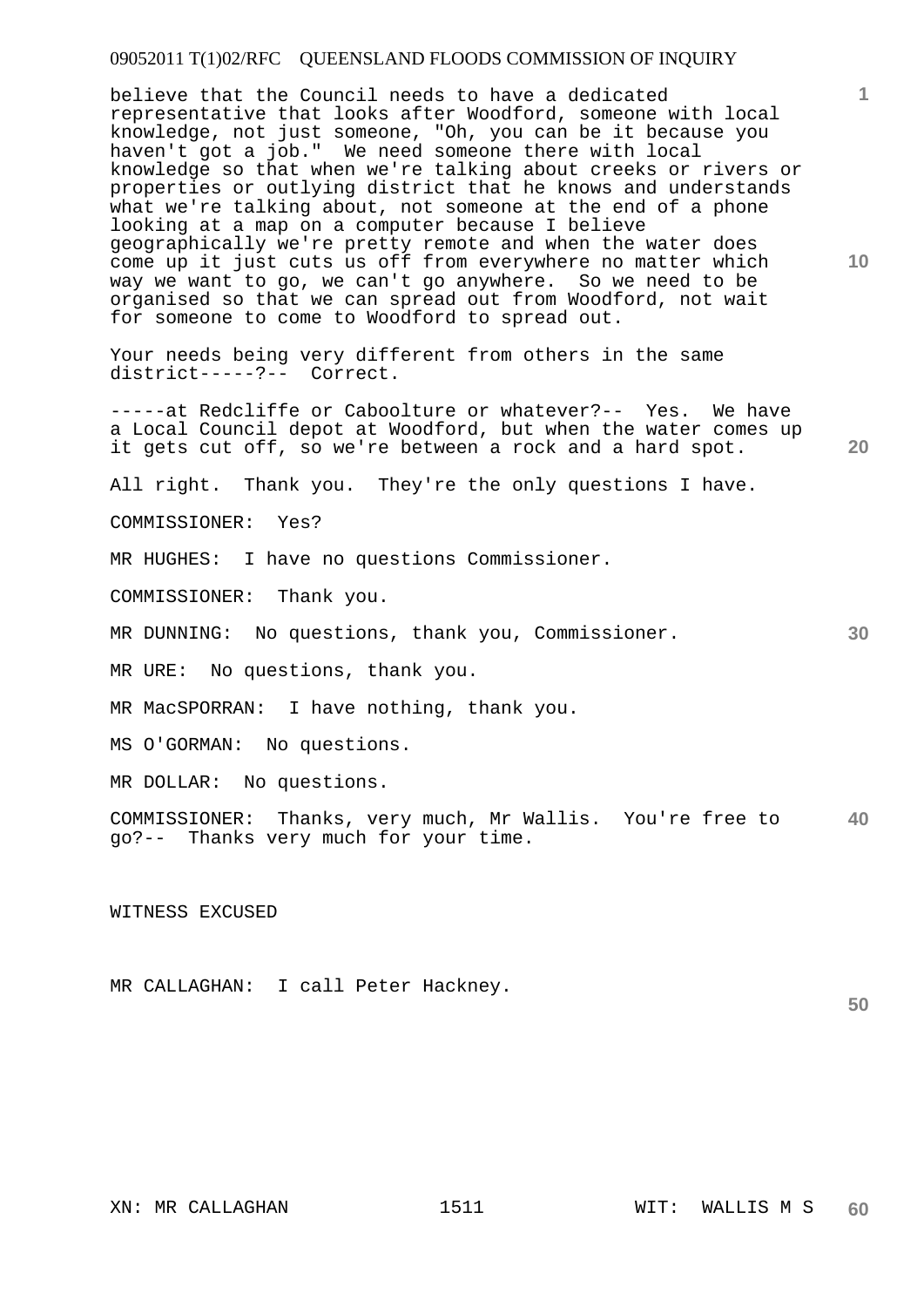| 09052011 T(1)02/RFC QUEENSLAND FLOODS COMMISSION OF INQUIRY                                                                                                                                                                                                                          |                 |
|--------------------------------------------------------------------------------------------------------------------------------------------------------------------------------------------------------------------------------------------------------------------------------------|-----------------|
| PETER JOHN HACKNEY, SWORN AND EXAMINED:                                                                                                                                                                                                                                              | $\mathbf{1}$    |
| MR CALLAGHAN: Could you tell the Commission your full name<br>and occupation, please?-- Peter John Hackney, medical<br>practitioner.                                                                                                                                                 |                 |
| And Dr Hackney, you're the author of a four-page statement<br>which accompanies a much lengthier submission which has been<br>made to the Commission; is that correct?-- Yes.                                                                                                        | 10 <sup>°</sup> |
| Yes. That's just being shown to you now?-- Yes.                                                                                                                                                                                                                                      |                 |
| And I should perhaps clarify that as well as the submission, I<br>think you might have just been shown some minutes of a meeting<br>of the North Pine Residents Association meeting of 7 February<br>$2011? -- Yes.$                                                                 |                 |
| Yes. All right. I'm content all of those as just one<br>exhibit, Madam Commissioner.                                                                                                                                                                                                 | 20              |
| COMMISSIONER: Exhibit 310.                                                                                                                                                                                                                                                           |                 |
| ADMITTED AND MARKED "EXHIBIT 310"                                                                                                                                                                                                                                                    | 30              |
| MR CALLAGHAN: Dr Hackney, as president of the North Pine<br>Residents Association, you represent the views of<br>approximately 41 members?-- Yes, that's right.                                                                                                                      |                 |
| And how long have you actually been President of the<br>association?-- Only since the beginning of this year.                                                                                                                                                                        |                 |
| How long have you been a member of the association?-- Since<br>October last year.                                                                                                                                                                                                    |                 |
| All right. You've lived in the area for a long time?-- Not<br>really, no, since July 2009.                                                                                                                                                                                           | 40              |
| All right. In your submission you provide an overview of the<br>flood events as they unfolded in so far as they affected your<br>members. On page 11 of the submission, I think you provide a<br>short summary of the damage which was done in your area; is<br>that correct?-- Yes. |                 |
| That's specifically properties in Whiteside. Just familiarise<br>this: is that the area of the North Pine district?-- North<br>Pine Residents Association confines itself to the area of<br>Whiteside.                                                                               | 50              |
| I see?-- So it's mainly a couple of streets: Vores Road,<br>Grant Street and Whiteside Road.                                                                                                                                                                                         |                 |
| Importantly, apart from the damage, you make the point on page                                                                                                                                                                                                                       |                 |

XN: MR CALLAGHAN 1512 WIT: HACKNEY P J **60**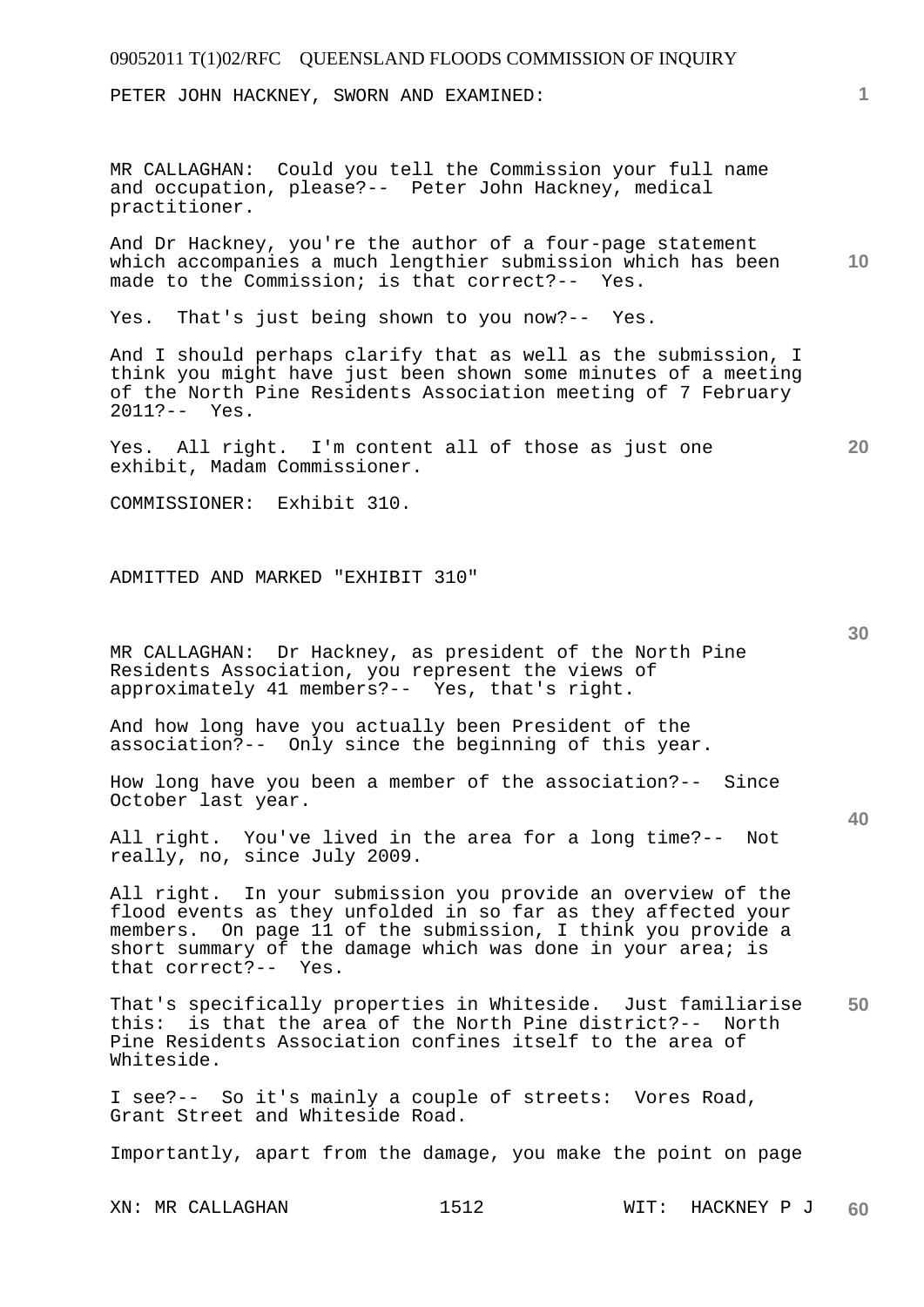11, I think, that it was something of a miracle that no-one was killed in that area; is that correct?-- Yes.

And you describe the circumstances of an 86-year-old having to wade through five feet of water?-- Yes, that's correct.

Were you personally familiar with that incident or-----?--No.

That's something you've been told about?-- Yes.

Something that happened near to where you live?-- Yes, only a couple of hundred metres from where I live.

All right. And you have also described some of the severe emotional impact that people have suffered as a result of-----?-- Yes.

**20**  -----these events. And in summary would it be right to say well, it's probably fairly obvious - the damage both physical and emotional was as a result of the rapid rise of the water combined with the lack of warning-----?-- Yes.

-----about that. And those were concerns which were ventilated at that meeting of the 7th of February?-- Yes.

And the things that you feel must be improved are explained in the submission, but I'd like you to just elaborate on them a little for us. One major concern that is expressed is about the North Pine Dam and its lack of flood mitigation capacity; is that correct?-- Yes.

And you make the point that the area directly downstream from the dam is a densely settled urban area?-- Yes.

And at the meeting of 7 February, there was a representative from Seqwater there?-- Yes.

I think he's recorded as Jim Cruse, C-R-U-S-E?-- Yes, Pruse, P-R-U-S-E.

P, yes?-- Yes.

And, in essence, what you were told was that there was very little in the way of flood mitigation capacity offered by the North Pine Dam?-- Yes.

That Seqwater is obliged to keep the full supply level very close to the top of the dam?-- Yes.

That is not something that they can change?-- That's correct.

And they advised you to take that up with this Inquiry?-- Yes.

And then as to the question of lack of warning I think you make the point in your statement, paragraph 3, that there was great confusion about the early warning system that's supposed

**10** 

**1**

**40** 

**50**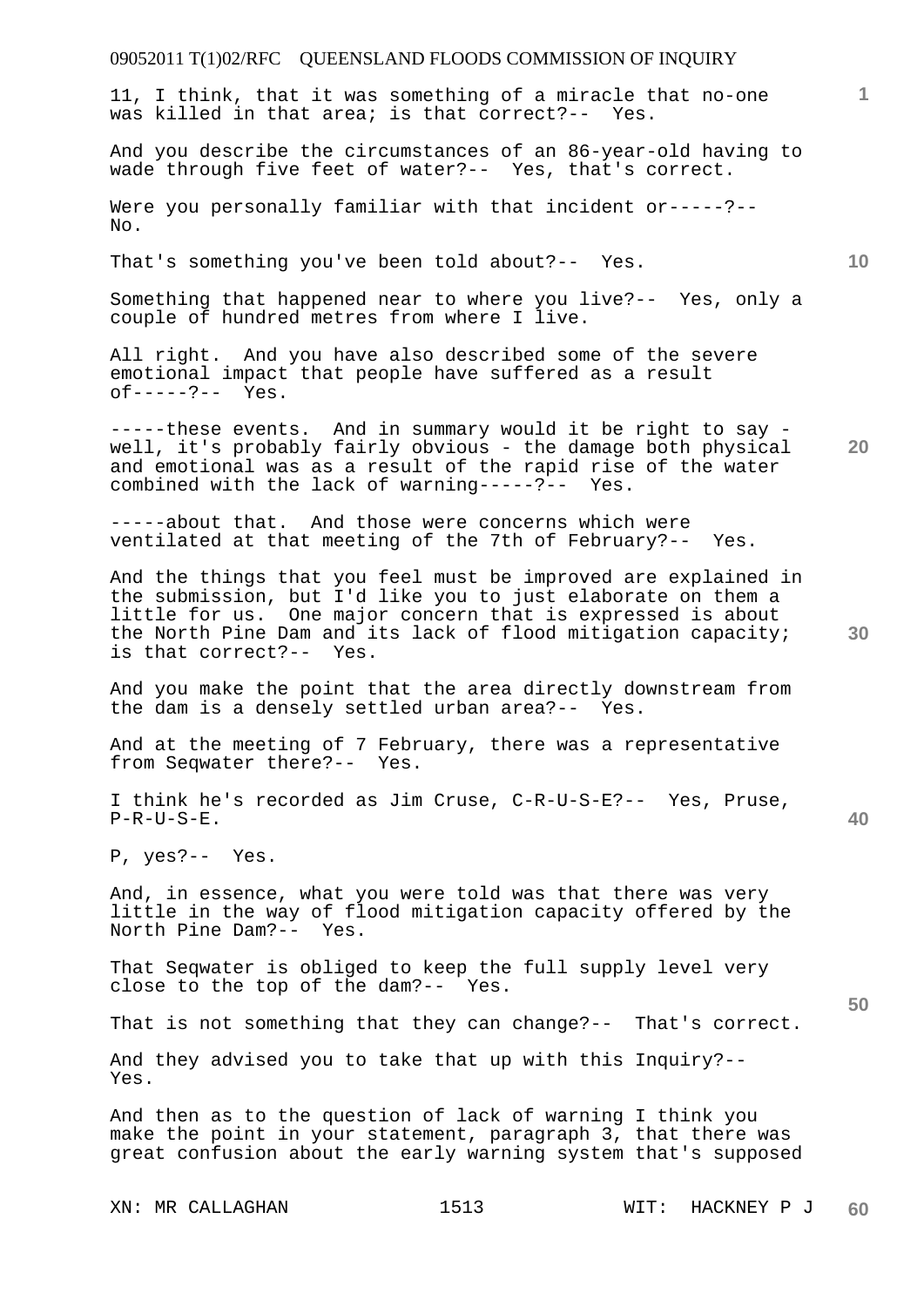to be in place?-- Yes. Well, I've - you know, I have never heard of it in the couple of years that I have lived there, and many other residents have never heard of it. I have never been approached by SEQ Water, never been approached by Moreton Bay Regional Council as to this register. I was unaware of its existence and many people were unaware. Some people apparently did receive warnings of water releases via SMS messages, but there doesn't seem to have been any effort to make sure that that register is comprehensive or that everyone is aware of it. And also SMS messages are - the reception of cell phones in the area is erratic so I don't think that's a very safe way of doing it.

This is something - as you say you've only been there for a couple of years?-- Yes.

This is something obviously that the members of your association wished to have expressed through you?-- Yes.

Members have been there for much longer?-- Yes, yes.

All right. Was this something ventilated at the meeting on the 7th of February?-- Yes. There were many people wanting to know why we weren't warned about the much larger than normal release of water or warned at all, and the SEQ Executive Director Jim Pruse said that he believed it wasn't SEQ's responsibility to do that. That they notified the Council of water releases and it was their responsibility to notify us. The representative of the Council I'd spoke, Mr Bob Miller, he said that he - he was aware that there was an arrangement to warn residents but he didn't feel that this was a council responsibility, that it was done as a sort of a favour or service and he - he thought that, you know, it was up to us to sort of follow it up and see what we could make of it and I - you know, I was disappointed by that.

Well, I was going to ask you about that. I think the minutes aren't paginated, but on the third page of the minutes if you can turn those up? If you go to the last paragraph of that page, is that - does that record some of the exchanges that occurred on the topic?-- Yes.

And the Council - I think there were two Council representatives there; is that right? There was a Bob Miller and a David Dwyer?-- Yes.

And I'm not sure which one is recorded as responding in that paragraph, but as recorded it's said that, "The Council's got a very robust process"; do you recall that being said?-- No, I can't - I can't recall those exact words, no.

All right. I just wondered even if you don't recall those exact words whether that reflects something that was said by the Council, and if so, exactly what they might have been getting at by saying that the process was robust?-- Well, my recollection was that Mr Miller didn't know the details, you know, of the plan and I think he was generalising that he felt, you know, it might be or should be robust, but I don't

**10** 

**1**

**20** 

**40**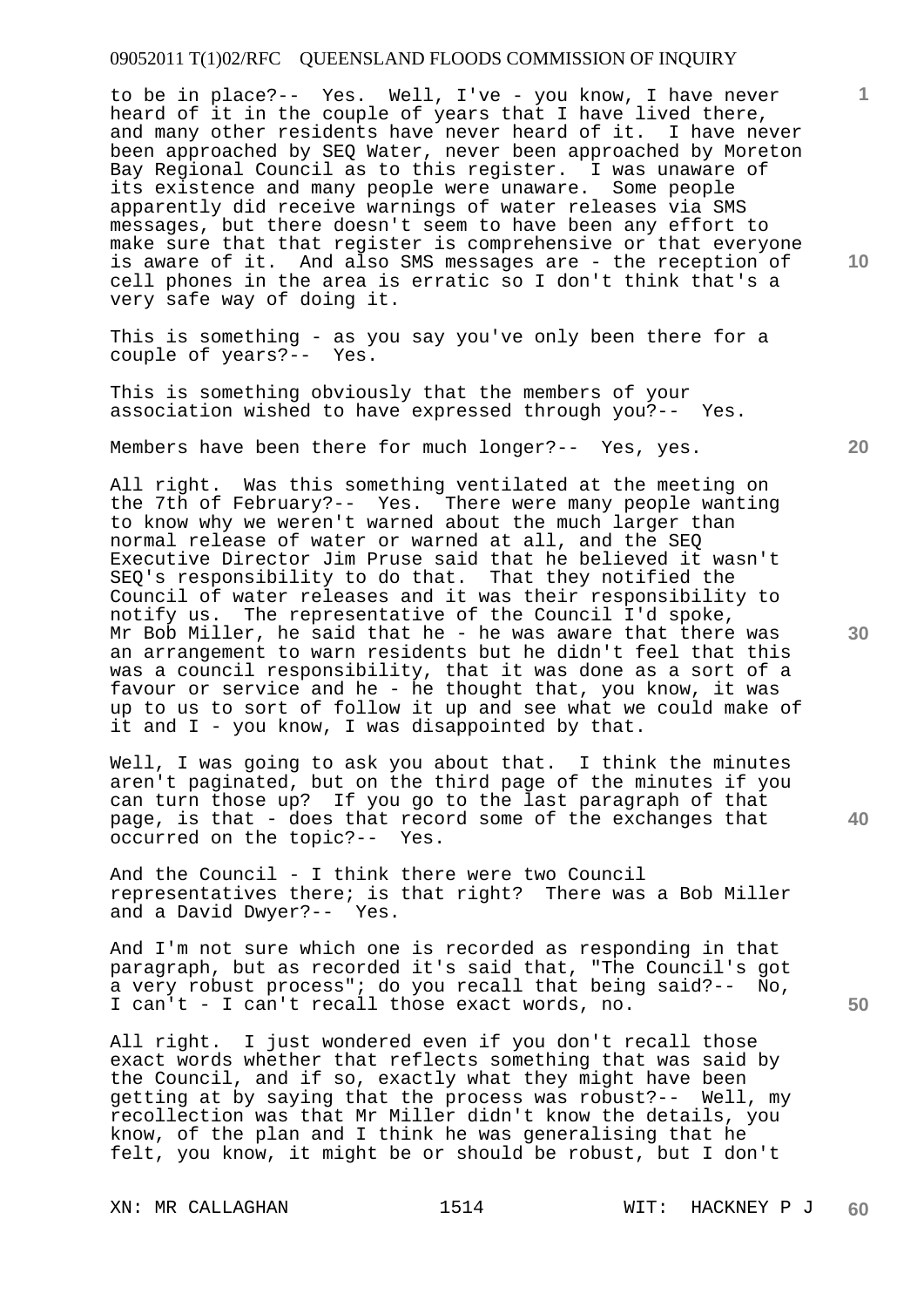think that he knew the details of it at all.

It does appear every time he has asserted something was being done, the minutes at least record dissent?-- Yes.

It was the feeling of the meeting, I take it, that they weren't doing much at all?-- That's right. This meeting was a public meeting. It didn't only - there weren't only members of the North Pine Residents, there were quite a few other people there and people were, you know, fairly upset and angry.

Right. Just on the topic of the releases from the dam and the water you might get and the effect that they might have, there was an issue about Wylie Bridge; is that right?-- Yes.

You raised the question as to whether repairs to that could be expedited?-- Yes.

**20**  And you understand that in fact an announcement has been made about that?-- Yes.

That it's going to be demolished and a new bridge constructed?-- Yes.

That Young's Crossing, that seems to be - the suggestions we have had is that it's fairly easily inundated, is that your experience?-- Yes, there's - the dam can release water through its gates but it also has some release valves and as soon as any of the gates are opened, there's five gates, that Young's Crossing is inundated. So it really, I suppose, is a - a restriction on the ability of Seqwater to release water that they've got to be mindful every time they make any, you know, meaningful release of water, they block road. At the moment the dam is releasing water through one of the relief valves and the water is flowing briskly just underneath Young's Crossing.

On the last page of the minutes, Councillor Dwyer records some comments about a recommendation that Council apply to the Minister for assistance. Are you aware of anything happening in that regard?-- No.

Hasn't been any further feedback to your association-----?--

-----about that? All right. I suppose before we finish off on the question of warnings that you might get, have you had any further feedback from the Council about what system might be in place in the future or how residents affected by floodwaters might be warned?-- No, I had no contact from Seqwater or from the Council, and I - last week I rang the Council and inquired about getting on the register and I haven't - no-one's got back to me but that was only short notice, but my neighbour inquired about three months ago and hasn't received any reply.

**1**

**10** 

**30** 

**40**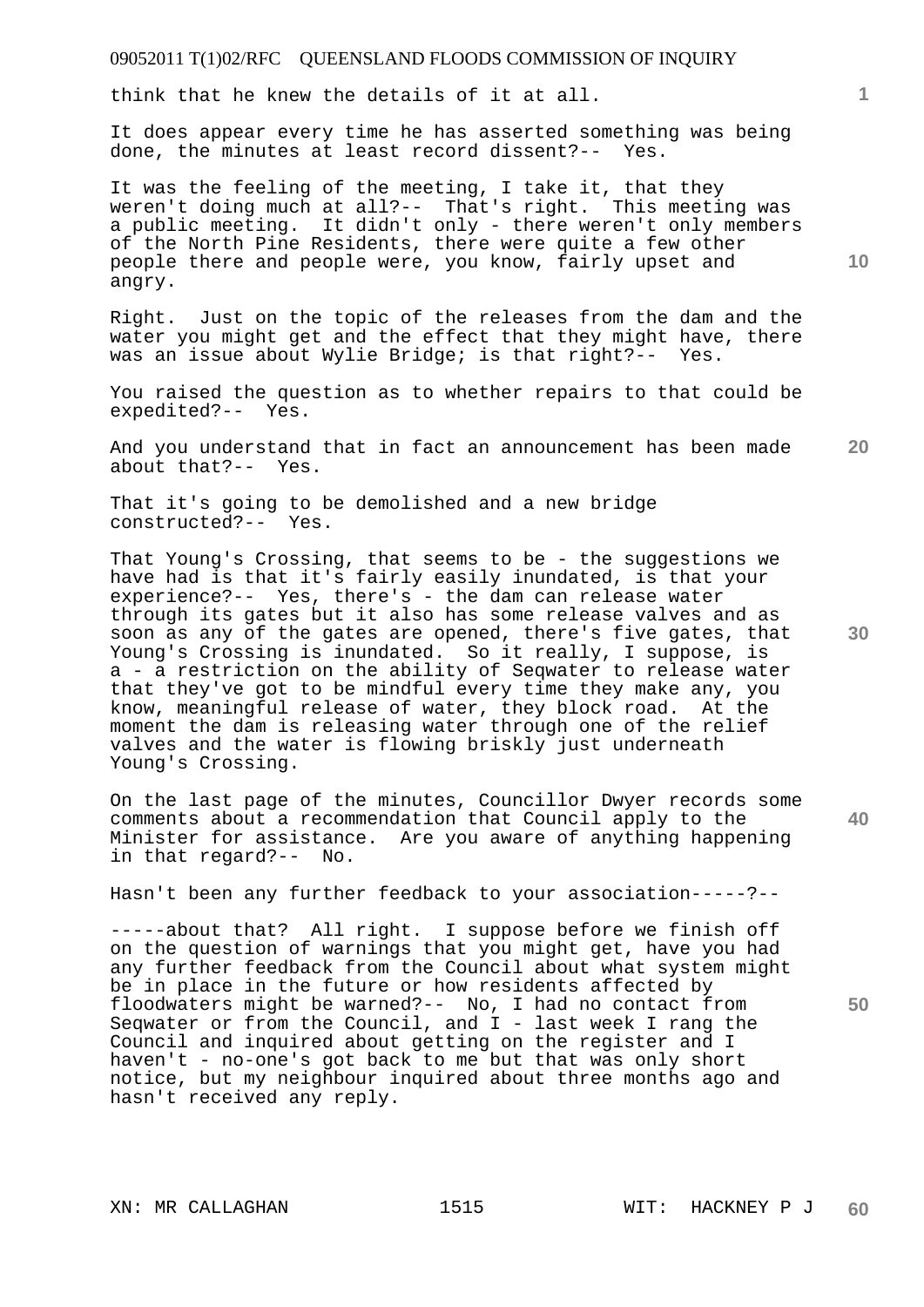Is this on a register of people to be warned?-- To be notified, yes.

COMMISSIONER: What do you think would be an appropriate means of notification? I know that you say in the past that people had rung up?-- I think it would probably have to be landline phone, or even - there's so few people involved in our association area - there's probably maybe about 20 houses that, you know, are at risk of being inundated by a very, very large release. So, I think if they were able to send somebody around to knock on the doors.

MR CALLAGHAN: The other thing - or the other issue that you raise is the proposition that at certain times, certain residents ought to be allowed vehicular access across the dam wall; is that right?-- Yes.

Can you just elaborate on that for us, please?-- Vores Road comes off Dayboro Road and it goes down into a dip and that dip floods when there are large releases from the dam, and then most of Vores Road and Grant Street, all the residents are cut off, and we feel that this seems to be happening regularly now. It's happened probably maybe six times in the last year and a half, and that - residents, you know particularly in an emergency situation should be able to cross the dam wall, because that's the only way out of that little that area when Vores Road is blocked.

And how many people would we be talking about?-- There are about 40 houses, so probably, you know, 150 people, perhaps.

This was raised at the meeting on the 7th of February - on the sixth page of the minutes, it seems that the question was raised. The only thing that's recorded there is a blunt, "No." Was there any further discussion on that?-- No.

Or any reasons provided to your association as to why that couldn't be done?-- No.

And all that's sought is access for those residents and for emergency vehicles in emergency situations?-- Yes.

You don't want to turn it into a freeway?-- No.

All right. Just excuse me for a moment. They're all the questions I have, thank you.

COMMISSIONER: Mr O'Donnell?

MR O'DONNELL: Thank you. Is it right that within the North Pine area, there were about 15 houses flooded in the January 2011 flood event?-- In our residents' area, yes.

About 15 houses?-- Sorry?

**1**

**20** 

**10** 

**30** 

**50**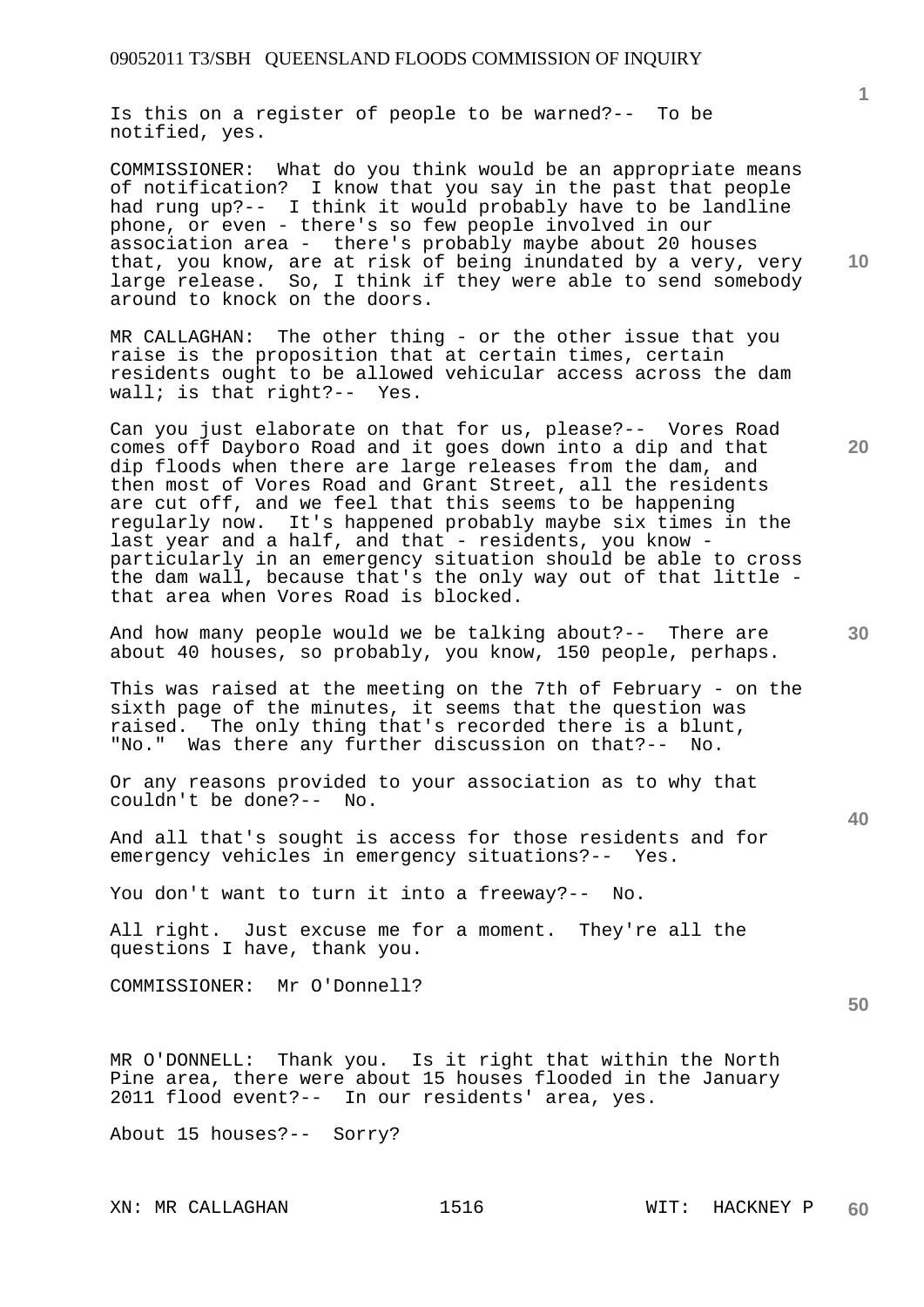15 houses?-- 15? There were seven houses inundated where water actually entered the houses, and there were about another, I think, 11 houses where water entered the properties, but there were seven houses where water entered the properties and two houses where the inundation was almost complete and houses were covered.

Sorry, let's get this right?-- Yes.

**10**  There were seven houses where the water entered the house was above the floor boards?-- Yes.

And about another - how many houses - properties where the water entered the property but not the house?-- I think it was about - there was a total of 20, so there'd be another 13, yep.

Was yours one of those?-- The water entered my property, yes, but nowhere near my house.

Not your house?-- Yeah.

Okay. And you say in your witness statement - this is in paragraph 3 - you didn't receive a flood warning-----?-- No.

-----before that occurred. Sticking to paragraph 3 in the third sentence, you say, "Residents are supposed to be advised by an SMS message from the Moreton Bay Regional Council." You see that?-- Yes.

Now, were you told that by the Council?-- By Bob Millar yeah, by the Council - not in any official way, but at a meeting, yes.

At a meeting on the 7th of February?-- Yes, that's correct. I didn't know anything about it until then.

All right. What's Mr Millar's position within the Council?-- He is a councillor. He's - you know, he represents our area. He represents the area that we live in.

So, he's an elected official rather than a paid employee of the Council?-- Yes, that's correct.

All right. Do you know if he has any role in the Local Disaster Management Group for the Moreton Bay-----?-- I don't know.

Right. So, was the information that you received on the 7th of February that what is supposed to occur is that Seqwater, who operates the dam, when it is making substantial releases is to give notice to the Council and it is the Council's responsibility to give notice to residents who might be affected?-- Yes.

And you say you didn't receive notice?-- No.

Do you know has the Council adopted any system since

XXN: MR O'DONNELL 1517 WIT: HACKNEY P

**20** 

**1**

**50**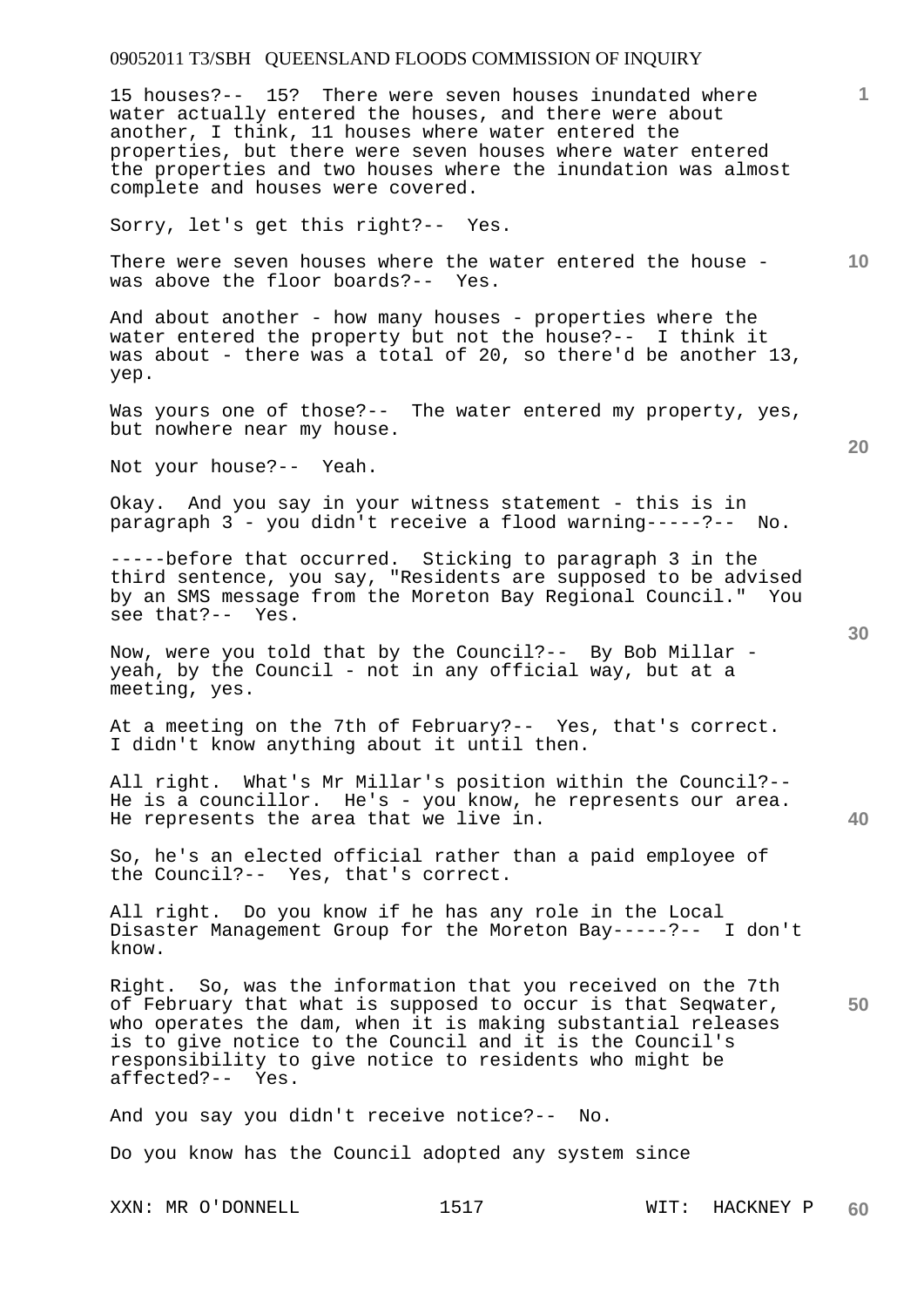the January event to give notification to residents who might be affected by dam releases?-- I'm unaware of it.

Have you made inquiries?-- I rang up last week to ask about the register, and I was told that someone would get back to me and I haven't heard from them yet, and my neighbour inquired some months ago and no-one has contacted her yet.

Do you know the position of the person you spoke to?-- No no, I don't. Just the person who answers the phone reception, I suppose, at Council.

All right. We've got a Mr Martini coming along very shortly. According to his witness statement there was a door knock system and an electronic message sending system. Do you know anything about that?-- No.

Excuse me for one moment. Thank you, Commissioner.

COMMISSIONER: Mr Dunning?

MR DUNNING: No questions, thank you, Commissioner.

COMMISSIONER: Mr Ure?

MR URE: Just one matter, Madam Commissioner.

**30**  MR URE: Mr Hackney, have you had the opportunity of seeing a statement by Mr Martini which has been given to the Commission?-- No.

All right. I understand that. He says in a statement, which no doubt will be tendered shortly, dated the 4th of May 2011, that - and I'll just read a short passage to you - "A public meeting was held on 7 February 2011, details of which are contained within the submission to the Flood Commission of Inquiry, Dr Peter Hackney, on behalf of the North Pine Residents Association. MBRC has developed a series of polygons of affected areas based on certain flood events. Depending on the scale of the event, the amount of residents/properties affected varies. The outcome of the meeting was that MBRC would develop a database of affected properties based on the number of flood scenarios. This has been done and will be discussed in June 2011 with the MBRA." Have you had any communication to that effect?-- No.

That would be a step in the right direction as far as you're concerned?-- Yes, yes.

Thank you.

COMMISSIONER: Mr MacSporran?

MR MacSPORRAN: I have nothing, thank you.

COMMISSIONER: Ms O'Gorman?

**20** 

**10** 

**40**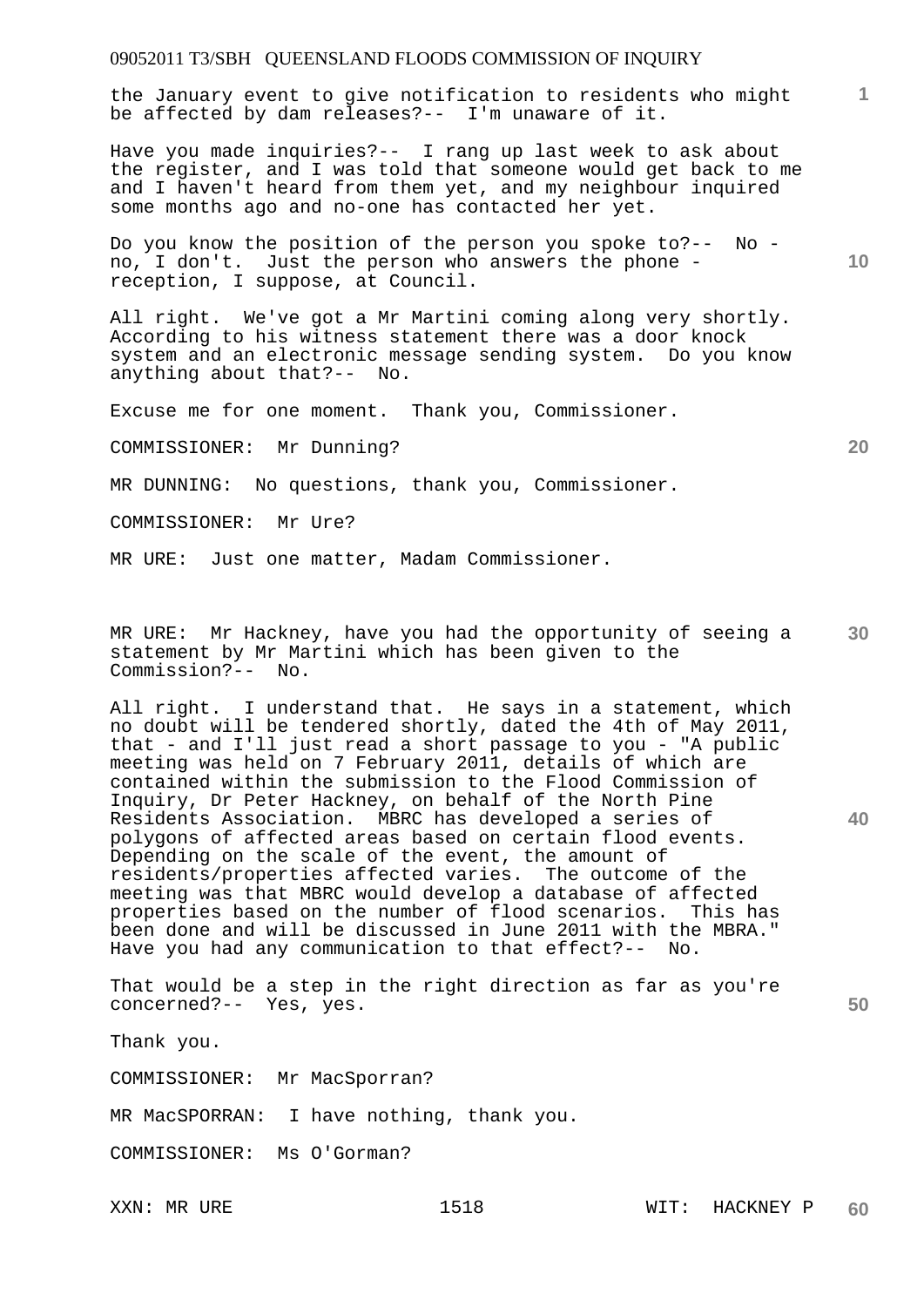**10**  MS O'GORMAN: No questions. MR DOLLAR: I don't have any questions, thank you. COMMISSIONER: Mr Callaghan, do you wish Dr Hackney excused? MR CALLAGHAN: May Dr Hackney be excused? COMMISSIONER: Thanks, Dr Hackney. You're excused.

WITNESS EXCUSED

MR CALLAGHAN: I call Anthony Martini.

**20** 

**1**

**40**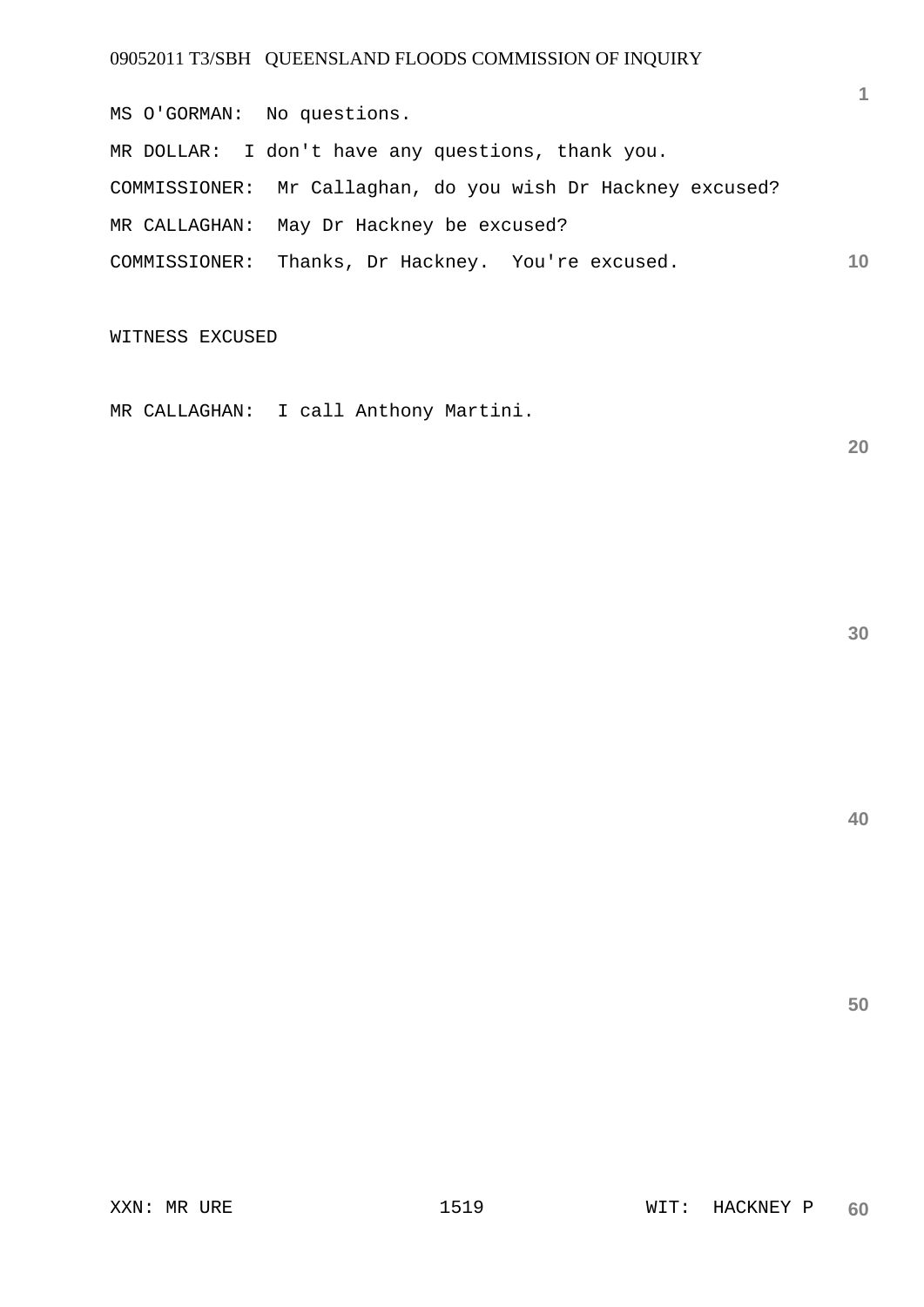ANTHONY BRENDAN MARTINI, SWORN AND EXAMINED:

MR CALLAGHAN: Could you tell the Commission your full name and occupation, please?-- My name is Anthony Brendan Martini, and I'm the Director of Engineering, Construction and Maintenance with Moreton Bay Regional Council, and I hold the position of Executive Officer with the Local Disaster Management Group.

Mr Martini, you're the author of two statements, I believe. The first is dated the 4th of May 2011, the second is dated yesterday, the 8th of May 2011; is that right? I tender those statements.

COMMISSIONER: The one of 4 May will be Exhibit 311 and the 8th of May will be 312.

ADMITTED AND MARKED "EXHIBIT 311"

ADMITTED AND MARKED "EXHIBIT 312"

MR CALLAGHAN: Do you have copies of those in front of you?-- Yes, I have.

Can I pick up on the first one, the 4th of May, and page 1 of that statement and the first bullet point there? You say that the Moreton Bay Regional Council's Consolidated Disaster Management Plan was developed in conjunction with EMQ and so on. Can you tell us what was EMQ's role in the development of that plan?-- EMQ assisted the Council officers developing the plan and providing some expertise in terms of areas where Council might not necessarily have had that. So, they provided some guidance as to what was required to fit with the State plan, and then also reviewed the document after it got to a certain stage, as did the LDMG and the DDMG.

How did that actually work? Were they - did they come out and sit down with someone and make suggestions?-- Yes, they did.

**50**  Or was it the case of drafts going back and forth or-----?-- Initially they assisted officers with some of the drafting and then subsequently reviewed that at the end of the day when the draft had reached its finality.

And I think you say also that the plan was reviewed by the LDMG and the DDMG as well?-- Yes.

How did that process actually work?-- The DDMG - the LDMG received a copy of the plan - each of the members of the LDMG

**30** 

**20** 

**40** 

**10**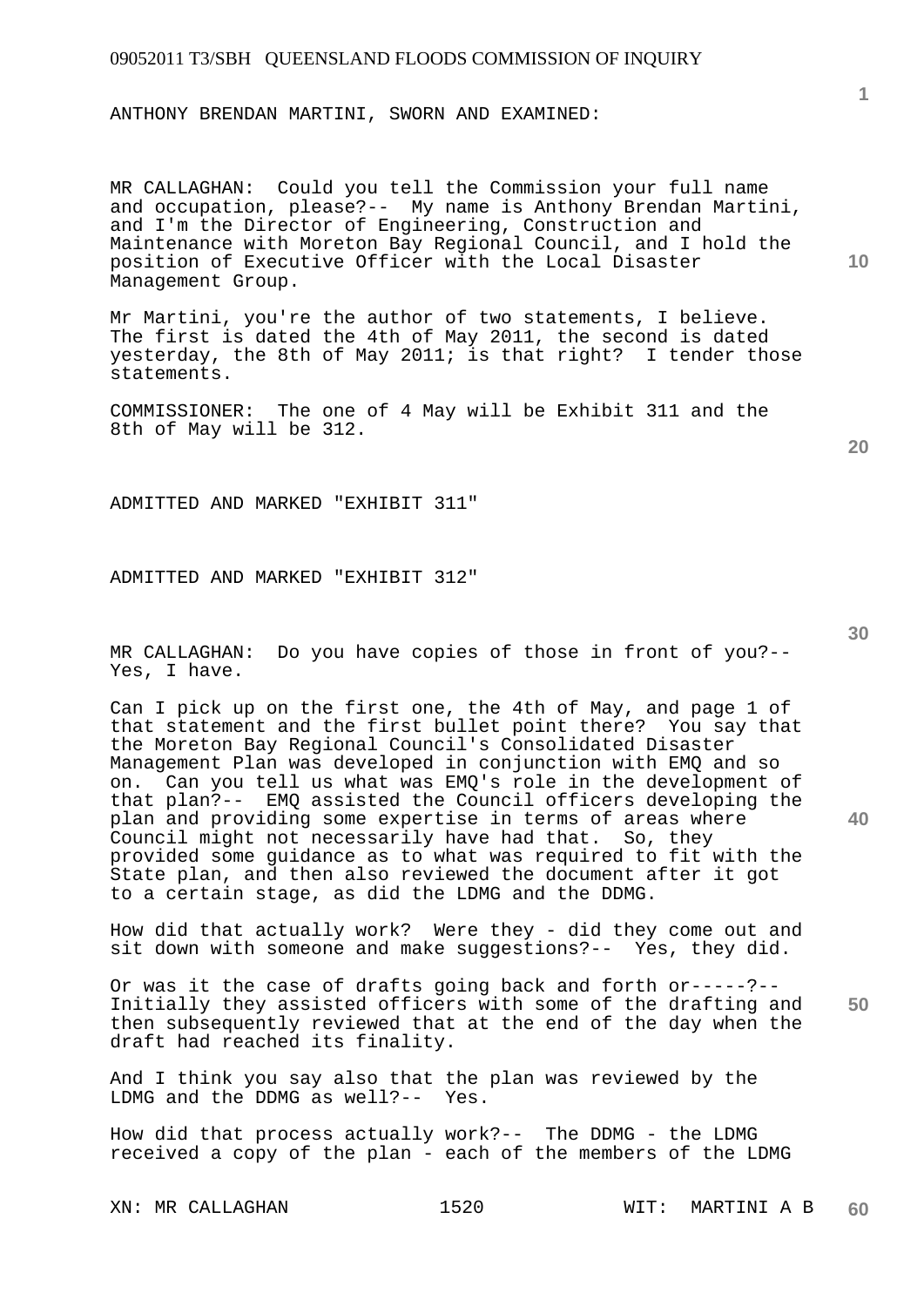- and the process was for each individual member to review the plan and to make comments at a subsequent meeting, and that was the same way the DDMG received the same plan and the DDMG had the opportunity to review the plan in terms of any queries, any questions it may have or any points of improvement, any of those, which, if they were there, would take it on board and include it in the draft which went to EMQ for final approval and to the Council for adoption.

You said there was a meeting at which the LDMG shared their views about the draft plan; is that right?-- That's my understanding, yes.

Presumably that's minuted?-- I would assume so. Can I - if I can, I wasn't engaged at the Council at that stage. That's my understanding as I've been advised.

And likewise was there a meeting at - of the DDMG, or was it just sent to them?-- I was advised it went to the DDMG. I can't be clear that there was an actual formal meeting of resolution, other than the DDC did sign it off.

You can't tell us, though, whether there was any actual feedback, any suggestions or-----?-- I'm not aware of any feedback.

And, likewise, from EMQ, I suppose they were involved in the process itself, so their feedback would have been picked up-----?-- Yes, that's right.

-----as you went. All right. Before we move on, are you aware of the concept of the Guardian software?-- Yes, I am.

And does the Council use that?-- It does now. It didn't during the event. It didn't have it.

Why not?-- No particular reason realistically. They were considering it. There was a - through LGAQ previously, about a year ago, there was consideration that LGAQ would, on behalf of the councils in South-East Queensland and Queensland, put a proposal to, I think, NDRRA scheme or NDRS scheme for funding. That didn't eventuate. As a result of that, Council went and considered its options and purchased the software.

So, it had purchased - when did  $it---?---$  After the event, and certainly since the January event the software has been put in place and training conducted.

**50**  Were you - or was Council in receipt of a warning from any source as to the prospect that the wet season, which has just passed, was going to be a particularly severe one?-- Certainly there was a lot of media advice in terms of - I can recall, I think, the Bureau discussing with Cabinet and subsequently there was some information circulated, so certainly those sort of things we were aware of, yes, but nothing more formal than that.

When you say there was information circulated, was

**30** 

**40** 

**20** 

**10**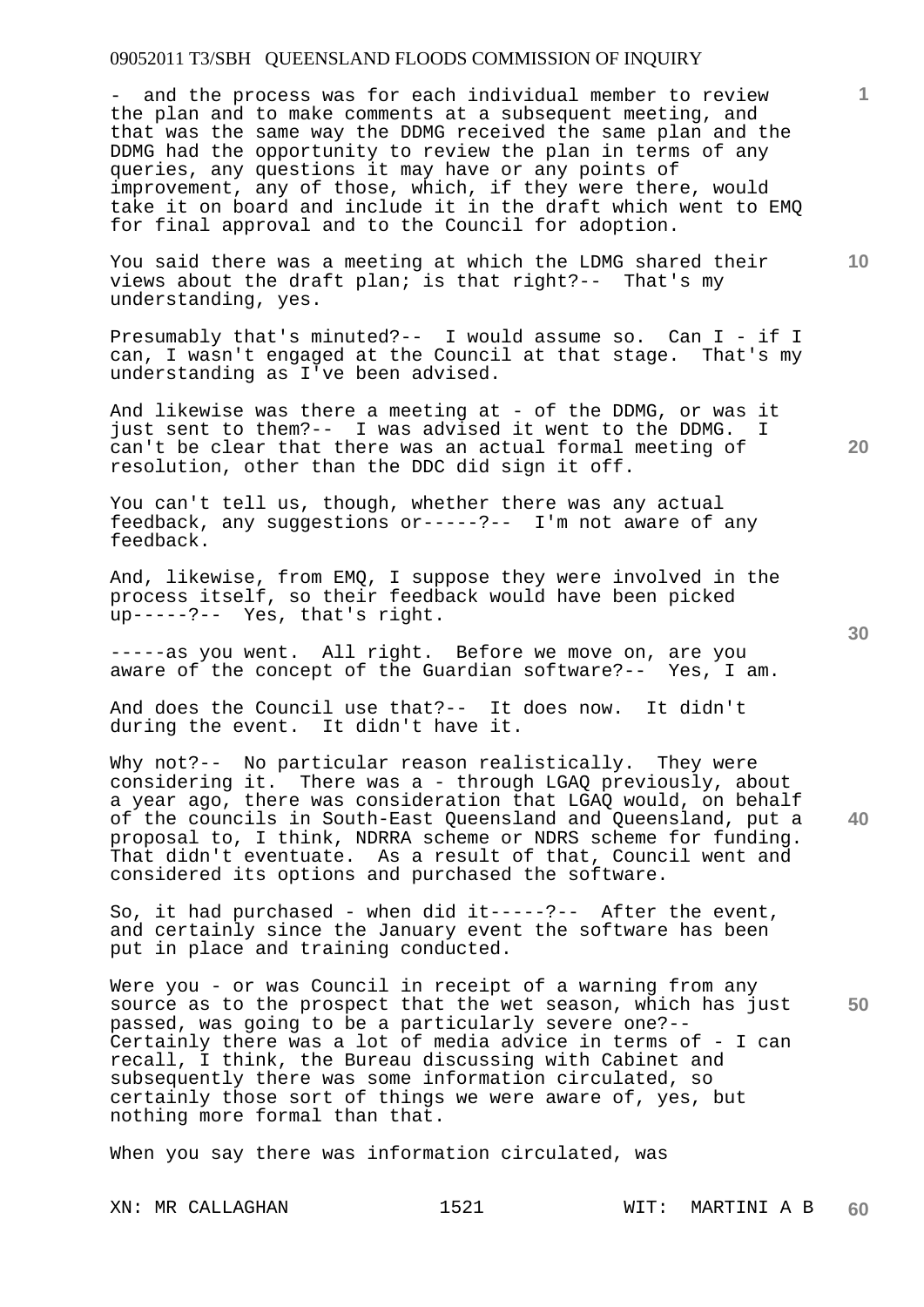that-----?-- Via - via, I suppose the metropolitan papers and those sort of things, yes, and the TV obviously.

But Council didn't receive any official information through the disaster management channels or from the State Government that you're aware of?-- Not that I'm aware of.

COMMISSIONER: Does Council maintain any sort of communication with the Bureau of Meteorology?-- Nothing formal. There are points of contact that officers have with officers at the Bureau, but there's nothing particularly more formal than that. Since the event, we've had a meeting with the Bureau to discuss our close relationship with the Bureau going forward, and certainly that's ongoing. We haven't got to a conclusion on that yet.

What does that mean, you haven't got to a conclusion yet?-- Sorry.

You would like to have a relationship but they're not interested or how does it work?-- It is more about largely what that will entail and what we would - in our perspective, we would like a number of people that we can talk with directly and they would also talk with us if, for example, there was dramatic change to previous advice of weather forecasts and those sort of things, so we could be, I suppose, more aware of changes, and also to understand that the systems we operate, which is somewhat based on the BOM systems of alert, that we have those fully functioning, and we cannot extract any other information from them.

MR CALLAGHAN: One issue that does seem to arise is that a lot of people who might have been involved in the disaster management response were away on leave at the time of what occurred?-- Yes, that's correct.

And it would seem to follow - well, I don't know, were any special arrangements put in place - any contingencies put in place about getting people back from leave during the wet season?-- If I can talk about the people who were away? Certainly - and in terms of the contingency planning of some of those, certainly our elected officials - they were in recess from about the - I think about the 14th of December through to the 18th of January. The three elected officials, as it turns out, that were, in effect, a part of the LDMG were either not available on the day overseas or uncontactable. Other members of the LDMG largely were available but were cut off from the roads and not being able to get there at short notice. Certainly the fellow from Energex advised us that he couldn't because he was committed elsewhere. So, with regard to other staff, we had a number of people trained that we could run an LDCC and we were reasonably confident that we had the numbers, but, again, when we called for them - because we set the centre up in Caboolture and we operate three offices at Caboolture, Strathpine and Redcliffe - they were cut off from getting to that LDCC. We had a number of staff who were trapped - well, not trapped - were on the Bruce Highway for a number of hours on that day - up to five hours in some

**10** 

**1**

**20** 

**40**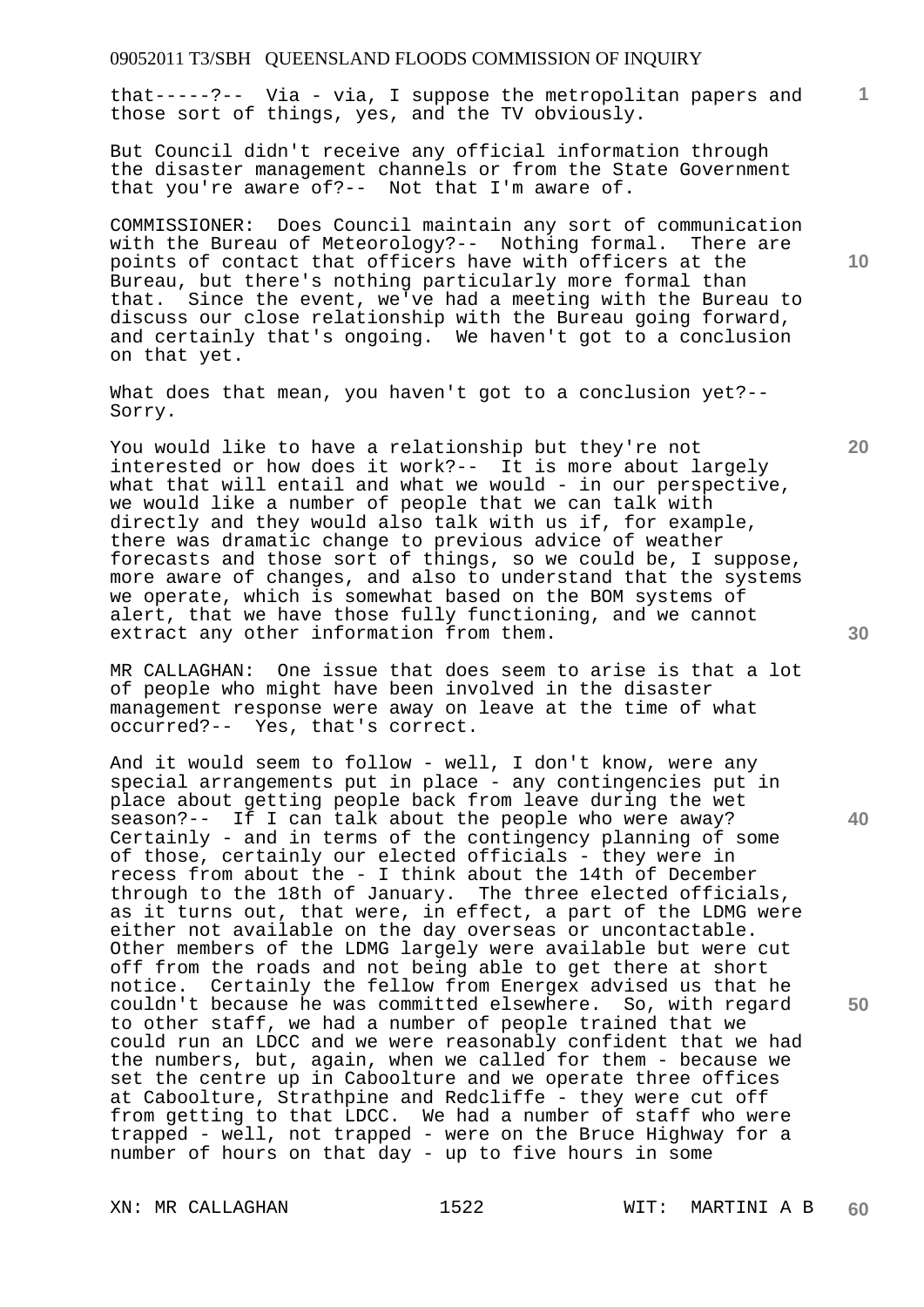instances. So, we had enough people, it was a matter of getting them there, which was the problem on the day.

And that's one issue in your Council area, isn't it, that the whole constituency can divide up into different isolated islands, if you like?-- Certainly that's the case, and one of the things we have looked at, and Council has approved funds, is to set up a dedicated LDCC, because we didn't have one at the time. We set up an LDCC where the event is or largely is. So, there's time involved in terms of setting it up and getting it operational. We will set up a facility at Strathpine within the next month or so - certainly by the end of June - and that will be fully operational, just turn the lights on and go in there. The computers will be there, all the information will be there. And what we learned from this experience is that we wouldn't require people to travel up and down the highway or anywhere else. We would operate maybe from three centres and we'd have to run a number of centres or LDCs, if you like. So, that will be a challenge for us in terms of how we make sure that happens, because the lesson learned - we had people that we badly needed in the LDCC on the 11th of January, but they were, in effect, unavailable to us because they were largely on the highway for a number of hours, and that was during the peak of the event.

And you make the point in paragraph 22 of your first statement, I believe - sorry, your second statement - the statement of the 8th of May - that setting up the LDCC at the same site as the DDMG was extremely difficult?-- Yes, for a number of reasons. On the day, the DDMG were also somewhat constrained getting to that facility. So, what might have happened the following day, which I think Mr Ryan spoke about this morning, there was opportunity to get nearly a full DDMG and an LDMG the following day. On the 11th, I recall - when we first established - there may have been two members of the DDMG and probably six or seven of the LDMG.

So, did the LDMG actually activate?-- Well, it was activated. It was activated to set up, but, in essence, there was very few members there.

Mmm. So, in so far as the LDMG was operational, is that just recorded in situation reports?-- Yes, that's correct.

There's no actual minutes of LDMG-----?-- I would have to check that. Certainly a group met that was loosely the LDMG made up of those members to talk about what was going on and what we needed to activate regularly.

**50**  All right. Looking to the future, do you have a sense of how, in the future, a number of LDCCs would work, which regions they would cover, that sort of thing?-- Yes, in principle, they would have to cover the three major centres and probably the two major depots, just in case. On the day, on the 11th of January, the Redcliffe centre, in effect, was isolated as well. It was cut at Mango Hill and also Old Bay Road through Deception Bay. So, anyone trying to get into Redcliffe from the Bruce Highway was - during the day - not all the time - at

**10** 

**1**

**20** 

**30**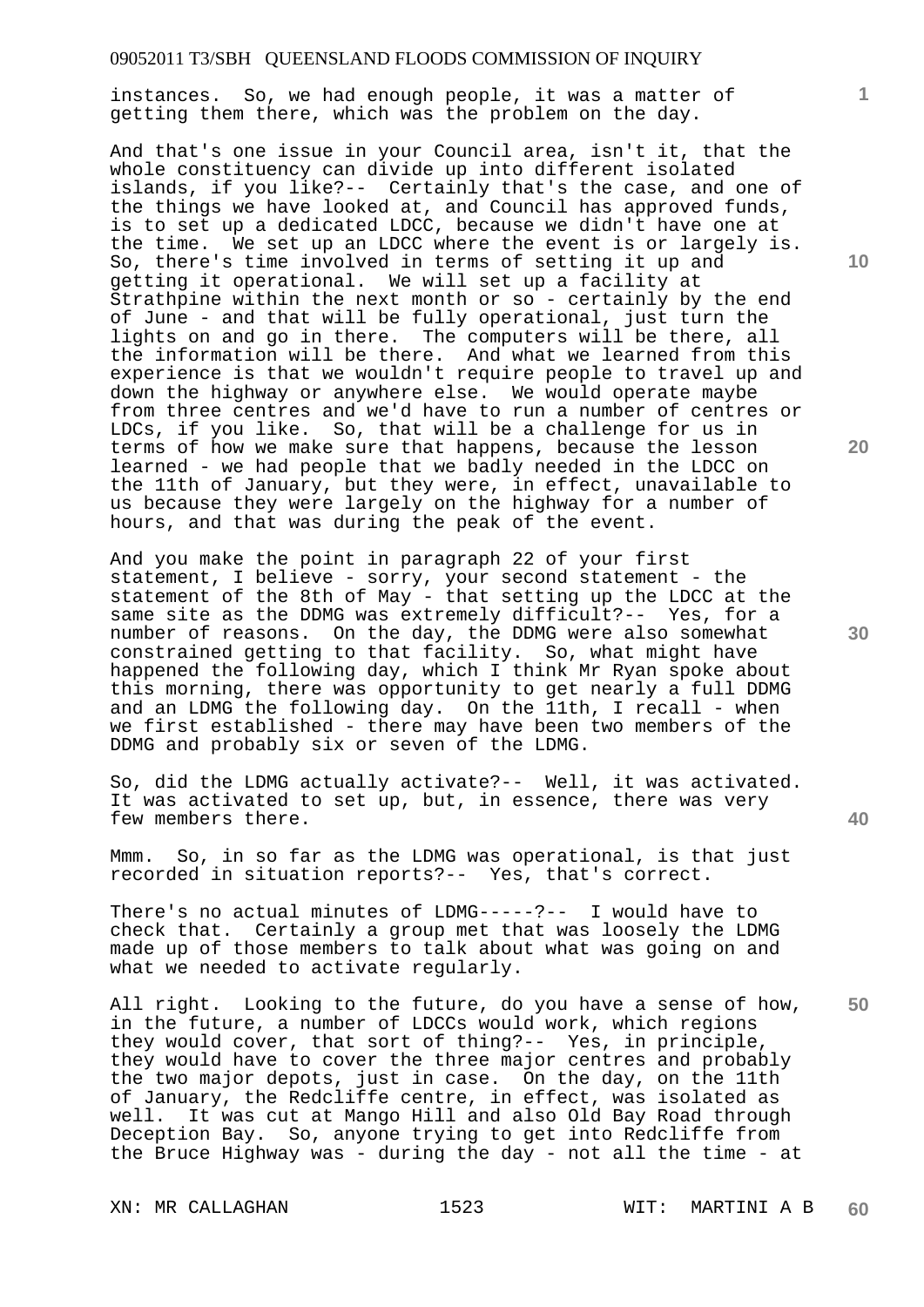some parts of the day you could get there. Similarly Caboolture was through the traffic jam, and points of the incident from the 9th to the 11th of January, blocked at King John's Creek, which is just slightly north of Caboolture. Certainly Caboolture, in a major event, as other people have said, becomes a sea of islands, if you like, so Caboolture can be isolated and, similarly, Strathpine. With the incident that occurred on the 11th of January, Gympie Road through Bald Hills was cut on the low right. There's a two level road. The low road was under water and the high road was under threat and the Wiley Bridge was cut. So, the main thoroughfare through Strathpine, Lawnton and Kallangur was cut, so the three centres can be isolated. So, we'll have a dedicated centre out of Strathpine, we'll have to have a facility and arrangements to work out of the major depots at Petrie and also Caboolture, as well as those offices.

You've acknowledged, I think, that there are aspects of the Council performance which have highlighted the need for improved performance in future events; is that correct?-- That's correct.

One of the most important issues that we're confronting on the basis of what a number of people have said is the issue of communication, and you identify, I think, in your statement, a number of ways in which it is proposed that the Moreton Bay Regional Council is going about the improvement of its disaster management service generally, but, in particular, communications. Can I address specifically the question of warnings. What - first of all, whose responsibility do you see it as being to warn about releases from the North Pine dam?-- We have a - Council operates a warning system at the moment, but it is a warning system only for where Young's Crossing is closed or going to be closed through a release - a minor release of water. So, there's probably about 40 or 50 people who are on that list, and that list, in its various forms - and what I mean by that is previously people were physically rung up and advised that there was going to be a release from the North Pine Dam - but, again, this is a very minor release, which I think Dr Hackney spoke about previously, where Young's Crossing Road is isolated and it's more a burden for traffic as distinct from anything else. People are advised in the immediate local area that immediately downstream of that area so that if they have any pumps or equipment, they can have a little bit of time to go and put those into higher ground. So, that's what that warning system has been before. There hasn't been a warning for a major release like what occurred on the 11th of January. Someone has to do it - and certainly one of the actions for us is to sit down with Seqwater and work out a process so there's not a lag between them advising it's going to happen, us processing something and someone getting told. So, there has got to be a more instantaneous effect, so that will have to be an agreement, as I would understand it, with ourselves and Seqwater. On the day of the 11th of January, we did try and get an emergency alert through EMQ about the releases as we were advised by Seqwater. Unfortunately it took a while and, as I understood - or I asked EMQ after this event, the reason

**1**

**10** 

**20** 

**30** 

**40**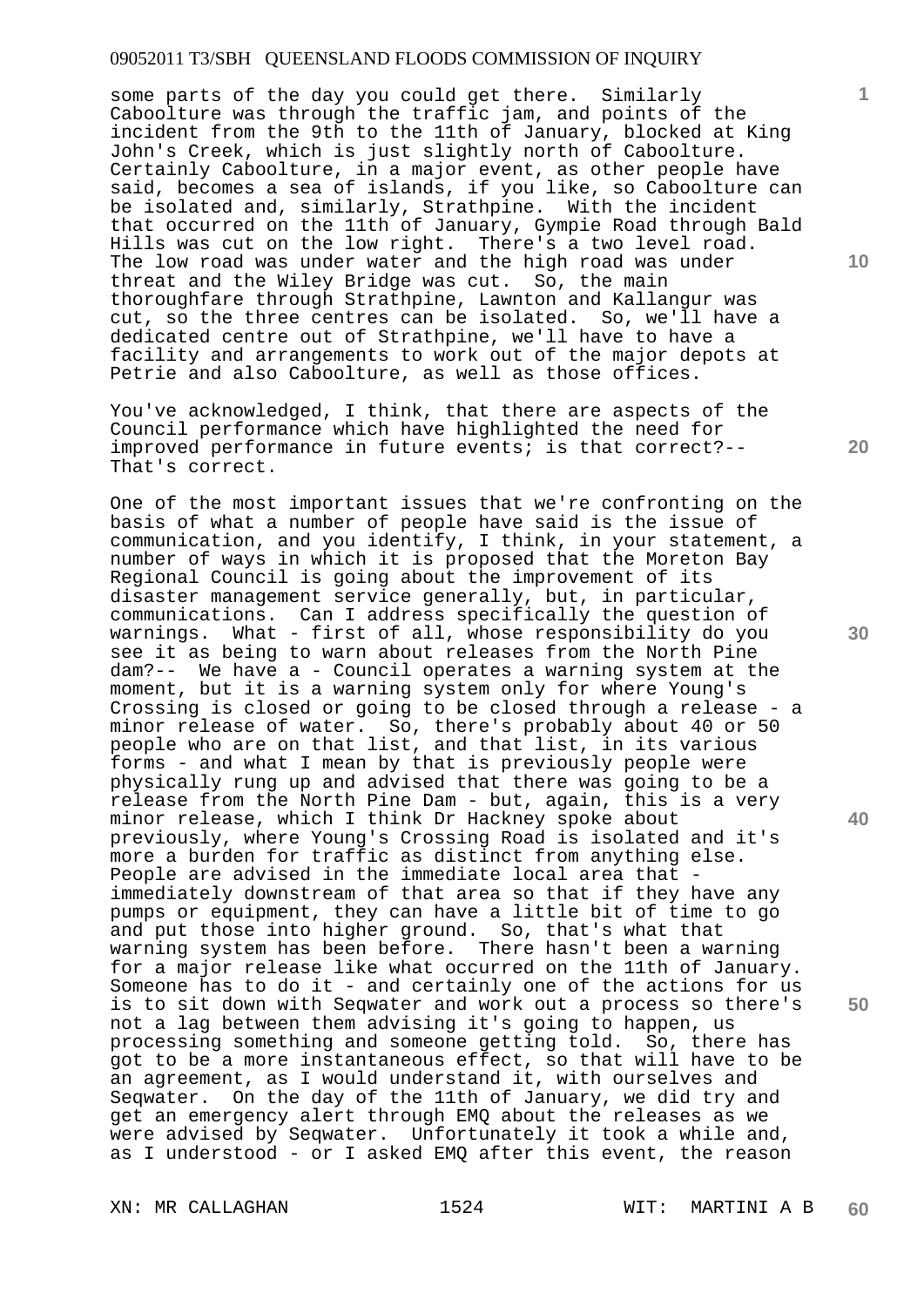why our alert took a period of time to get approved was that EMQ has a process where, if there's anything that's already prearranged, you know, there's a message that's already there, they can obviously sign that off in the future - sorry, in the past, and we can utilise that in the future. But the other issue is that the area, or the polygon of effect, they have to also look at that and examine that. Now, that was one of the reasons, as I was aware, that it took so long. We - the fellow representing EMQ and the LDMG, the senior police officer, Superintendent Brady, and myself drafted the release with the polygon from our flood engineer, and pushed that through to EMQ. So, that would have provided a number of people downstream of the dam with warning - not advanced warning, but warning that largely major releases were occurring.

I'll come back to that, but you say the process of working out how it's going to happen is going to involve you sitting down with Seqwater. Is that happening, or is there a proposal on foot, or where is it at?-- No, we'll commence that discussion. Nothing has been done yet. What we have done is worked on the issue that the community raised at the public meeting, as I think has been spoken about. We have got a number of - depends upon the scale of the event. The properties can range from 20 to 1300. We need to work out with the community how that can be best done. As Dr Hackney just said, an SMS, in his words, wouldn't be the way to go. Our ability to door knock 1300 people would be severely limited, so we need to work through how we can best do that.

So, you are aware of the issue but nothing-----?-- Certainly not formally at this stage, no.

Nothing has been started?-- No.

Well, on the question of the wider alert, you're aware of the warning which we have heard was issued by the State Disaster Management Group, which was, in very broad terms - and which caused a bit of a panicked reaction - you know the one I'm talking about?-- Yes, I do.

When did you become aware of that?-- Roughly about quarter to 12 on the 11th of January, and then another one was sent roughly about quarter past 12.

And were you aware of the reaction that it was causing?-- I was aware of the reaction in the room, and I was certainly as the event, as time went on, I was aware of - well, what effect it had on the community, and also on our communications.

All right. So, was anything done to - attempt to follow up warning with some greater specificity or clarification?-- Nothing in a formal sense. It was certainly discussed at the DDMG debrief, and certainly on the day the QPS officers were looking to find out why it had been sent and, as I understand on the end, it was very busy. I don't know if there was any conclusion drawn on that day, but-----

**10** 

**1**

**20** 

**50**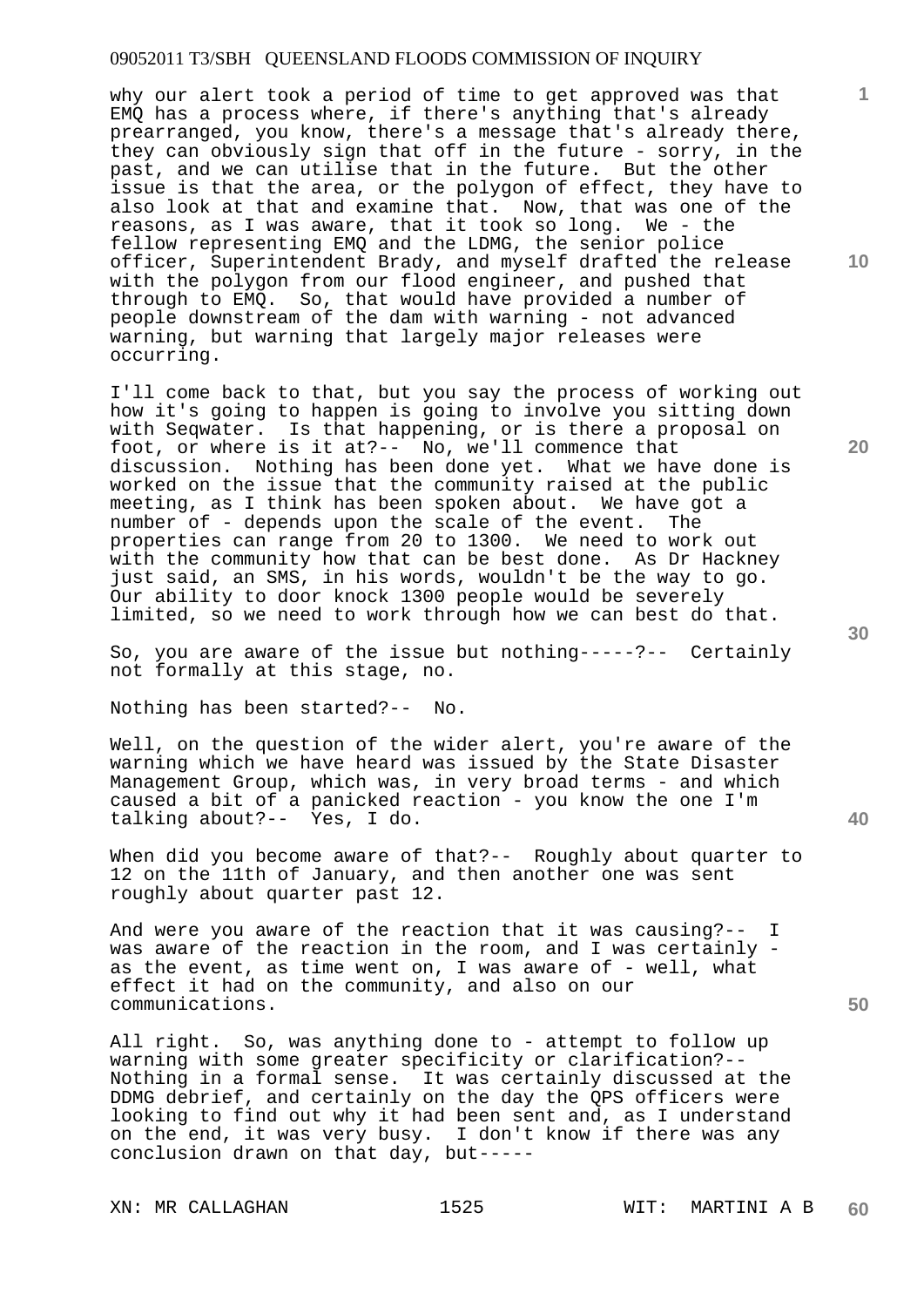Ah-----?-- Sorry.

No, you finish?-- Certainly we haven't followed up anything more than with the DDC following the debrief in terms of, you know, the language that was used, and also that we were also aware of it before it went out.

Well, looking to the future, how would such a situation be managed from your perspective if there was a general warning from a higher group, if you like, be it state or district level, which you at the local level felt the need to clarify-----?-- We would go back up the chain through the DDC, and ask as to why it was sent and probably try to think about how we might be able to mitigate that either - I don't know another message would necessarily assist, because my understanding of the day - and again this is my understanding - circulating on TV during the day was a repeating message that went after the quarter past 12 that was repeating the same message. So, it's our ability, I suppose, to communicate with media groups and outlets and say that maybe it's not correct and this is more the appropriate message. So, we would be using - going up through the DDC and maybe through the State to try and correct that message.

**30** 

**40** 

**50** 

**1**

**10**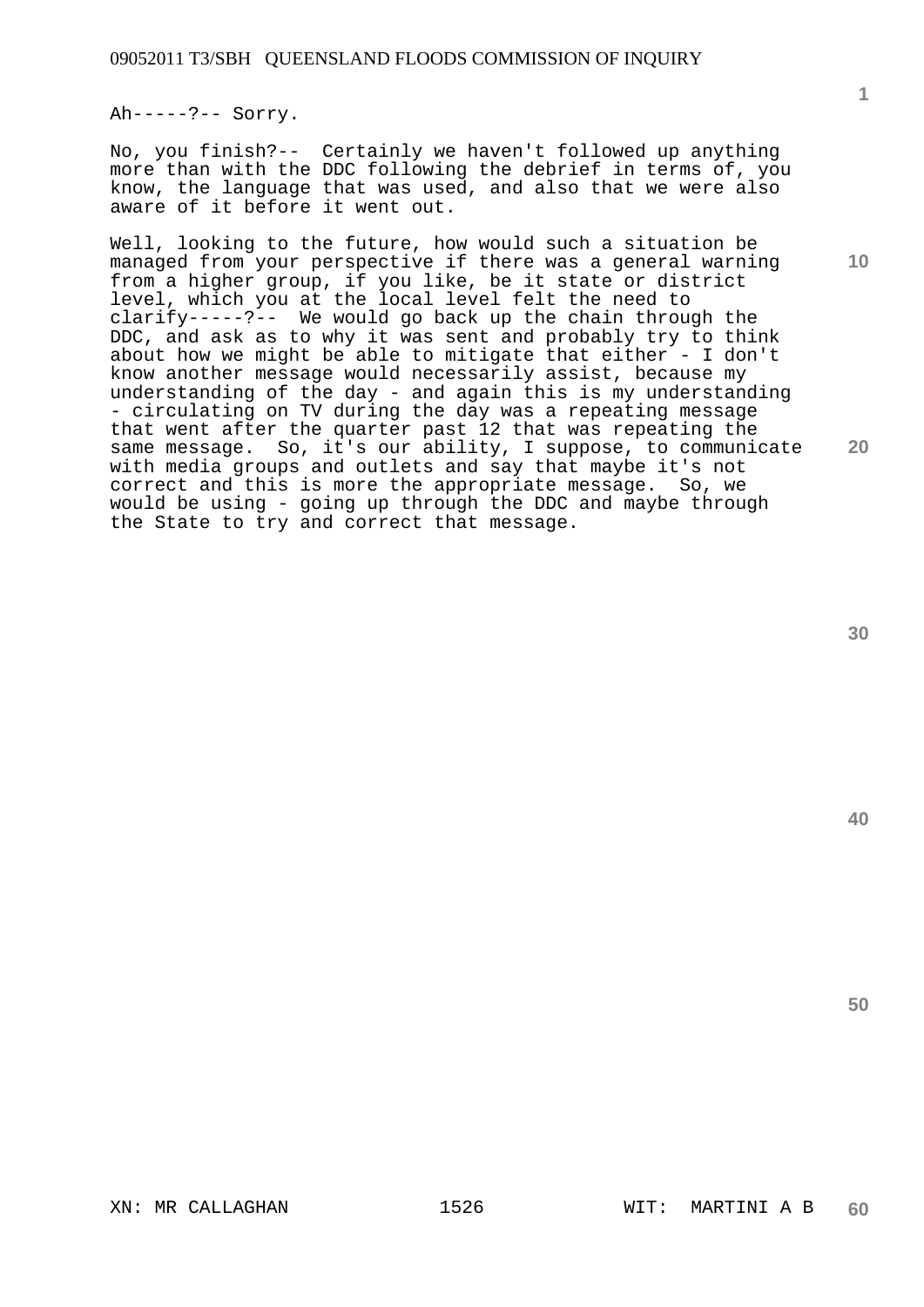The-----?-- If I can, sorry, I think at the day - sorry, I didn't mean to interrupt you.

No, no, please?-- On the day putting out a number of messages about the same matter, we were concerned that it might create greater confusion. One of the concerns we had when we were drafting the release for the North Pine Dam was to ensure that the language was reasonably unemotive and to try to get the message out so that, you know, it was reasonably clear. Putting out a lot of messages with a reasonable style that we - it happened to quarter to 12 and quarter past 12, we didn't think it was going to be of any great assistance.

You're talking there about the message that you were drafting but never actually got to send?-- Correct.

Was that because the peak at-----?-- By the time the approval through EMQ had come, the system had peaked, yes.

Right. Well, what about road closures then, what is the best way of communicating those to the public?-- Council has a road closure or road condition report that's on its web page, and that is sent to, if I can - sorry, I don't have the paginations, but on my third page there's a - of my statement on the 4th of May, it talks about a number of outlets. There's about 30. Most of them are media outlets and some are obviously internal to the Council where road closure reports get disseminated, and in some instances, you know, someone like ABC radio picks it up and adds to it. Things like Young's Crossing has been an habitual road that gets put on to that release. So it's on the web and it gets sent to all those agency to circulate those roads that are closed or impassable, or passable with care.

As long as we're on that page, can you go up a bit and there's the first bullet point on that page and then the third paragraph you say, "In addition the ability to provide information was limited following the release of the emergency alerts where communications were hampered." Are you talking there about the - just the volume of traffic or what?-- By communications being hampered, sorry, I meant in the LDMG room or in LDCC, our mobile communications were affected for probably a period of two to three hours where very few calls were coming in and going out. Our Internet - a number of agencies had people with laptops and AirCards and a lot of their Internet was very, very intermittent and if it was working it was very slow, and they were the issues we had. Largely we lost mobile communications for a period of time.

Do you know why that was?-- All I can - all I - no, I can't tell you, but all I can correlate it with is the amount of phone calls coming through the call centre after the emergency alerts were sent out.

Yes. Maybe just the sheer volume of responses to that emergency alert?-- Yes.

**20** 

**10** 

**1**

**30** 

**40**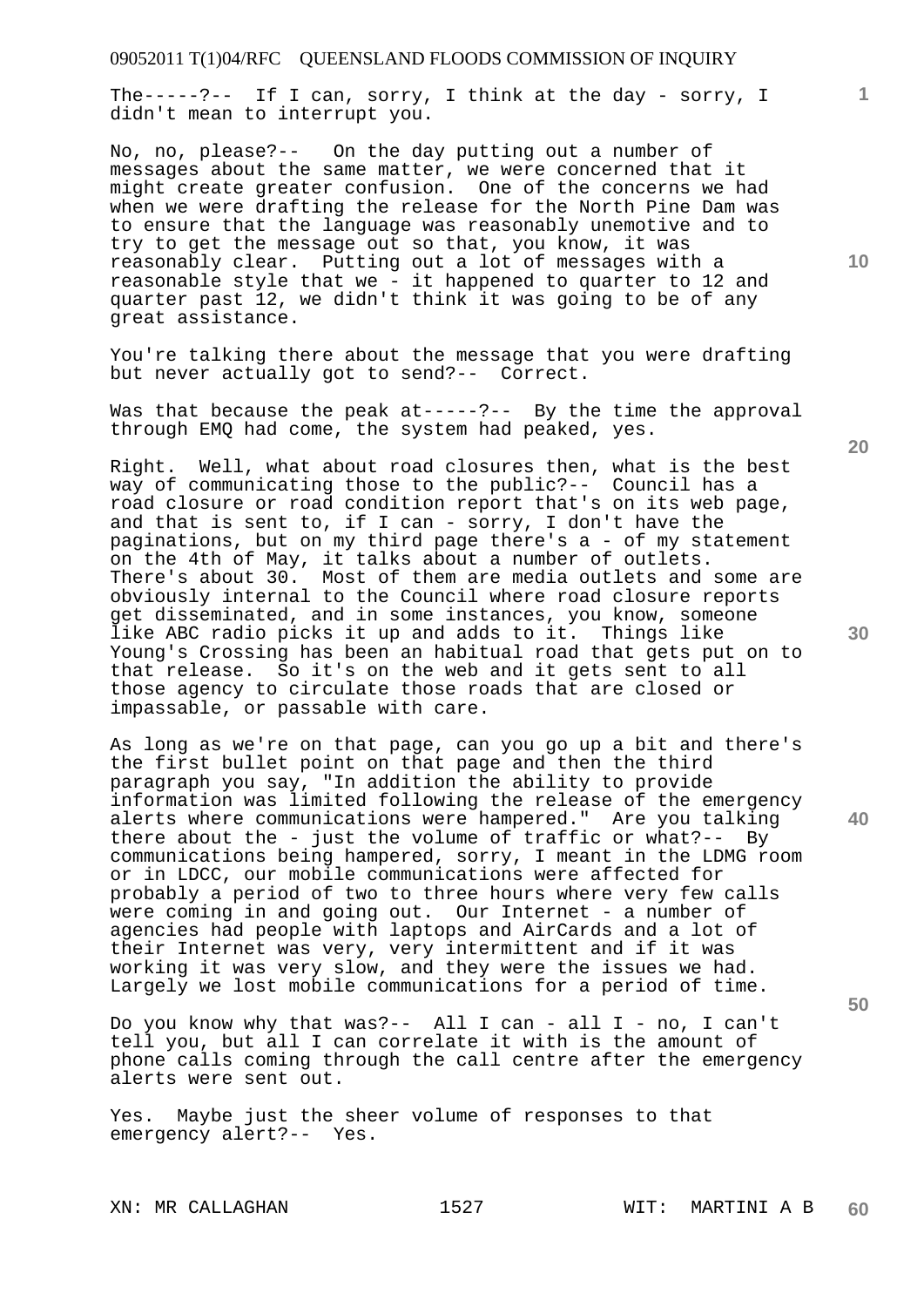Clogged the system?-- Yes.

All right. You have heard the evidence that's been given this morning, have you?-- Yes, I have.

You heard Sergeant Renwick, I think he indicated that he had contacted the LDMG but couldn't get information or couldn't get the information that he was after; you're aware of that?-- I heard that, but I'm aware of who Mr Renwick might have contacted. I can only assume that he might have contacted the LDMG QPS representative, but I don't know, I can't say.

You heard Mr Wallis talk about the evacuation centre which sprung up at Woodford?-- Yes, I did.

The Council has a memorandum of understanding with the Red Cross as regards evacuation centres; is that right?-- Yes, it is.

And is there a requirement under that memorandum that you supply the Red Cross with a list of centres every 12 months?-- I don't - I can't recall the exact terminology of the MOU but I think that would be a reasonable thing.

Well, in some form, I'm not suggesting - incidentally I don't have a copy of your memorandum in front of me, but I have seen others where that seems to be a fairly standard sort of requirement. Is that something that Council actually does?-- We have an MOU with the Red Cross. I don't know that largely we list the emergency centres because what I will say in the emergency centres if I can, Council doesn't list - well, currently on its web page following the 11th of January event there are 15 centres listed on the Council's emergency web page. Prior to the event the emergency centres weren't listed. There is a range of centres that could be, I suppose, used as an evacuation centre given an event that sits off-line, it's not published anywhere.

I was going to take you to that in your second statement, paragraphs 30 and 31 addressed this issue and you identify the two issues. In paragraph 30 you note that in your view publishing the location of these centres can be dangerous, but in the following paragraph you note it's now been done anyway?-- If I go to the first paragraph, we go to that. Certainly, yeah, there is a concern about publicising the evacuation centres only in that what might have been fine for the 11th of January might not be fine for another event. And certainly different events such as a fire or a cyclone might require completely different evacuation centres. The concern is to ensure that the public gets information that it can utilise. What sometimes happens in events also is power is lost so can the Internet. People might rely on what they might have seen six months ago which might not be the evacuation centres for the particular event that might be underway. So there's some dangers in those sort of things, particularly, you know, if people just say, "Well, it's always been a town hall" - sorry, "a community or a school building, we'll just go to that", it might well be they're being placed

**10** 

**1**

**40**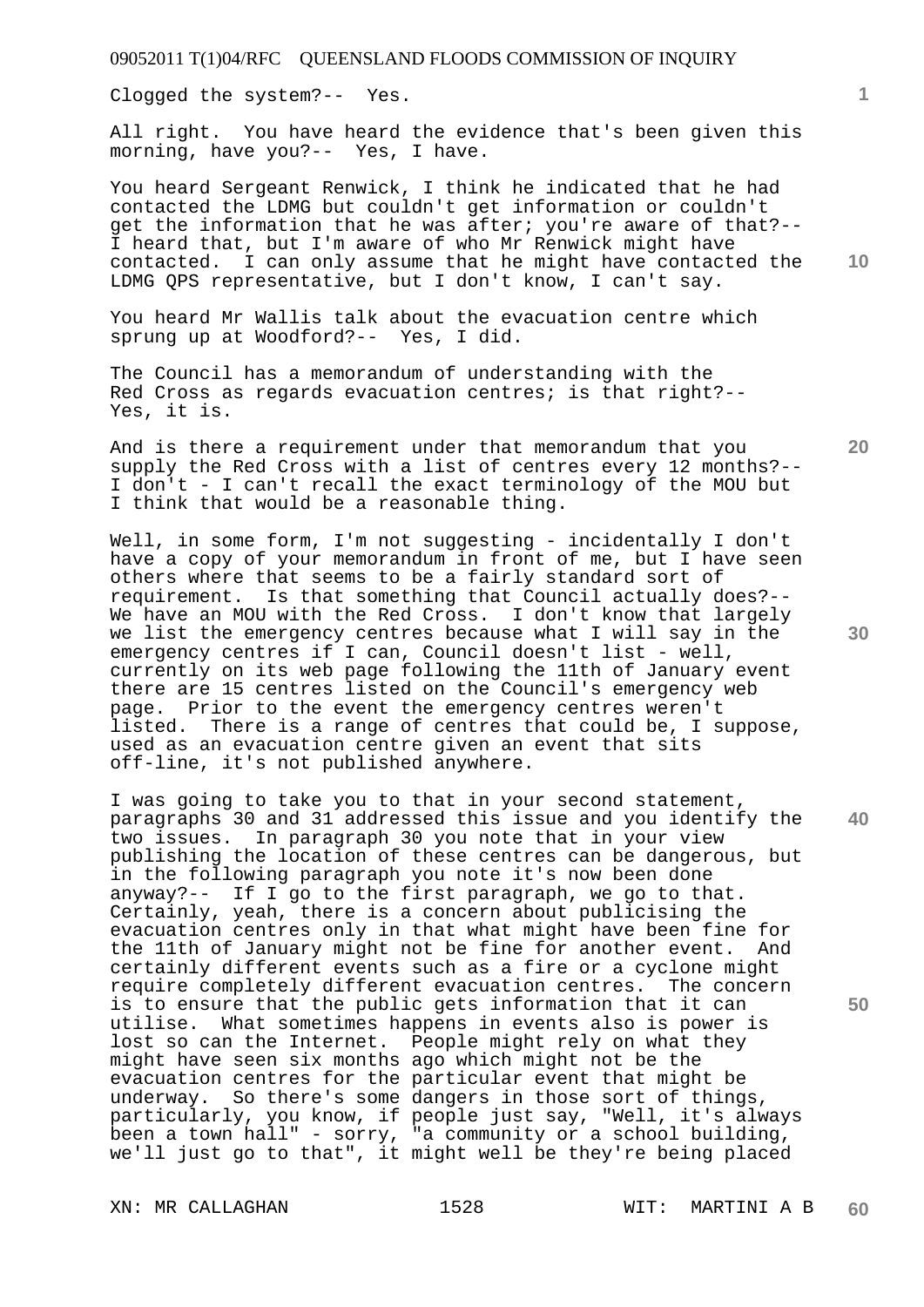in danger if they do that. That's the concern. The Council, though, decision was that the wet season was still going, people were concerned that they didn't know where appropriate evacuation centres were. What we did with the 15 centres has been on the web page now, we looked at the map that we developed after the 11th of January event in terms of where the floodwaters went and the height of those, and these 15 centres cleared the floodwater and had a reasonably clear route to access them in terms of main roads and those sorts of things, so that's what the decision were made on. Certainly those centres and the presence of these centres being listed on the Council's web page will be subject to a further review of the Council.

So this is just a temporary measure?-- That's my understanding, Council might have another view.

I haven't actually seen the web page but does it, do you know, make clear that these are the wet season and that people should check-----?-- I can't recall the words but they have - the nominated centre shows a map and then its says the status, if it's closed or open, and all of them are closed with a red dot.

All right. Just getting back to the system with the Red Cross though. There is, as you say, an MOU with them. Is there any process of audit or review, whatever you want to call it, in order to ensure that you are complying or can comply with that which is required of you pursuant to the MOU?-- I cannot honestly say I recall or understand that. The MOU we have is now 12 months' old. There is a Red Cross representative on the LDMG. We did use the Red Cross cross that day down at the Strathpine Community Centre. So I can't talk about an order, I don't know.

No, I suppose what I'm getting at is that it's not so far as you're aware the responsibility at the moment of anyone in Council to check to see that the things that the MOU requires are in order?-- No, I would suggest that the Disaster Management Coordinator has that responsibility.

Yes?-- So I would expect that person would make sure that that's been audited, but we would need to follow up and make sure that's happened.

Okay.

COMMISSIONER: Mr Callaghan, I'm thinking of taking a morning break. Does that suit?

MR CALLAGHAN: Yes, it does.

COMMISSIONER: All right. Well, we'll come back at five to.

THE COMMISSION ADJOURNED AT 11.39 A.M.

**10** 

**1**

**30** 

**20** 

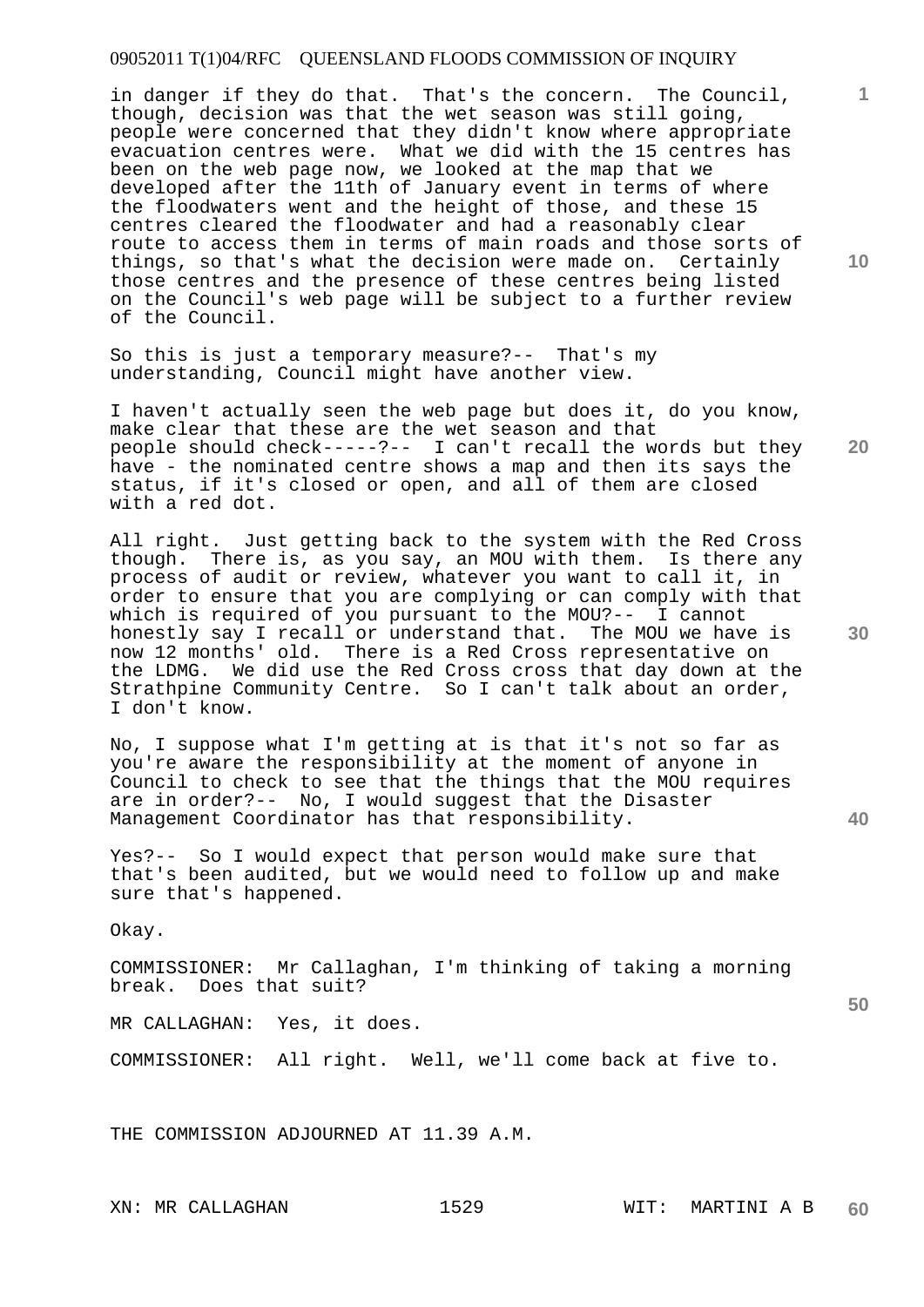THE COMMISSION RESUMED AT 11.55 A.M.

ANTHONY MARTINI, CONTINUING:

COMMISSIONER: Yes, Mr Callaghan?

MR CALLAGHAN: Mr Martini, can I just tidy up a few things? You have your second statement there, the - sorry, yeah, the second one, 8th of May, paragraph 42. You say you received information that the river system had peaked and given a forecast which didn't match with the reality. From whom did you receive that information?-- It was via the State Disaster Centre - or centre meeting the previous day - or on the Monday at 11 a.m. There was a ring-around of all the councils at that stage who were affected. When it came to our area we asked the Bureau, had the Bureau there and also a hydrologist, what the situation was the three systems in Moreton Bay, that being the Stanley, the Upper Caboolture and Upper Pine systems, and we were advised that they had peaked and the forecast-----

COURT REPORTER: Sorry, the forecast?

WITNESS: Sorry.

COMMISSIONER: The forecast for the following day was?-- The forecast was 50 to a hundred millimetres over the next 24 hours, being the 11th January.

MR CALLAGHAN: Okay. Thank you. Whilst we're there, I think your second statement has some annexures. Can you turn up annexure 6? Page 33 if that helps. Last bullet point on that page you say, "Working on the Woodford model", does that mean you're following in the footsteps of Mr Wallis, if you like, and working on the sort of thing that he did at that centre?-- Yeah. Look, I think what Mr Renwick and Mr Wallis achieved was remarkable and certainly we'd be looking to try to set that up and formalise that for the western areas of the municipality that are easily cut-off and probably have similar situations, and I nominate some of these being Mt Nebo, Mt Glorious, Mt Mee and Belthorpe areas as well as Woodford.

So something similar with-----?-- Very similar.

Yeah, okay. Thank you. And would that be something that would be incorporated into the Disaster Management framework in a formal sense?-- Yes.

How would that happen?-- It would be a formal plan of actions and responsibilities in discussion with those - those group

**10** 

**1**

**20** 

**40**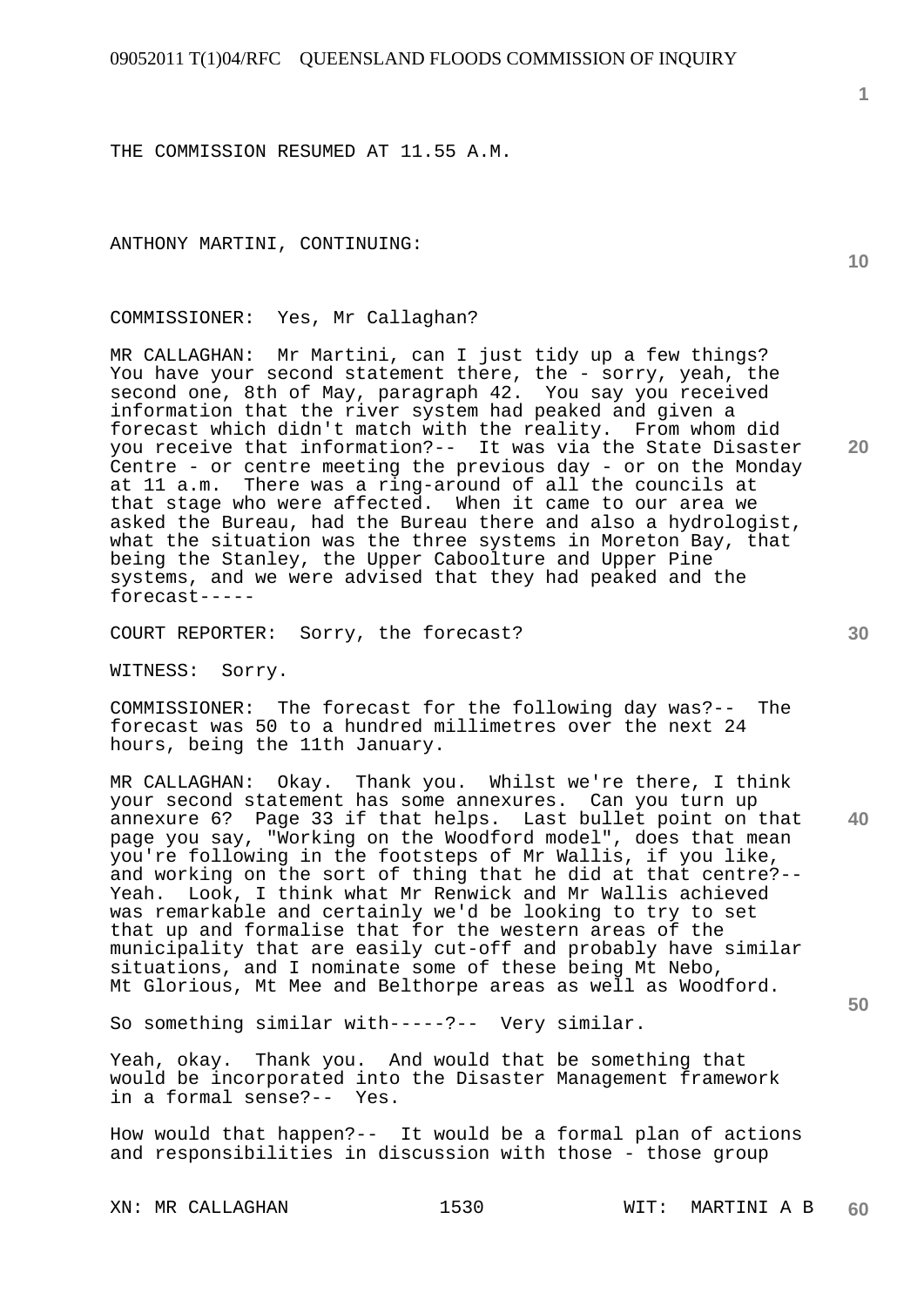those community groups and/or police and fire representatives.

So that would just be something part of the Local Disaster Management Plan-----?-- Yes.

-----but targeted specific areas?-- Yes.

I see. Can I turn then to the interaction, if any, that you had with the Somerset Regional Council during these events? We've heard Mr Ryan speak earlier about some of the intersection by the district group. Did the local group perform some functions for the other local group which was having trouble?-- I was aware of probably two - two particular matters, and when the local - sorry, the police member on the LDMG came to us about particular matters, he believed at that time that he thought they were within the Moreton Bay region where they were assets in, if you like, roadways and those sort of things in Somerset. We did try to assist where we could but we had most of our manpower out where it was. There was a number of roads I think in - it was either Sandy Creek Road, I think, where there were a number of bridges cut out from memory. Other than that, there wasn't really anything much brought to our attention. The QPS through the local - member in the local disaster management group was managing that thought DDMG.

All right. The SES was, no doubt, active in the region during this event. How did - how did they get deployed? Did the LDCC have much to do with that?-- On the day of the 11th of January, the SES controller was in the LDCC and he was tasking the various - there's six groups in Moreton Bay Regional Council, six SES groups that come under Moreton Bay Regional SES banner, and he was tasking those through to his deputy controllers, of which he had two, and his six group leaders.

All right. Did the situation at Woodford receive any attention from the SES, do you know?--  $I - I$  can't recall. I know in the previous days that the SES was involved there. On the night of 9th of January, the QPS, SES and ourselves were in contacted. The highway been cut, the D'Aguilar Highway. There was concern that there were some people on the western side of the river and they were looking to resupply them. The controller had organised a flood boat for the following day, being the 10th, to do two things: there had been, I believe, on the 9th four kayakers had been caught on the - to the west of Caboolture. There was one - the first thing was to bring them back across the river. And to also provide some supplies if that was required. My understanding is the controller drove through the D'Aguilar Highway to the Woodfordia turnoff on the morning of Monday so there wasn't, you know, the river had receded at that time. What other actions he took in - or the SES took in Woodford I'm unaware.

So even though he was in the LDCC, the controller was - the local controller was in effect just calling the shots and letting people know what was happening?-- To my mind he was, yes.

**10** 

**1**

**20** 

**40**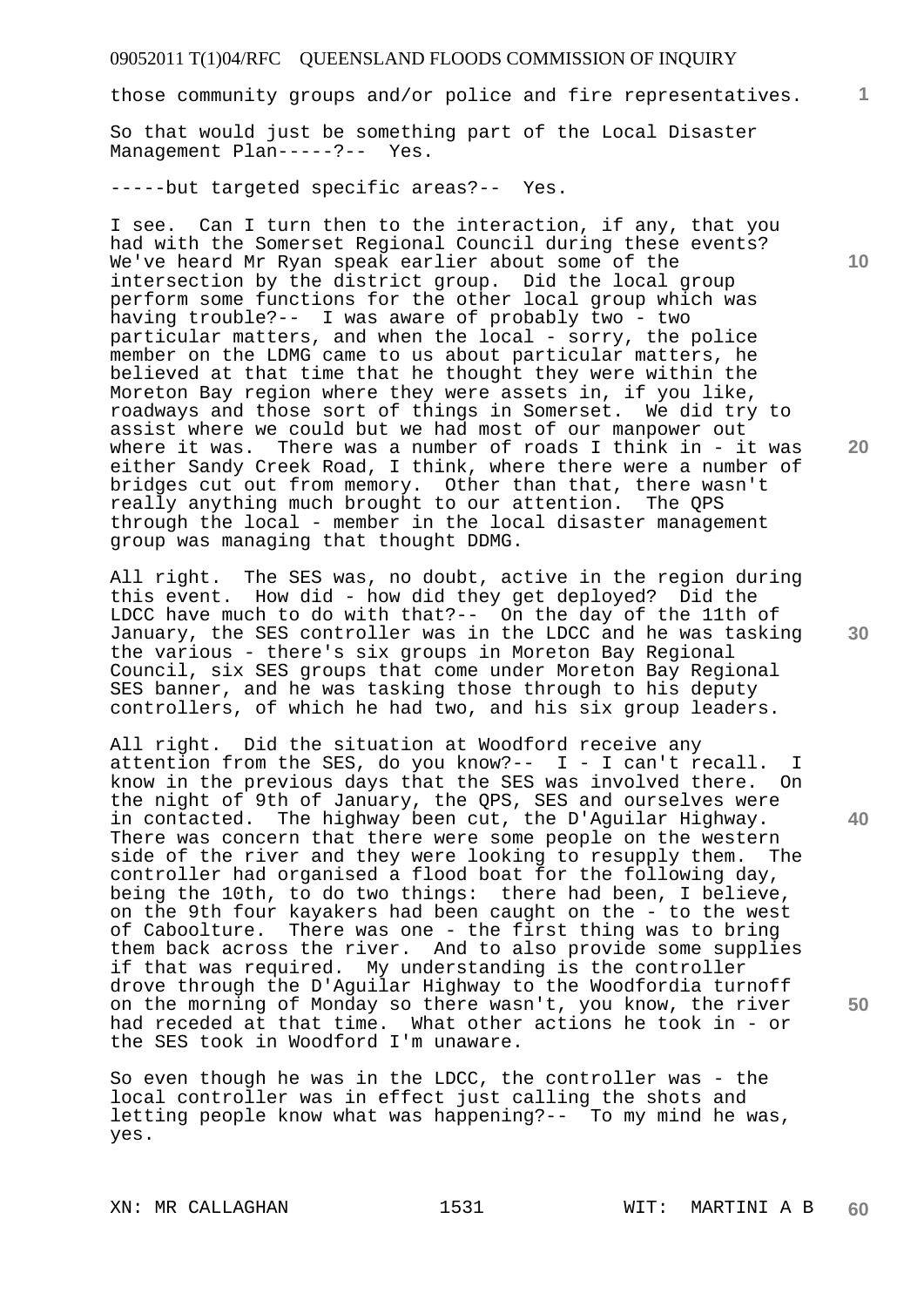All right. Are you aware of any move afoot to set up an SES in Woodford?-- One of the resolutions follow the event from the Council was to investigate setting up an SES in Woodford. Really nothing has further proceeded than that at the moment because there are a number of actions that we're working on.

**10**  What can Local Government do to assist or speed up that process?-- Certainly take the matter up with EMQ and probably conduct a meeting with relative, I suppose, community leaders in Woodford to see if there is an interest in terms of setting it up and it would be a viable unit. There has been previously a unit in SES - sorry, Woodford but it has been disbanded for lack of interest.

Does Council provide facilities or-----?-- In all the other six units that Council has, it provides buildings and plant and those sorts of things, yes.

**20**  Speaking of plans, I might just take this opportunity to tender the Disaster Management Plan and the Evacuation Subplan for the Moreton Bay Regional Council.

COMMISSIONER: Exhibit 313.

ADMITTED AND MARKED "EXHIBIT 313"

MR CALLAGHAN: I have no further questions.

COMMISSIONER: Mr O'Donnell, do you have any questions?

MR O'DONNELL: Yes, thank you. Your releases from North Pine Dam on or about the 11th of January, can I get an idea of how many homes they flooded; that is, where water would enter across the floorboards of homes?-- I don't have that exact detail, but I heard what Dr Hackney had said. I can't tell you the exact number here.

All right. So your best information is what Dr Hackney said?-- Well, I don't know it to be any different. It was about this number. I don't have the exact detail.

Let me ask about relations between Seqwater and the Moreton Bay Regional Council for the moment. Prior to the January 2011 flood event, there was an emergency action plan which Seqwater had produced and circulated to, amongst others, the Council; are you aware of that?-- I remember receiving something for Seqwater.

Can I show you a document, please? Just take a moment to look at that, please. Do you recognise the document?-- No.

You haven't seen this before?-- I can't recall, no. Not saying I haven't seen it, but I don't recall it with any great knowledge.

**1**

**30**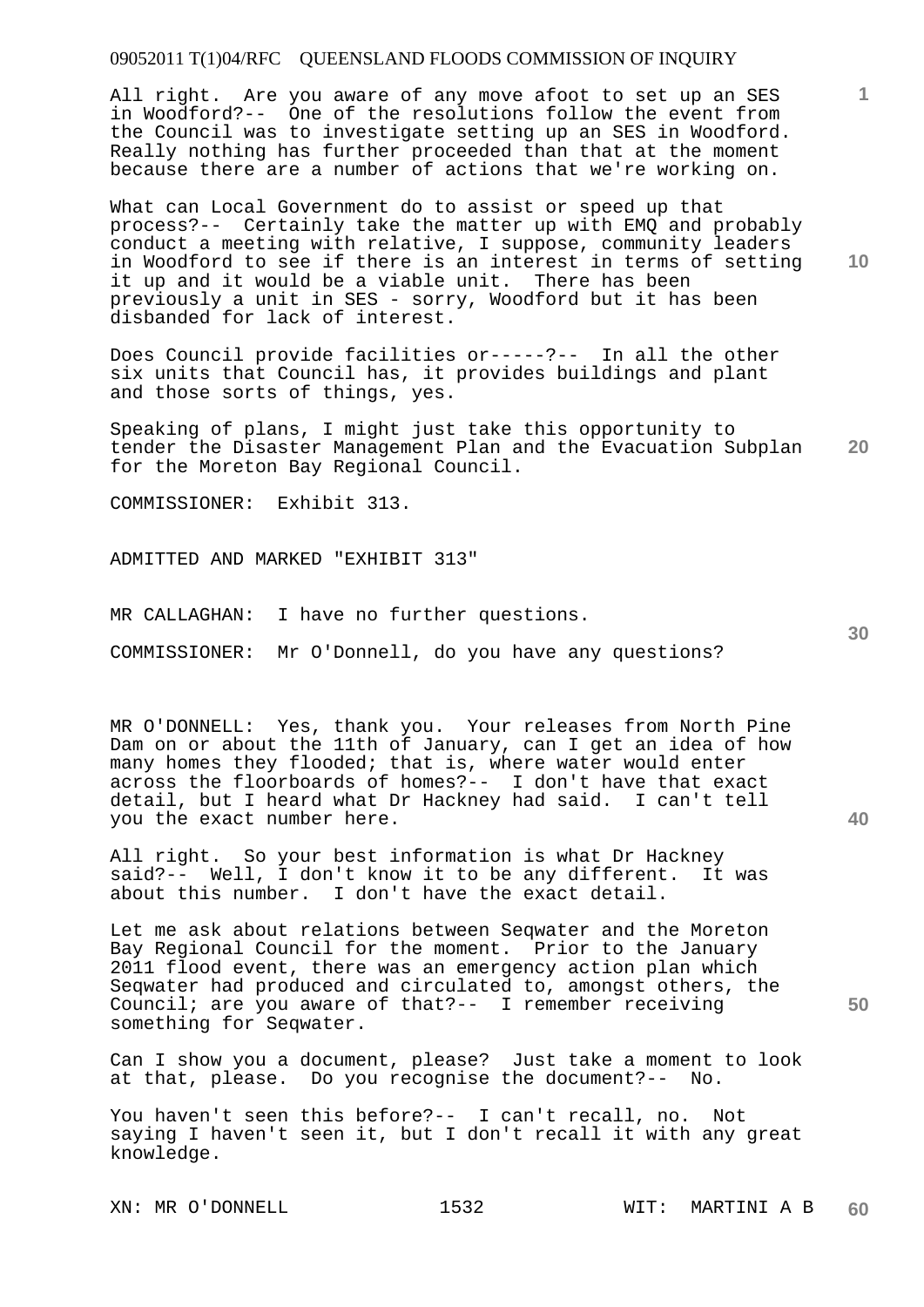Let me try to prompt your memory a little bit?-- Sure.

If you look - there are page numbers in the bottom right-hand corner. I'm looking at page (i)?-- Yes.

You see it says, "Distribution, authorisation and revision status", then it nominates a number of agents. See number 8 is the Moreton Bay Regional Council?-- Yes.

And the position is "Local Disaster Response Coordinator"?-- Yes.

Is that you?-- Not - not - well, at the time it would have been, yes. Not now.

So at the time - just putting a timing on this, at the very foot of the page in the footnote there's a date September 2010?-- Yes.

Does that assist you?-- Yes.

If you look on (ii): revision status, the original was issued in October '08; revision 1, August '09; revision 2, September 2010?-- Yes.

Does that ring any bells with you?-- Not really.

**40** 

**50** 

**1**

**20**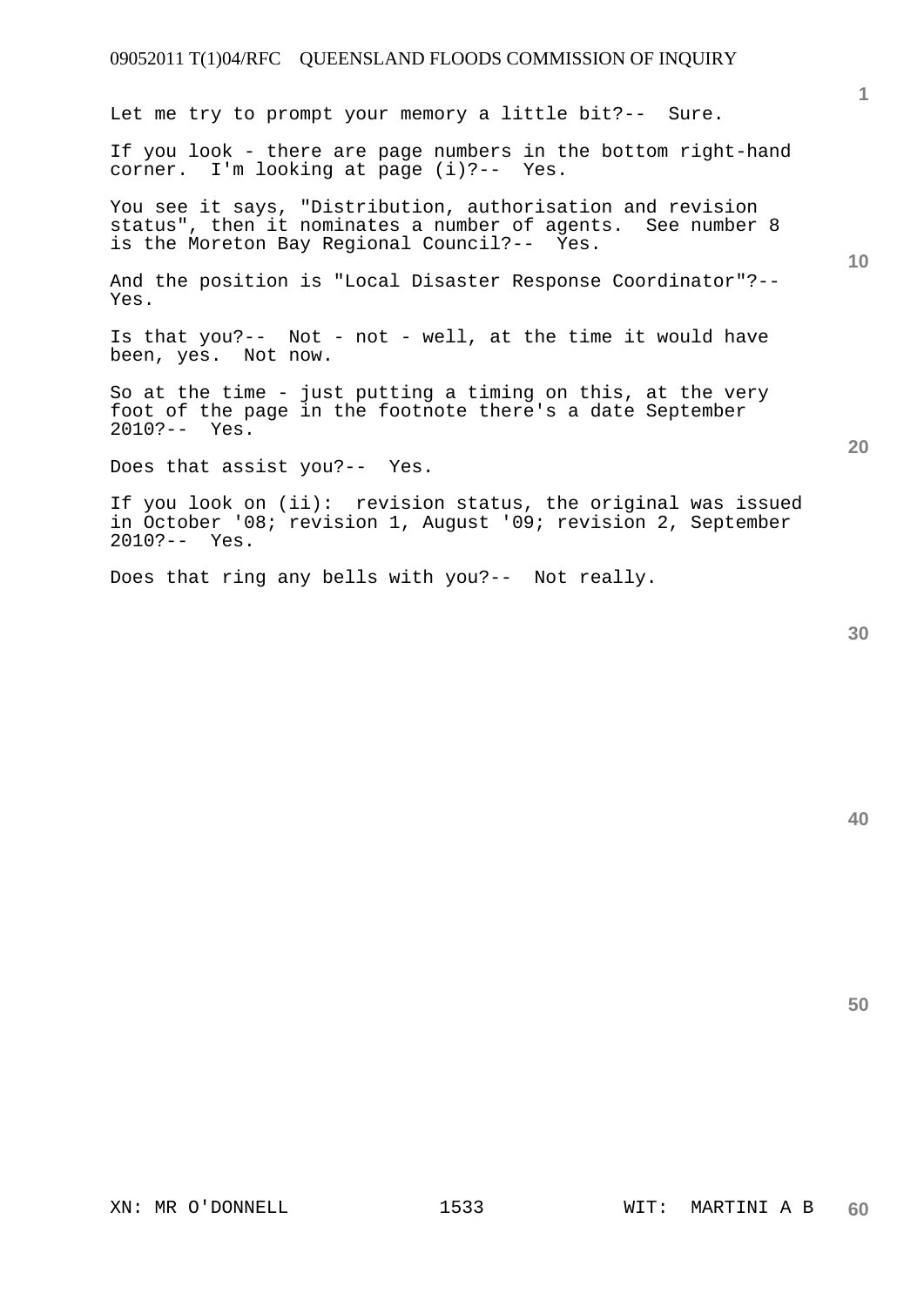If you turn through the body of the document to Appendix A, document called "Contact Register"?-- Yes.

You have to put it side-on to read it. You see it lists an agency down the left-hand side?-- Mmm.

Then officers of that agency and contact details?-- Yes.

**10**  And it's got "Seqwater". At the foot of that page, the Flood Operation Centre, flood engineers?-- Mmm.

And then on the next page, second item down, the Moreton Bay Regional Council, and we see your name proudly displayed as the fourth officer of the Council to contact?-- Yes.

And they're your work and mobile numbers as at September 2010?-- Yes.

So, does that suggest you might have been involved in the involved in the document or involved in the giving of information or assist in compiling the document?-- Not necessarily, no. Certainly I was a contact point in that situation, but I wasn't involved in putting together the document or any comments that I can recall. All I would say by that, in the terms of the revisions, there was - the first two revisions, I wasn't an employee of the Council at that time. The last revision, September '10, certainly I was an employee of the Council at that stage. I still don't recall providing any critique or anything of the plan.

You don't recall seeing the document?-- Not really, no.

Right?-- I'm not saying I haven't, but I just don't recall.

Right. Just sticking with that contact register, the name Ed Hamill I'm interested in. He was an officer of the Council?-- Yes.

During the January 2011 flood event?-- Yes.

What was his position during the flood event?-- Local Disaster Coordinator.

Sorry?-- Local Disaster Coordinator.

**50**  Right. Thank you. If you wouldn't mind going back to the body of the document and look at page 4 of 14. It's headed, "Agencies and Responsibilities", and it sets out the responsibilities of Seqwater, Seqwater Flood Operation Centre, and then the Regional or City Council?-- Mmm.

Which would include Moreton Bay Regional Council?-- Yes.

Does that reflect your understanding of the responsibilities of those agencies during the January 2011 flood event?-- That's my understanding.

**1**

**30** 

**40**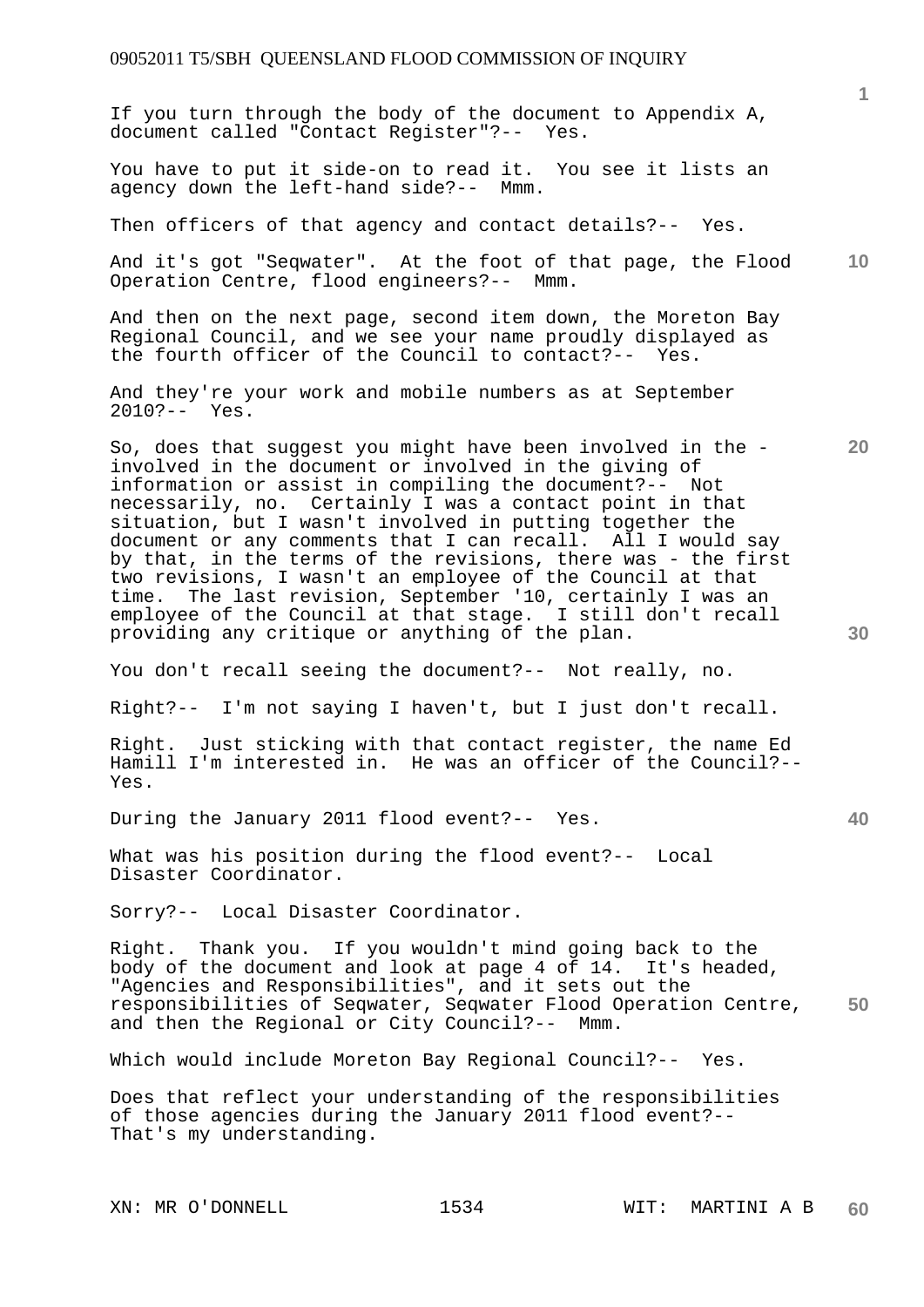And it was during the January 2011 flood event?-- Yes.

Thank you. Commissioner, I haven't really proved the document through the witness.

COMMISSIONER: It probably isn't contentious, is it, Mr Callaghan?

MR CALLAGHAN: No, it can be tendered.

COMMISSIONER: So, you want it tendered?

MR O'DONNELL: Yes, thank you.

COMMISSIONER: Yes, Exhibit 314.

ADMITTED AND MARKED "EXHIBIT 314"

MR O'DONNELL: Then if it can be brought up on the screen, Exhibit 23, which is the unredacted flood event log, opened at page 23, please? What I'm going to show you is some extracts from a document called "flood event log", where some communications between the Flood Operations Centre and Moreton Bay Council have been recorded, and see if I can prompt your memory as to those events?-- Sure.

This is on the morning of the 11th of January?-- Mmm.

COMMISSIONER: It's on the screen.

MR O'DONNELL: Thank you. I take you to an event on the 11th of January at 9.16 a.m.; can you read that?-- Yes, I can.

**40**  It suggests that someone called you, couldn't get you, but left a message about, "Very large inflows from the North Pine Dam has resulted in steep gate openings. Flood downstream can be expected." Does that ring a bell with you - such a message?-- No, it doesn't. I recall a conversation early afternoon where I got another call, I got a call from Seqwater, advising that there were large outflows, and that was the time we looked at setting up an emergency alert. I don't necessarily recall that one.

You don't recall the one at 9.16?-- No, no.

**50**  All right. If you go to 11.59 a.m.? It suggests that someone called you, left a message?-- I certainly recall that one.

"Outflow from North Dam will exceed 2,000 CUMECS?-- I certainly recall that.

You recall receiving the message?-- Yes.

That outflow of 2,000 CUMECS would suggest to you that

**20** 

**10**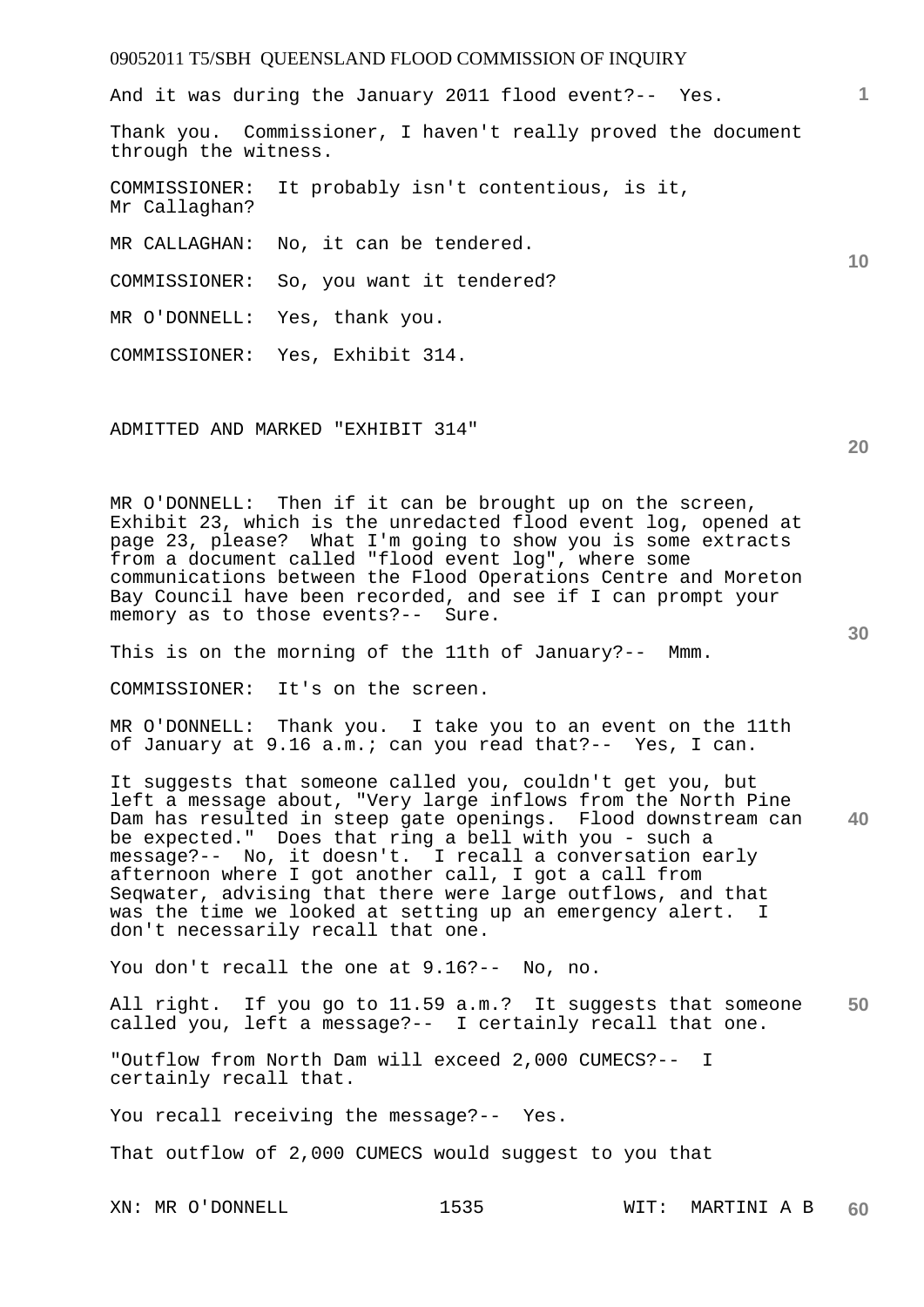flooding below the dam would occur?-- Certainly there was a lot of water being released, yes.

Can I take you to some of the other messages while we've got this page open? Go back to 9.17 a.m.. "JT called Ed Hamill." Now, he's one of the gentleman's names we saw in the Emergency Action Plan?-- Yes, it's certainly different spelling, but it's the same person, yes.

"Informed that very large inflows into North Pine Dam had resulted in steep gate openings. Flood downstream can be expected. Strathpine Road (Old Gympie Road) to be flooded within the next hour." Can you recall receiving advice from that gentleman, Ed?-- No.

To that effect?-- No.

Do you know if any action was taken following-----?-- I'm not aware of any.

-----any such advice?-- I'm not aware of any.

If you look at 10.45, "JT advised MBC" - Moreton Bay Council - "Ed Hamill of current situation." Do you know if there was any action taken following any advice around 10.45 that morning?-- No, I'm not aware of it.

11.19, "JT called Ed" - H-A-O-L-D. Must be a misspelling?-- Yes.

"Advised North Pine still rising. Current releases to exceed 2,000 CUMECS?-- I can recall the conversation before the next call to - well, the call to me at 11.59. I can recall a conversation between Mr Hamill and myself at that stage, yes.

Tell me about that conversation?-- It was something along the lines that we had received advice from Seqwater that water release was increasing from North Pine Dam - that sort of advice. I don't know if he quoted a figure. Certainly the conversation I had later with Seqwater spoke of up to potentially 2,800 cubic metres per second could be released.

Was any action taken following that 11.19 communication?-- Not directly. As I said before, it was largely around the the conversation at around midday. We then looked to draft an emergency release.

So, that was following the 11.59 conversation?-- Yes.

Or, sorry, the message left?-- Yes.

Right. So, can you just detail for me what action was taken following that 11.59 communication?-- There was discussion about - with the flood engineer, the QPS, and the local disaster coordinator and myself in terms of examining what effect that flow might have and what areas may well be affected. The police then instigated a door knock, which I believe they've provided information in terms of E-mails in

**30** 

**20** 

**40** 

**10** 

**1**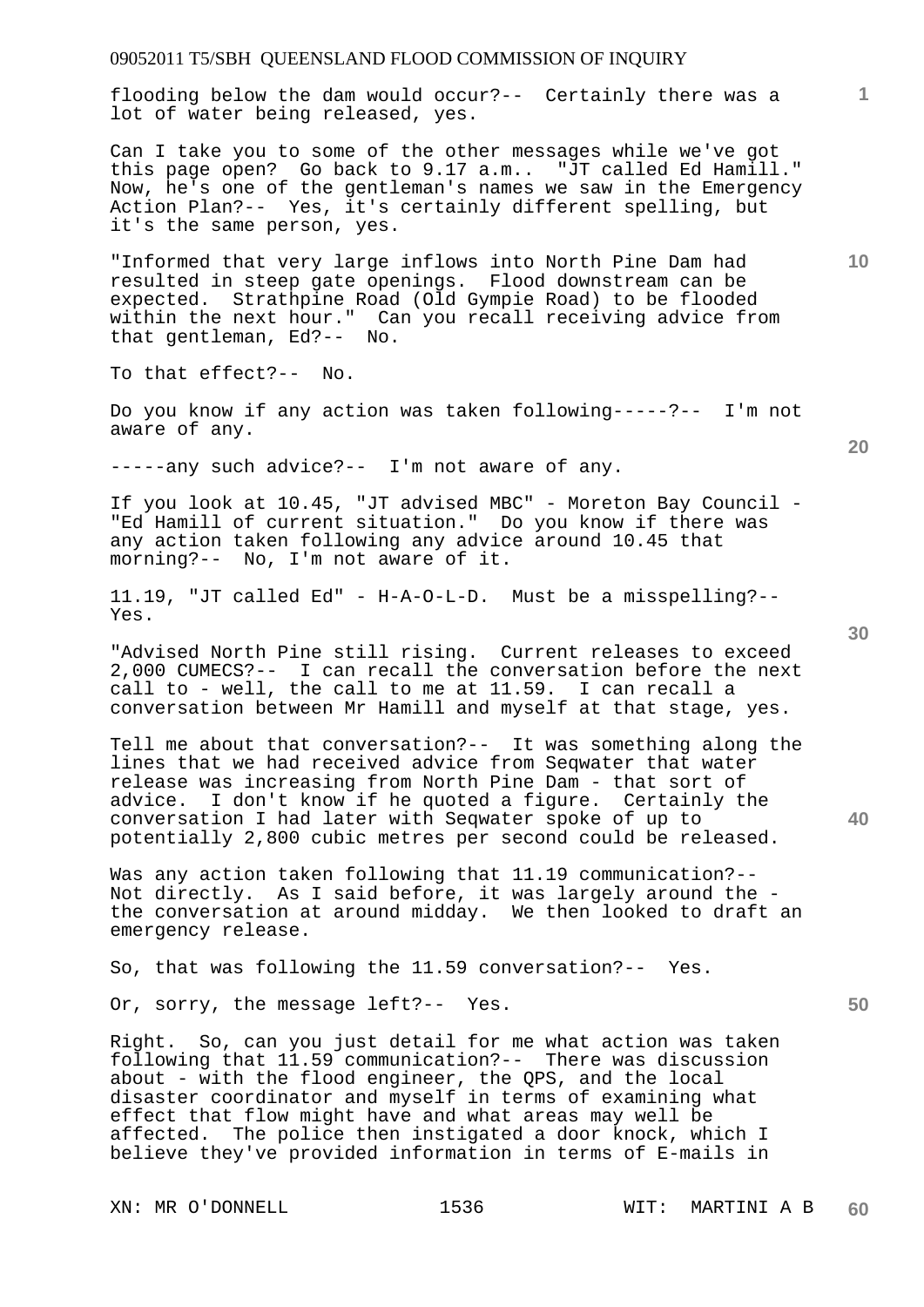terms of which areas were door knocked and which areas were highlighted at that stage. So, there was a door knock of areas around, I think, Torrens Road and Lake Kurwongbah and that area by the police through Petrie police station.

When did the door knock occur, to the best of your knowledge?-- I don't know. I understand that the police provided those E-mails to the Commission.

So you don't know when the door knock commenced?-- I can't say exactly what time it occurred. I was present when Superintendent Brady rang the Petrie Police.

What about the people in Grant Street, Whiteside?-- I don't-----

Any communication with them?-- There was a polygon, if you like, that was developed, where the area was - at that stage was thought to be affected from the modelling from the advice we had, and that was the area initially that was door knocked by the police.

Sorry, let's get this straight. The area door knocked by the police, as you understand it, included Grant Street, Whiteside?-- No, there was an area developed by the flood engineer that we spoke with with the police, myself and Mr Hamill. I can't say to you at this stage if that included Grant Street. There was an area that was in and around Torrens Road. Now, whether that includes Grant Street, I don't know, but certainly there was an area given that needed to be door knocked and forewarned of water that was being released, and the possible effects it may have on them.

So, you don't know the precise area door knocked?-- Not here now.

Nor the time of the door knocking?-- No. But certainly the police, as I understand, kept those records and provided that to the Commission.

The flood engineer you referred to in your last answers, that was a Council engineer?-- Correct.

You also say there was an emergency alert that was drafted?-- Yes.

But, in fact, not sent?-- Yes, that's right.

You've also said in your evidence before the morning break that you would prefer to see a more - prefer to have communications with Seqwater regarding more instantaneous means of communication. In fact, there was no relevant delay in terms of the communication from Seqwater to the Council about the releases from the North Pine Dam on this occasion, was there?-- What I would perhaps - what I meant by that was that we had an arrangement between the two parties where, if a similar arrangement is to occur - like a release like that that we have agreed text - or agreed messages in terms of

**10** 

**1**

**20** 

**30**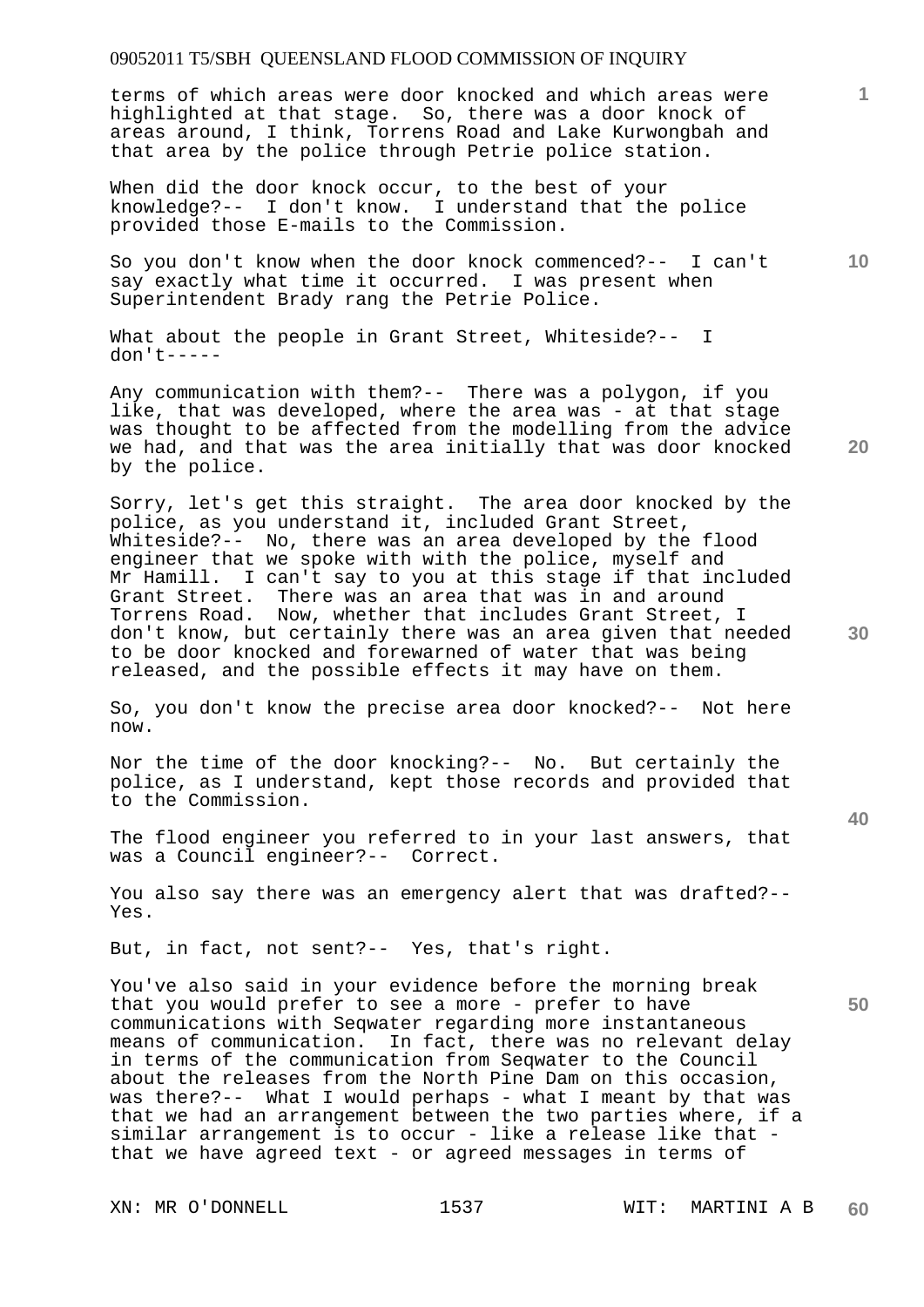their content, and that that is sent out more or less at the time of advice by Seqwater. So, we'd like to look at, if the situation was going to be reoccurring, what would be a suitable text or, if it's limited to 160 characters, what that would be, or what a number of those would be, and have them rearranged, and also have them pre-approved if necessary through EMQ so that the instantaneous thing with that will be, "Well, this is the message that's pre-approved, please send it.", because there was a delay, but I think that largely MBRC and Seqwater really need to work ly together on this.

So, are you talking about a means of electronic text message?-- Given that if it is going to be a major release from North Pine Dam, it will affect a number of people. Like I spoke earlier - or it was mentioned earlier - we've done some work following the public meeting with the North Pine Residents Association, and depending upon the scale of release, that could affect anywhere between 70 properties and 1300 properties. Now, that's things that we've worked on and obviously Seqwater is not aware of at this stage. Certainly we'd like to talk with Seqwater about that and we have slotted in a meeting with the North Pine Residents Association some time in June after we've vetted all these polygons and those sort of things. But they're the sort of things that we need to have agreed and accepted so that they can be released instantaneously, rather than have a lag of an hour and a half or two hours that might have occurred on the 11th of January.

In terms of communication from Seqwater to the Council, I'm suggesting there was no lag on the part of Seqwater to the Council?-- Okay, and what I'm suggesting is, as we go forward, that largely its-----

No, no, please answer my question?-- Sorry.

Do you agree or disagree with that?-- We received a phone message, yes - messages, sorry, yes.

A number of messages?-- Yes, yes.

There's no lag on Seqwater's part?-- I'm not saying anything with regard to Seqwater, I just think that, together, the Council and Seqwater need to work together on agreed messages that may come into play if there's any further major releases from North Pine Dam, so that those texts or EA messages can be, if you like, jointly agreed and then released, because we'll be relying on, as we are, the information from Seqwater. So we'll be looking then to say, "Well, that will affect this certain range of the community.", and we would then be looking - if we're going to send an emergency alert or text out, be sending it to that range of community people, or broader. So, it is a matter of working through those and having some sort of an agreement between the parties so that that can happen with both parties' agreement.

That's something that you could do on your own?-- Yes, we can. But we're looking for some partnership from Seqwater.

**10** 

**1**

**20** 

**30**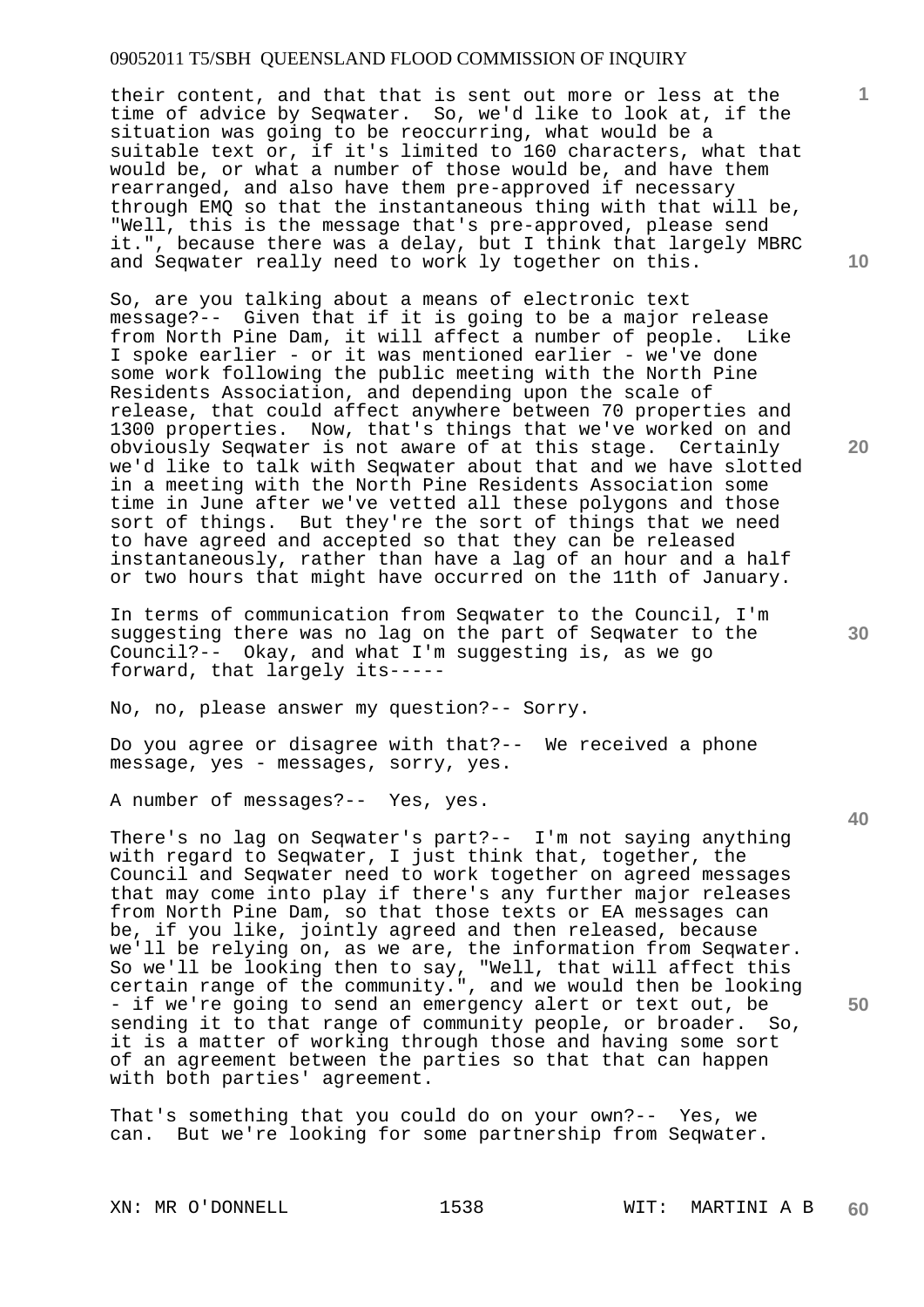Seqwater will give you notification of what releases are occurring from the dam, but it is for the Council and the Council's internal officers to work out what range of residents will be affected and then to institute a means of giving notification to those residents, surely?-- I don't necessarily know if I agree with that. Certainly, if we start considering how much - what water releases may be from North Pine Dam and the scale of them, we could do - we could do the ultimate modelling and say we need to go and send an emergency alert out to the whole of Strathpine and Lawnton and Kallangur, and we don't necessarily want to do that. We want to basically understand how we can best, I suppose, send a message to the people who need to see the message and - we need to send out a message whom it is appropriate to warn. What happened on the day is a number of people got an emergency alert - and this is divorced from the SEO matter, if I can, and what that did was cause a lot of confusion in the community, where a lot of people were ringing in to the Council and saying, "Are we affected by these emergency alerts?", when clearly they weren't. We want to do that the same thing or have the same thing in place with releases from the North Pine Dam, so that we understand - we can go and model those, but we would like to work with Seqwater, and we've written to Seqwater about the matter in terms of looking to work together to model what happens upstream and downstream in advance of releases, so that largely we can provide relevant, pertinent information to those who need it.

Thank you. Nothing further.

COMMISSIONER: Mr Dunning?

MR DUNNING: No questions, thank you, Commissioner.

MR URE: I have nothing, Commissioner.

MR MacSPORRAN: I have no questions.

MS O'GORMAN: No questions.

MR DOLLAR: No questions.

COMMISSIONER: Thank you. Mr Callaghan, do you wish Mr Martini excused?

MR CALLAGHAN: Yes, commissioner.

COMMISSIONER: Thanks, Mr Martini. You're excused.

WITNESS EXCUSED

**1**

**20** 

**40**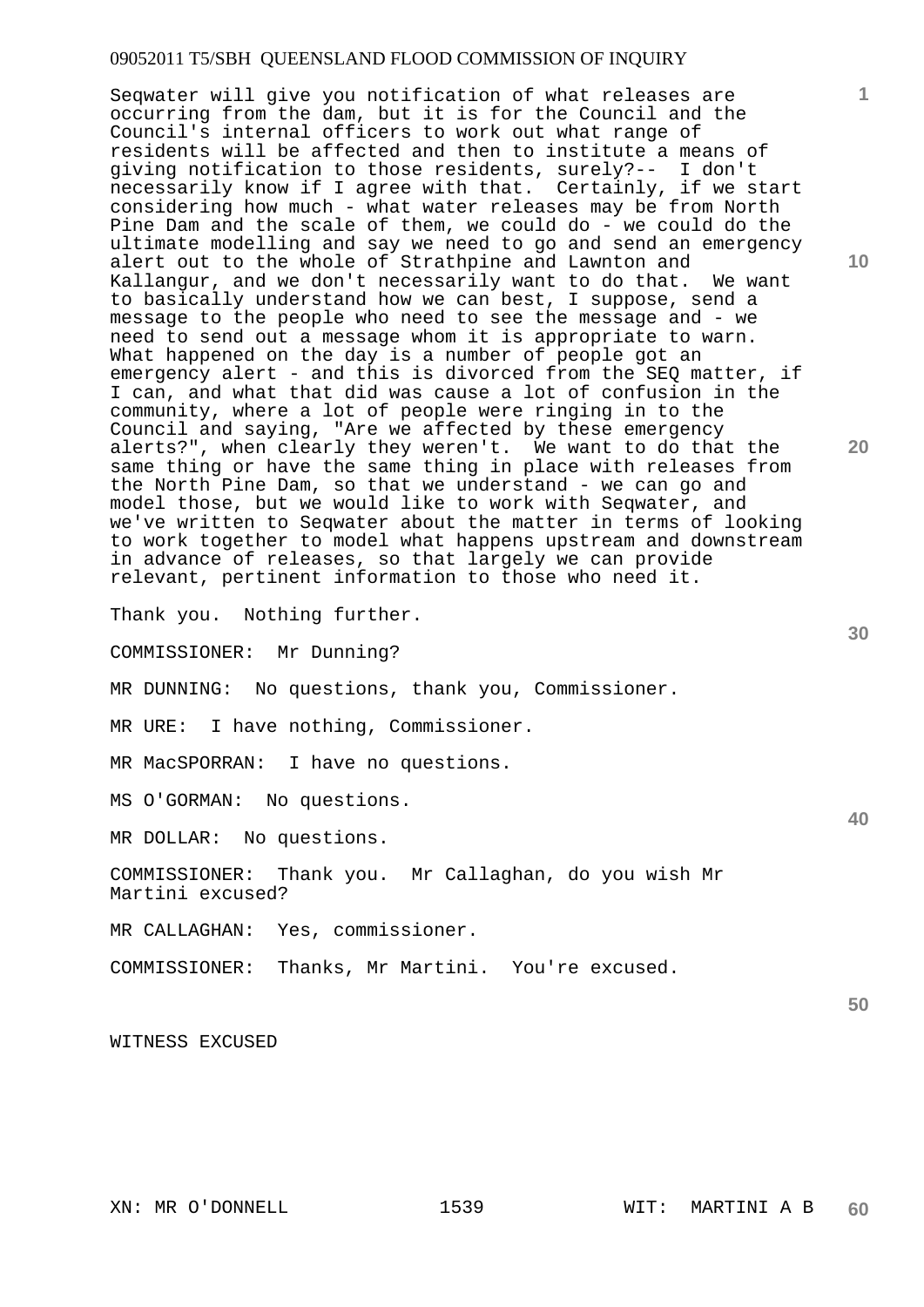MR CALLAGHAN: I call Paul Heymans.

PAUL HEYMANS, ON AFFIRMATION, EXAMINED:

**10**  MR CALLAGHAN: Could you tell the commission your full name, please?-- My name is Paul Heymans.

Mr Heymans, you originally provided the Commission with a submission dated the 6th of April 2011; is that correct?-- That is correct.

And subsequently, with a two page statement signed on the 13th of April 2011; is that right?-- That is also correct.

Yes. I tender those.

COMMISSIONER: The submission and the statement will be Exhibit 315.

ADMITTED AND MARKED "EXHIBIT 315"

MR CALLAGHAN: Just going through the material that you've submitted, Mr Heymans, your first point, I think, is the proposition that during events such as these, nothing is normal; is that right?-- That is absolutely correct, sir.

You identify the fact that expectations might have been framed by reference to similar events, previous flood releases from Wivenhoe, et cetera, which had all gone under the Geoff Fisher Bridge?-- They had all been under the bridge, yes. It was a complete surprise to many people, myself included, when the flood release went over the bridge and kept on going.

Eventually you were cut off in every direction?-- Five kilometres between the edge of one side of the flood and the other side on - Fernvale State School.

**50**  Can you try and give us reference to other events or other flood releases. Can you give us an overview of your experience, knowledge of road closures in this area, just as a general-----?-- There had been no previous road closures in that area due to flood or any water releases from Wivenhoe in the 10 years that I've lived there - the 11 years I've lived there.

It's never been an issue before?-- Never been an issue before.

XN: MR CALLAGHAN 1540 WIT: HEYMANS P

**30** 

**40** 

**20**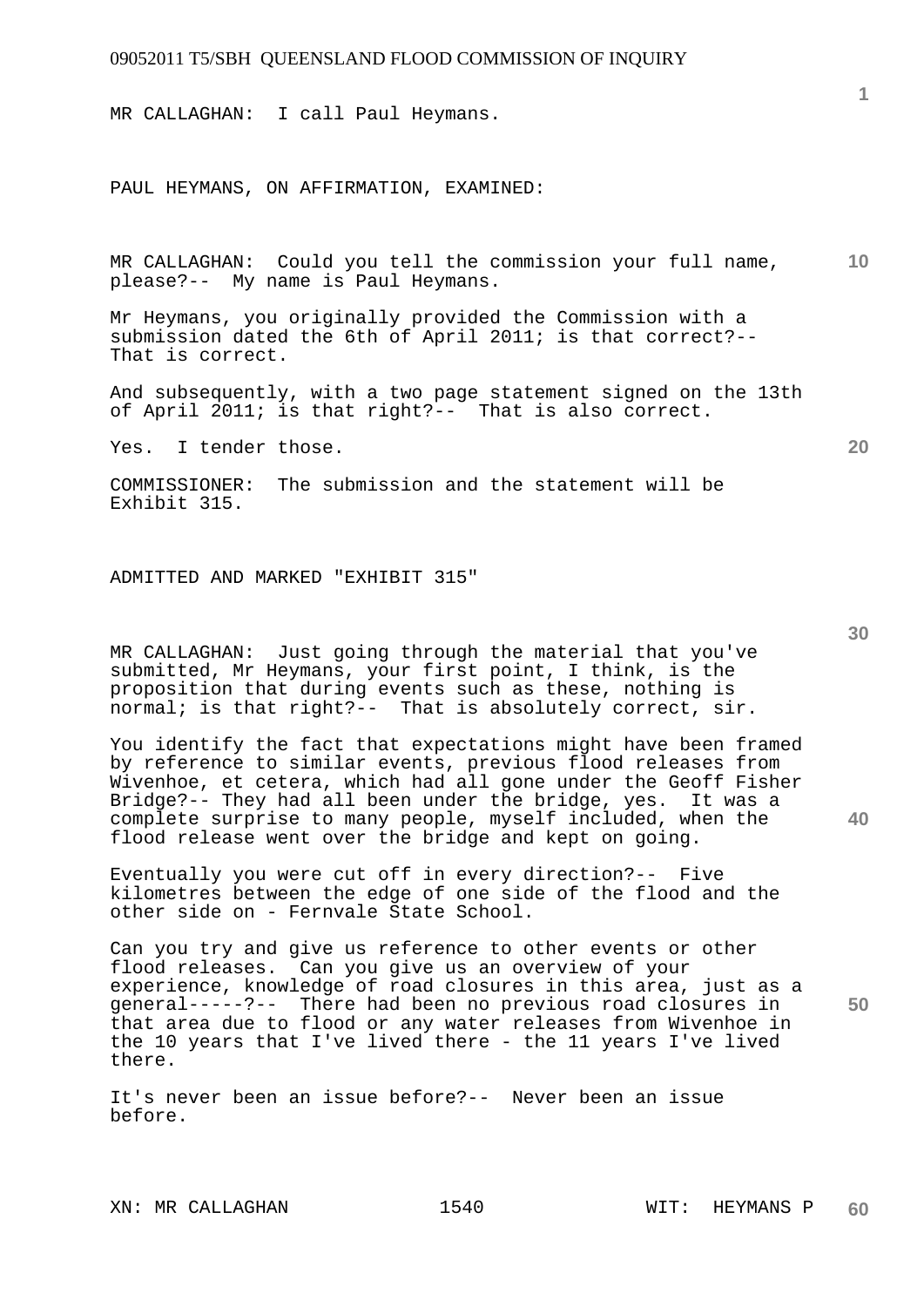Your next - or one other point that you make in your statement and submission relates to the whole question of the warning that was received, and you refer, I think, to an SMS alert that you received at 8.21 p.m. on the 10th; is that right?-- That's correct.

**1**

**20**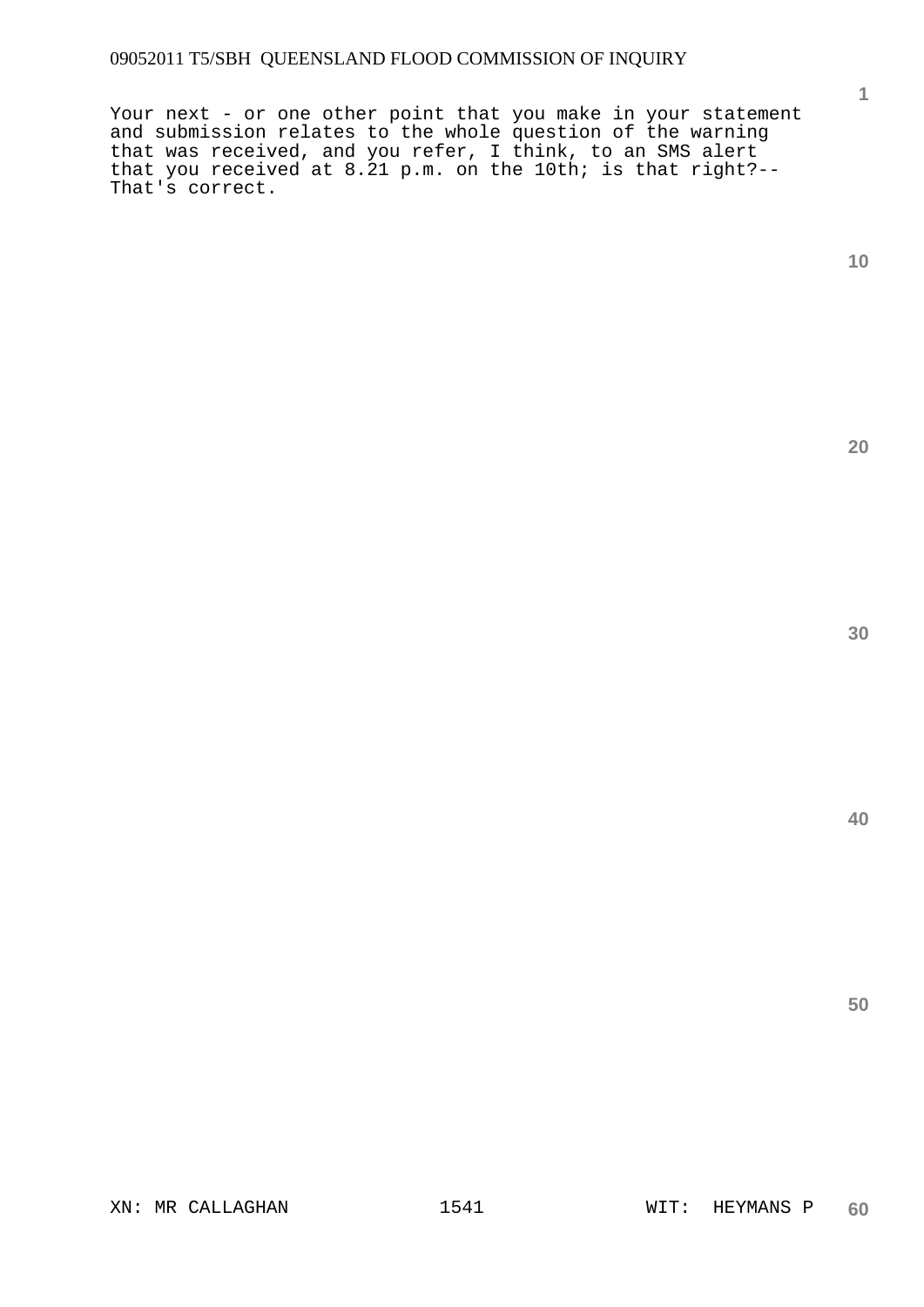And you set out in your submission the text of that warning. Are you aware - well, I mean, it says that it came from the SES, but why did you get it?-- It just came through the mobile phone network.

All right. Nothing that you'd done to-----?-- Nothing I had done to initiate it, no.

All right. Now, what was your reaction to a warning expressed in those terms?-- Well, my own reaction, "Was I'm glad I'm living on a hill."

What was the reaction of others that you have spoken to?-- It was largely ignored.

With the result that those who did ignore it and stayed where they were, or many of those, had to be rescued; is that right?-- That's correct.

And you describe the efforts of some struggling against the surging flow of water?-- Yes, that's correct.

Are you aware of particular experience - experiences of others in that regard?-- Yes, I am.

And you also describe the need for tractors and so on to get people out of where they were?-- A number of people had to rescued with tractors, yes.

Your point being - or I think you submit that multiple lines of communication should be used in order to deliver such warnings. Can you elaborate on that?-- That's correct. I mean, in our area, all communications operated by the authorities fail. There wasn't a single communication apart from the SES - from the SMS message that we received from the SES. And in my subsequent research I realised that not everyone is connected to the Internet so you actually need a considerable community education so that those people who are receiving communications transmit them through the community fairly quickly. So in order for a communication system to be robust, it needs to be perhaps transmitted by the people in authority, but then the community needs to pick it up and run with it.

All right. You also provided a bit of information about the role of the Rural Fire Brigade in your area. Can you explain the significance of that organisation during these events?-- They were absolutely crucial. Their response, as I think you'll be hearing on later on today, was quite magnificent. The role of the Fire Brigade is fighting fires, but they responded to this flood in an extraordinary way, and the entire community responded in quite an extraordinary way.

All right. Well, you described how there was a group - how many people who were isolated are we talking about?-- We estimated 450 all together.

This created a need for all sorts of things, food included?--

XN: MR CALLAGHAN 1542 WIT: HEYMAN P

**10** 

**1**

**30** 

**20**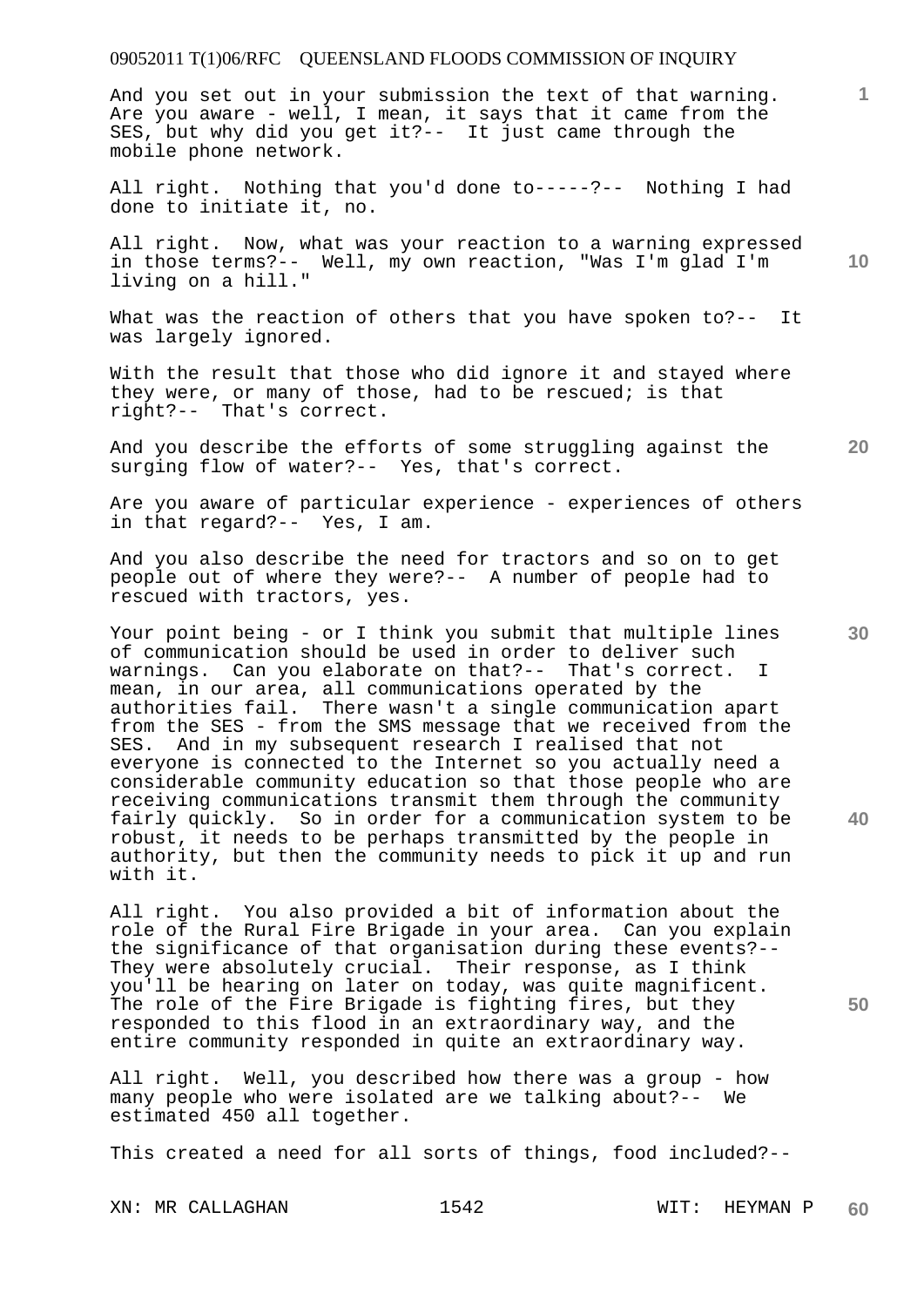We needed food, we needed accommodation, we needed medical medical supplies. There was a whole range of facilities that we needed. And Wivenhoe Pocket Fire Brigade actually organised - they had actually one person who was responsible for each: somebody was responsible for accommodation, somebody who was responsible for getting food in, somebody who was responsible for medical supplies and so on and so forth.

And this was all the Fire Brigade?-- This was all organised by the Fire Brigade and the local community, yes.

So far as you're aware did you receive any official, by which I suppose I mean Government, assistance apart from that?-- Not until well after the flood event was over. To be fair, nobody could get in.

Well, I think you've referred, didn't you, to a helicopter-----?-- We did request a helicopter drop from the SES for food supplies but it wasn't forthcoming.

Did it - was there a private-----?-- There was also a private helicopter, a gentleman by the name of Dick Kerriman used his private helicopter to bring in supplies. I believe the supplies were funded by the Bendigo Bank.

I see. Were you aware of how that came about?-- It came about through one of my neighbours used to work for the police force in the emergency services and he had some very good contacts and was able to make contact with Mr Kerriman who was actually looking for a role in the flood and was very eager to be of assistance.

So was just - it was a private approach to a private-----?-- It was a private arrangement, yes.

Nothing-----?-- He made four trips.

Four trips?-- Yes, at his own expense, yes.

**40**  What about the SES, were you aware of any support or efforts that were being made by the SES to assist your community?-- We had no input from the SES during the flood. I believe that our chief fire officer, Mr Graham Peall who is appearing later, was in communication with them but I don't know the content of that.

All right. Well, the next issue or one other issue you raise is the whole question of communications which were obviously difficult for everybody including the police apparently. Can you tell us what you know about that? I think we'll be hearing from Mr Rumbelow later-----?-- Yes.

-----but you talk about a conversation that you had with him?-- Yes. It's my understanding that the police were also without communications, they had no back-up communications, so once the electricity and the telephone lines were cut they had no Internet, no telephone, no - their radios didn't work because they didn't have back-up generators, they had nothing.

XN: MR CALLAGHAN 1543 WIT: HEYMAN P

**10** 

**1**

**20** 

**50**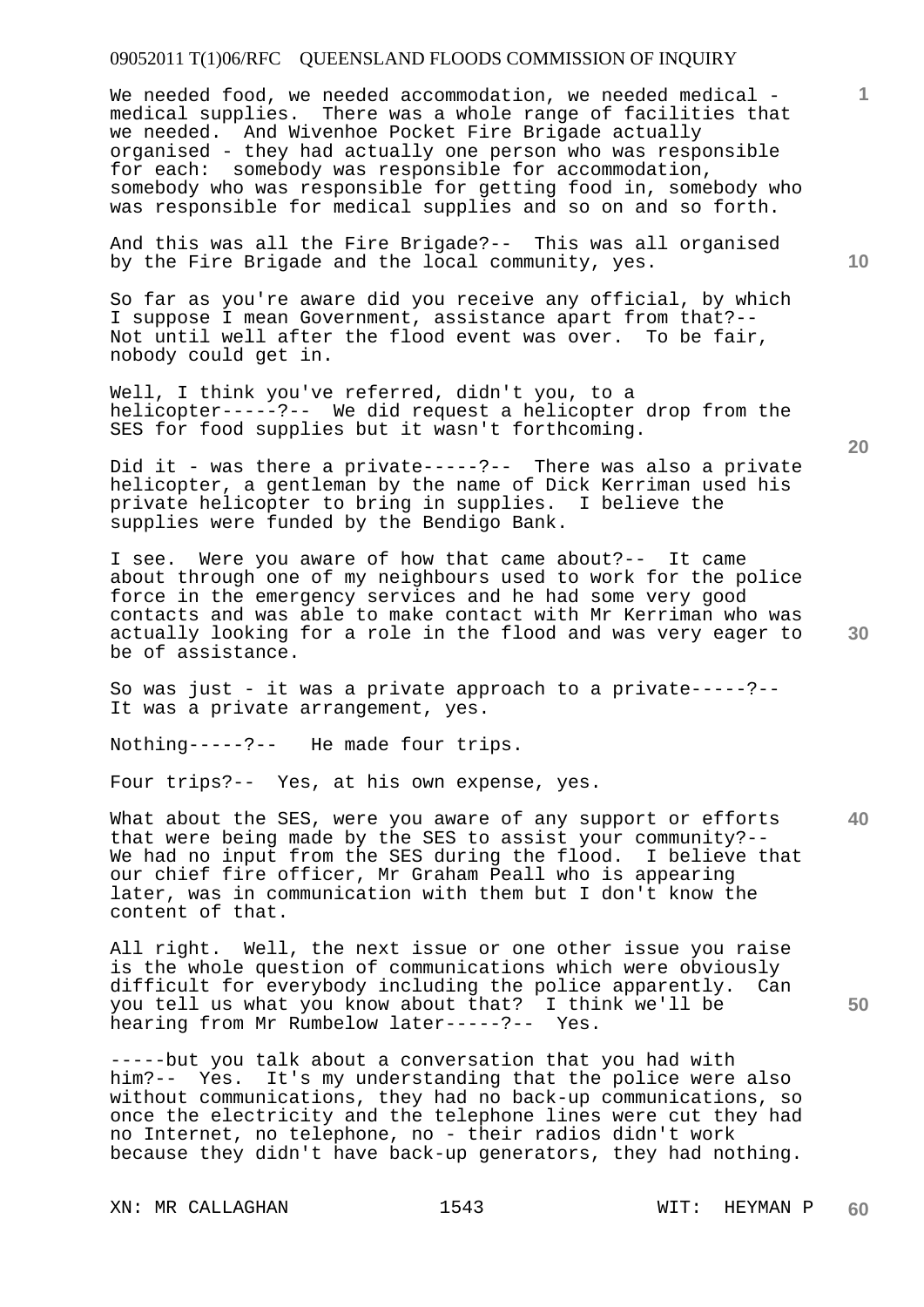And on the subject of communication with police or emergency services, you also speak about a triple O call which I think you made; is that right?--  $I -$  with great difficulty I made a triple O call and was referred back to the SES who referred me back to triple O. We were trying to organise rescue of some neighbours who had become cut off. Their property was surrounded - completely surrounded by water and it was getting quite late in the evening and I eventually managed to get back the triple O and who said they would get back to me and they got back to me five days later.

Right. So what actually happened to the situation?-- We managed to get them through out using kayaks.

Kayaks. All right. And who got back to you five days later?-- It was - I don't actually recollect his name. It was a inspector from the Missing Persons Unit in Toowoomba.

You also address the whole question of your local disaster management group and I think make the point that the Mayor and the CEO had responsibility for the dissemination of information but they were both cut off?-- That's correct. According to the Local Disaster Management Plan the CEO and the Mayor are responsible for communications with the community, but they were both cut off.

And there was no back-up plan?-- And no back-up plan.

You also make some observations about the use of Facebook and Twitter?-- That's correct. The community was able to communicate with each other. The authorities weren't able to communicate with the community, but the community knew what was going on and had fairly robust communication system going very quickly. Within an hour we were - we were able to get out information.

And the question you pose is if the Council was unable to update their own website, why not use Facebook-----?-- Precisely.

-----in that situation?-- It was used in Christchurch, it was used in the Japanese tsunami.

All right. And finally the topic you address is the question of public education. You make the point, I think, that you heard something about what John Oxley had seen 180 years ago, whether it's accurate or otherwise, I think you - you wished to demonstrate that we've only got a couple of hundred years of recorded data relating to situations such as this, and you identify the fact that the Somerset Regional Council Local Disaster Management Plan provides for a "On-going public awareness program", which seems to amount to some pamphlets in the foyer of the administration building; is that right?-- The Disaster Management Plan specifically refers to leaflets in the library and the foyer of the local Council, yes. I've asked several local people - or quite a large number of local people if they'd ever seen the leaflets and the answer was no.

XN: MR CALLAGHAN 1544 1544 WIT: HEYMAN P

**1**

**20** 

**40** 

**30**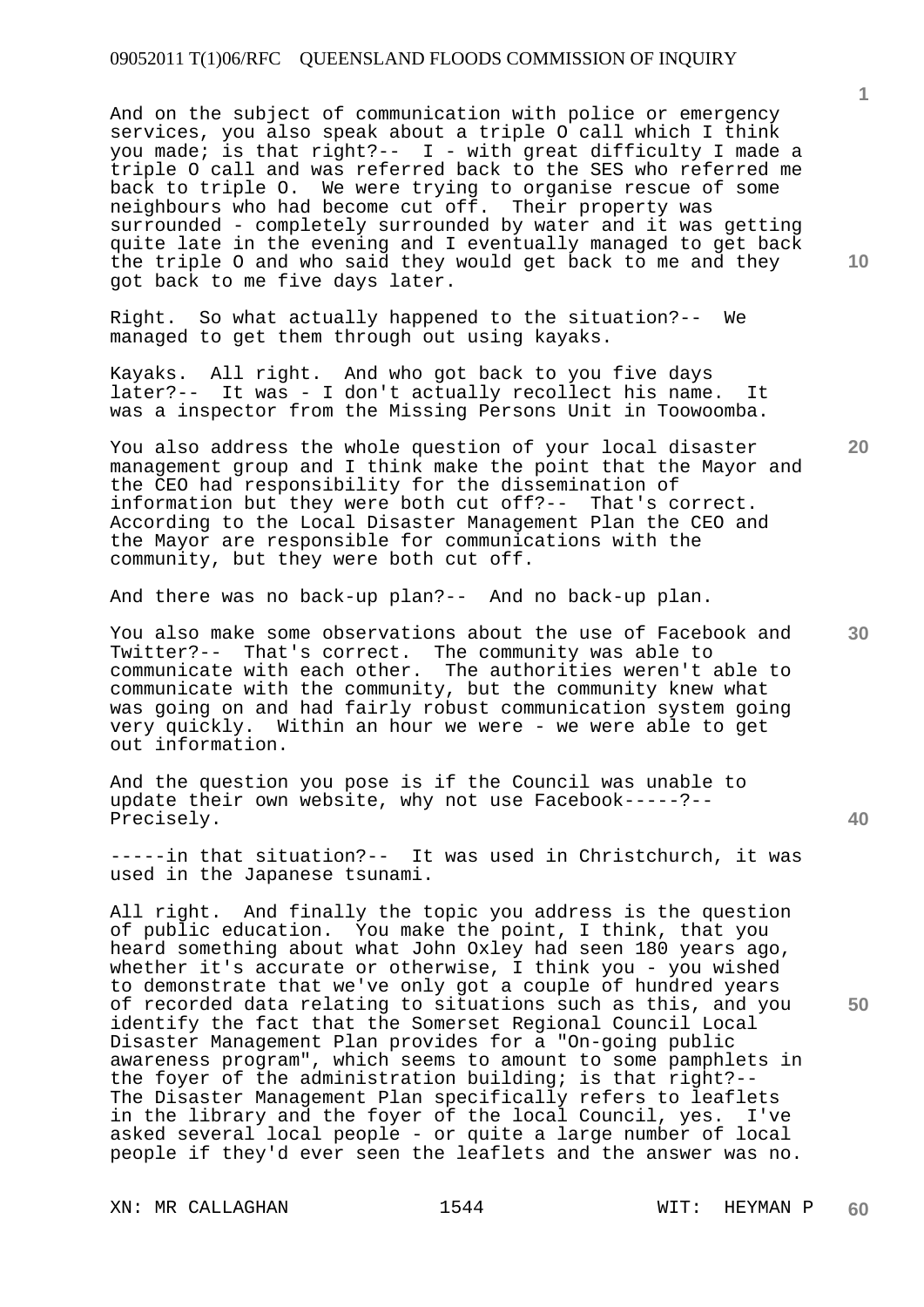**10 20**  In any case your point being that the plan should go much further than that?-- Absolutely. Yes. All right. Thank you. They're the only questions I have. MR O'DONNELL: No questions, thank you. MR DUNNING: No questions, thank you, Commissioner. MR URE: I have nothing. MR MacSPORRAN: I have nothing, thank you. MS O'GORMAN: No questions. MR DOLLAR: No questions. COMMISSIONER: Thank you very much, Mr Heymans. You're excused?-- Thank you.

WITNESS EXCUSED

MS WILSON: Madam Commissioner, I call Constable McCoombs

**30** 

**1**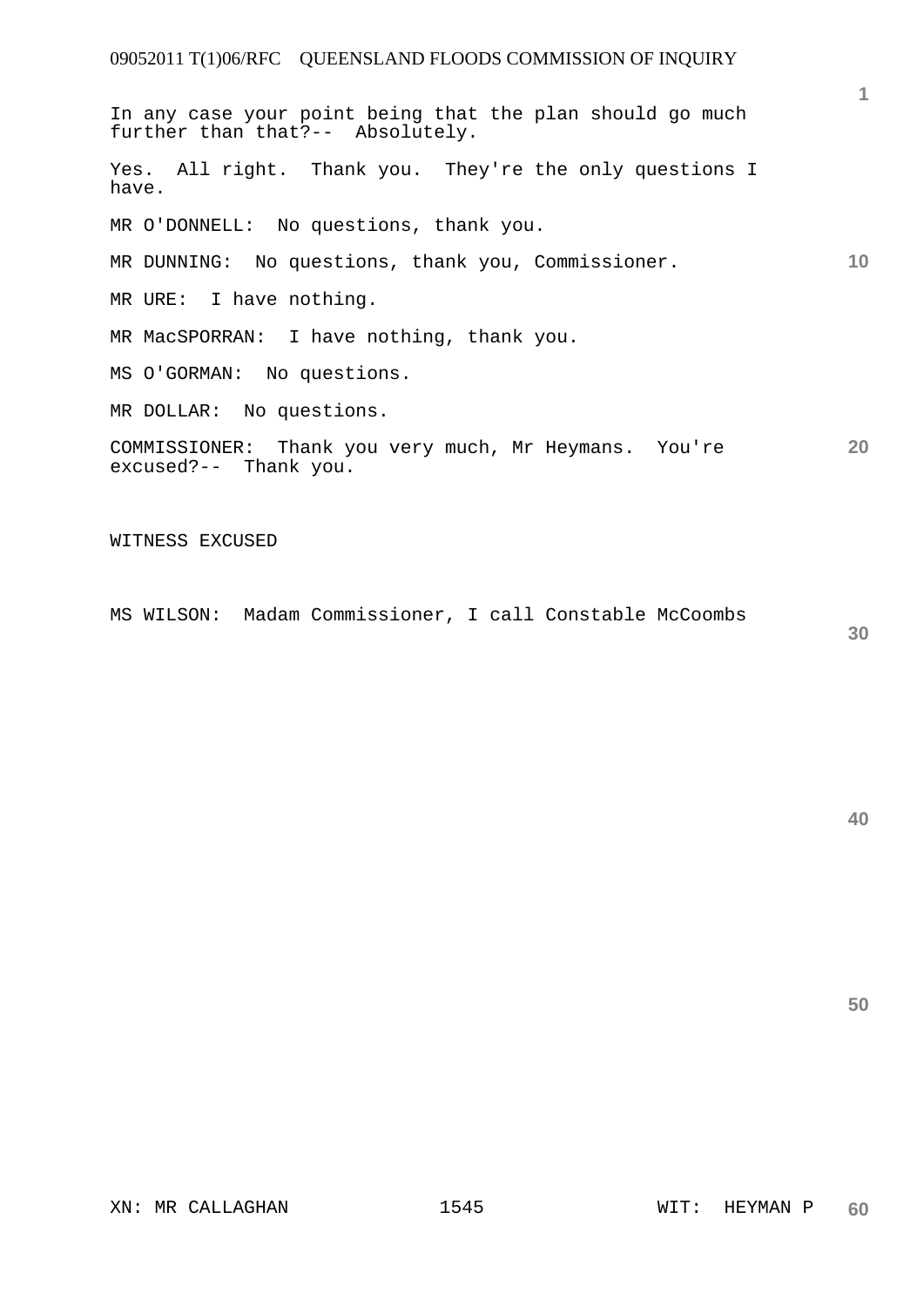# 09052011 T(1)06/RFC QUEENSLAND FLOODS COMMISSION OF INQUIRY **1 10 20**  DANIEL THOMAS MCCOOMBS, SWORN AND EXAMINED: MS WILSON: Your full name Daniel Thomas McCoombs?-- Yes. And you're a constable of police?-- Yes. And you're presently stationed at Marburg Police Station?-- Just recently moved back to Lowood. Okay. And during the January flood events you were stationed at the Lowood Police Station?-- Yes. And you've made a statement for the Queensland Flood Commission of Inquiry?-- I have. Can you have a look at this document, please? Is that your statement?-- Yes. And that's the statement you made for the Queensland Flood<br>Commission of Inquiry?-- Yes. Commission of Inquiry?--Madam Commissioner, I tender that statement. COMMISSIONER: Exhibit 316.

ADMITTED AND MARKED "EXHIBIT 316

MS WILSON: Now, have you got a copy of that statement there?-- Yes.

I'd like to take you to a couple of matters that you raise in your statement. If we can go to paragraph 7 of your statement, and this is - you're referring to the 11th day of January this year?-- Yes.

And paragraph 7 you state that Fernvale effectively got cut off and it was cut into two?-- Yes, Fernvale was cut off from outside areas, and also Fernvale itself, the suburb was cut into two, yes.

**50**  What I'm interested in is where, at paragraph 8, you say, "At this time the police radio was not reliable." Now, what is the reliability of police radio at usual times without any flood events? Is it good?-- In Fernvale suburb itself, the police vehicle radio is fairly reliable, but hand-held radios is very intermittent depends where you are.

Okay. And on the 11th day of January, police radio in the car was unreliable?-- The car was unreliable also.

And also the hand-helds?-- Hand-held was useful, hand-held didn't work at all.

**30**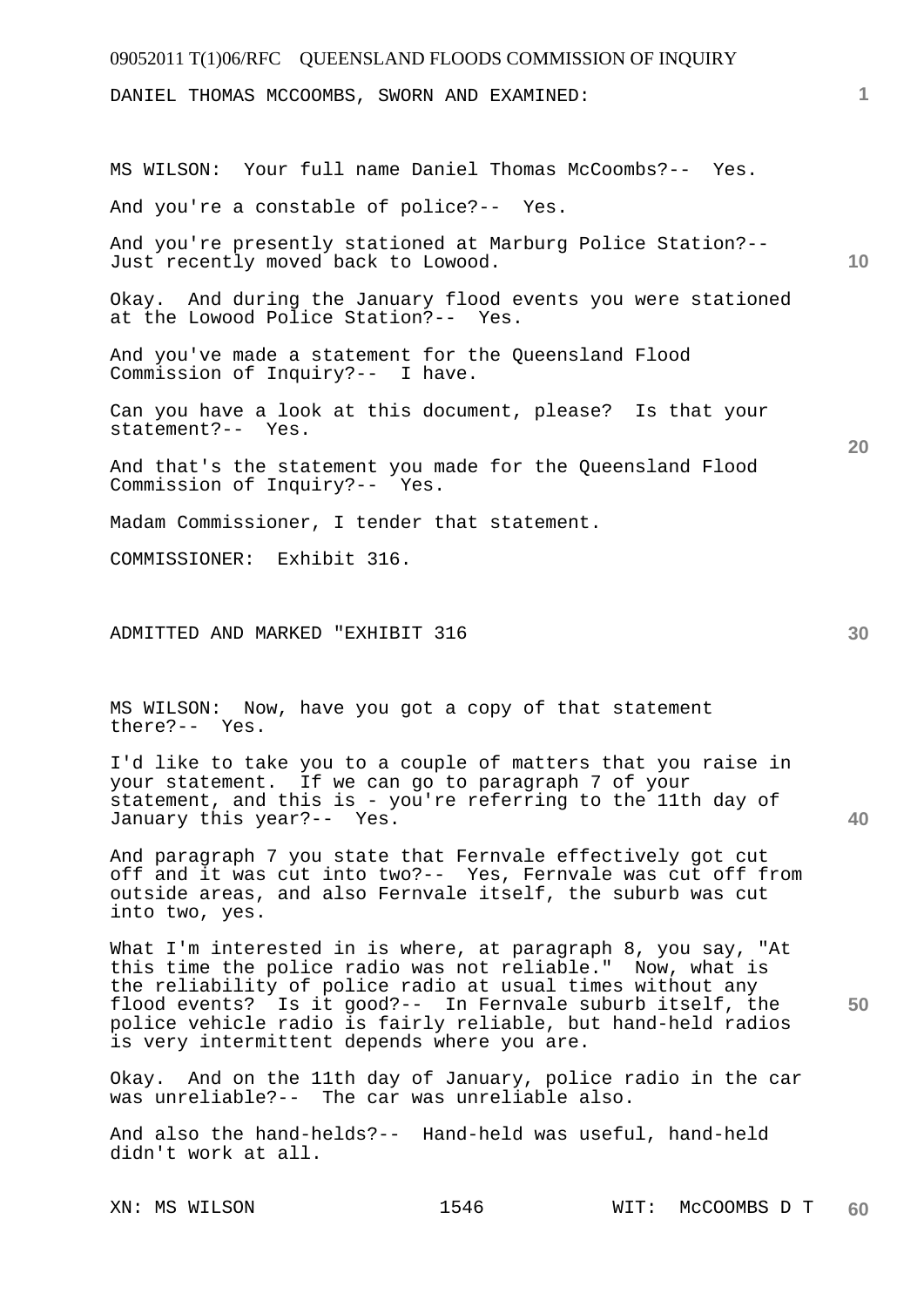And the only communication that you had back to the police was by your mobile telephone?-- By a police station, yes.

Okay. If we can turn the page, we're talking about paragraph 11 myou were informed that the Fernvale Future Centre was a possibility evacuation centre?-- Yes.

**10**  What information did you have about the evacuation centres that were going to be established?-- Previous to this meeting with the Council member?

Yes?-- None.

None. What information did you get throughout the flooding events about where the evacuation centres were?-- From time to time I met with council staff just in passing and through questions - questions posed to them I learned about where the centres were.

Did you have - did you get briefed at any point in time of saying, "These are the evacuation centres. This is where you should tell the residents to go"?-- I was informed by, I'm not sure what informed me, but at some point on the Tuesday I was informed that the school was a possible evac centre as well as the Future Centre. I can't recall who actually informed me of that.

Was that just through word of mouth or was that through official communications?-- That's through word of mouth.

Okay. And you pick that up in paragraph 13 because you were saying as you were driving around people approaching you and asking you where to go as they were concerned they would be flooded. And is it one of your issues that you couldn't provide that information to these residents?-- Yes, we weren't advised ahead of time where we could send people.

And, in fact, that is one of the issues you raise in your statement at paragraph 23. You regarded it as the most pertinent issue that you discovered during this crisis was a need for a preplanned evacuation system for residents to an evacuation centre for them to attend?-- Yes.

And how do you envisage that to be? That that should be on the Internet where residents should be able to access where the evacuation centres are?-- I think it could be educated ahead of time, perhaps through local council meetings, perhaps actually informing the residents that if a situation like this arises. Maybe the Rural Fire Brigade siren could be sounded, if that sounded, you head to the school or wherever they want to set it up.

Okay. But certainly as a police officer you would have expected to know where the evacuation centres are so that you<br>could communicate that to the residents?-- Yes. could communicate that to the residents?--

And so is that a channels communication between the police and

**20** 

**40** 

**50** 

**30**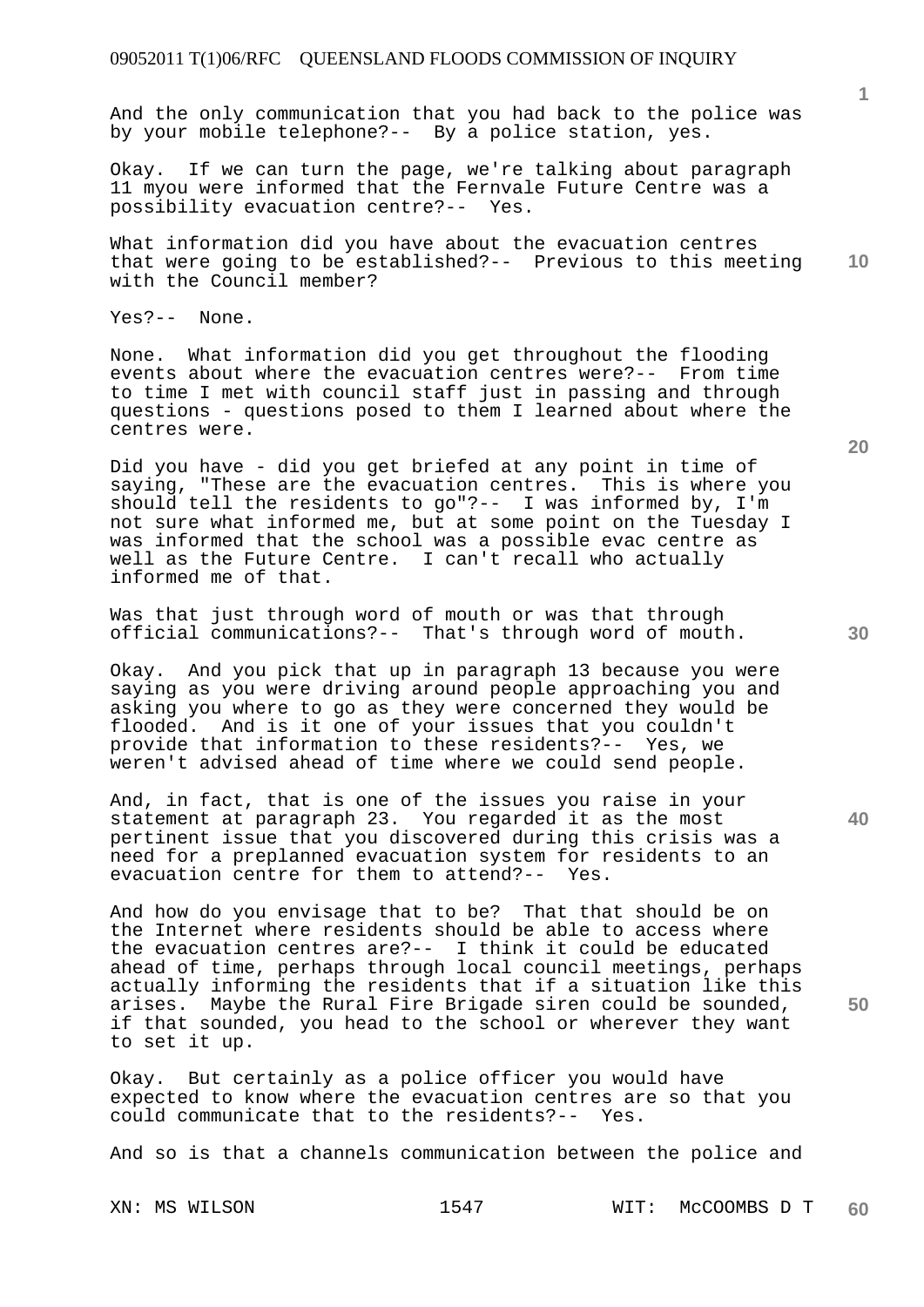the LDMG?-- That should be set up, yes.

You also refer to, in the issues that you address in your statement, about communications were poor. You say at paragraph 24, "Communications were also poor during the floods which hampered our ability to respond as quickly as possible." What do you see that - what do you see the solution to be in relation to those communications?-- I'm not an expert in communications so just our radio network I think needs to be improved. Even in normal situations - as I said, our hand-helds sometimes don't work in normal situations. So when disaster comes up we need a reliable source of communication.

At some point in time during this flooding event, there was a loss of communication because the power went out for landlines, did that affect you at all?-- Power went out in Fernvale, yes.

And did that affect the communications that you were able to get with the police station?-- Lowood had power on the whole time so our police station could contact me via their landline. I had a mobile phone.

What about the fact that the power was out in Fernvale, did that affect the ability for you to communicate in any - in any shape or form with any persons?-- Didn't affect me, no.

Okay. If I can take you to paragraph 26 of your statement, and that is where you state that you were impressed with the operations conducted by the Fernvale Rural Fire Brigade?-- Yes.

And in particular you state that the way that they organised all the logistics concerning the evacuation centres. Can you particularise what logistics they organised in relations to the Fernvale - in relation to the evacuation centres?-- So basically clean drinking water, food for the people of Fernvale. I'm not sure how they organised it. So all your basic necessities of life.

Okay. You contrast that with other evacuation centres where you were required to arrange through the Disaster Management Group such services as food and water supply?-- We were yes, so in particular with Lowood they would contact the station and say maybe, "We're short of drinking water", we would then submit that request to Disaster Management for them to organise water, but we didn't have to do that with Fernvale. The rural Fire Brigade organised that.

Okay. Thank you. I have no further questions for you.

MR O'DONNELL: No questions, thank you.

MR DUNNING: No questions, thank you, Commissioner.

**1**

**10** 

**20** 

**40**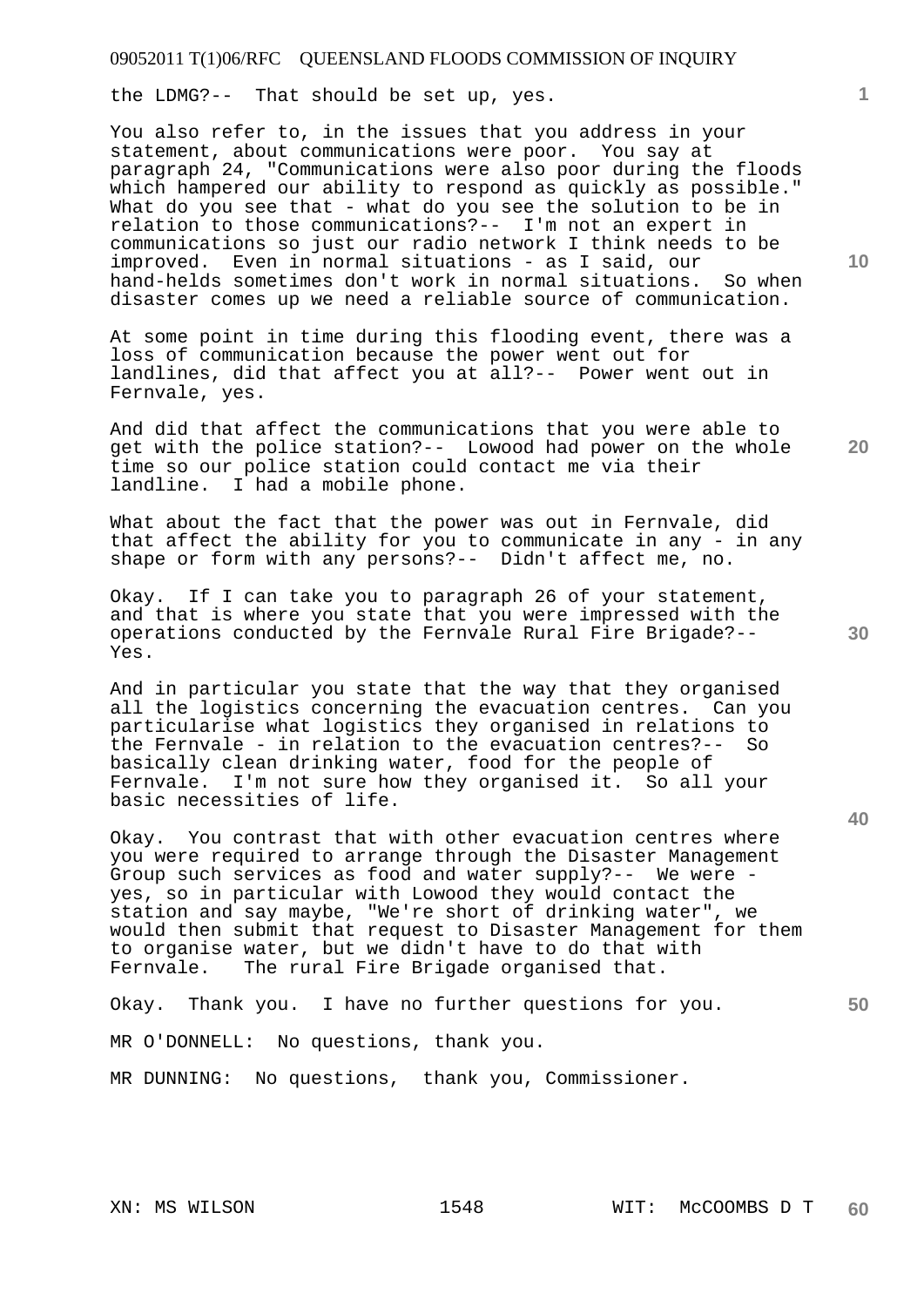MR MacSPORRAN: Just one matter, Constable. In terms of the issue of communications, that has been a matter that has in some parts been addressed, has it not, the difficulty with communications?-- "Addressed", what do you mean by that?

Do you know a gentleman by the name of Ian Bell, the officer in charge of Radio and Electronics in Toowoomba?-- No.

Do the police cars in that area have a - have some paperwork to assist you with some of these difficulties with communication?-- Some paperwork, no.

Maps and manuals to assist you to change channels when you are having difficulty with making communications?-- It lists the channels that are appropriate for your areas, yes.

And is there a list of channels that you might have to change to in certain areas within your police district?-- Yes.

**20**  There is a difficulty in that district because of the rugged terrain, isn't there?-- Yes.

There are a number of radio towers in that area, a number of separate towers?-- I'm not sure where the towers are located.

What I'm suggesting to you is there is a procedure where you are to change channels as you pass from one area to another to enable you to have a better line of sight communication with a tower to enable you to use the radio?-- There is a number of channels but they're all very similar in nature. So it's not like one challenge is - is a lot better than the other. You can change channel but you get the same result.

Okay. But there is a procedure to instruct you to change channels when you move into a different area?-- No, our channel in Lowood division is channel two. If that channel is not working correctly there's another channels that you can try, but we stay on channel two, that's the best radio reception in our area.

Now, your means of communication are, firstly, your police radio, that's one means?-- Yes.

Secondly, your hand-held radio?-- Yes.

And, thirdly, what, mobile phones?-- Yes, each-----

Are there any other methods?-- -----car has them. Sorry?

Are there any other methods?-- No.

Mobile phone coverage, is that through Telstra?-- Yes.

And is that in certain areas within the division functional?-- Yes.

All right. And it seems from your statement, although you have had difficulty, you were able to communicate from time to

XN: MR MacSPORRAN 1549 WIT: McCOOMBS D T **60** 

**30** 

**40** 

**50** 

**10**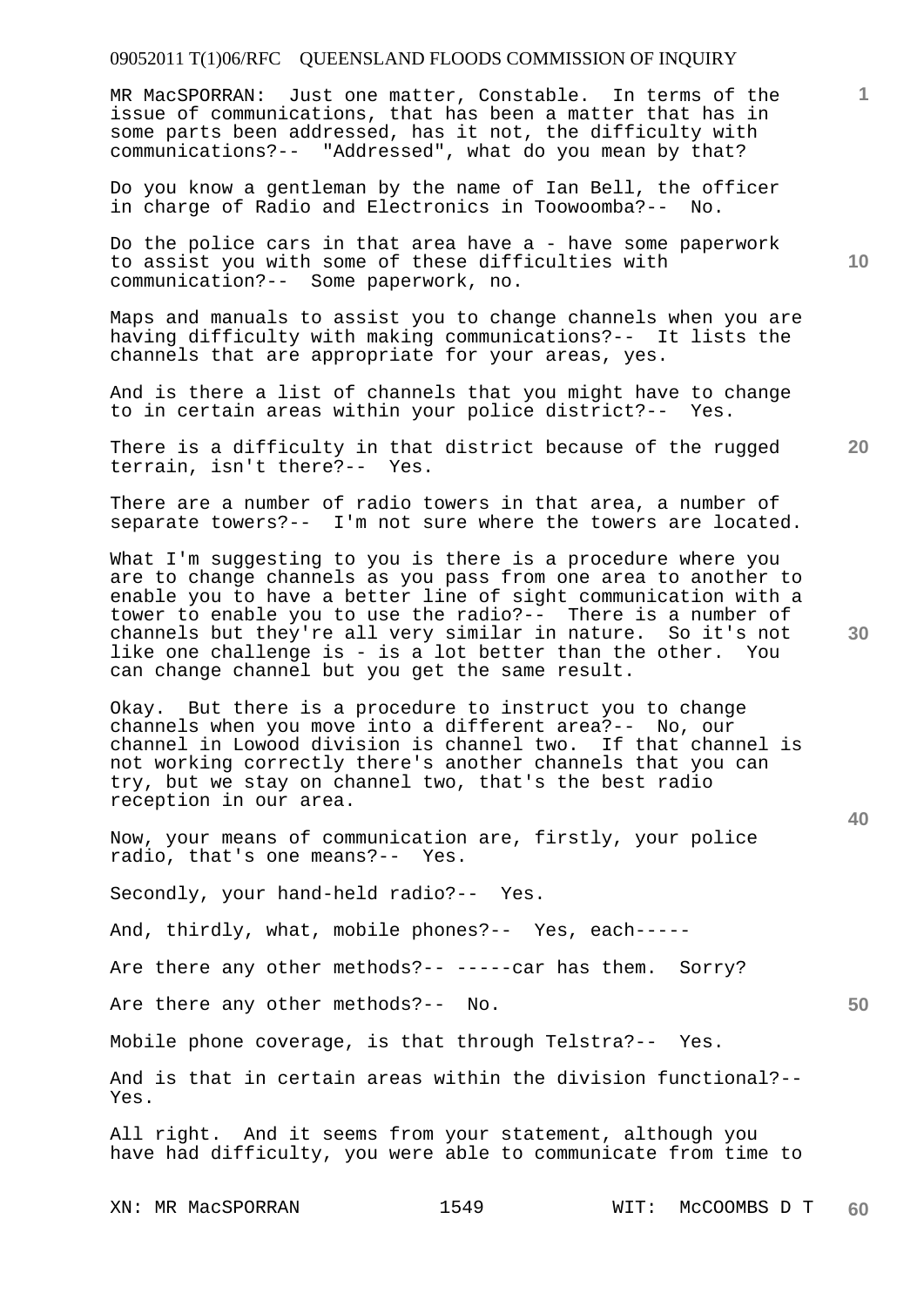time?-- Yes.

All right. Thank you.

MS O'GORMAN: No questions.

MR DOLLAR: No questions.

**10**  COMMISSIONER: Thank you very much, Constable McCoombs, you're excused.

WITNESS EXCUSED

MS WILSON: I call Senior Constable Rumbelow.

**20** 

**1**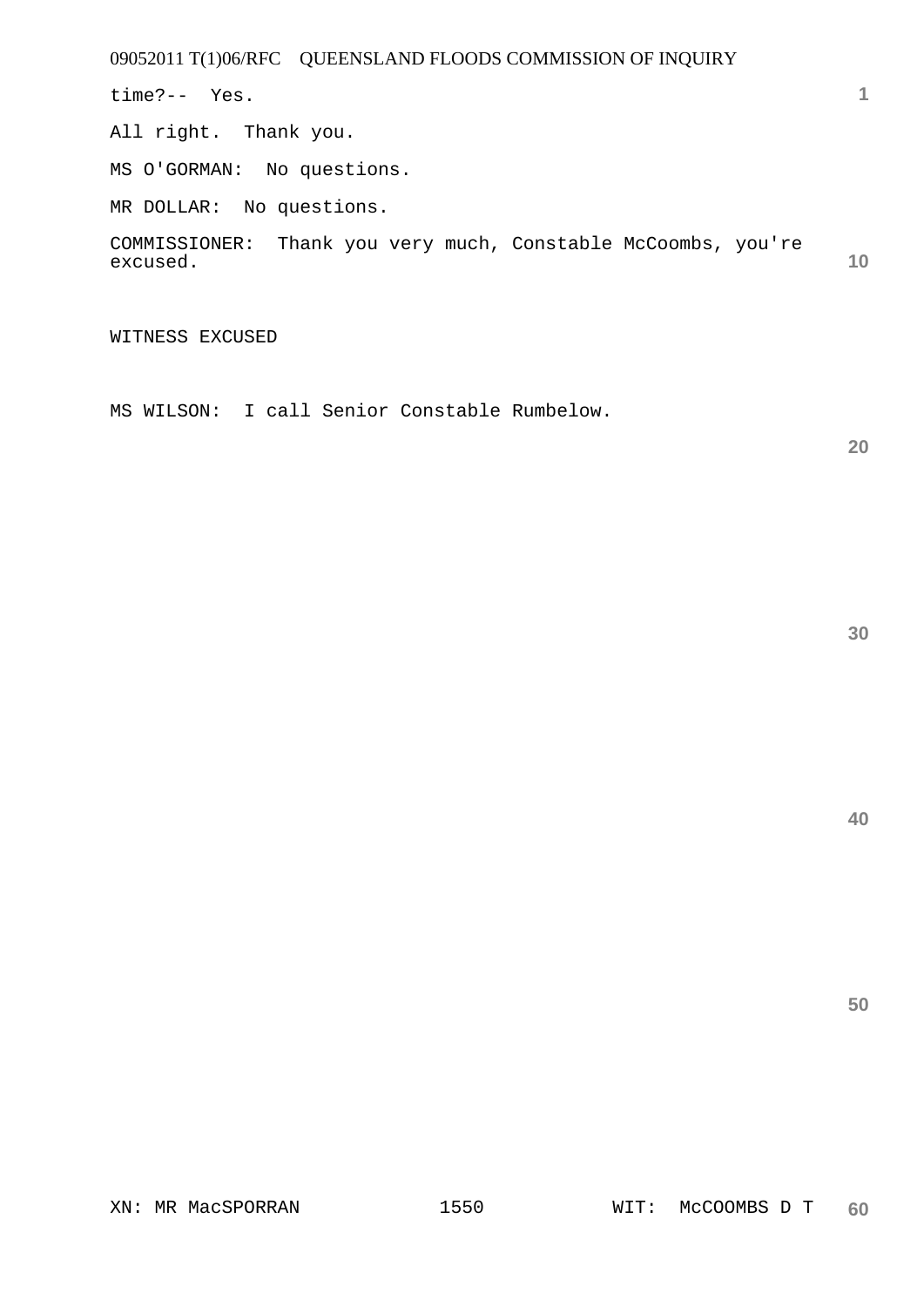DARREN JAMES RUMBELOW, ON AFFIRMATION, EXAMINED:

MS WILSON: Is your full name Darren James Rumbelow?-- Yes.

And you're a senior constable of police?-- Yes.

And you're presently stationed at Lowood Police Station?-- Yes.

And you have been stationed at the Lowood Police Station since August 2010?-- Yeah, about that, yes.

Okay. And you have made a statement to the Queensland Flood Commission of Inquiry in relation to the flood events of January 2011?-- Yes.

Can you have a look at this document, please? Have you signed that document?-- Yes.

And that's your statement that you have made to the Queensland Flood Commission of Inquiry?-- Yes, it is.

I tender that statement.

COMMISSIONER: Exhibit 317.

ADMITTED AND MARKED "EXHIBIT 317"

MS WILSON: Now, Senior Constable, have you got a copy of your statement there with you?-- Yes, I have.

I wish to address some matters that you raise in your statement. If you can go to paragraph 14 of your statement? Now, this is where you refer to - it was at that stage that you realised that this event was bigger than the normal isolated flooding or just water release from Wivenhoe. Can you tell us when it was that you came to this realisation?-- It was about 7.30 p.m. on the Monday night, the 10th. Until then there was some flooding over Forest Hill-Fernvale Road. I just put that down to dam releases. It wasn't raining at this point. I was then tasked from there to attend the, I think, it was 70 Schimkes Lane or Schimkes Road at Clarendon. The initial report came through was to the effect of a family trapped there with rising floodwaters. I started making my way there. As I was on Clarendon Road, I basically came around the corner, found the "Road Closed" sign and saw that the water was over I think it's Watson's Bridge which is probably three or 400 metres short of where I wanted to get at 70 Schimkes Lane. Obviously I was aware that I couldn't get through there. About the same time as I pulled up, the phone rang and it was a senior sergeant from an MIR.

MIR being?-- Major Incident Room.

XN: MS WILSON 1551 WIT: RUMBELOW D J

**30** 

**50** 

**10** 

**20**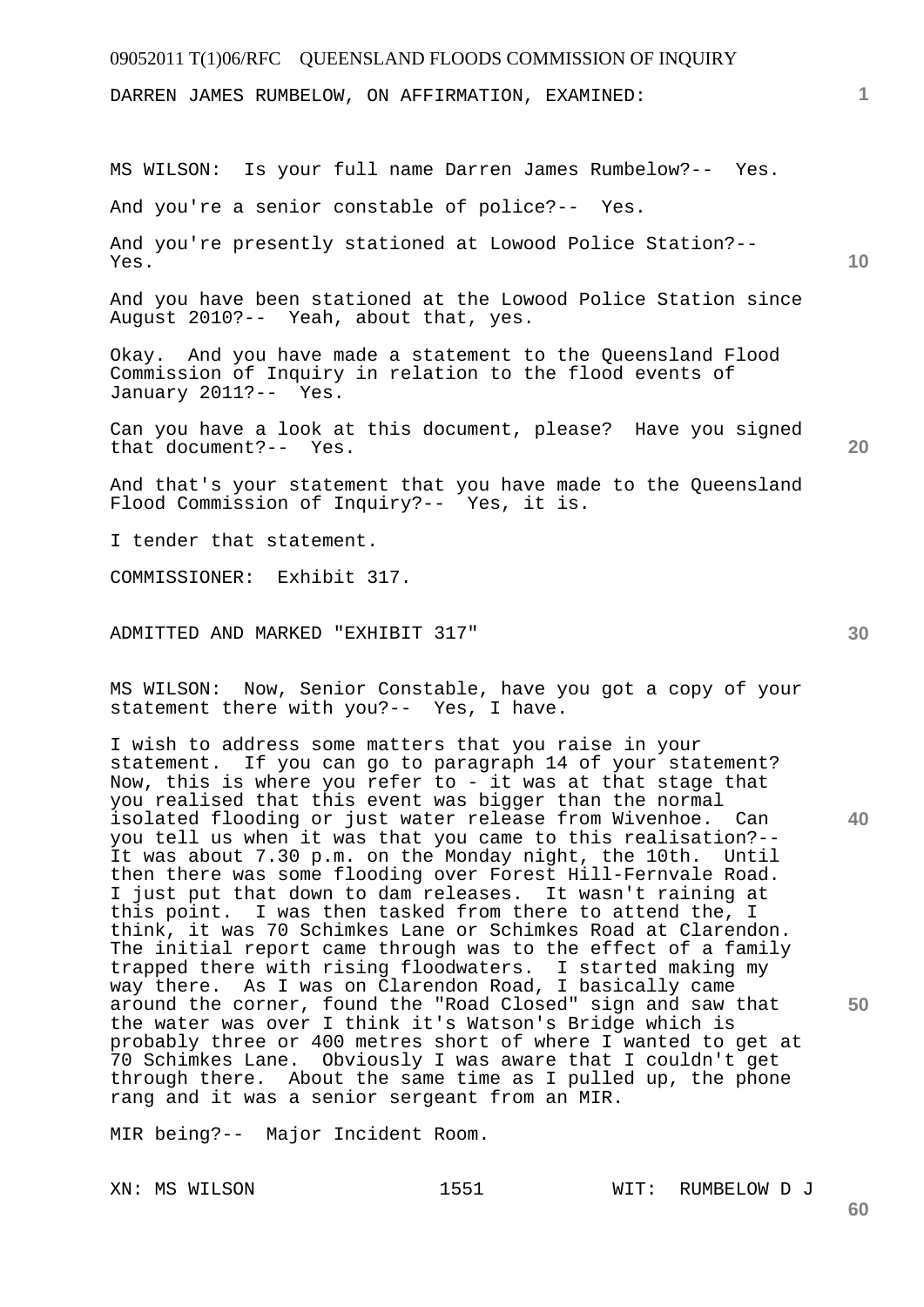Yes?-- At the time I was a little bit surprised. I was trying to assess what was going on with the river. I wasn't aware at that stage that there was anymore than just a bit of isolated flooding in a couple of usual spots. And he - the senior sergeant was asking me about this job and I said, "Look, I've just - just gone off there now. I can't actually make it through there. I was just about to ring the informant." I then took his number and I - I rang the informant in the job which was someone at the address. I spoke to them at that time. They then told me that they weren't flooded, that they - they'd heard of a wall of water coming from Grantham which was a sort of common theme that the members of the public had sort of raised.

That was a rumour that was going around in the community?-- Yes, yes.

That it was coming towards Lowood?-- Yeah, and the rumour that I had heard at that stage was a wall of water coming from Grantham. My understanding of the, sort of, lay of the land from there I found that a little hard to believe that the there was a lot of open space between Grantham and Lowood, and they were just concerned and inquiring about that. I asked them if they were at any risk at that stage and they said, "Oh, no, but we are close to the creek." From what I could see, the Lockyer Creek at that stage, while it was over the road, it certainly wasn't to the limit of the bank at that point, and I then rang the senior sergeant. I only wrote that number on my hand at that time because I was sort of in the process of pulling up and grabbed the first thing I could, wrote the number down, I rang him back, he answered. I advised him, I said, "Look, there's nothing in this job at that stage. They were just wanting to know where a wall of water was coming." I then said to him, "Is there because I'm hearing it from a few people?", and he said, "No, there's no wall of water coming from Grantham." That was pretty well the extent of our conversation.

You talked in - just in your evidence just then that it was different from the usual flooding, or you talked about the usual flooding. What is the usual flooding that this area experiences?-- I'd - over the, I say, six weeks as a rough figure, prior to it there had been fairly heavy downfalls. There'd been some - on occasion there'd been a couple of occasions where the water had flooded over the Brisbane Valley Highway at Fernvale between the school and the service station a few inches, nothing more than, sort of, minor inconvenient stuff. Jensen's Swamp is an area near the, sort of, intersection of Brightview Road and Forest Hill-Fernvale Road, that area, sort of, backs up fairly regularly and covers Jensen's Swamp Road. A few other little spots around there that occasionally get water over. It's usually a very minor. Might cut a road off for a couple of hours. It's-----

In paragraph 14 you say that, "This event was bigger than the normal isolated flooding" - that's what we've just discussed - "or just water release from Wivenhoe Dam." In the time you have been at Lowood station, have you experienced when water

XN: MS WILSON 1552 WIT: RUMBELOW D J

**20** 

**40** 

**50** 

**10**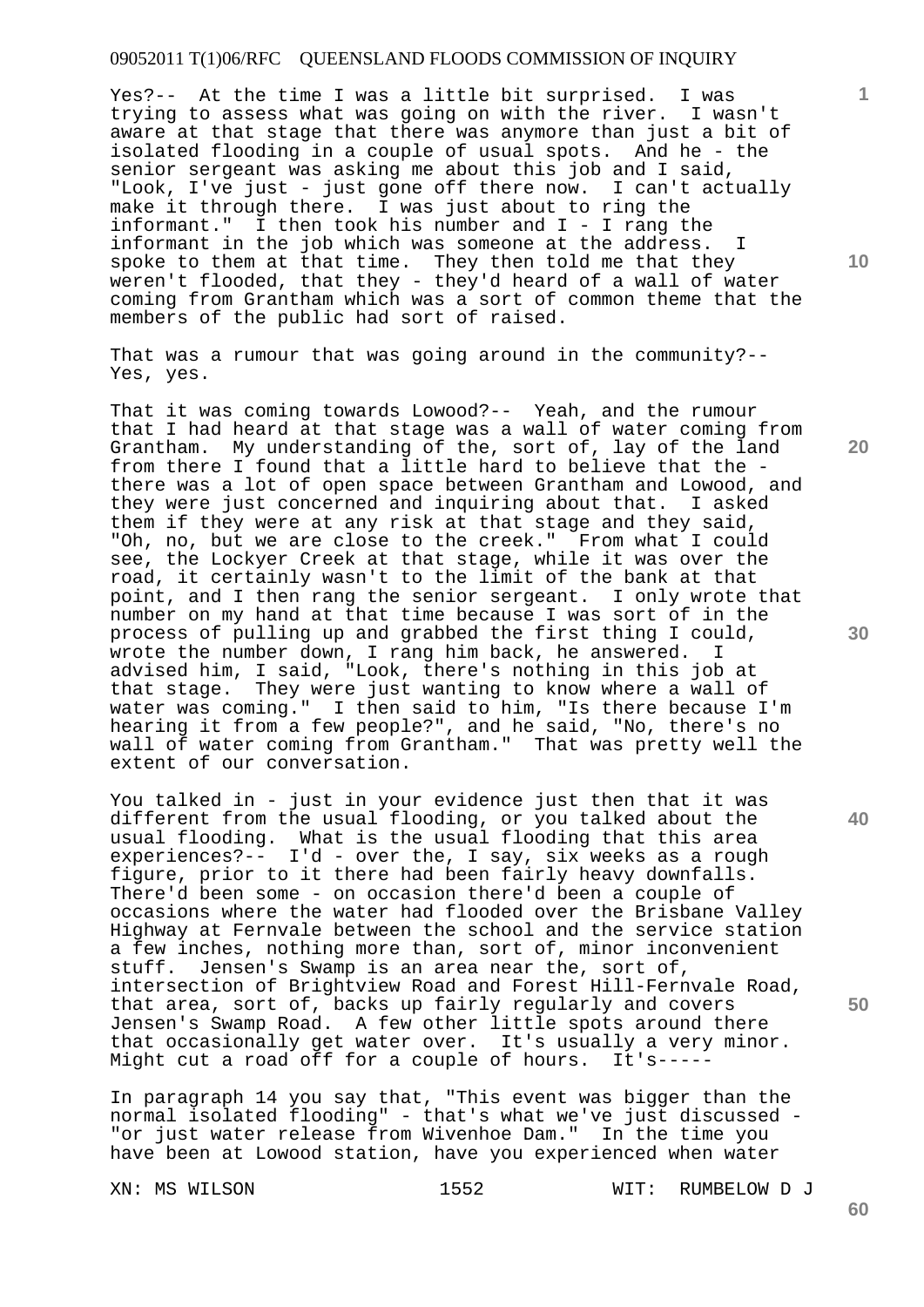has been released from Wivenhoe Dam and has caused flooding?-- I'd experienced some water released from the dam. The area of Forest Hill-Fernvale road right near Lowood, it's near the sewerage treatment works, is basically you have got the dam in the north, the Brisbane River, for want of a better word, runs pretty well south directly towards Lowood and then turns to the east, and then there's a stretch there between Lowood and Fernvale. I have been tasked there to a job, I'm not really sure when, but sometime I assume in early January where an area of the land there had - that the water had risen up and there was some cattle stranded. I managed to locate the owner and he got them off before they were washed away. That sort of area rose up and down. That's the, sort of, most easiest viewed area that we sort of use as a bit of a gauge. You'd see the river up one day, some of the crossings, twin bridges and stuff like that would be under at various time.

Do you ever get provided with information about when there has been releases from Wivenhoe Dam and expect there might be road closures?-- There was. There was some information passed on, yes. Usually through our OIC, he'd send out an e-mail to us.

And, sorry, who sends that e-mail?-- The officer-in-charge at the time. So I do recall a couple of e-mails coming from Sergeant Douglas in relation to that.

If I can now take your attention to the evacuation of the aged-care facility, and you address that at paragraphs 20 of your statement and onwards. Now, this is on the 11th of January?-- Yes.

You attended an aged-care facility and this aged-care facility needed to be evacuated?-- Yes, yes.

Were you aware whether there was any preparations for the evacuation of the aged-care facility or did it happened very rapidly?-- We - it happened rather rapidly.

**40**  Okay. Was the decision made upon your arrival or was it made a short time before you arrived?-- I'm not exactly sure when the decision was made because we'd worked later the night before and one of the other officers, Constable Griffin, couldn't return to Coominya, Coominya was cut off. He stayed at my house that night. Because of - by that stage late on the Monday night we realised that this was possibly something that we might be called back early in the morning for. I think we were both meant to start at 2 p.m. And because often we're on on-call, we - I have a radio at home. I heard about 6.30 in the morning I heard the words something about "evacuating the old folks' home" at which point I checked if Constable Griffin was awake. I said, "I think they're going to need us. We might want to head in." At that point we got to the police station. Sergeant Munn who was the actually OIC at the time basically just said, "We're going to have to evacuate the" - there's a creek that runs down the side of Lowood from some hills and it goes around the back of the retirement home.

XN: MS WILSON 1553 WIT: RUMBELOW D J

**20** 

**1**

**10**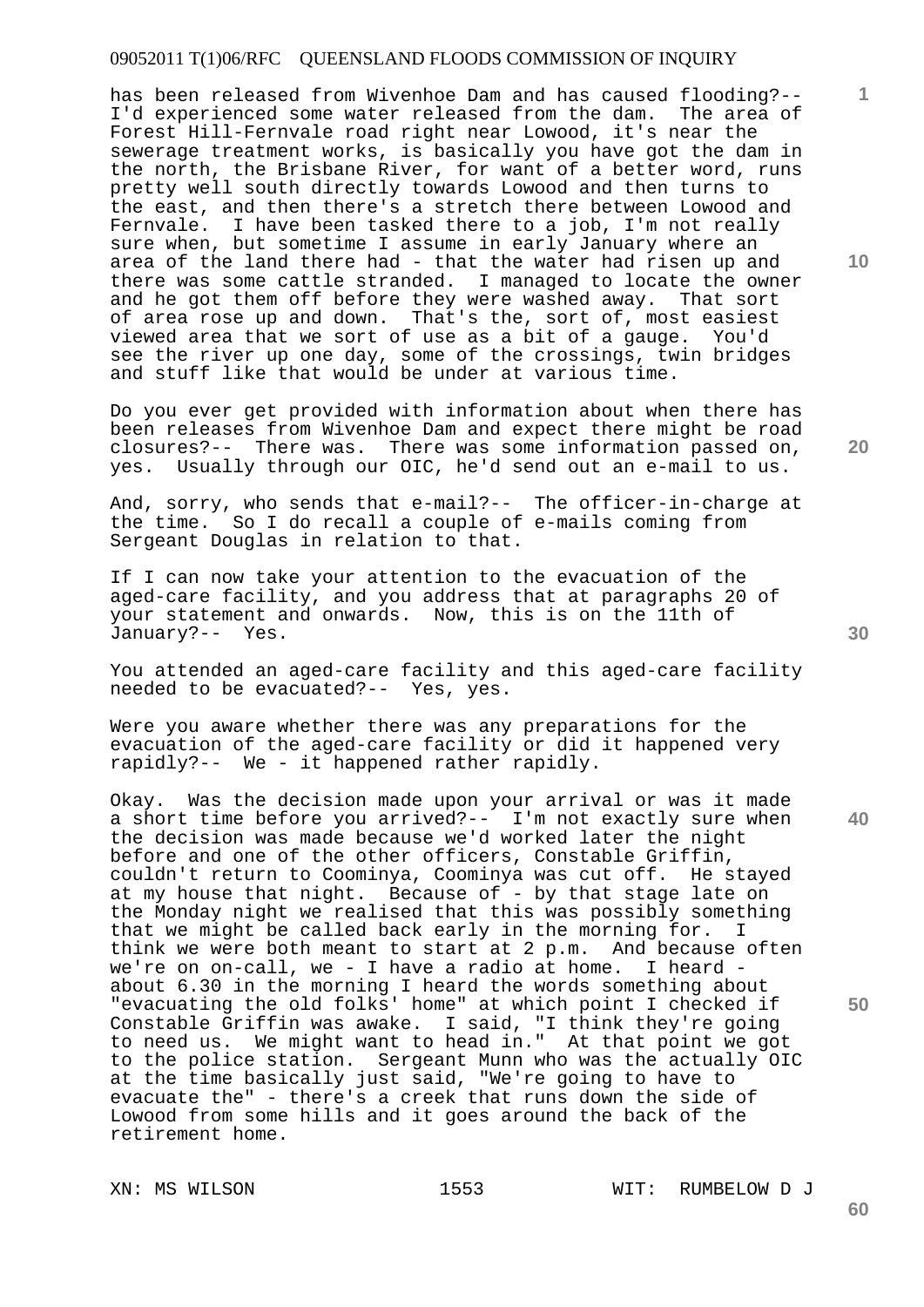And in your statement you have described that small creek at that point in time as a raging torrent?-- Yes, it was certainly larger than usual.

And the aged care facility that you're talking about had 29 residents?-- I believe so, 29.

And three were bed-ridden?-- Yes.

Was there an evacuation plan that was being followed upon your arrival?-- I believe - myself and Constable Griffin, we actually took my personal car down there because we figured we'd need every bit of car space to get whoever we could out. We got there first, Constable Griffin and I went out the back and we noticed that the water was exceptionally high - raging. At that point we sort of just made a decision that between us and the staff at the hospital, that this wasn't a safe place to keep people who are bed-ridden, and I think we just basically made it up as we went along. I just said, "Well, we'll get everybody down to this area." I was aware that firies and ambos were on their way. QFRS showed up with a couple of fire trucks - more so for the manpower to lift people. There were actually three ambulances available which was - straightaway. We said, "Well, let's get the three ambulances here, we'll get the three bed-ridden people in the ambulances and get them up to the high school." Then we started moving the other 26 people to a function - a sort of a hall right next to the door. We made sure that Constable Lauchlan, I think, stood at the door with a manifest of everybody and as they went out she ticked them off to make sure that we knew who was leaving and then hopefully the same was being done at the other end.

You said "get them up to the high school". Did you know that that's where they were going to be evacuated to?-- Yeah, that was opened up as an evacuation centre the night beforehand.

Were you aware whether the high school had the facilities to cater for residents from an aged-care facility?-- Not really. I was aware that - I'm not sure exactly how I became aware, but at the time I was aware that - I think I overheard a couple of the nursing staff say that they were taking some stuff up to the - to the gym. At that stage it was a case of, "They can't stay here. They've got to go somewhere and we'll get whatever we can up there."

And when you say "taking some stuff", the bed-ridden patients obviously would require beds?-- Yes.

How were they taken up to the high  $school$  ?-- I'm unsure if -I'm not exactly sure. I know that later there were mattresses and blankets and stuff up there. I don't know how it was done at that stage. I actually left the hospital. Pretty well as the evacuation started, I left the hostel to go and take care of something else.

Were you aware how long these residents remained in the high

XN: MS WILSON 1554 WIT: RUMBELOW D **60** 

**20** 

**40** 

**50** 

**1**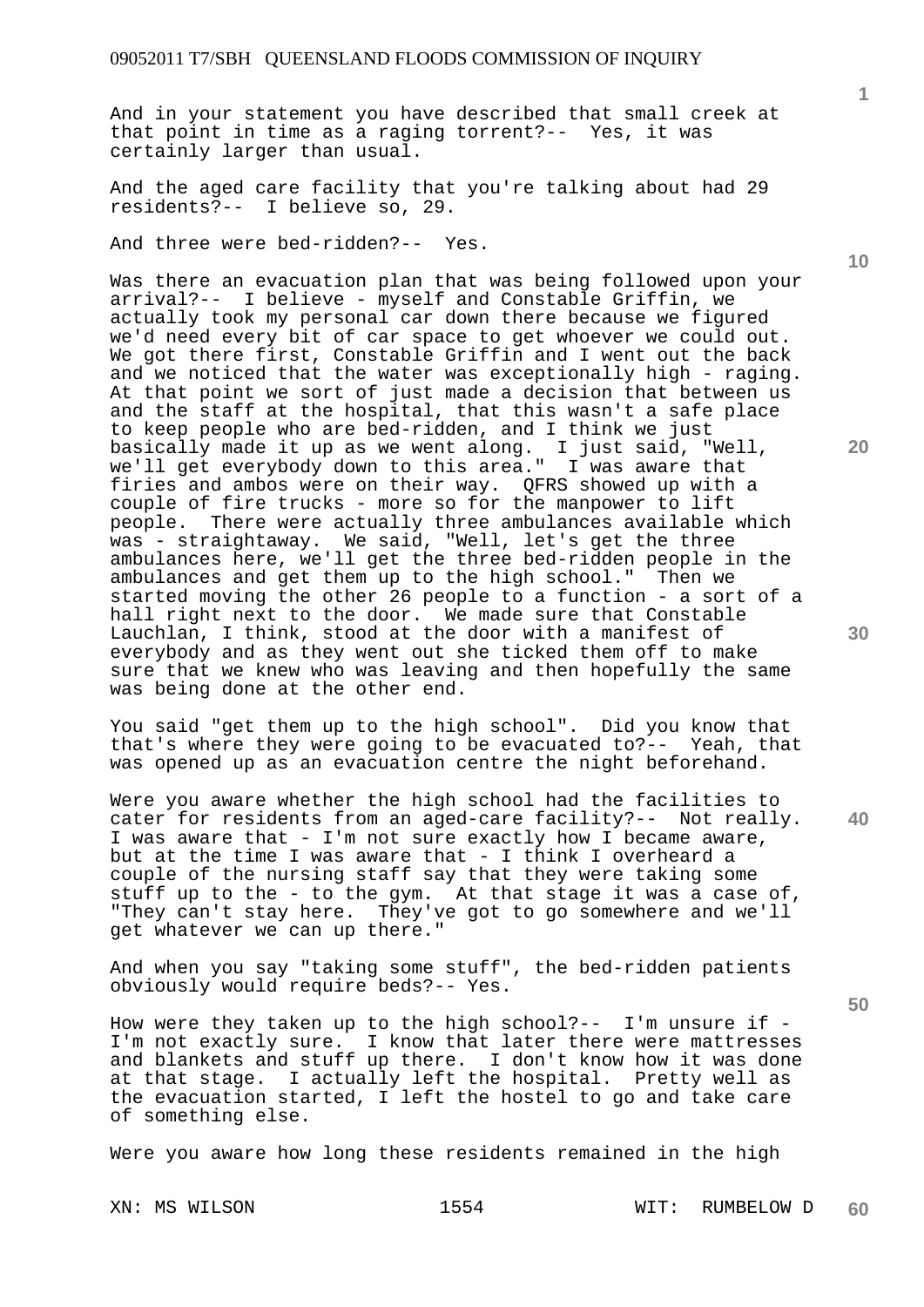school?-- There was - I'm not 100 per cent sure. I know that there was - it was at least one night. I remember going down there at a night-time and there was still hostel staff there keeping an eye on them. The hostel staff just rotated their shifts, looking after them. They put a section aside at the side of a gym with the hostel patients there.

MS WILSON: Commissioner, would that be a convenient time? COMMISSIONER: Yes. 2.30 all right? MS WILSON: Yes, Commissioner.

THE COMMISSION ADJOURNED AT 1.03 P.M. TILL 2.30 P.M.

**20** 

**40** 

**50** 

**1**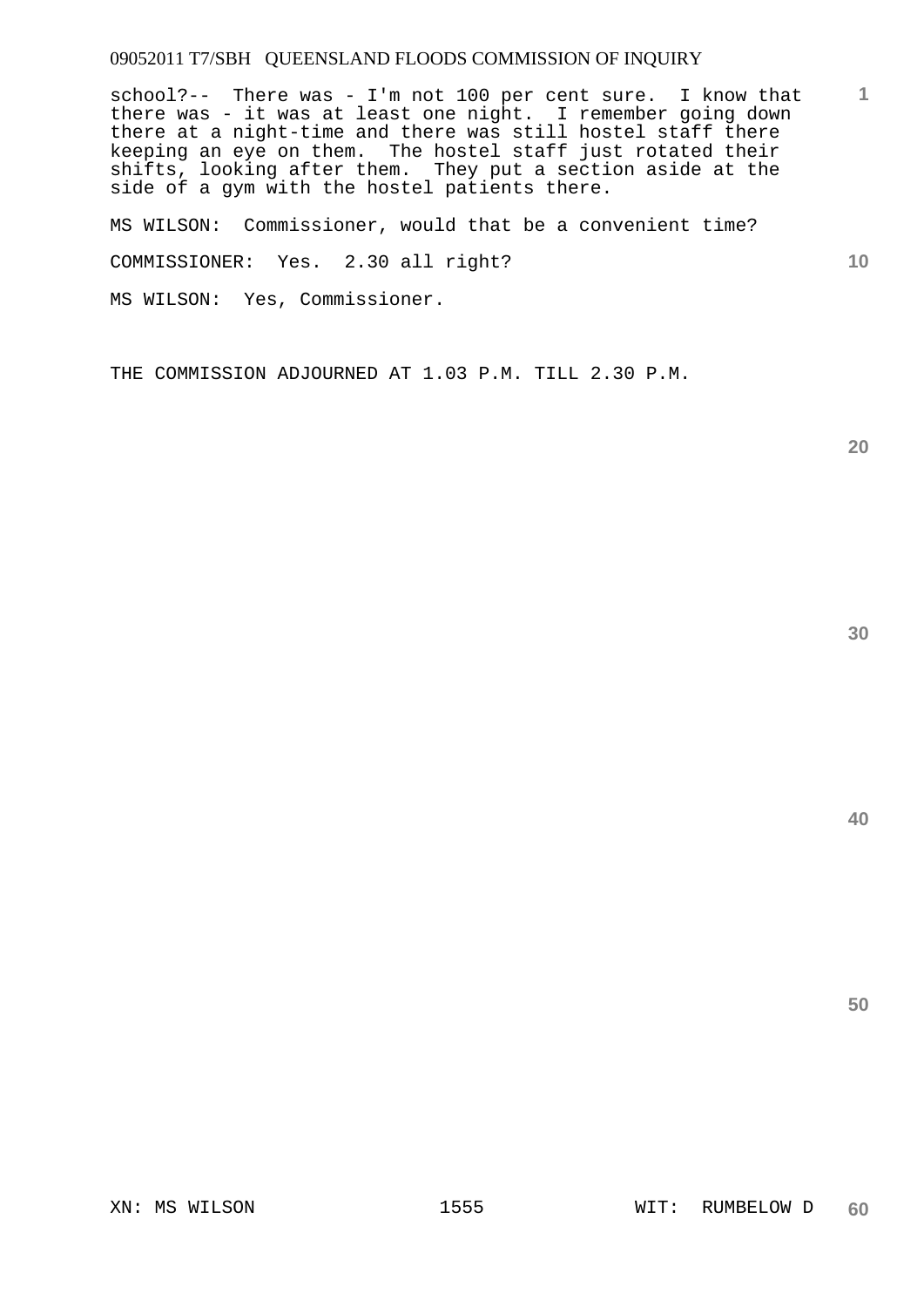THE COURT RESUMED AT 2.29 P.M.

DARREN RUMBELOW, CONTINUING EXAMINATION:

# XN: MS WILSON 1556 WIT: RUMBELOW D **10 30 40 50**  COMMISSIONER: Yes, Ms Wilson? MS WILSON: Thank you, Madam Commissioner. Senior Constable, if I can take you to paragraph 28 of your statement, and that deals with a rescue of two men-----?-- Yes. -----that had been stranded on a bank. They got caught in rising waters, and had gone into those waters and one of them had been electrocuted?-- Yes. The matters that you raise in relation to that relate to helicopters and the availability of helicopters?-- Mmm. If I can take you to that? You needed a helicopter to get them from the bank and back to the Lowood High School?-- Yes, yes. Well, more than that, you needed a helicopter to get them from the bank and then get medical attention, didn't you?-- Yes. Now, the first helicopter that arrived was the Westpac Rescue Helicopter?-- Mmm. Did you organise that helicopter?-- No, at that stage I believe QAS staff were liaising with air communications to do that. Okay. And you state that the helicopter arrived but had to leave a very short time afterwards because of fuel issues?-- Yes, they landed in a paddock next to us and one of the----- Sorry, I couldn't quite get that?-- They landed in a paddock next to us. Yes?-- One of the QAS members spoke with them and came back to me and said they can't assist at this stage, they're out of fuel, but they're sending another helicopter. And the next helicopter that arrived was from the New South Wales rural fire service?-- Yes. Do you know who deployed this helicopter?-- No. I believe that was from QAS member speaking to the Westpac, Westpac then advised us at that stage that - I'm not sure exactly how it occurred, but I do recall at the time expecting another helicopter along soon which was the - turned out to be the New South Wales Rural Firies. Now, did that come up from down south of the border or was it

**1**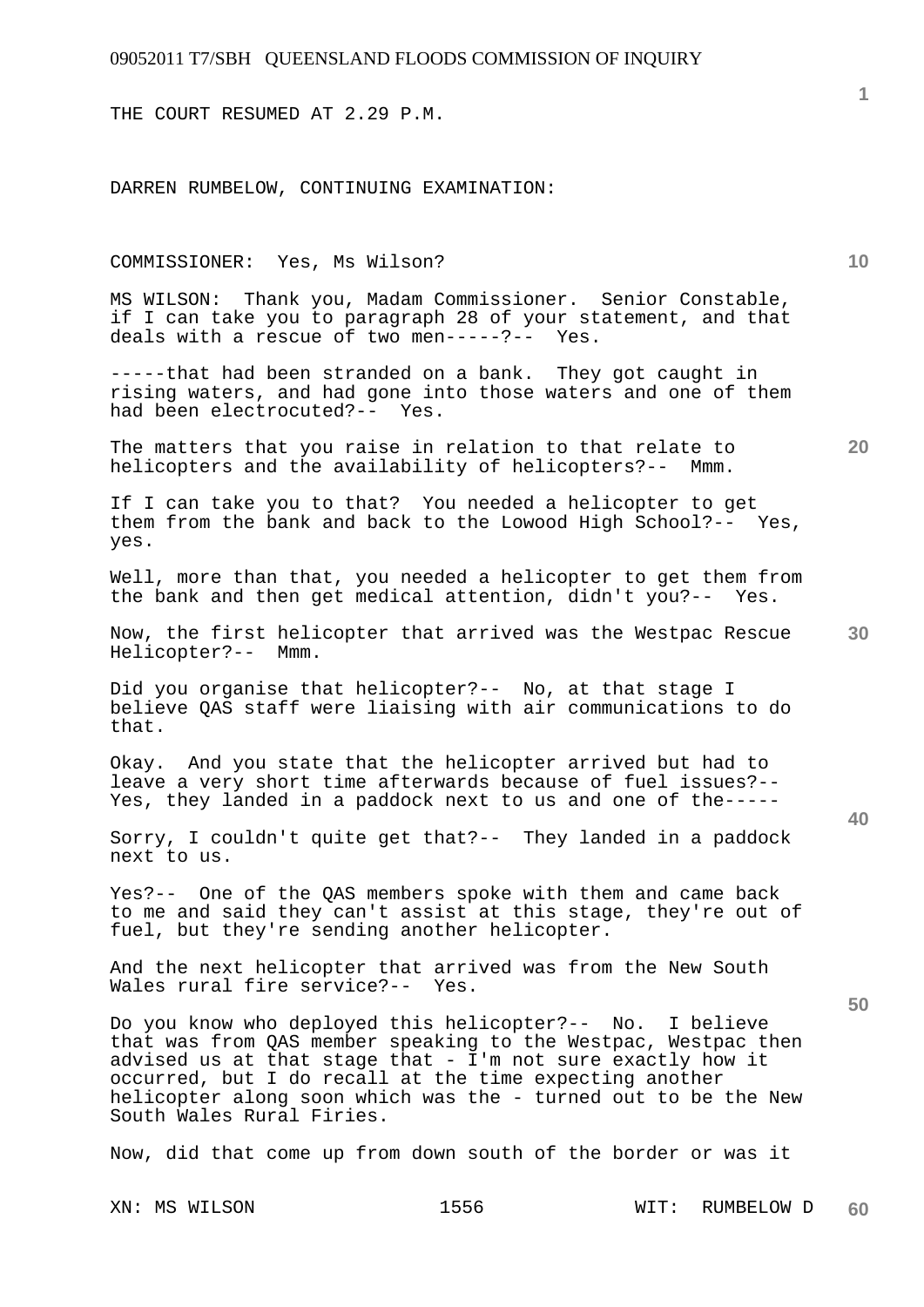stationed in Queensland at the time?-- No idea.

Okay. Now, they rescued the two men, but took them to the Lowood High School?-- Yes, the men had been rescued by two civilians in a canoe and taken to the far bank, because they couldn't actually get them in the canoe and it was the easiest option at the time. They then had made their way back to a house - one of the rescued men to their house. The guys in the canoe then paddled back to us and said, "They're not well." I think it was probably a bit of an under-estimation of the condition of the older guy that had had the heart attack from the electrocution.

He had been electrocuted and had had a heart attack?-- Yes.

And he needed urgent medical assistance?-- Yes.

Now, why didn't he go back with the New South Wales Rural Fire Service Helicopter?-- I'm not totally sure. Part of the problem was that from there, I had no visibility of the actual scene. When I arrived at the scene, there was two gentleman<br>launching a canoe - one of them was an off-duty fireman. Once launching a canoe - one of them was an off-duty fireman. they disappeared behind a house that was submerged in water with trees, I had no visibility of the scene, I had no communication with them. They were just in shorts and T-shirts in a canoe. Some time passed, probably about half an hour, the only thing I could do at that stage was use the PA to reassure them on the vehicle. At one stage I then had to go a fair distance through Lowood to another side of the flood waters to try and see if there was anybody still there. For all I knew, they could have been washed away by that stage. At that point, I saw the canoe coming back and returned and that's when the helicopter's arrived. The SES tried to deploy a boat but couldn't make it through there because of the power lines.

The issue that you raise in paragraph 49 which feeds off this issue is you say that the use of the helicopters after dark was also a major point of concern for you, and that is because you couldn't get a helicopter to come and take these men to hospital after dark?-- Yep.

You tried with the Australian Defence Force?-- Yes. Once they were lifted to the school, I attended back at the school and the QAS staff took them off the helicopter and we tried to set up a sort of a triage in the high school gym. My impression at that stage is that they were probably hypothermic and needed some Milo and they'd be fine. It was pretty quickly after that the QAS staff realised that one of them was in a fairly bad way. By that stage, the helicopter had left. I don't know why or how that happened. In hindsight, it would have been a lot better to have used a helicopter to take them all the way to hospital. I think it was just an under-estimation of their condition until the ambos really had a chance to assess them, which was done at the evac centre. Once that occurred, it was pretty well on darkness at that stage. One of the paramedics approached me at the evac centre and said to me that he couldn't get through

**1**

**20** 

**30** 

**40** 

**50**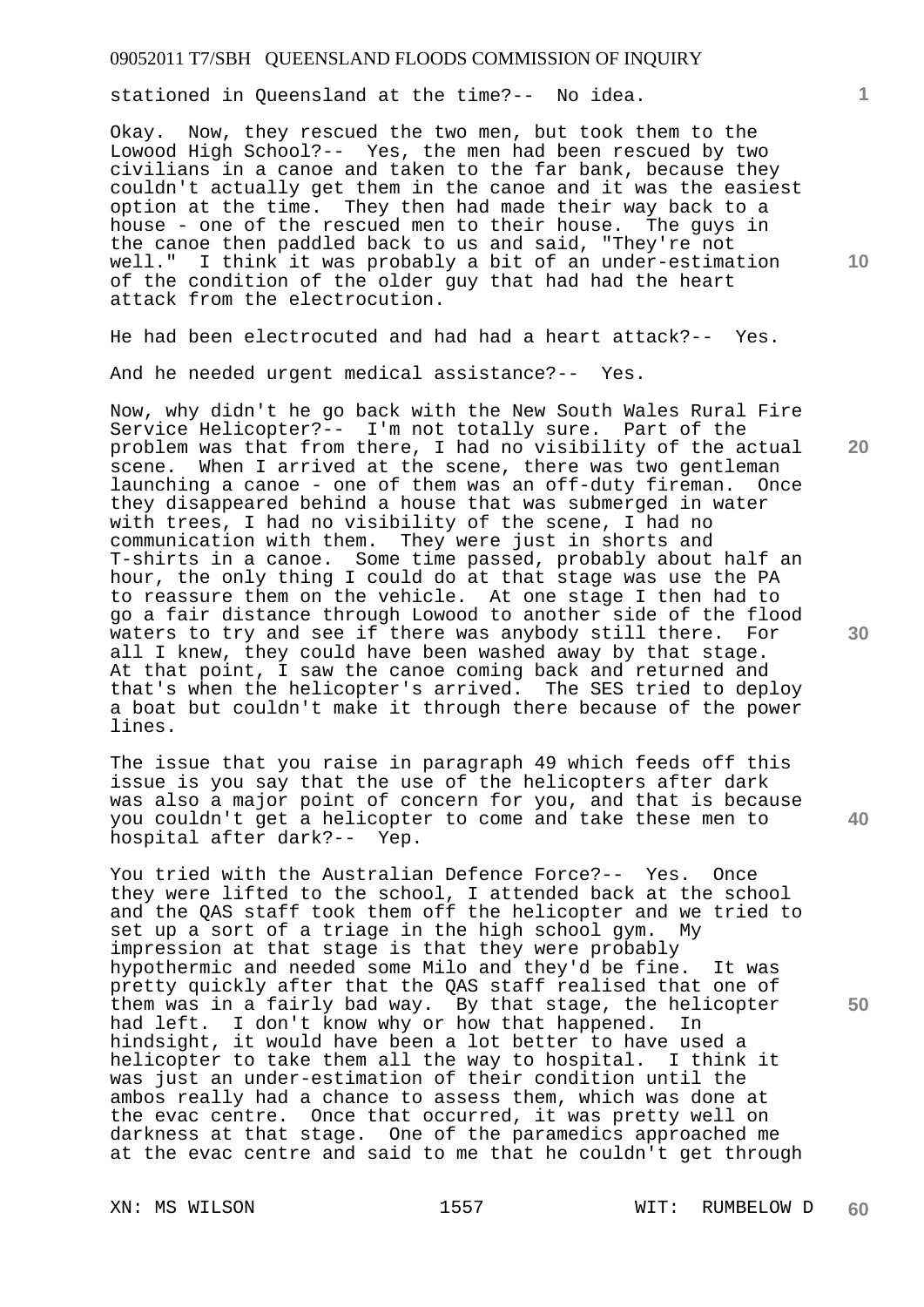to the QAS Coms to try and get a helicopter back to collect them, and asked me to try. I attended at the SES where the LDMG was. I asked them - or I told them, "We need a helicopter as soon as we can as we have a guy in a bad way." It was then I was advised by SES that none of the rescue choppers could fly at night. I contacted Ipswich Coms - Police Coms - QPS Coms - and requested that they - advised them that we had a critically ill person and requested that they try and contact ADF or see if there was anything they could do to assist.

And do you know the outcome of that?-- I didn't get virtually any real reply in relation to that.

The ultimate outcome was that these two men were transferred to the Ipswich Hospital via a four-wheel drive - Queensland Ambulance four-wheel drive?-- Yes.

And it took in excess of two hours?-- Two of the QAS staff loaded both of them into a Landcruiser and drove out through Lowood-Minden Road through Minden, through a - went through flood waters, a landslide nearly took them out, and, yeah, it took - from what I've heard - two hours.

On the topic of helicopter evacuations, the next day, on the 12th of January, you worked with the Rescue 510 from EMQ. Your role was to assist Rescue 510 to perform helicopter evacuations and you were to provide the local knowledge about where to go?-- Yes.

There was a list of people that needed evacuations. You prioritised them and then directed the helicopters to go in accordance with your list?-- Yes.

Now, the part that I wish to take you to is that the helicopter needed refuelling?-- Yep.

Returned you to the Lowood police station, and the helicopter went to Amberley. You were expecting the helicopter to return?-- Yes.

And, in the meantime, you had received a job to go and assist an elderly man at Mahons Road who was awaiting collection as a result of a medical emergency?-- Yes.

And you were expecting the EMQ helicopter to come back and then you could perform that task?-- Yes.

The EMQ helicopter never came back?-- We saw it approaching the police station and then at the last minute it turned away and headed west. They had my personal mobile number at that stage to give me a call. As it turned out, they rang me on approach and said - left a message stating that they had been diverted to an urgent matter, gave me a number to ring back and said, "If you still need us, give us a call back." It was about - pretty well at that moment that we lost a fair portion of the mobile communications and it took about two and a half hours for me to actually get that message, which was just

**10** 

**20** 

**1**

**30** 

**40**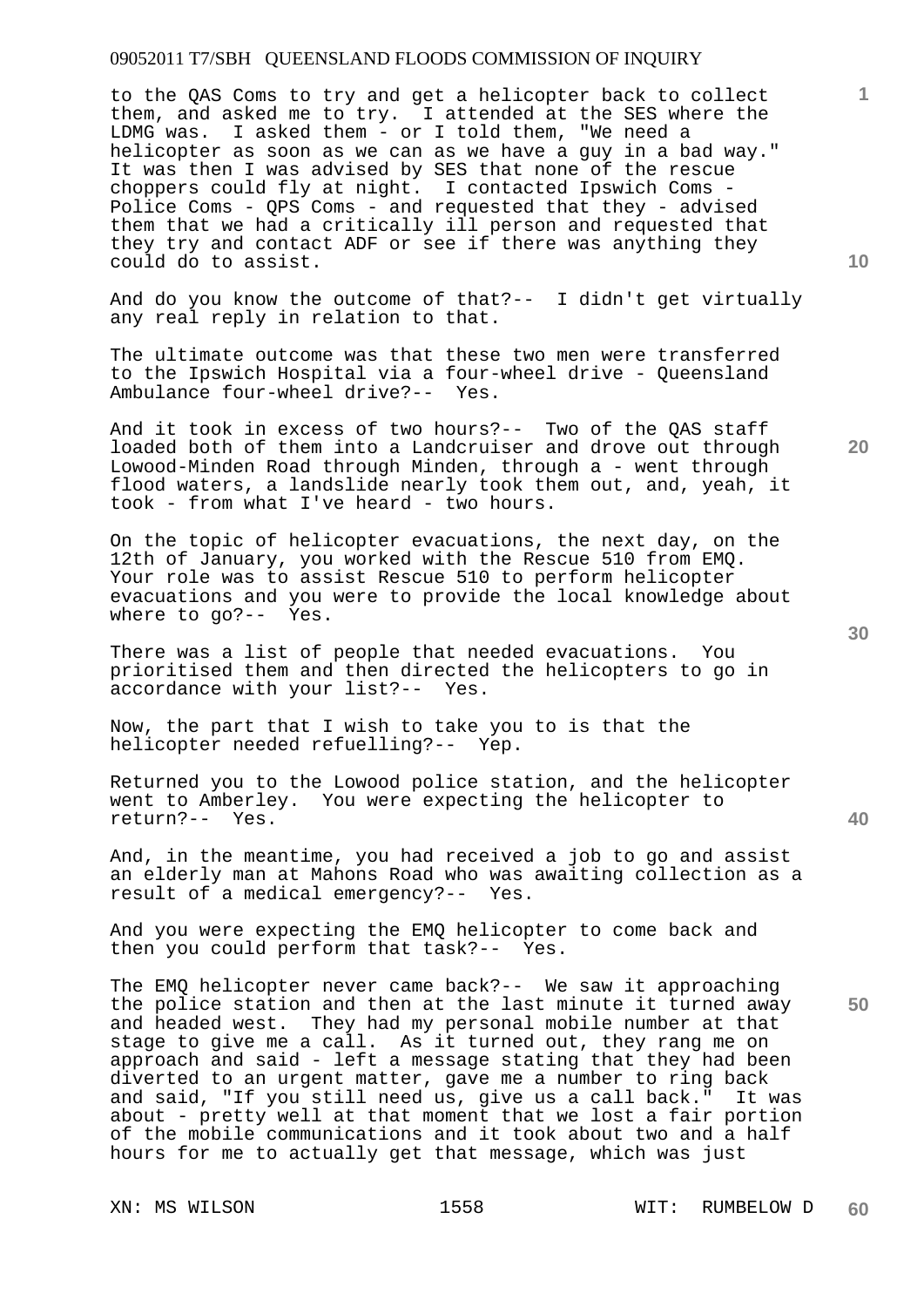unfortunate.

So, you just put that down to an unfortunate-----?-- Yeah.

-----an unfortunate coincidence of you losing your communications with your mobile phone?-- Yes, they rang me, they left a message, saying give them a call back, and unfortunately I didn't get it for two and a half hours.

**10**  You, in relation to this task of assisting this man, utilised a Channel 10 helicopter?-- Yes.

How did you get the Channel 10 helicopter?-- I - there was myself and Constable Carter were in the two helicopters. Constable Carter had left in the Westpac. I obviously knew where this guy was. I'd spoken to him and I was wanting to get there to get him out of his house. He was an elderly gentleman with emphysema and oxygen was running low and he also had a back injury - a pre-existing back injury - and at that point I was sort of fairly worried about how we were going to get him out, and I went to walk out the back of the police station and a Channel 10 reporter came to get some information, at which time I decided to say, "Well, how about you get me a helicopter?" He tried to ring Channel 10 to get it authorised, couldn't get through on his mobile. I said, "Well, we've got landline.", and next thing I knew I was talking to the Regional Operations Manager at Channel 10, and just requested a helicopter.

A helicopter came?-- Yes.

You went up in the helicopter, you located where the man was?-- Yes.

And then through helicopter communication - the radio - you could - you contacted the Westpac helicopter?-- Yes.

And the Westpac helicopter winched the man to safety?-- Yes, they went to rescue him.

Is there any issues that arose in your experience in dealing with the helicopters during this event of the inability for the helicopters to communicate with the police station?-- Yes, I mean, there was a - the problem being we had no real communication with them. The only way that we - that I knew of that we could communicate with the EMQ helicopters, for instance, was a phone number on a whiteboard that we had. At one stage mobile phones were pretty well useless. Later - it would have been the Wednesday - later on the Wednesday, we lost the station phones for some period of time - I'm not sure how long. I only know that because we had detectives that live in the area that couldn't make it to work who came in to help out by answering phones and, in the end, they said, "Well, there's nothing we can do. We can't even answer phones because the phones are dead." We lost computers, we lost virtually all communications except for the odd ability to use a mobile phone. Without that, we had no communication, no radio communication.

**30** 

**20** 

**50**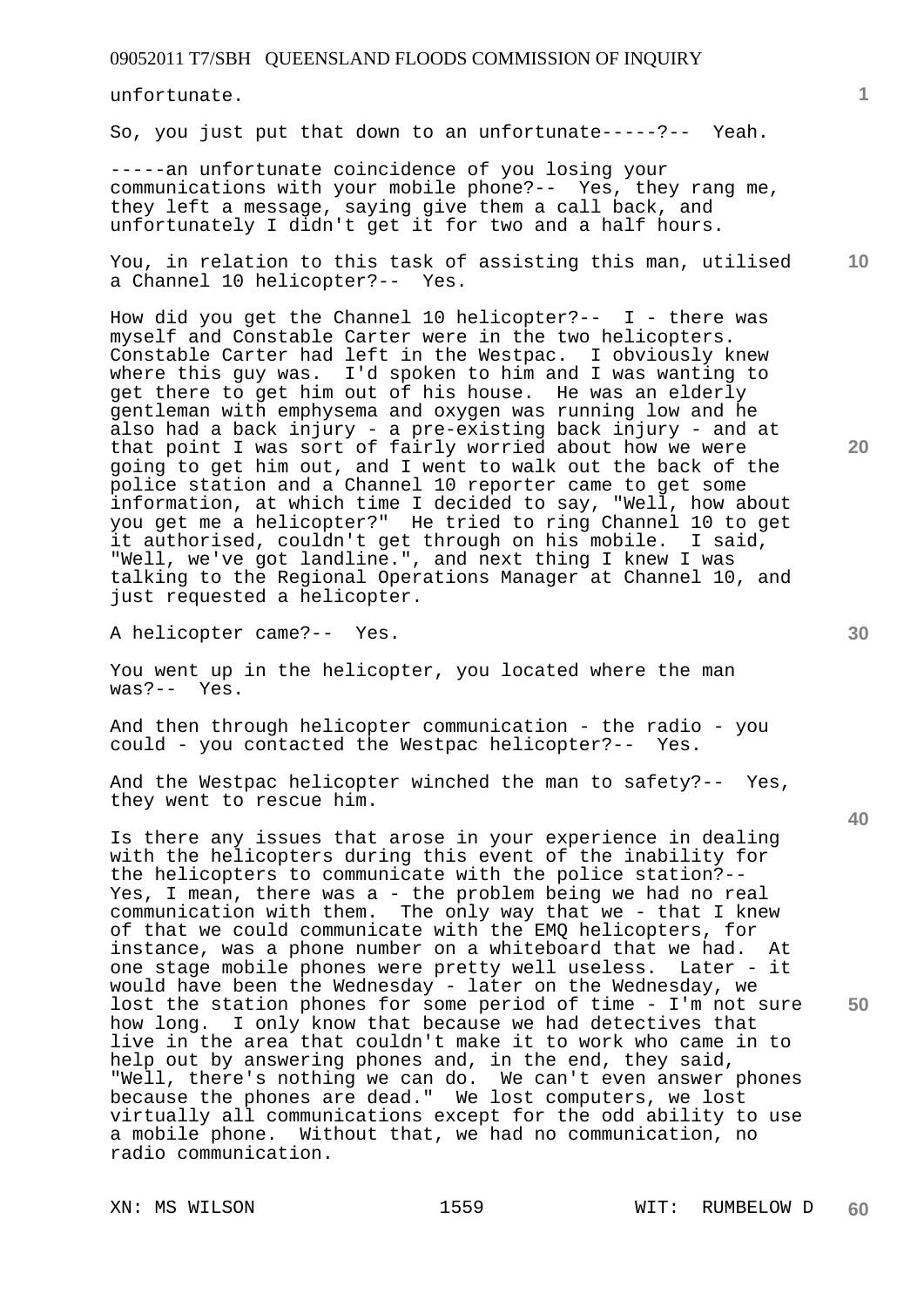Are you aware, in usual circumstances, whether there is an ability for police - QPS - to communicate with personnel in rescue helicopters?-- No, I wasn't - I'm not aware of it how to do it, no.

Not aware of it. Whilst on the topic of communications, if I could take you to paragraph 35 of your statement, and that's where you state that during this time, you became aware that, "In addition to the loss of mobile communications, the Lowood police station was now also without landlines, power or computers. Mobile phones were working intermittently, but most of the time, a message would appear stating something similar to 'network busy'."?-- Yes.

Can you tell me when that occurred?-- The mobile - the mobile phone first became a problem for me - I'm not sure when it occurred, but it was when the EMQ helicopter - that would have been Wednesday morning, the 12th, some time - I'm guessing around 9, 10-ish when I had the issue with the helicopter with the mobiles. That continued for a couple of days. The - at some stage, on the Wednesday, 11, midday or so, we lost all phones and computers at the Lowood police station. I'm not 100 per cent sure why, but I just know that they didn't operate. As I say, that became apparent when the two detectives who had come in to help us weren't able to do too much because they were there to answer phone calls for us, and we weren't getting any or weren't able to make any.

So, how were communications made between the police station and officers on the ground?-- We had Constable McCoombs at Fernvale. I don't know if we did have a great deal of communication with him. Other than that, we had myself and Constable Carter in the helicopters. The only way we had communication was at one stage - I think it was on the Thursday - I used - the helicopter I was in there rang my personal mobile which I'd left on the desk at the police station. We had - my personal mobile was left lying around the station for a while. I assume that was used a bit - and that was only when we could get service.

For taskings of police officers on the ground, how did that occur? Did you have to keep on coming back to the police station to get the next task?-- That's pretty well how I got my taskings, yes.

Paragraph 48 of your statement also picks up on communications, and that refers to, "Many of the emergency agencies operate on their own communication systems." And, "Once the technology was affected, then many of these emergency agencies could not communicate. What are you referring to when you say that these emergency agencies operate on their own communication systems?"?-- We didn't have radio contact, that I'm aware of, with the likes of SES or rural fire brigade or even the auxiliary firies, obviously. Just no radio network that is compatible with each other.

Is it usually compatible with each other?-- I'm not aware of

**10** 

**1**

**30** 

**20** 

**40**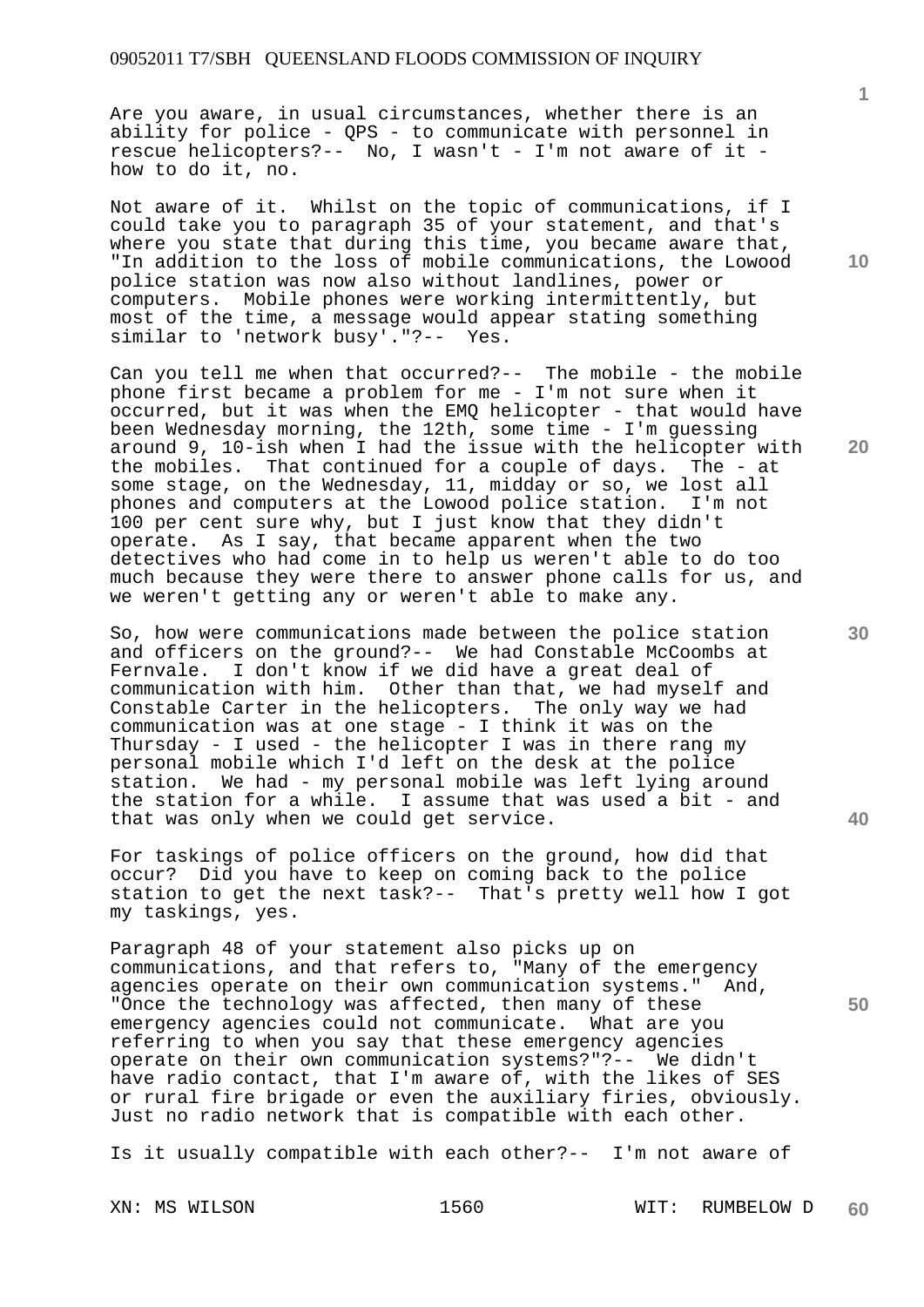it if it is.

You are not aware that it is, or you are not aware that it is compatible? Are you saying that you don't know?-- My understanding of it is that we can't communicate. There might be a way that we can, but-----

It is not easy?-- I wasn't made aware of any way that I could contact the firies or ambos or anybody other than QPS.

Okay. And that's in the everyday - today, that would exist in the Lowood police station that you cannot contact the firies or the ambulance?-- Yes.

Now, if I can take you to evacuation centres, and you raise this issue in paragraph 45 of your statement. You say that of the three evacuation centres that had been originally set up, only the one at the Lowood High School was open. Do you know whether three had been originally opened?-- No, the other two were never opened.

How did you know of the existence of the other two?-- On the Monday, the 10th, about 7.30, after the Schimkes Lane incident-----

Yes?-- -----when I became aware that it was obviously a major incident unfolding, I contacted Constable Griffin, I started making my way back to Lowood. We arranged to meet somewhere to discuss the incident that was unfolding around us. On the way back there, I toyed with ideas in my head as to what we needed to do. One of those was start evacuating around Lindemans Road and areas closest to the river. My first thought was where to evacuate them to, and the only place I knew of with a large enough facility would have been the Lowood High School. When I met Constable Griffin, he advised me he'd spoken to one of the SES people from the LDMG, a Matt Pinna, and they had basically advised him of the same thing, that we're going to have to start evacuating Lindemans Road and go to the high school. It was at that point that it was told to me that the CWA hall at Lowood, the gymnasium at the high school and the Tarampa State School would be opened as evacuation centres. Then, from then on, that was the information I was giving out. I know other people received the same information from other sources. I was later tasked during the week to follow up with a questionnaire of the people running the evacuation centres for things like did they have adequate security, what resources did they need, et cetera, and at that time I was tasked to go and speak to the high school, the CWA hall, and the Tarampa school, and I advised them - I said, "Well, those two - two of those never opened at all." I remember driving around late on the Monday night and advised QPS Coms by radio and saying, "Well, the CWA hall isn't active. There's no-one there."

Before the events, were you aware of the evacuation centres that may be available?-- No.

Is that important information for a QPS officer on the ground

**1**

**20** 

**30** 

**40**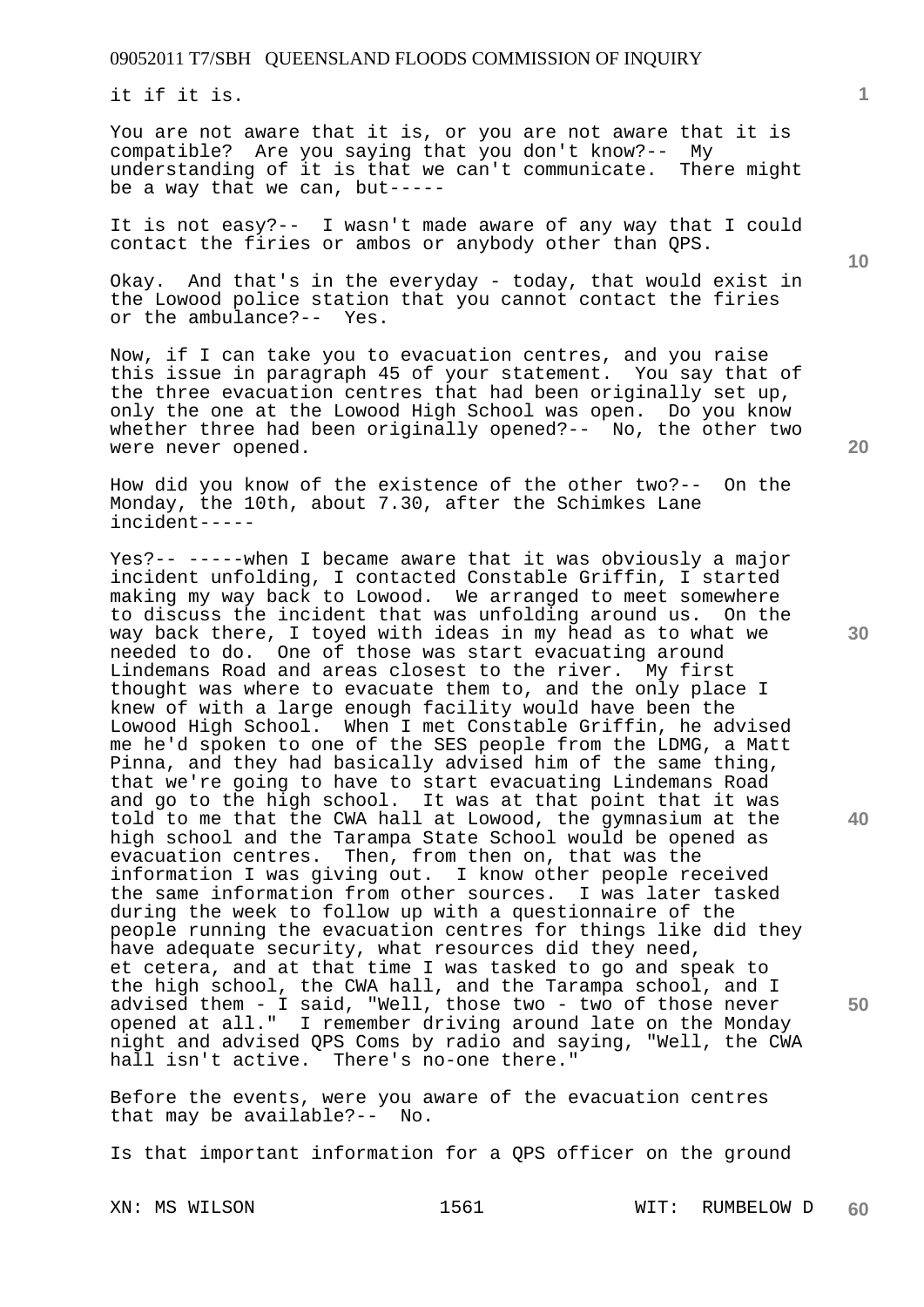working to know the evacuation centres that may be available?-- Yes.

And since then have you been told where the evacuation centres are that would be available?-- Not formally, but I would take it that the Lowood High School was probably one of the better places to use.

In paragraph 45, you give the example that one family went to an evacuation centre early in the morning. It was closed, and then they went to the Lowood High School, and then on talking to an SES member, they were advised to return home, and at 8 o'clock, that house was flooded and needed rescue by yourself?-- Yes.

Did they then go back to the Lowood High School?-- No. No, at the time, I was in a four-wheel drive fire truck, single cab truck with two firemen and myself. The family in question were two adults, two kids and two large dogs. We didn't have the room to put them in the truck. My - a good friend of mine is a neighbour on the uphill side of that road, and at that time we were of the opinion that we were required elsewhere than to be there, so I just made my way to their neighbour's place - my friend's place - and said, "Can you look after these people for us until they can either get to the evac centre or we can get back here?" They ended up staying at my neighbour's place until later that day when the water receded - to their neighbour's place, sorry.

In paragraph 45, you say that the issue of evacuation centres needs to be addressed?-- Yes.

How do you say it should be addressed?-- That some place is nominated as an evacuation centre that is then not only put out to the public so they're aware - which in this case the three places were - but then to make sure that there's actually facilities there when people show up. I understand that there's limited resources sometimes, but in this case, a family made the effort to go to an evacuation centre and no-one was there.

And finally, Senior Constable, at paragraph 52, you say that you would have thought that due to the nature of the flood events upstream, that you would have been advised of the need to take some action regarding rising flood water when you commenced your shift; that is, when you commenced your shift on the 10th of January?-- At 4 p.m., yep.

And you didn't get provided any such information?-- No.

Thank you. I've no further questions.

COMMISSIONER: Who did you think would tell you about something like that?-- A lot of those thoughts are probably based on hindsight, ma'am, and with the benefit of hindsight, I know there was an incident to the west on Lockyer Creek - I know that the Wivenhoe Dam is approximately six kilometres to the north of our town, and in between our town and the

**10** 

**1**

**20** 

**40**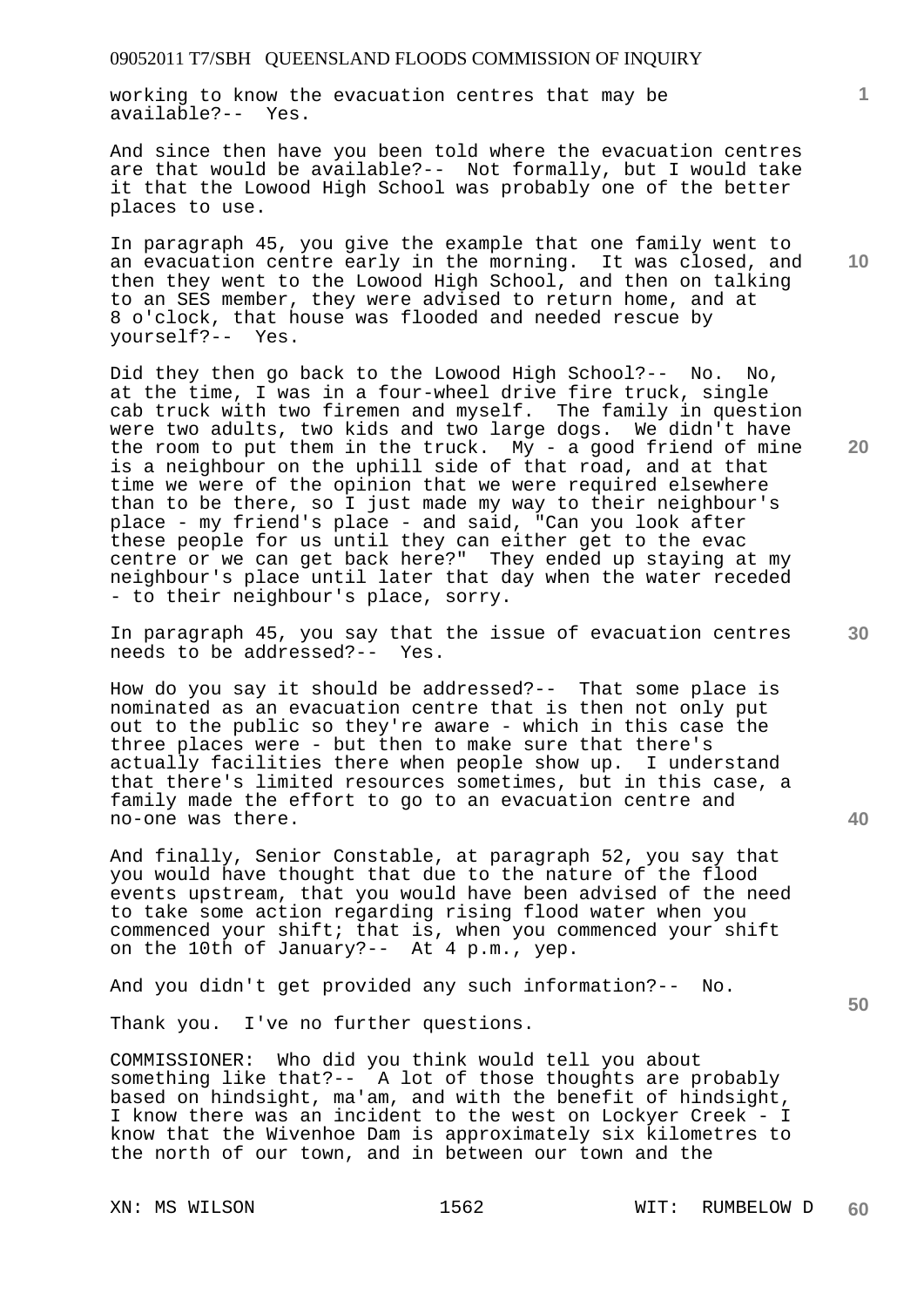Wivenhoe Dam, the Lockyer Creek meets. As I said, in hindsight, if there was an incident to the west in Lockyer Creek, that water has got to go somewhere. I'd hope that, from this, someone will learn that if that's happening to the west, we might want to notify people down river from it to give them a bit more warning.

Do you have in mind who that would be - who should bear that responsibility?-- Not really. Not that I would pinpoint with any real accuracy or expertise to be pinpointing.

All right, thank you.

MS WILSON: Thank you, Madam Commissioner. I have no further questions.

COMMISSIONER: Mr O'Donnell?

MR O'DONNELL: No questions, thank you.

MR DUNNING: No questions, thank you, Commissioner.

MR URE: No questions.

MR MacSPORRAN: Thank you, Commissioner. Senior Constable, just a couple of matters concerning communications. You have available to you, don't you, the landline at the station itself?-- At the station itself.

You have the vehicle radio?-- Yes.

You have the handheld radio?-- Yes.

And you have mobile phones?-- Yes.

There are a number of radio towers in the area around Lowood to facilitate radio communication?-- Yes.

A number of different towers, I mean?-- I believe so.

Does the handheld radio operate off the same tower as the police vehicle radio?-- I have no idea.

Does each police vehicle have a mud map and some manuals that tell you when to change channels, depending on which area you are in throughout Lowood?-- Yeah, there's a book in each vehicle's glove box which has a list of people pretty well everywhere that we would be and what channels to be on in those areas.

Could you just confirm this for me, if you would: Channel 2 relates to the Mt Stradbroke tower, which is to the south of Minden Range, to the south of Lowood?-- I'm not overly familiar with exactly where the towers are, but channel 2 is the main channel we use.

XN: MR MacSPORRAN 1563 WIT: RUMBELOW D

**1**

**10** 

**20** 

**50**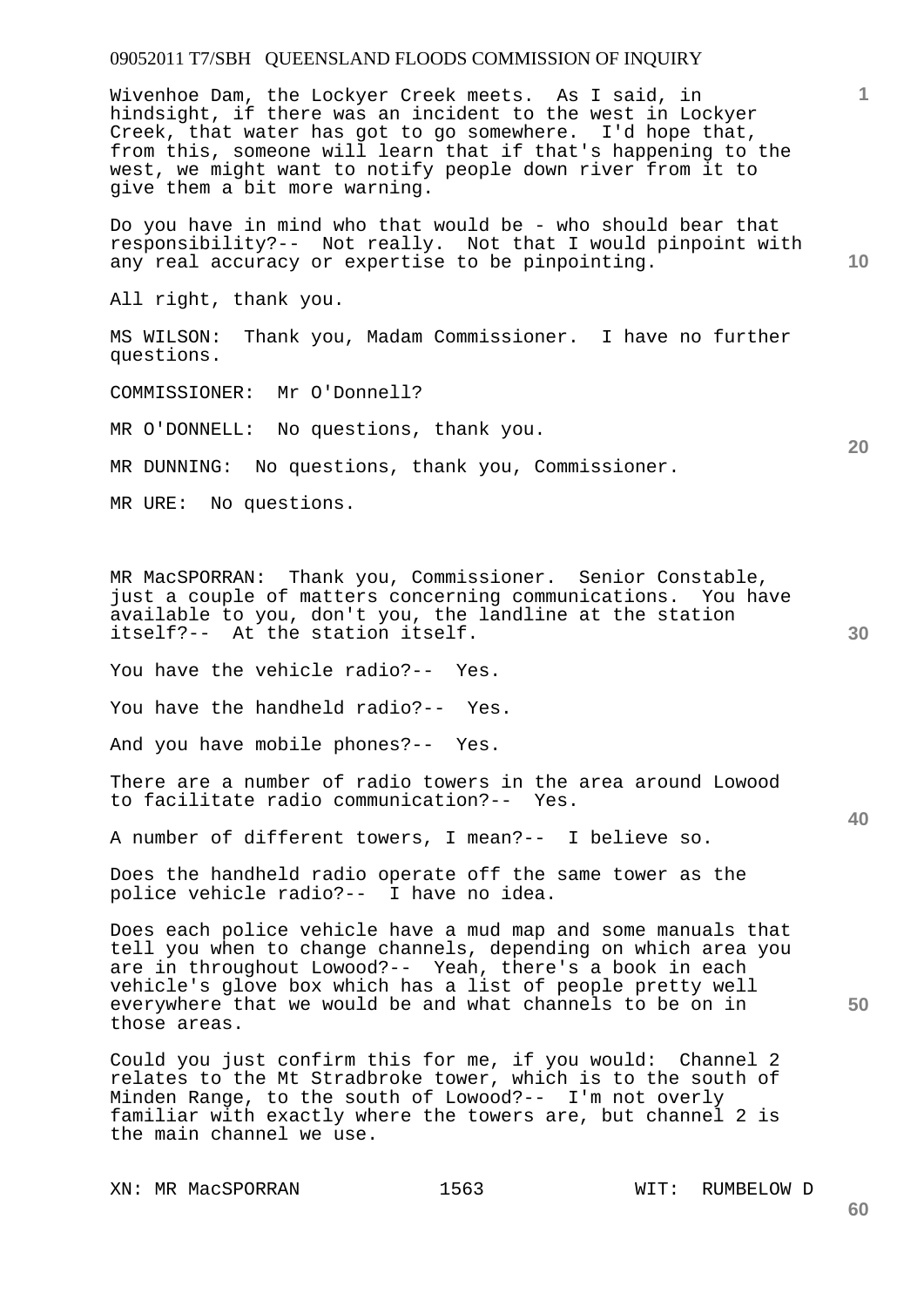Is the main one?-- Yes.

The Mt Brisbane tower, which is the Somerset Dam area, north of Lowood, channel 86?-- Sounds familiar, yes.

The Mt Glorious, which is east of Somerset and Lowood, channel  $74? - -$  Mmm.

And the Mt Perseverance, which is to the west of Lowood and north of the Lockyer Valley, that has two channels, 94 and 39?-- Yes, I'm not familiar with those two, but-----

In any event, the manual which is kept in the glove box of every vehicle, tells you when to change channels to at least optimise your chances of getting communication?-- Yes.

Now, did you understand that since these events - in fact, late in April this year, there was discovered to be a fault in the Mt Stradbroke channel 2 tower?-- I wasn't aware.

Have you noticed at all whether the reliability of the communication on channel 2 has improved recently?-- I haven't actually noticed a great improvement, if any. The handsets are virtually useless, even - I went to a job recently and - a house very close to the police station - and the handset wasn't operating there. I'm yet to use a handset with any confidence.

What about the vehicle radio? Any improvement there that you've noticed?-- Vehicle radios have areas where poor - we often receive quite well-----

Yes?-- -----whether we can transmit is another issue. Sometimes between Lowood and Fernvale, along Forest Hill-Fernvale Road is very scratchie. I've noticed in the last week or so, they - it is very scratchie at best. Some parts of Fernvale are hit and miss whether we can get through or not.

**40**  Right?-- Other areas - Coominyah, I've had issues out there. I've been told sometimes that my handset is not working, I should use the car radio. At other places - at which time I've advised them that I'm on the car radio.

Have you had the experience of being able to receive on the car radio, but not being able to broadcast so you've used your mobile phone, for instance, to communicate in response?-- Yes.

**50**  All right. So, you've been able to communicate, but it is not an ideal situation?-- Nor a cheap one, no.

Right. You do indicate, though, in your statement, that you were able to communicate in one form or another throughout these events?-- For the most of it. There was periods when mobile phones - the station phones, everything - as far as

**60** 

**1**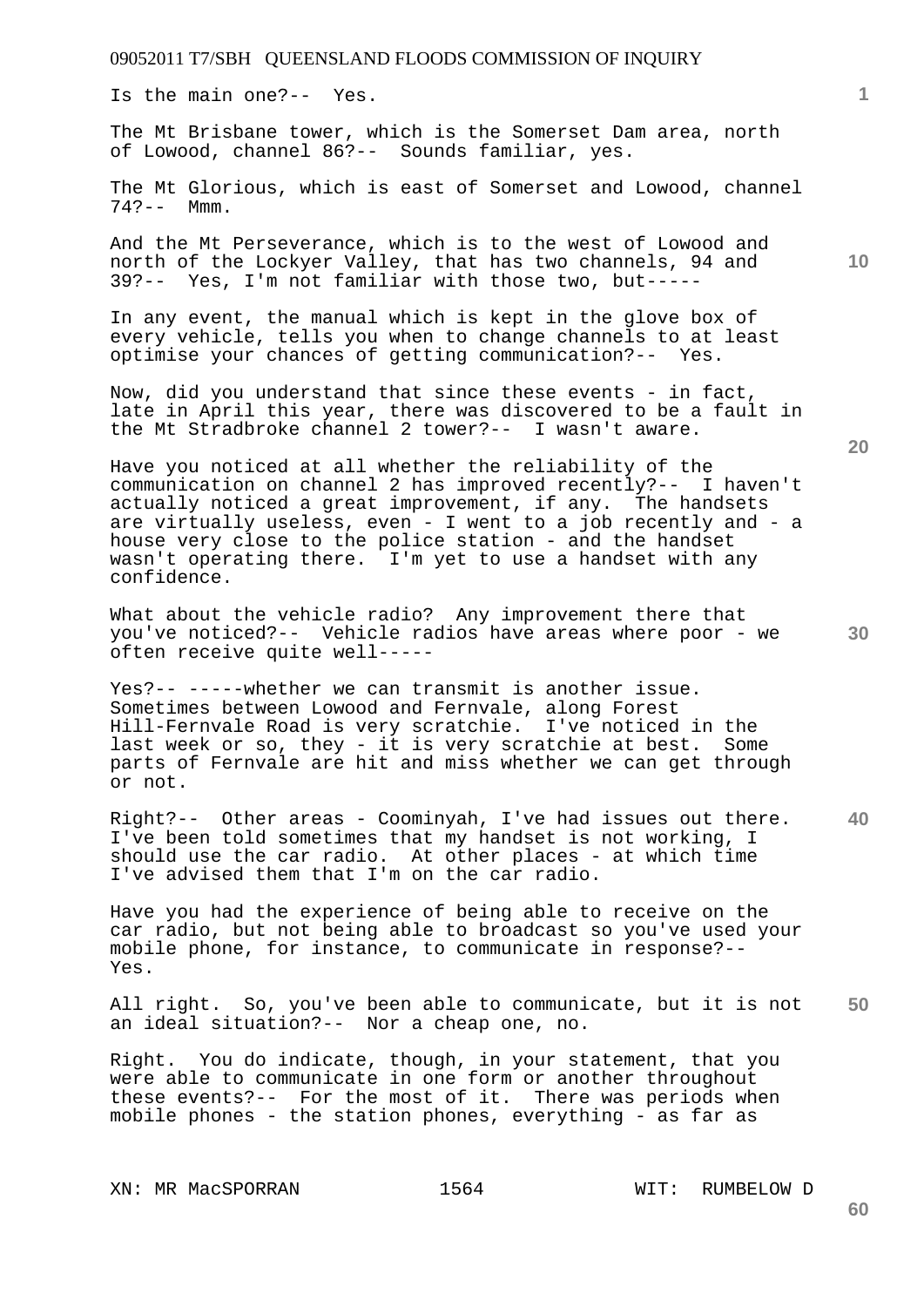technology type - that side of phone communication went down, and then we were limited by the radio coverage as such. It did compound the problem, but-----

It seems then in the peak of these events, the mobile coverage wasn't operative, it seems, because of congestion. You were getting a "network busy" signal often?-- Quite often. I heard - you probably know more than I do about it - but I heard that one of the mobile towers was disabled which caused some dramas. That could be part of it. A lot of the time we get a "network busy" signal, which is probably attributed to the amount of people that are on their mobiles at a time like that, contacting friends and relatives-----

In any event, do you have a copy of your statement there?- yes.

Just very quickly, you do indicate the ability to communicate in these paragraphs, don't you - paragraph 8, that last sentence there?-- Yes.

Do you recall what that - was that on the police radio, the car radio or-----?-- Some of the communications at that time - I parked my vehicle as a road block. At that point I was a couple of hundred metres, I believe, from the intersection, and when I was on foot, I was virtually just around the bend, I could hear on my handheld radio that - and I was getting received on car radio - so every time I was watching the water, I was making sure that people weren't walking in the water, et cetera - I'd have to run back to the car. I believe later in the evening I resorted to using the mobile one at one stage to discuss it at length, partly because reception wasn't fantastic and partly because it was a lengthy conversation. I didn't want to tie up the radio for a protracted conversation.

Anyway, you refer to that topic you're now talking about at paragraph 10, having to go back to the car to respond on the police radio?-- Yes.

And paragraph 12, you were contacted by the police mobile telephone in the vehicle?-- Yes.

Paragraph 13, you telephone someone at the Schimkes Road address?-- Yes.

Paragraph 16, you were contacted by telephone by the acting OIC, Sergeant Jacqui Munn?-- Yes, she rang my personal mobile on that one.

**50**  You had that with you?-- That was in my pocket, yes. I'd actually just pulled up and stepped out of my car to evacuate someone and my phone rang.

So, you had a police mobile kept in the car, and you had your personal mobile with you as well?-- Yes.

**20** 

**10** 

**1**

**40**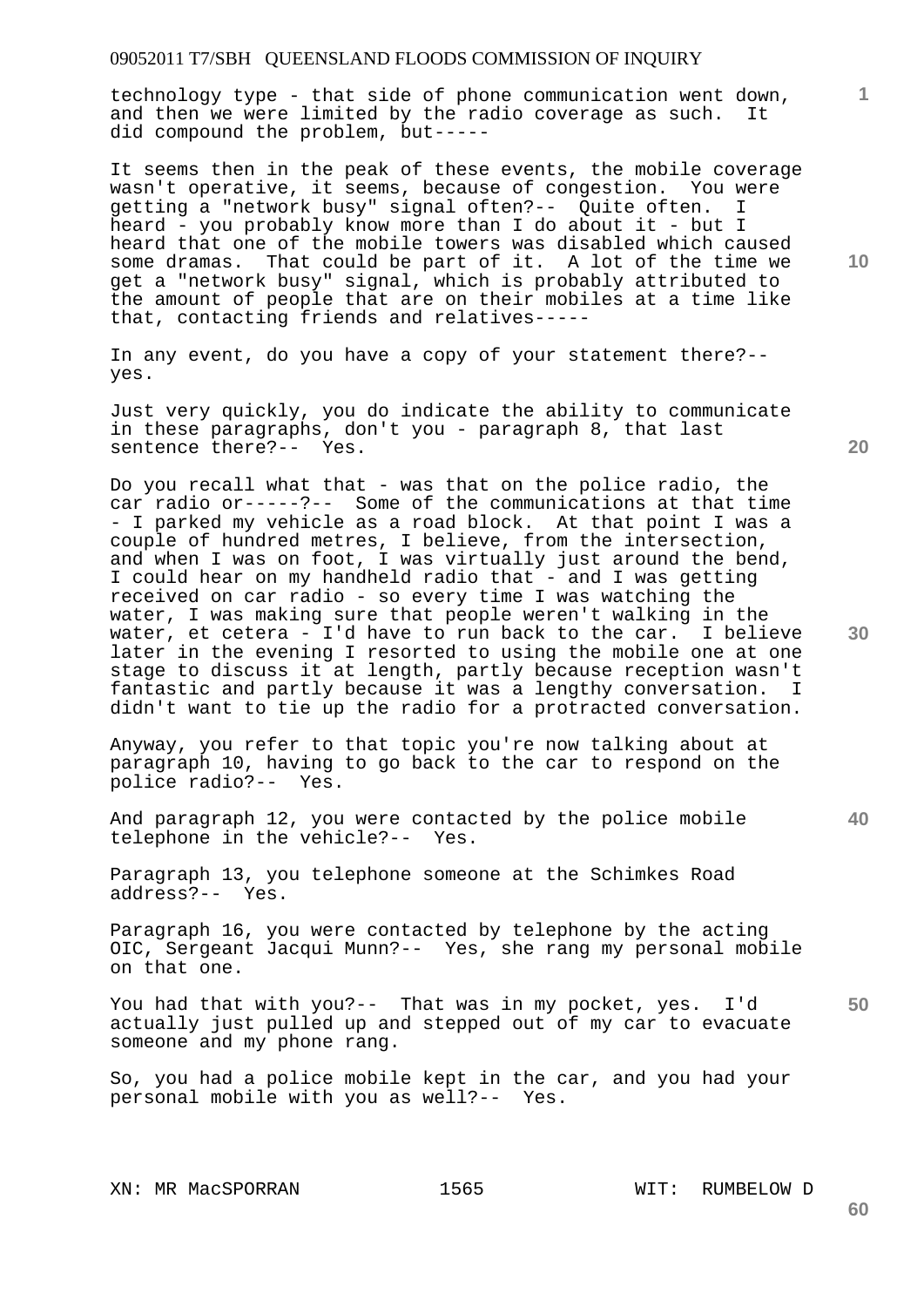Thank you. Paragraph 22, you were receiving broadcasts over the police radio. And paragraph 23, although you've had trouble getting through, you did get through on the - to police communications at Ipswich on the handheld radio?-- On paragraph 23?

23?-- No, I didn't get through to QPS communications on that one. I asked the QFRS to notify them, because I couldn't get through. That was - bear with me, I'll just-----

**10** 

**1**

**20** 

**30**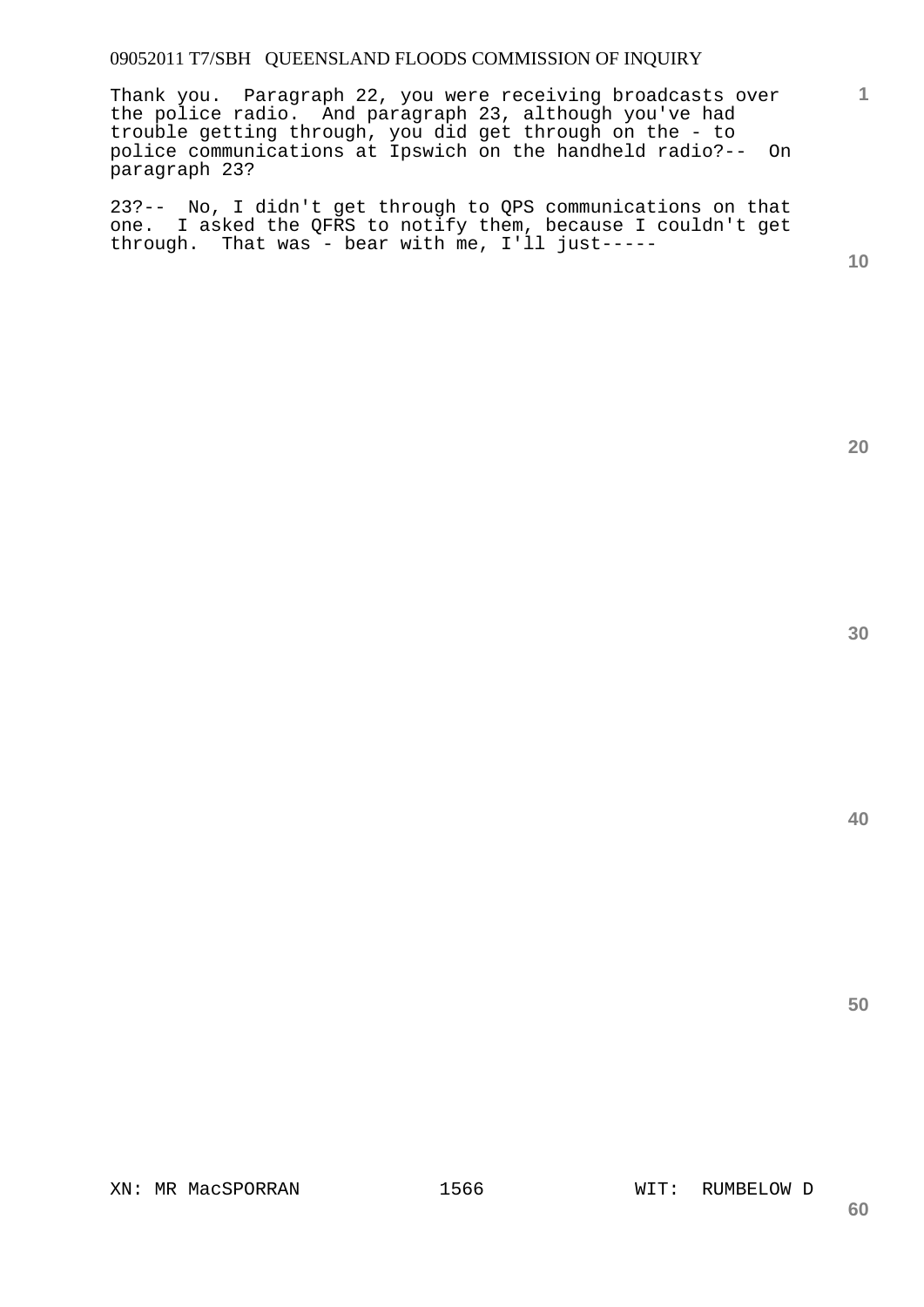09052011 T(2)08/RFC QUEENSLAND FLOODS COMMISSION OF INQUIRY Okay. Do you see the first sentence there at para 23?-- Oh, sorry, yes, that's probably poorly worded by my part.

Was that early in time perhaps?-- Sorry, at the - that was sorry, that's in reference to at the - we were still at the hostel and at that stage we were out of the vehicle, the handset - yeah, we had scratchy communication. We got through to advise them that I was aware of the job. It was later when we got - when I was in the fire truck I then couldn't notify QPS communications that I was with QFRS and we were off at the Nine Stone Gully Road job. I asked QFRS to relay that information but I found out later that that never got through, but everyone was pretty busy.

I see. In para 29 in terms of organising the helicopter. You again were able to call Ipswich communications on the car radio?-- Yes.

Paragraph 33 you there, I think, use the station landline?-- Yes, that was after the mobiles had-----

And then para 35 you again raise that point again about the difficulty with the mobile communication receiving the network busy signal?-- Yes.

So your concern - that seems to indicate that you had - you were able to communicate from time to time. Your real concern was about the reliability of the whole communications issue. You needed to understand that you had - you could get in contact if you had to, not that your chances were reasonable but not guaranteed?-- Yes.

And you'd expect that to be looked at in review of these events to see what can be done to improve the communications in that area?-- I'd hope so.

Thank you, Commissioner.

MS O'GORMAN: No questions, thank you.

COMMISSIONER: Yes, Ms O'Gorman. Mr Dollar?

MR DOLLAR: No questions, thank you.

MS WILSON: Thank you, Madam Commissioner. May Senior Constable Rumbelow be excused?

HIS HONOUR: Yes, thanks, Senior Constable. You're excused?-- Thank you.

WITNESS EXCUSED

MR CALLAGHAN: I call Paul Siljac.

**10** 

**1**

**30** 

**20**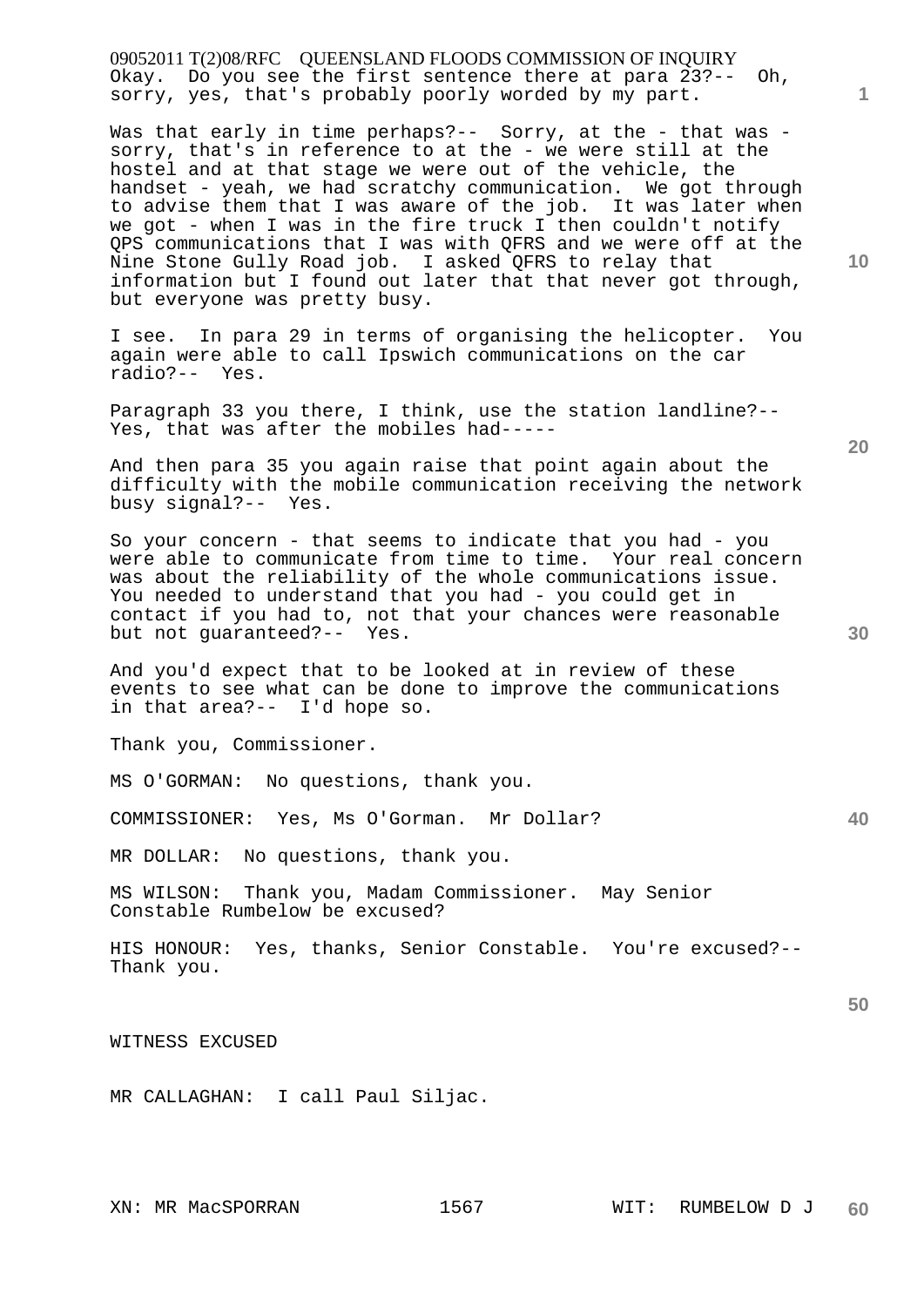# 09052011 T(2)08/RFC QUEENSLAND FLOODS COMMISSION OF INQUIRY PAUL ANTONY SILJAC, SWORN AND EXAMINED:

MR CALLAGHAN: Could you tell the Commission your full name, please?-- Paul Antony Siljac.

Mr Siljac, you provided a 31-page statement signed the 6th of May this year; is that correct?-- That's correct.

That's been shown to you now. It's a statement with one annexure which is a map?-- Sorry?

It's a statement with one annexure which is a map?-- That's correct.

Yes. I tender that.

HIS HONOUR: Exhibit 318.

ADMITTED AND MARKED "EXHIBIT 318"

MR CALLAGHAN: In that statement, Mr Siljac, you record the responses of the Fernvale Rural Fire Brigade of which you are the first officer to the flood events in January; is that correct?-- That's correct.

And in terms of Rural Fire Brigade capability, do you - have you had - or has your group at least had much training, if any, in relation to flood operations?-- Not flood responses, swift water rescues, that sort of thing. We've had select personnel who have had access in training in emergency management set-up for the processes of how to handle an emergency which can be used universally, but not anything specific to flood response.

**40**  No. So that sort of training could equally be deployed during a bushfire?-- That's correct.

As I say, you record a number of things that you did and that your brigade did. Were you receiving any direction from anyone in the organisation higher than you or was it all pretty much on your initiative?-- The majority of it was on my initiative or from the information that we'd received and we are responding to our best judgment. The - we were - I was getting direction from QPS, QFRS Fire Comm, QAS and SES, mostly in respect to letting me know of a house that needed inspecting or a property that needed it, or can we get to this place or that place, so we were responding to those directions as being the only response team in the area.

That's more providing you with information than actually telling you what to do?-- That's correct.

XN: MR CALLAGHAN 1568 WIT: SILJAC P A

**1**

**10** 

**20**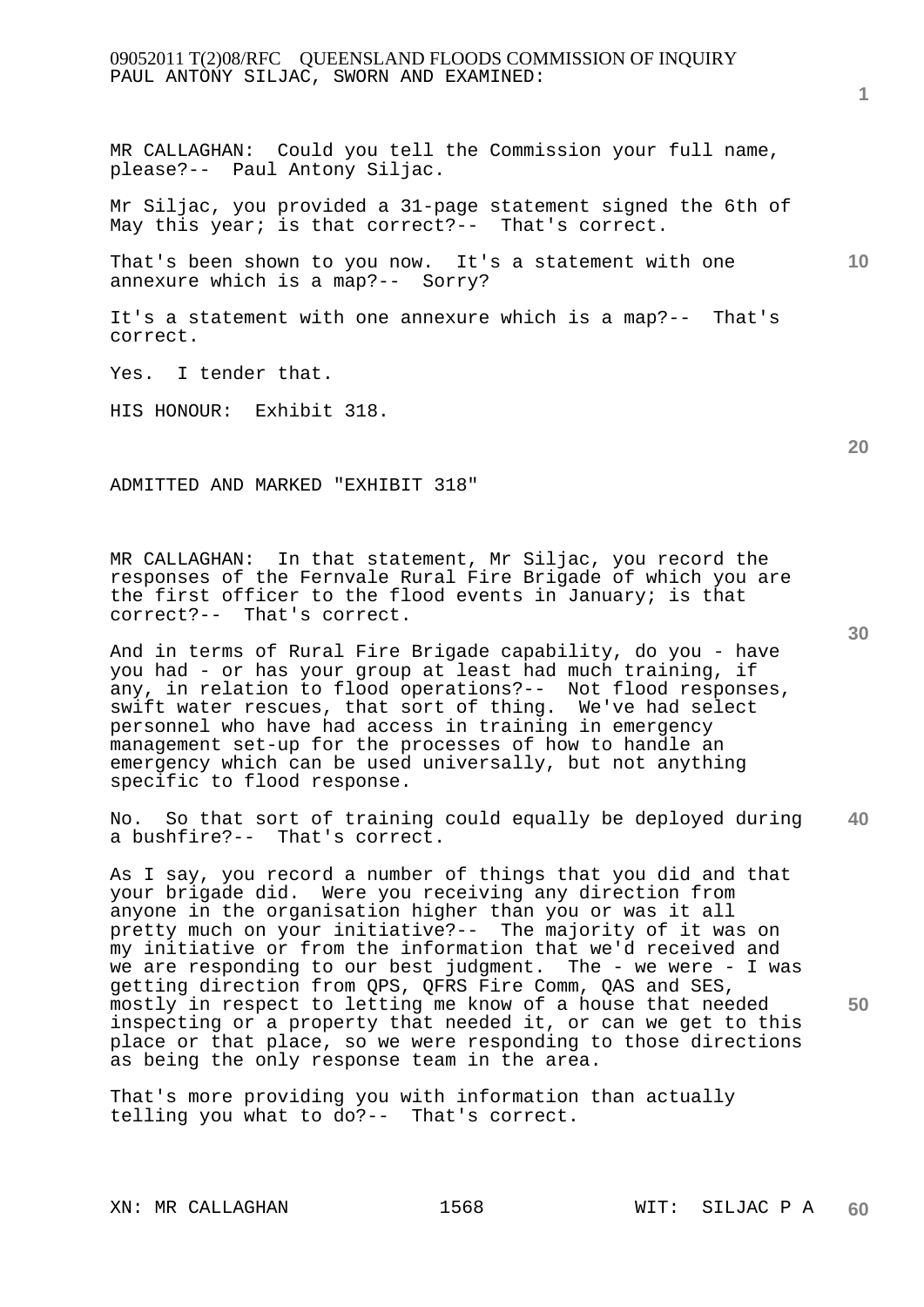09052011 T(2)08/RFC QUEENSLAND FLOODS COMMISSION OF INQUIRY Yeah. Okay. Can I take you - have you got a copy of your statement there?-- Yes.

I just want to take you to some specific parts to it. Can we start on page 5, paragraphs 17 and 18, where you describe the situation where there was a lady on oxygen who had no power to run her oxygen machine; and you speak in paragraph 18 of requesting a helicopter drop for oxygen. From whom were you making that request?-- That request was made through Fire Comm. Something I did not add in here, her family had also called triple O and - for the same sort of support, but I had no response.

Fortunately she was able to get through until Thursday apparently?-- Yes. An amendment on that, though, I'd like to make-----

Yes?-- -----as more information comes clearer too, it was actually on the Wednesday morning that I responded, not on the Tuesday as noted in my statement so I'd like to amend that.

All right. So it's in paragraph 17, that should read, "On the Wednesday, the 12th"?-- That's correct.

Okay. We'll note that. I'll provide you with a pen. Still on the Wednesday then, can I move you forward through to paragraph 41 and following where you note that there was little warning of the fact that releases from the dam were going to create a whole new flood event for you?-- That's correct.

And that 43 I think you note that for some people, all that could be done in those circumstances - or 44 I think it is that all that could be done was to get their children out?-- Well, that's what they reported to us, that all they could do was really respond. We were given no notice of the dam release.

All right. The first you heard of it was from other community members who were-----?-- Just witnessing the waters rising, that's correct.

The effect of it. Okay. Well, you detail the community efforts which followed. For example, you've drawn attention to the fact that the manager of the local Woolworths recognised you as a management team and, this is at paragraph 51 I think, and basically said to you, "What do you need?"?-- That's correct.

Why was that he was able to recognise you as the Disaster Management team? Was there some pre-existing relationship there or - either with you or with the RFB or-----?-- No, no, we at one stage we made contact with the Woolworths seeking supplies and saw the manager and made contact and basically he was just very happy to oblige the community and help out in any way he could.

I'm sure that's right, but there was no reason why - I'll

**40** 

**50** 

**20** 

**10**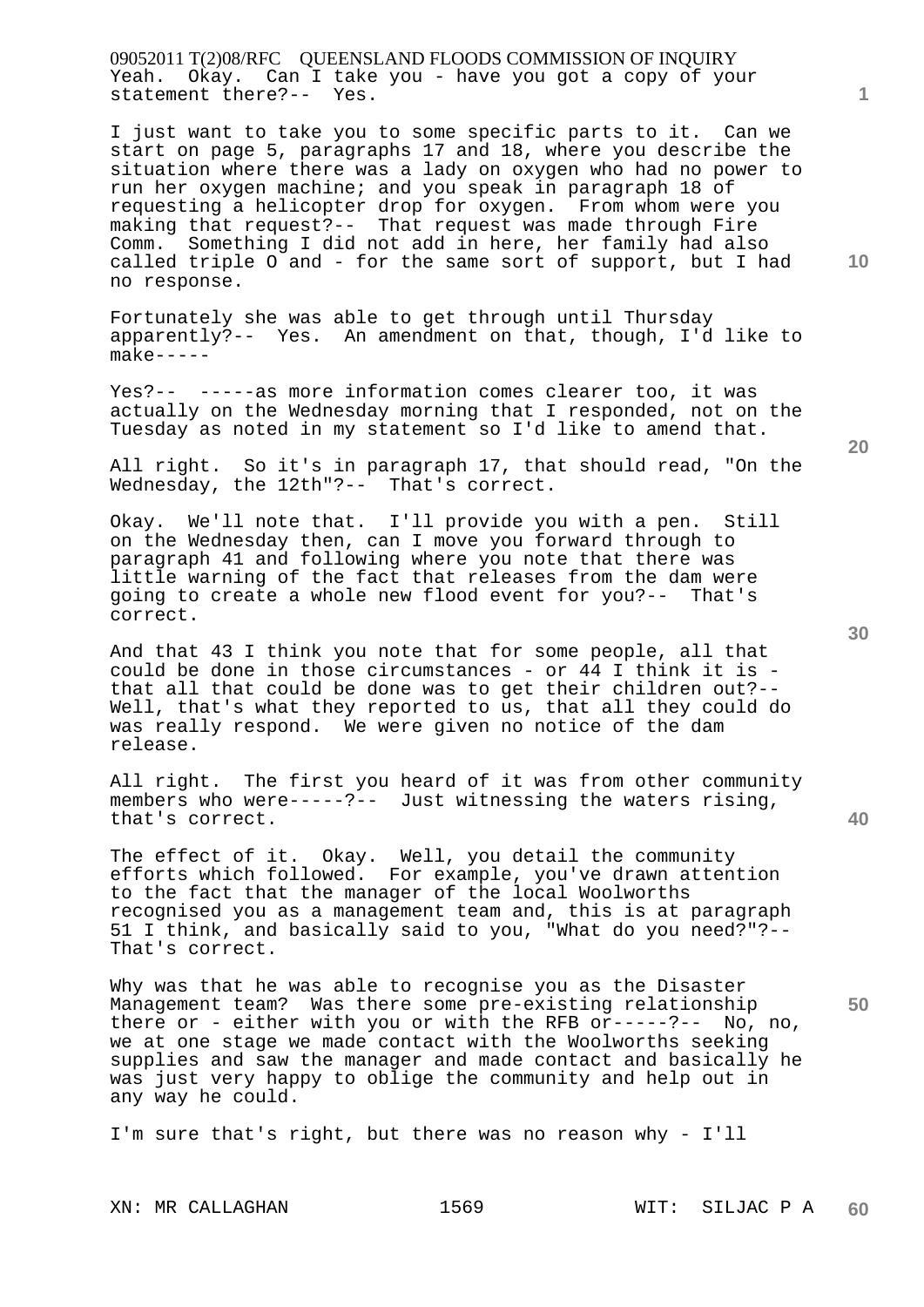09052011 T(2)08/RFC QUEENSLAND FLOODS COMMISSION OF INQUIRY start that again. Was it the fact that you were the only people who were actually, sort of, providing disaster management that led him to recognise you as being the people to deal with?-- Oh, yes, there was - apart from people helping themselves, there was no other organisation within town.

All right. Can I ask you then about paragraph 76 where you introduce the concept of Rapid Damage Assessments. Can you tell us about those?-- The Rapid Damage Assessments was something I learnt during the flood event and that was - we were doing it in a less formalised method initially and that was basically - Rapid Damage Assessment means to sweep your area, to identify those areas where hazards are occurring, know what's going on, using a map, quarterising, and then ensuring that all areas are safe, checking what's been inundated, is there anyone else out there that needs assistance, and getting a summary of what assistance is required. It was when - on the Friday I believe, I'm hazy on the exact date on that, we had a Rapid Damage Assessment Team from QFRS come out to Fernvale and they showed us a bit more of the formalised method in making that happen in a far more efficient way and we utilised that system and the user forms.

And this was the first such training in this-----?-- Yes.

-----technique that you'd ever had?-- That's correct.

And did you find it useful?-- Fantastic.

Yes?-- We're already training other - other members in it.

You'd regard it as a compulsory part of Disaster Management training?-- I have taken it on in my brigade as compulsory for us all to be aware of how to utilise it.

And you'd suggest it to others no doubt?-- Absolutely.

All right. Over the page then to - over two pages, the bottom of page 22, the challenge of drinking water. This was a big issue for you, I gather?-- Sorry, what challenge was that?

Paragraph 86?-- Oh, drinking water. Yeah, we - because the town water was compromised and we didn't have a lot of clean drinking water, we had a lot of properties run off power and to run water pumps and that sort of thing. We needed - or tanks were completely lost or inundated, drinking water was a major issue and we were - it was something we had to keep on top of to ensure that we had stocks.

You talk about getting helicopter drops so where were they coming from?-- We received them. We - the first thing we knew about them was we could hear the chopper coming in and we knew something was going on, so we sent a team out to meet the helicopter. We weren't advised that it was incoming.

You say in paragraph 88 that you'd been asking and asking and asking for it. Who were you asking?-- We asked through

**1**

**30** 

**40** 

**20**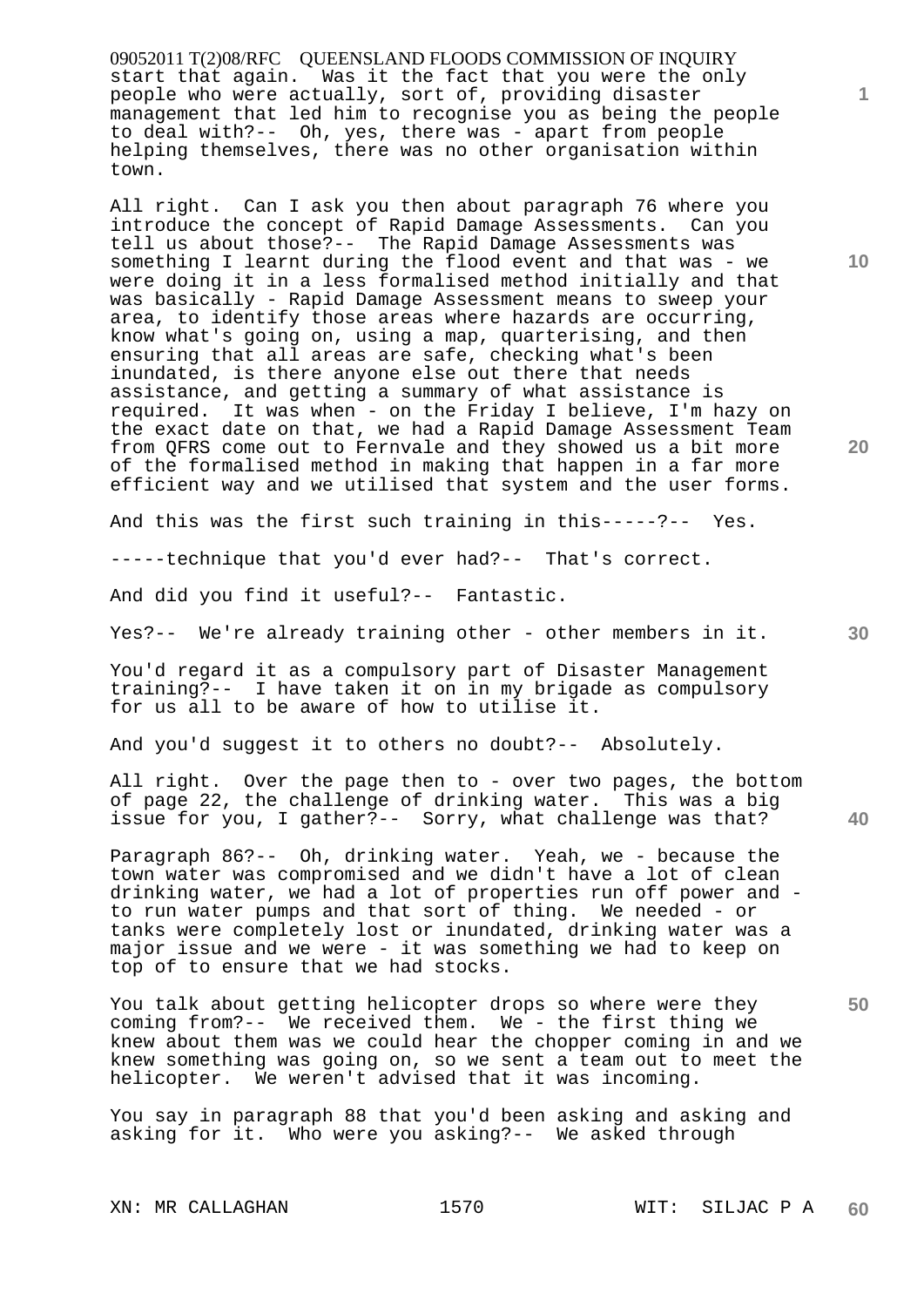09052011 T(2)08/RFC QUEENSLAND FLOODS COMMISSION OF INQUIRY XN: MR CALLAGHAN 1571 WIT: SILJAC P A whichever official channel called, whether it be we asked through Fire Comm, a request was made through LDMG, whichever - SES, whichever official channel listened to us. So whoever you were in touch with basically?-- Absolutely, just - we tried to make sure it was well known that we needed water. And in paragraph 90 when you talk about being in touch with Queensland Urban Utilities-----?-- That's correct. -----again is this a communication that you're making directly?-- That was actually initiated by Queensland Utilities contacting us. All right. And what was the nature of that contact?-- It was by a mobile phone call. They contacted us and we spoke to them and said, "Listen, you know, we need" - well, they called us to say, "We understand you need water. How can we help? And much do you need?" And did you receive any supply drops or provisions other than water during this period; do you recall?-- We did, provisions in the way of food. I mean, we got I know that there was some stretcher beds brought in for use, but in the way of food and water and the basic utilities, it was supplied just locally through resources that we could. Yeah, probably thinking of what you've said in paragraph 110, and I think what you're telling us is that the other-----?--  $Oh - - - -$ -----supplies you got were sourced locally?-- Locally, that's correct. Okay?-- Well, in all fairness, there's no - we didn't have road access there until Thursday. No, no, I understand. Can I take you back then to paragraphs 91 through to 96 and specifically to the topic of the contact that you had with the LDMG and what you observed about the manner in which it was functioning and generally share with us your experiences in that regard?-- We felt very isolated out there, lacking support. I would have liked more - more guidance, I guess, on what needed to be operated and there wasn't a lot forthcoming. I'm aware that everyone was very busy in an emergency situation, and it was a very broad-scale situation so resources were spare [sic]. The - I had basic contact with the LDMG and the occasional contact with ICC. They would say, you know - I know ICC asked, "What do you need?", and I'd say, you know, "Water, counselling support staff, that sort of thing", but there was no real direction. I asked for an IMT team to be sent out to Fernvale to assist, but just resources wasn't available. It's a little bit of confusion exactly how the structure worked, who reported to who regarding to LDMG to ICC to us on the ground, and exactly who to report to. This is in mind that I'm getting phone calls from multiple different services directly.

**1**

**10** 

**20** 

**30** 

**40** 

**50**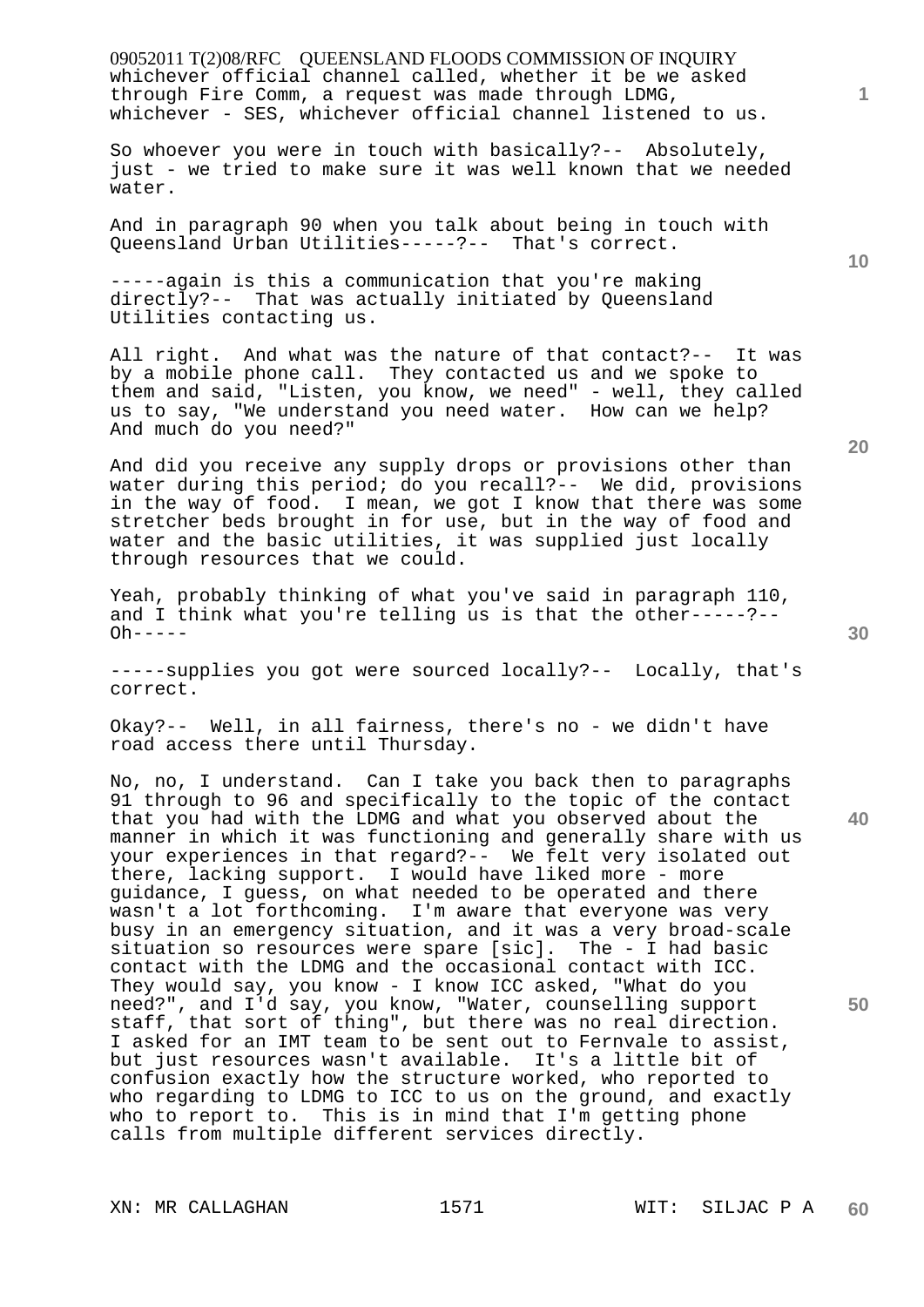You just mentioned the concept of counselling and that was something that you mentioned in paragraph 106?-- Mmm-hmm.

When did the need for that emerge, do you think?-- That emerged increasingly day after day as the event unfolded. There was a lot of trauma just from the great scale of the event that took place, people needing support, people having lost, you know, their properties and they - they would come in and just grieve to whoever would listen, and a lot of the people weren't skilled or trained to that. We needed people in place to - to deal with those people coming in to grieve.

And eventually you make the point in 108 that the Red Cross made it out there, but I take it the need was - was there well before they arrived?-- Oh, yes, absolutely.

All right. Just finally, I think, you have made some comments about the SES, paragraph 100 and following, and in essence I think you've expressed surprise and disappointment with the support that you received from the SES. Can you elaborate on that?-- I was expecting, I guess, a little bit more organisation and rapid response. They took considerable amount of time to - to set up and get going and reacting to the situations considering that we had already done many of the RDAs and handed quite an extensive list of properties that had been affected or needed further assistance over to them and they were only operating off the back of that list to us. We had strike teams that came in and were waiting for the for direction off the back of the SES. They would go, "So where are we headed and we would go and do that", and it just wasn't forthcoming to the point I'd end up saying, "Right, let's send these teams out here and here and here."

How many do you have in your brigade?-- Well, we have about 35 members.

All volunteers?-- All volunteers. Everyone is a volunteer.

And do you have any sense of what the SES capability in the area is?-- Well, the SES is - the local SES group is at Lowood. I'm fully aware that they could not get through to us. I was very aware of that so I wasn't expecting that sort of response, but once the roads opened up and we had the 50 SES turn up I was expecting a bit more activity. Yeah, there was just no-----

COMMISSIONER: Where were those SES from? Were they local or not?-- They had come from all over. There were people from Victoria to the point where they were up here knowing that the floodwaters were heading to Victoria and knew that they would have to go.

MR CALLAGHAN: And that was part of the issue, I think, that you express in paragraph 100 is that because they weren't local they took a bit of education?-- It's not so much the local information, we had that local information, we handed that all over in a package to them and I was there to assist

XN: MR CALLAGHAN 1572 WIT: SILJAC P A

**10** 

**1**

**20** 

**30** 

**40**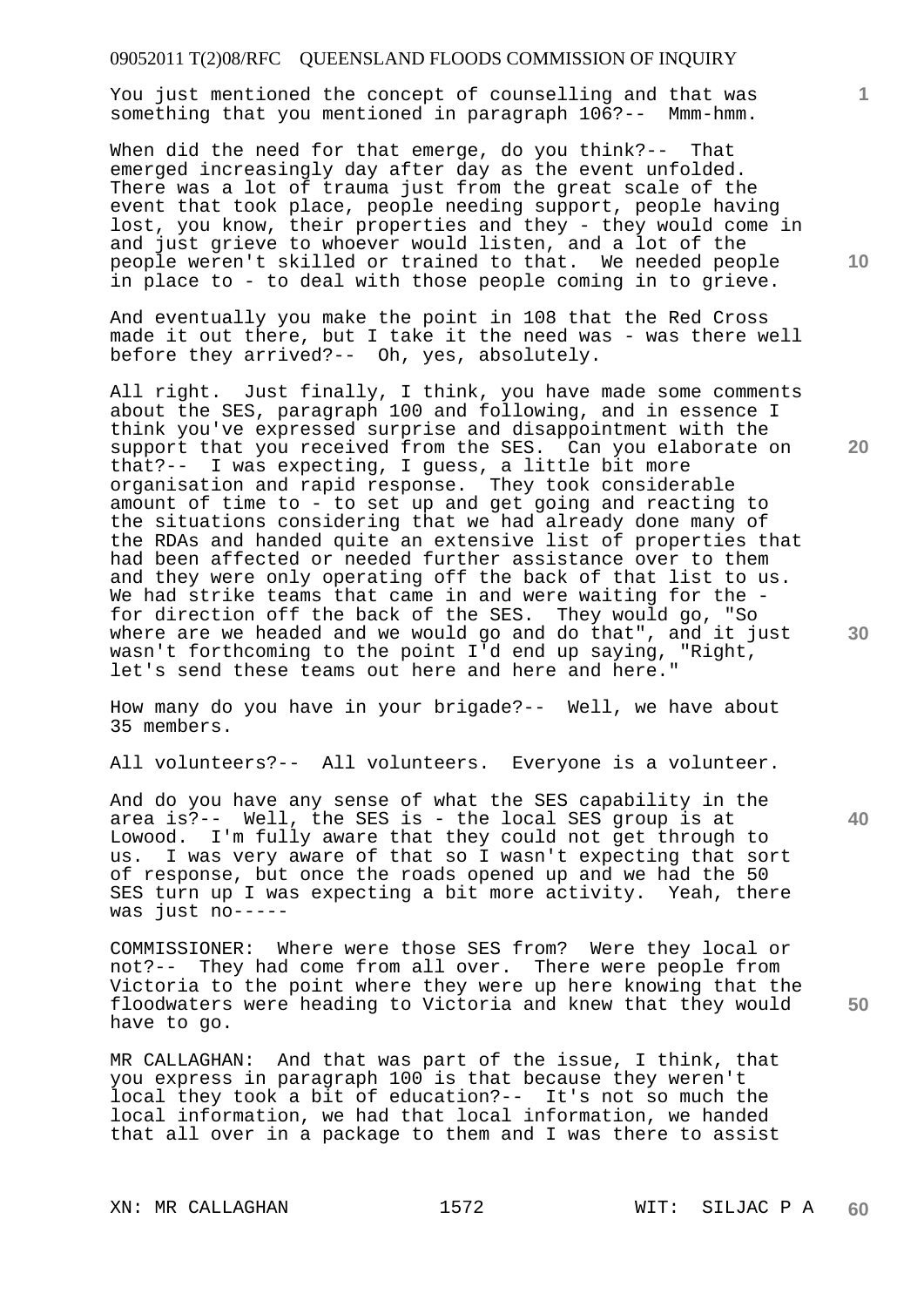09052011 T(2)08/RFC QUEENSLAND FLOODS COMMISSION OF INQUIRY and to work with them on that, and we were constantly going to them saying, "What do you want done? We're ready to go. Give us some information." It was just a matter of them getting themselves organised. They were there for quite a while. To be honest I'm not sure what they were doing-----

Okay?-- -----setting up.

In paragraph 84 you express a desire to be involved in the Disaster Management Plan. How do you envisage your involvement in that or the RFB's involvement in that process? What would you like to see happen?-- Well, we need to be aware of what the Local Disaster Management Plan is. We're going to be a responding unit at some point in time. We are the only emergency service in Fernvale and this has highlighted the fact when we get isolated we are going to need to react and support the community and help where we can. We need to know what resources will be available. We need to be involved in that plan. We've tried to be involved in the past, but there just doesn't seem to be much communication at about the local area action plan.

What did you try to do in the past?-- We made contact to say, "What is the" - "What is the plan? Tell us what the plan is", but there does not seem to be any desire to disseminate that information.

Contact with the Council or-----?-- Through our Rural Fire Group, it's been raised on several occasions that we need to have more information. Council's usually represented there and it's basically - it seems to be a management body, the LDMG, to us, the impression we've got that it's a management body organising which resources would do what, take on what responsibility, but when it comes to the event when the event unfolds we need to know, you know, what's more localised, what's - you know, who does what.

So you want to be involved in the-----?-- Absolutely, we need to be involved if things are going to actually happen.

All right. No further questions. Thank you.

COMMISSIONER: Mr O'Donnell?

MR O'DONNELL: No questions, thank you.

MR DUNNING: No questions, thank you.

MR URE: No questions, thank you.

MR MacSPORRAN: Nothing, thank you.

MS O'GORMAN: No questions, thank you.

MR DOLLAR: No questions.

COMMISSIONER: Mr Siljac, thank you very much. You're excused.

**10** 

**1**

**20** 

**30** 

**40**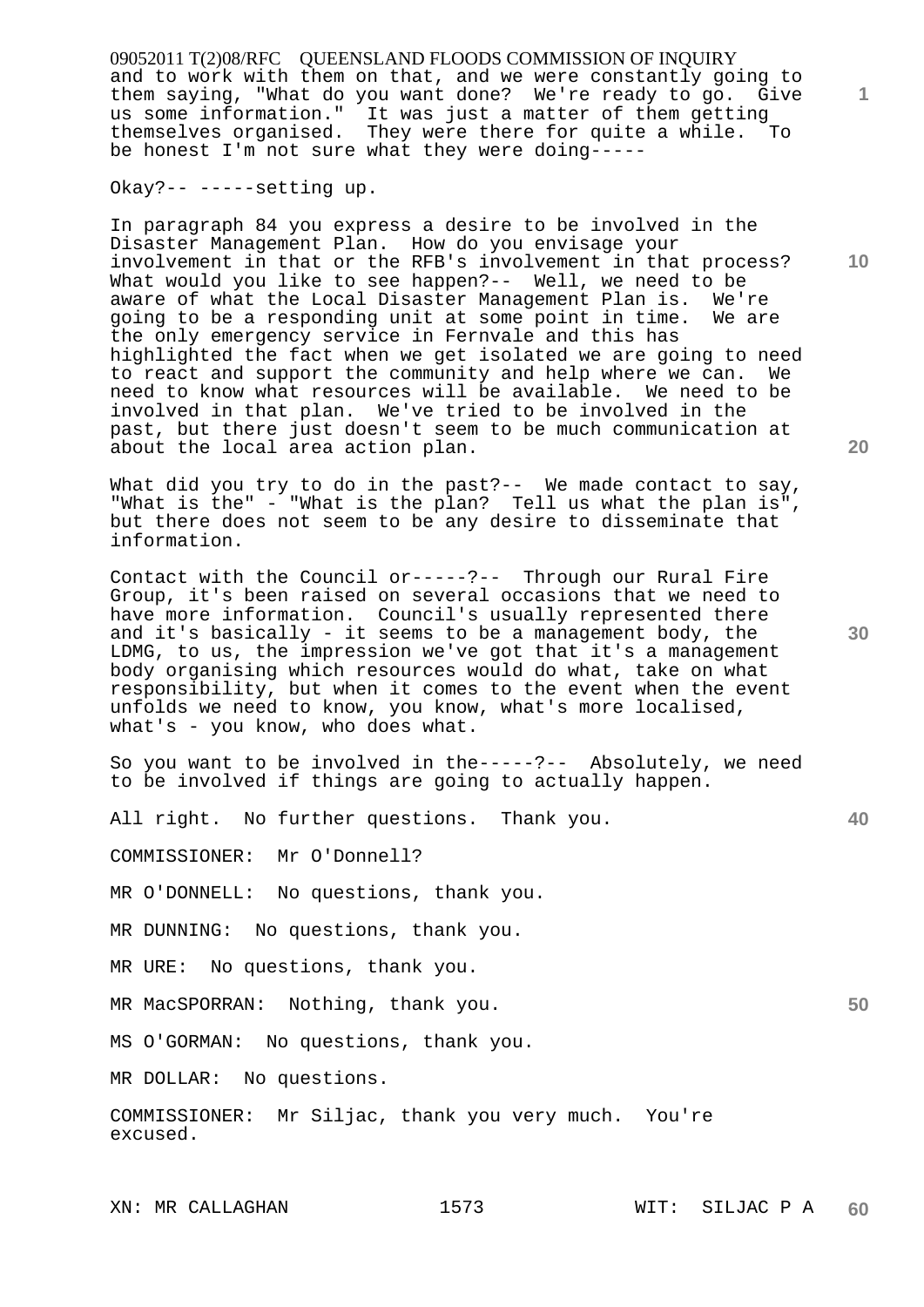| 09052011 T(2)08/RFC QUEENSLAND FLOODS COMMISSION OF INQUIRY                                                                                                                                                                                   |    |
|-----------------------------------------------------------------------------------------------------------------------------------------------------------------------------------------------------------------------------------------------|----|
| WITNESS EXCUSED                                                                                                                                                                                                                               | 1  |
| MS WILSON: I call Janet Carpenter.                                                                                                                                                                                                            |    |
| JANET ANNE CARPENTER, SWORN AND EXAMINED:                                                                                                                                                                                                     | 10 |
| MS WILSON: Is your full name Janet Anne Carpenter?-- That's<br>correct.                                                                                                                                                                       |    |
| And you reside in Fernvale?-- I do.                                                                                                                                                                                                           |    |
| And you resided in Fernvale - in the Fernvale area for five<br>years?-- I have.                                                                                                                                                               | 20 |
| Now, you've provided a statement to the Queensland Flood<br>Commission of Inquiry in relation to the flood events of the<br>10th and 12th of January this year?-- Yes.                                                                        |    |
| Have a look at this document, please. Is that your statement<br>that you've provided?-- Yes.                                                                                                                                                  |    |
| And attached to that statement is an e-mail and some<br>photographs?-- Yes.                                                                                                                                                                   | 30 |
| Madam Commissioner, I tender that statement.                                                                                                                                                                                                  |    |
| COMMISSIONER: Exhibit 319.                                                                                                                                                                                                                    |    |
| ADMITTED AND MARKED "EXHIBIT 319"                                                                                                                                                                                                             |    |
| MS WILSON: Now, your house, is that a highset or a lowset<br>house?-- Lowset.                                                                                                                                                                 | 40 |
| And where about is - whereabouts is it in relation to the<br>Brisbane River?-- It's a couple of kilometres from Savages<br>Crossing. It's directly behind the pub if anyone knows.                                                            |    |
| Directly behind?-- The pub.                                                                                                                                                                                                                   |    |
| The pub. The Fernvale pub?-- The Fernvale pub.                                                                                                                                                                                                | 50 |
| Okay. And where is its nearest watercourse?-- There's a<br>small gully, very insignificant, doesn't have a name, that<br>runs across the back of my property. It runs into Ferny<br>Gully, which then runs into the Brisbane River at Savages |    |
|                                                                                                                                                                                                                                               |    |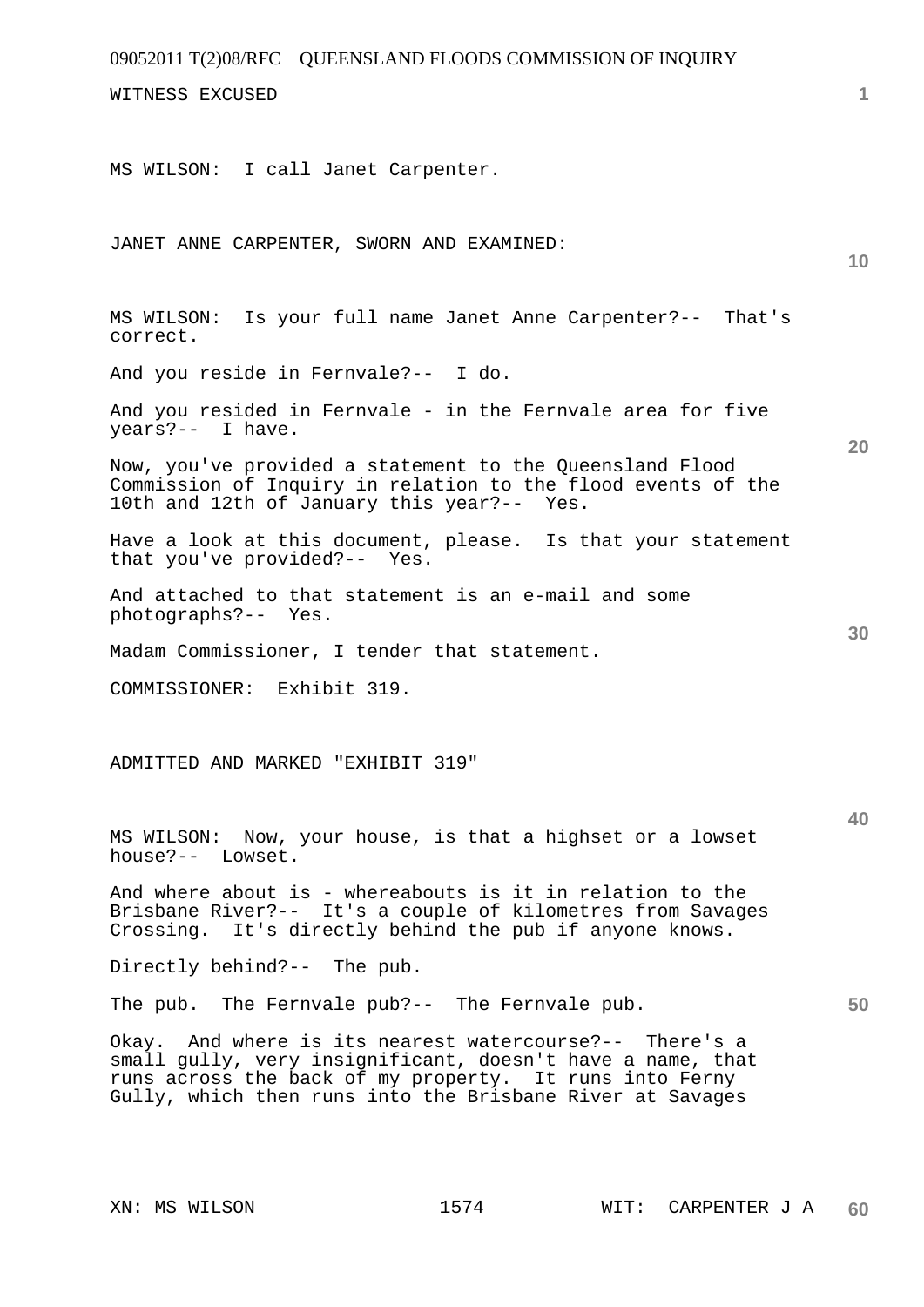# 09052011 T(2)08/RFC QUEENSLAND FLOODS COMMISSION OF INQUIRY Crossing.

And during rain events, not the rain event that we're talking about in January this year, does that gully have water flowing through it?-- Yes, it takes quite a lot of rain to make it run, but it drains basically the eastern side of the highway. It - a couple of times since October, it's flooded to the extent that there's been water on the Banks Creek Road which it goes underneath the culvert.

And prior to the January 2011 flood event, had you had received any water onto your property?-- No.

Now, I want to ask you some questions about road closures due to flooding waters. How often are roads closed in the Fernvale area thus isolating the community?-- I've never experienced total isolation of the community before. Sometimes roads are closed, but you can usually go another way.

Okay. And which roads are those?-- Um-----

Are there some that just always flood, that always will close?-- No, it depends where the flooding comes from. So if I was going to Brisbane and I can go through Pine Mountain, can go through Glamorgan Vale, I can go through Glamorgan Vale and Marburg, I can go through Lowood, basically go west and then east, or directly down the Brisbane Valley Highway.

The roads that are closed, do they have any relationship, to your knowledge, with releases from the Wivenhoe Dam?-- I don't know.

There's  $no---?--$  I don't.

You haven't been able to get any connection for that?-- No.

If I can take you to paragraph 22 of your statement, and on paragraph 22 you're referring to the 10th day of January of this year. And you're referring to, "There was still no specific warning for the Fernvale region from the Bureau of Meteorology or elsewhere"; do you see that?-- Yes.

Now, this is a theme that you repeat on a number of occasions during your statement about the generalised nature of warnings?-- Yes. We could figure out for ourselves really that there'd been a flood in the upper Lockyer and if you're in the lower Lockyer that water was going to get there some time, so it's fairly redundant to give us a warning unless it's going to be more specific about which areas it's referring to.

Well, how specific would you want it to be?-- Well-----

To be of any assistance to you?-- The Lockyer and Brisbane Valleys is a big place. At the time on the radio there were warnings being issued in, say, Ipswich that people in these streets of these suburbs should be prepared to evacuate, which

**1**

**20** 

**10** 

**40**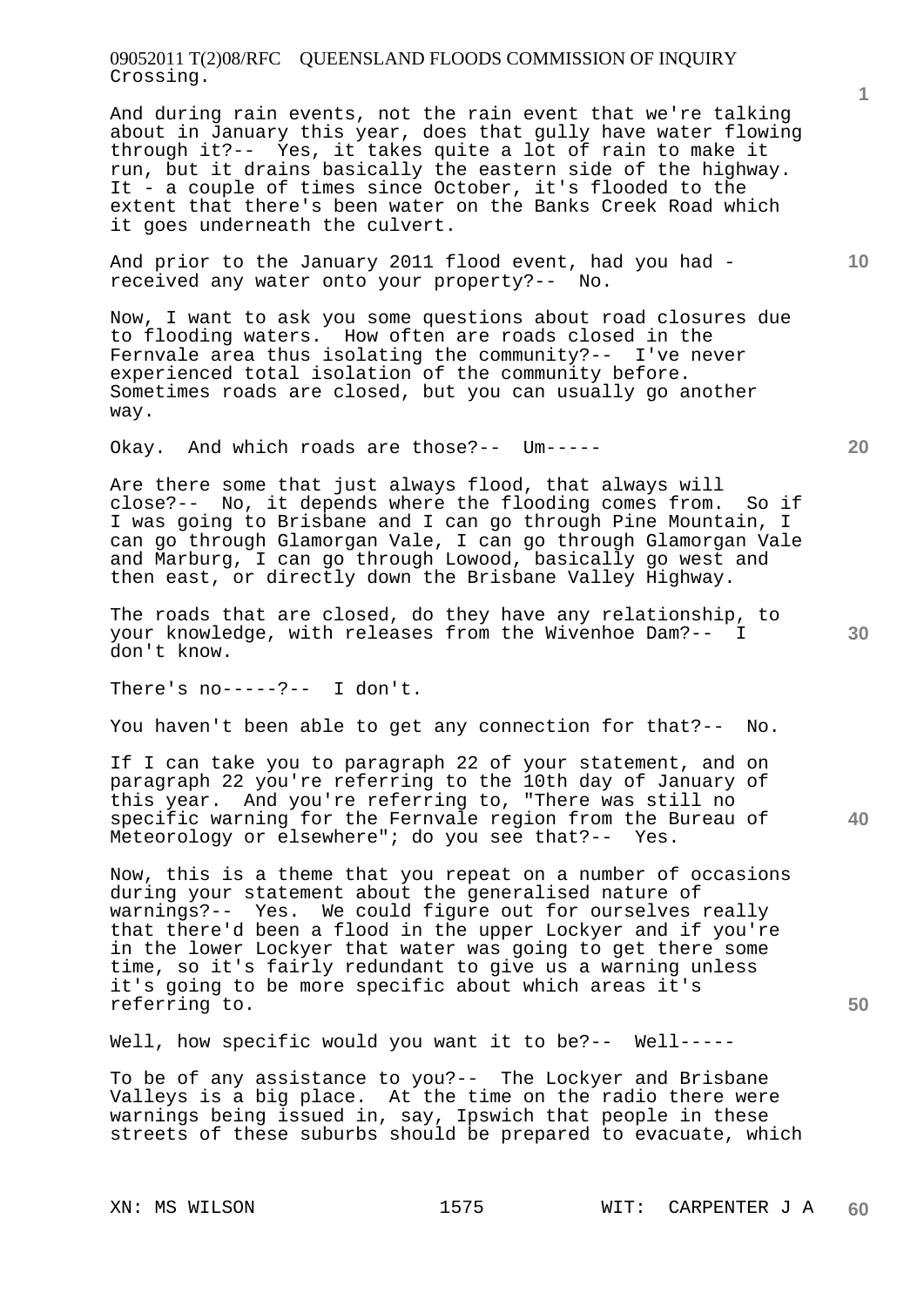09052011 T(2)08/RFC QUEENSLAND FLOODS COMMISSION OF INQUIRY **1 10 20 30 40 50**  is very, very specific. I didn't hear any warnings, for example, relating to Fernvale, Lowood, Glamorgan Vale which was quite badly flooded, Marburg. And one of the issues that you raise in relation to what you call the generic warnings is you didn't know whether it applied to Fernvale or not?-- No, no, I didn't. But, however, you decided to be prudent on this occasion and self-evacuate?-- Yes. Now, at paragraph-----?-- I felt a little embarrassed about it. Well, at paragraph 25, you discussed that there were no evacuation points that you were aware at the time?-- No. Did you go seeking that information from anywhere about where the evacuation points would be?-- I looked at the Somerset Regional Council's website, I did a Google search. I didn't actually physically go looking. So you went onto the Internet to see where any evacuation point could be-----?-- Yeah. -----and you couldn't find it?-- No. You drove to Beetson Drive, you say, which was the highest point you could access?-- Yes. And you say that you found a - a lay-by and stayed there for the night?-- Yes. What do you mean by that?-- Beetson Drive runs along the top of a ridge and it then becomes a dirt road and at the point where the bitumen and dirt road meet, there's  $a -$  like a cul-de-sac. Right?-- I was seeking high ground partly to get mobile phone reception. And you spent the night in your car that night?-- Yes. Okay. The 11th of January the next day you returned to your house?-- Yes. There had been water, you say, through the shed and some had come up to your house?-- Yes. But not into the house?-- No. Now, at this point in time you're actively seeking information<br>from the Internet?-- Yes. from the Internet?--What sort of information are you seeking?-- Oh, anything really. What was happening with Lockyer Creek, what's happening with the dam. I knew that we had a lot of rain and it was still raining.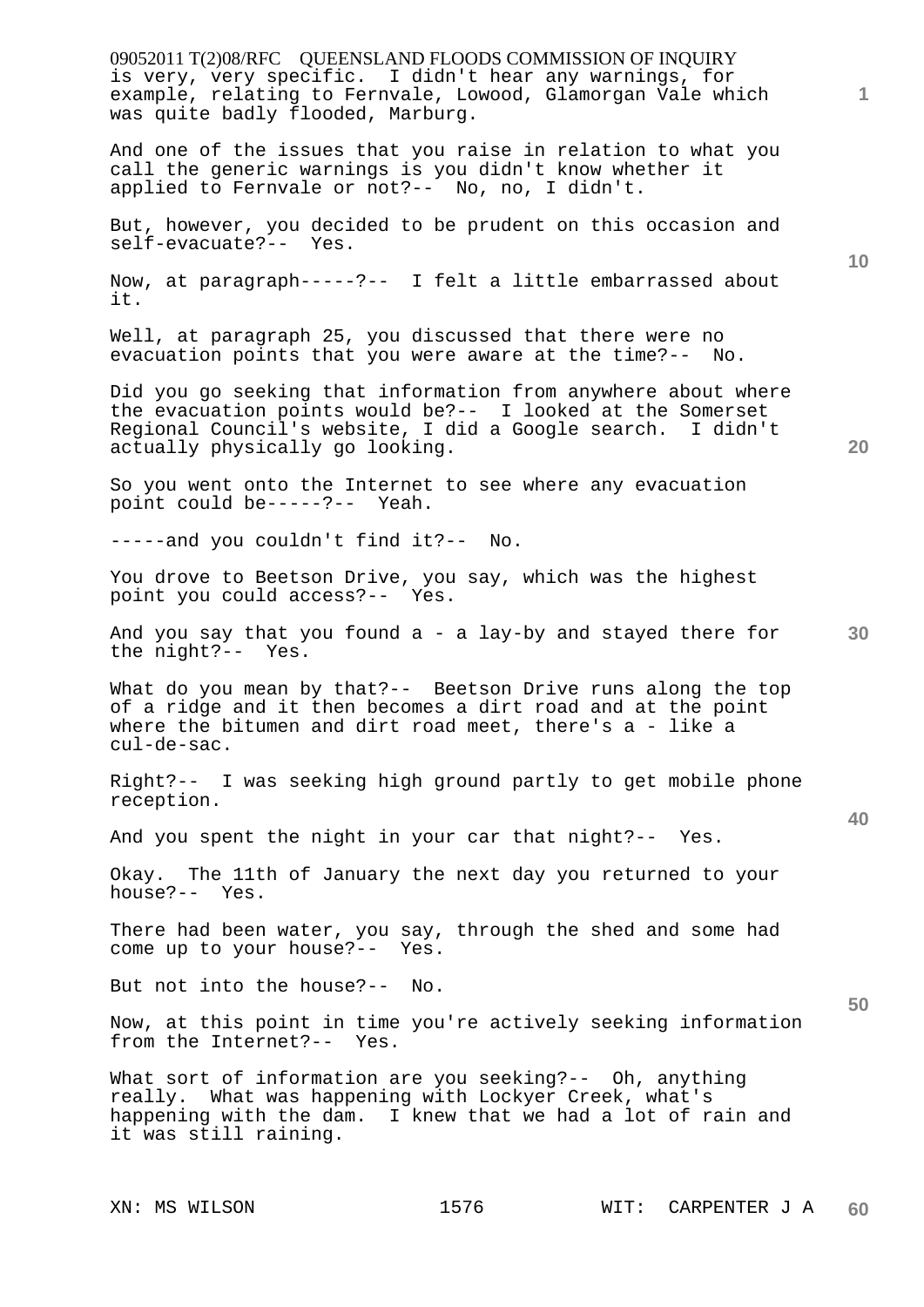So, you had been seeking - you sought information from the Bureau of Meteorology website?-- Yes.

Any other websites that you looked at?-- Media websites, the Council websites, Somerset, Ipswich, Lockyer.

And one of the issues that you again raise was that there were no warnings with any - that were specific to the Fernvale area?-- No. There was some hours elapsed between the floods in the Upper Lockyer and the first flood at Fernvale, so there was time, I think, for a warning to have been issued.

You were needy for information, and you went to the Fernvale Futures Centre?-- Yes.

To try to find some information?-- Yes.

**20**  And what had been set up at the Fernvale Futures Centre?-- Not - well, the - I now know it was the rural fire brigade who set up an emergency centre there. They didn't really have any more information than what I'd already gleaned.

At paragraph 35, you say that due to the lack of warning, you feel that you were complacent regarding your flood preparations. You talk about in the previous paragraphs about that your neighbours sandbagged but you didn't?-- Yes. I thought if there was real danger, we would have been warned.

**30**  Now, in the paragraph 36, the afternoon - by that afternoon, the power had been turned off?-- Yes.

Now, you had prepared for that, in that you had a battery-powered radio?-- Yes.

And were you using that to try to get information about the weather conditions?-- Yes. I was listening to regional ABC radio and the local stations in Ipswich.

Did you receive any information that could assist in your flood preparedness?-- No.

Now, at paragraphs 37 to 43 of your statement, it describes the water inundating your house?-- Yes.

It can be said from reading those paragraphs that this inundation occurred very quickly?-- Yes, yes. Around about 15, 20 minutes.

**50**  From 15 to 20 minutes from-----?-- From water pooling on the ground to waist-deep water in the house.

Okay. Now, you again evacuated and drove to the same lay-by on Beeston Drive that you had spent the night before?-- Yes.

And again you did not know where to go, but you just went where you thought higher ground would be?-- Yes.

**1**

**10**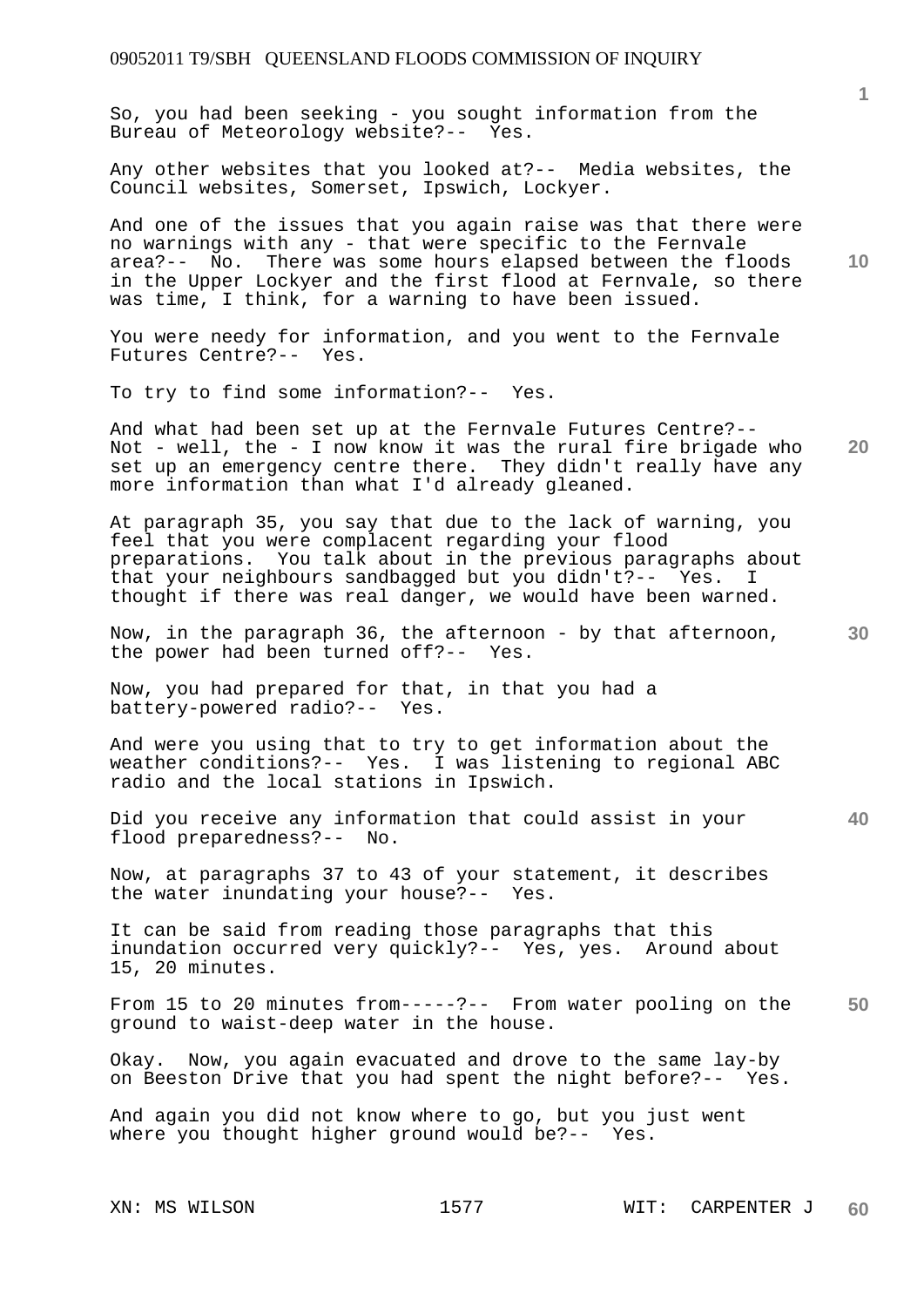# 09052011 T9/SBH QUEENSLAND FLOODS COMMISSION OF INQUIRY **1 10 20 30 40 50**  Now, in your statement you provide, you talk about the warnings that you - well, you did not receive?-- Yes. You say that you received no - on the 11th of January, you received no warning regarding flash flooding?-- No. And, at paragraph 48, you talk about that you were seeking it using different means?-- Yes. You had your battery-powered radio?-- Yes. The Internet?-- Yes. And the television?-- Yes, and the mobile phone. And the mobile phone. And from none of these sources of information - possible sources of information - you received any warning?-- No. You state that you believed that the Somerset Regional Council needed to get more information out to the Fernvale community. What information would you feel would be relevant to the situation that you faced?-- A preparedness checklist, instructions on what to do in the case of an emergency, what sorts of provisions you should have on hand, where to go, who would be in charge, that sort of thing. And is it your view that for the next wet season, this is the information that would be helpful-----?-- Yes. -----for residents in the Fernvale community?-- I believe so, yes. You talk about a preparedness checklist. Is that to check off all the matters that, as a resident, you should cover off?-- Mmm, torches, batteries, candles, petrol. Okay. And information about where to go, you said?-- Yes, and who - who to talk to. Did you take any attempts to talk to any person - you talked about going to the Fernvale Futures Centre?-- Yes. Anywhere else that you tried to-----?-- No, there wasn't anywhere else to go. The roads were all flooding. Thank you. I have no further questions?-- Thank you. COMMISSIONER: Mr O'Donnell? MR O'DONNELL: No questions, thank you. MR DUNNING: No questions, thank you, Commissioner. COMMISSIONER: Mr Ure?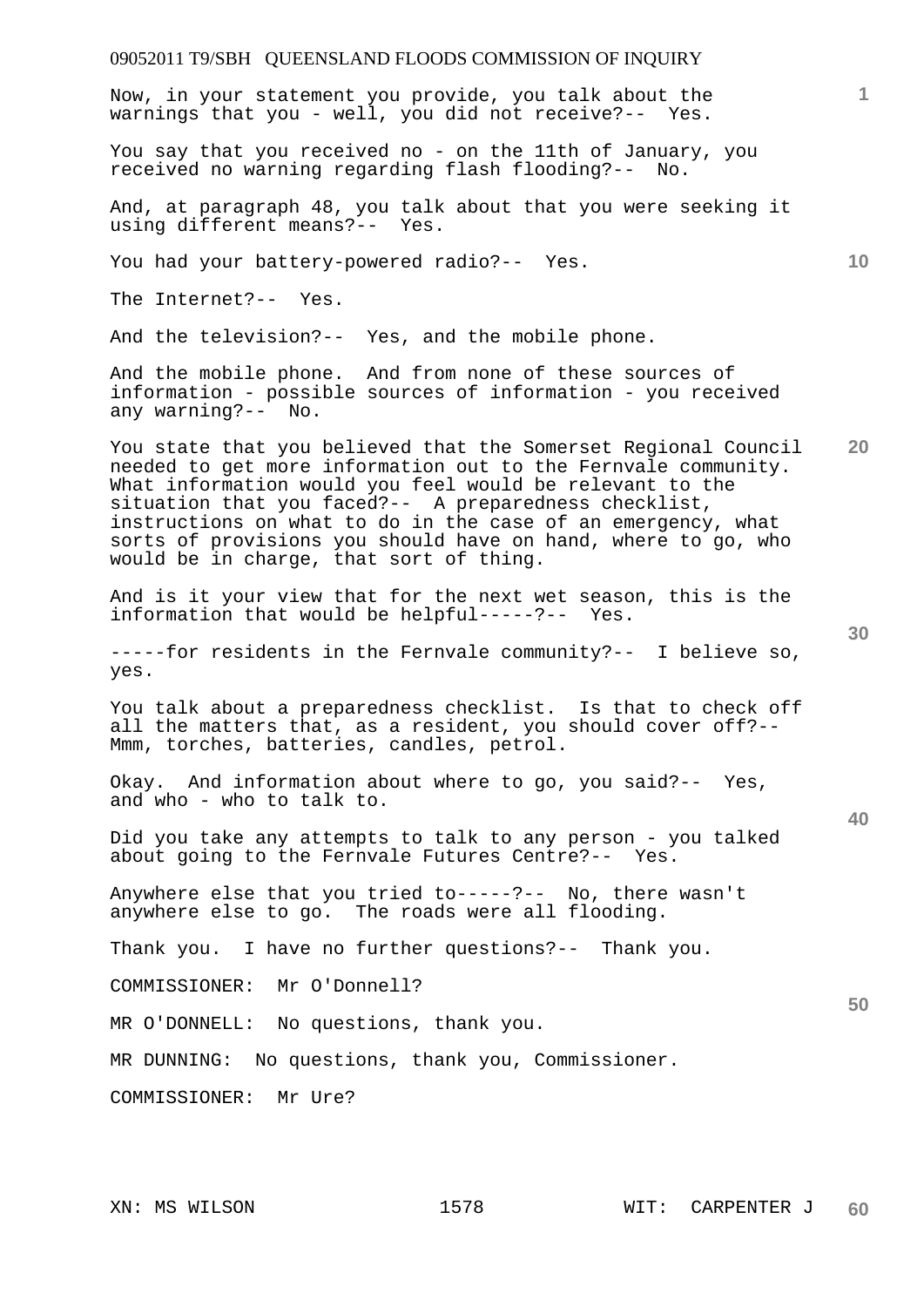MR URE: Just a couple of matters, thanks, Madam Commissioner. My name is Stuart Ure. I appear on behalf of the Council. I just want to ask you some questions about disaster response. Is it fair to say that there's a thread running through your statement that suggests that your view is that the Council really didn't do enough by way of disaster response?-- Yes.

Is that a fair comment? I just want to put some things to you. In paragraph 57 of your statement, you say that, "The original response to the floods was that of a community effort.", and you talk about a "makeshift emergency response centre at the Fernvale Futures Centre". Well, Ms Carpenter, were you aware that that centre was, in fact, opened and set up by the Council on the morning of Tuesday, the 11th, as a formal centre?-- Yes - well, by makeshift, I mean there were people sleeping on the floor, sort of thing.

All right. Paragraph 67 of your statement, you say, "The rural fire brigade managed to pull a community response together with the assistance of the operators of Zanows Quarry. They used quarry trucks and machinery to help people in need." Now, that was removing household waste that was decomposing and putrefying?-- Yes.

And also removing ruined furniture, items like that that had been taken out of houses?-- Yes.

I suggest to you, Ms Carpenter, that, in fact, the Council had approached Mr Zanow and contracted with him on a commercial basis to carry out those things?-- Okay.

Were you aware of that?-- No, I wasn't.

All right. You suggest in paragraph - or in paragraph 68 and 69 you deal with the fact that the ADF provided assistance to you - "A significant amount of military that were there distributing food and water and asking residents who needed assistance."; see that?-- Yes.

You note in paragraph 60 that the Council had, in fact, been seeking ADF assistance, don't you?-- Yes, I heard that after the event.

Well, I suggest to you, again, that the presence of the ADF, as you record in paragraph 68 and 69, was as a consequence of the efforts of the Council; were you aware of that?-- I wasn't at the time.

All right. In paragraph 70, you say, "In the week following the floods, the region had access to Centrelink officers, and also officers from the Department of Communities." Again, I suggest to you that those people were there as a consequence of activities of the Council. Were you aware of that?-- No.

And, finally, paragraphs 70 - well, in 71 and 72 you say you saw someone wearing a Somerset Regional Council badge but it was unclear what they were doing, and you didn't see or hear from the Council for approximately three weeks thereafter.

**10** 

**1**

**20** 

**40**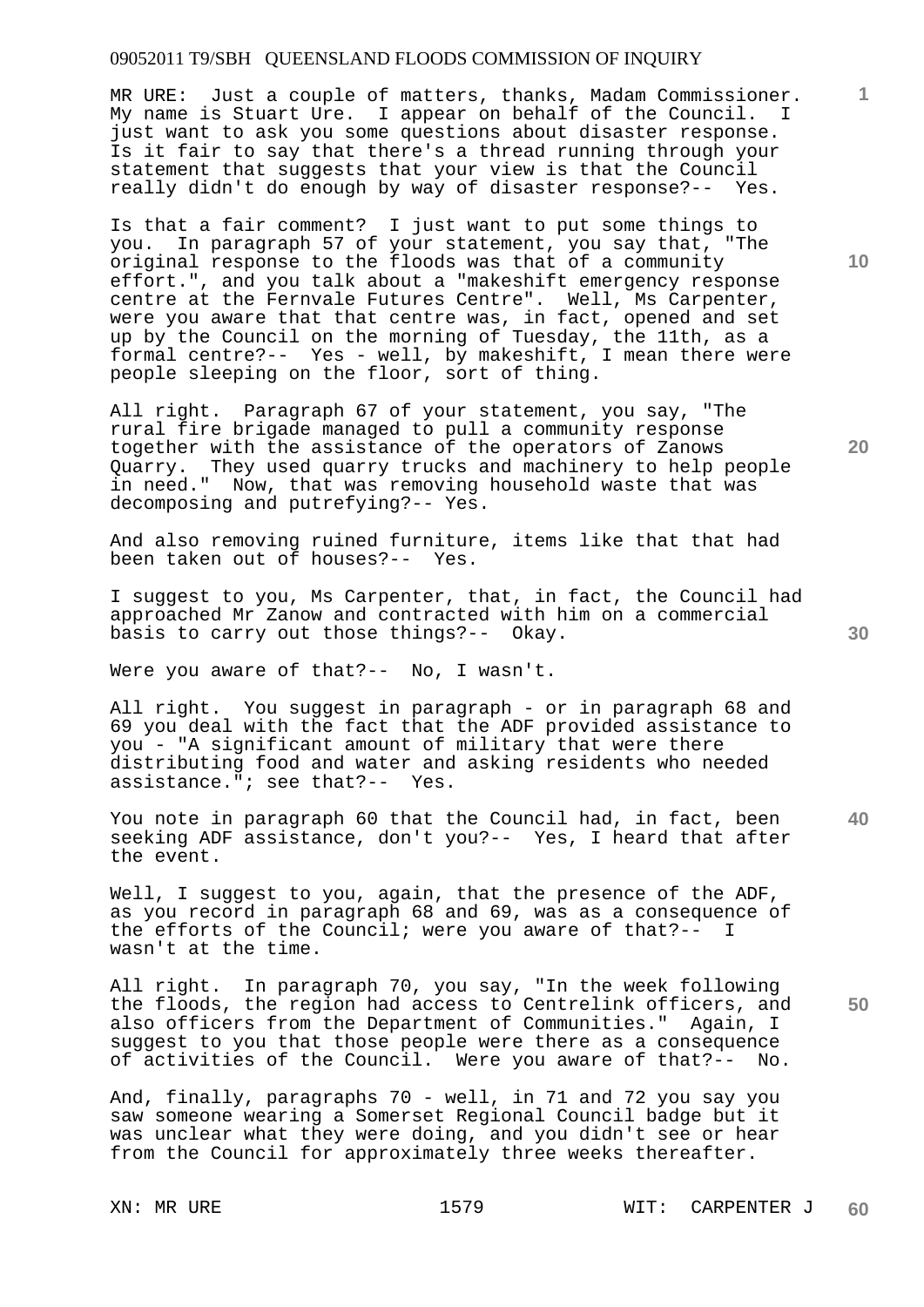**1 10 20 30**  Were you aware that the Council had, at times, up to eight Council staff in the Fernvale Futures building, and they were there assisting until the centre ceased to operate on the 25th of January 2011. Were you aware of that?-- No, I didn't have any cause to go to the Fernvale Futures Centre much. Thank you. COMMISSIONER: Can I just ask, you didn't think of evacuating to there?-- It's quite low as well, so----- So, you just didn't think it was safe?-- Well, it didn't occur to me. Okay?-- And I also wanted to let my family know I was safe. Any further questions of Ms Carpenter? MR DOLLAR: No. COMMISSIONER: Mr MacSporran or----- MR MacSPORRAN: Sorry, no, no. COMMISSIONER: Mr Dollar? MR DOLLAR: No, thank you. MS WILSON: May the witness be excused, Madam Commissioner? COMMISSIONER: Yes, thank you very much, Ms Carpenter. You're excused.

WITNESS EXCUSED

MS WILSON: I call Graham Peall.

**50**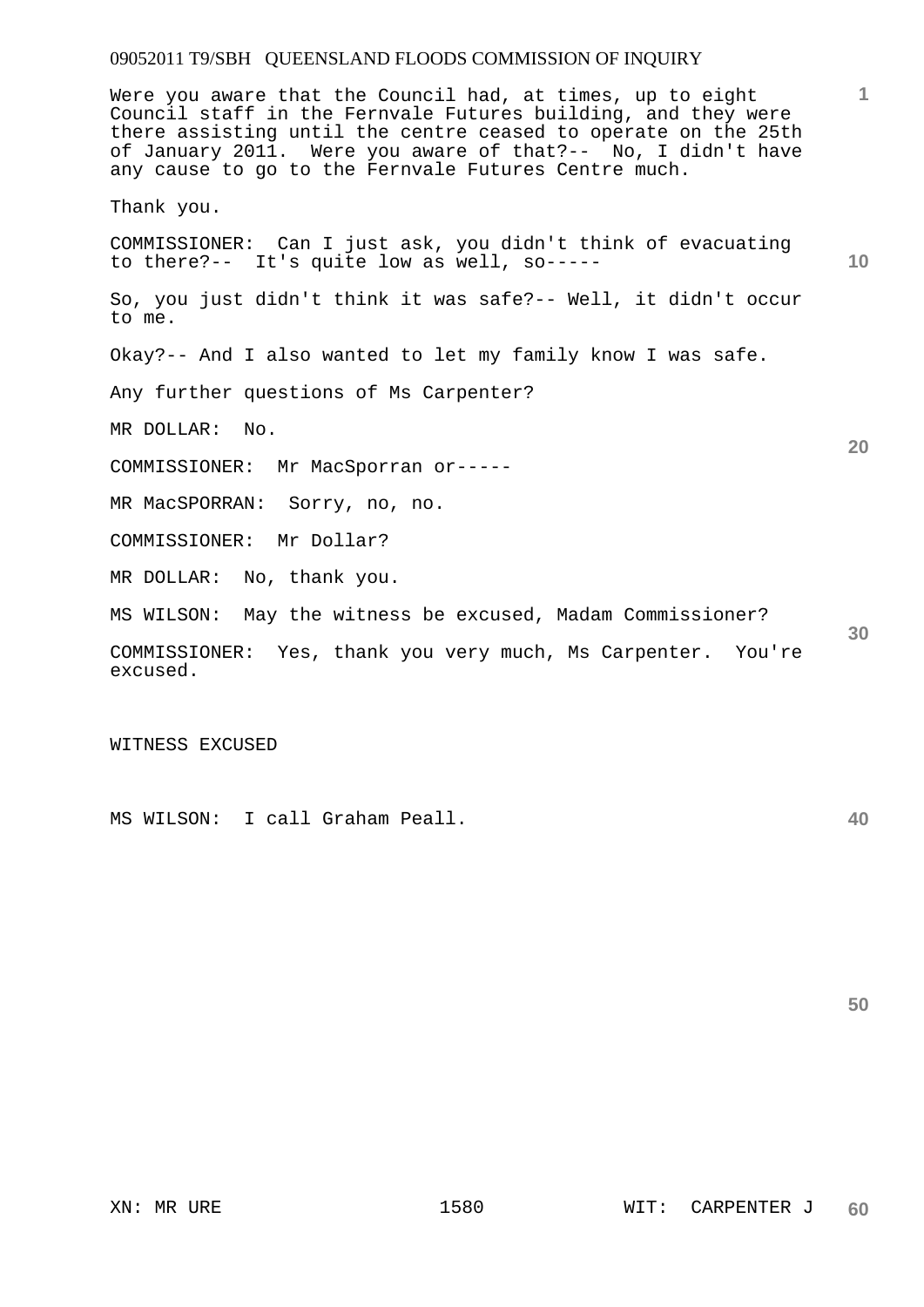GRAHAM MICHAEL PEALL, SWORN AND EXAMINED:

MS WILSON: Is your full name Graham Michael Peall?-- It is.

And do you reside in Wivenhoe Pocket?-- I do.

**10**  And you have resided there for approximately 22 years?-- 22 years exactly.

And you are the chairman and first officer of the Wivenhoe Pocket Rural Fire Brigade?-- I am.

And you've made a statement to the Queensland Flood Commission of Inquiry?-- I did.

Can you have a look at this document, please? Is this your statement that you've made?-- That's my statement.

I tender that statement.

COMMISSIONER: Exhibit 320.

ADMITTED AND MARKED "EXHIBIT 320"

MS WILSON: You've got a copy of that statement in front of you?-- I have, thank you.

Just a couple of matters that I wish to take you to in relation to that statement. You talk about, in paragraph 3, that on 10 January this year, an automated message was received at about 10.20 p.m., advising residents in low-lying areas to move to higher ground?-- Yes.

Do you know who sent this statement?-- No, I don't. I don't. It came out - I can't remember actually if it came out on my mobile phone or the fire pager, but it did come up, and with that, it instigated me to make a few phone calls to check on how things were.

And you checked with the fire warden?-- I checked with the fire warden, because he's actually down the bottom of the Pocket - Wivenhoe Pocket sits sort of down below the dam wall and it is encompassed by the river down one side and the highway up the other side, so we are, in fact, a pocket.

You were told by the fire warden that there was really nothing to worry about at that point in time?-- He had been monitoring the river down the bottom because the Lockyer Creek actually feeds into the river just about the end of Shines Road, and we've had cases before where Lockyer Creek has actually flooded and cut off Twin Bridges and that and they've

**40** 

**50** 

**20**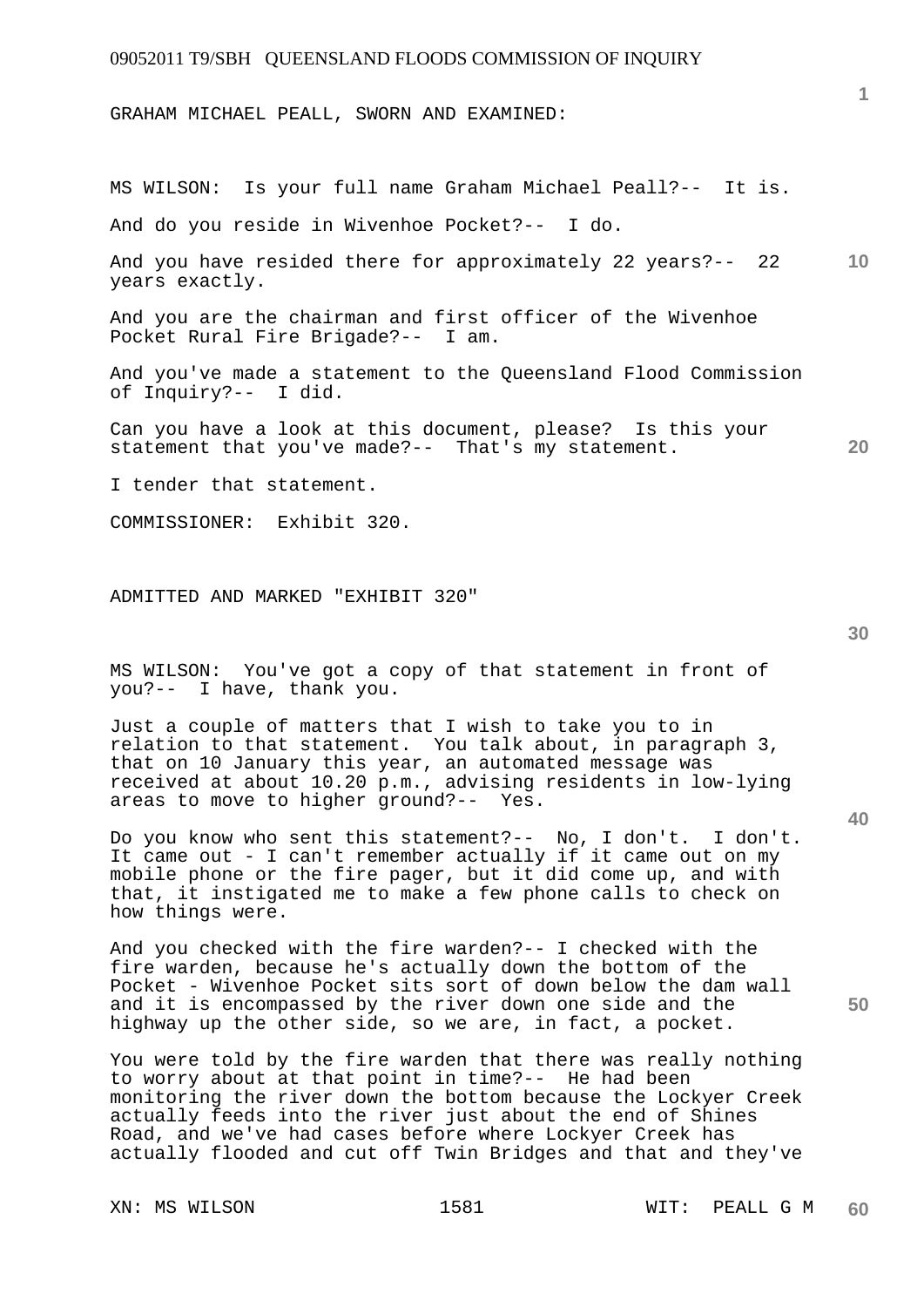let no water out of the dam. So, we're very aware of what can come out of the Lockyer, so, yeah, made a few strategic phone calls. People that live down that end of the road, they actually weren't there. Rang Mr Scully, and he had been monitoring the river heights, and I said, at that stage, I think in that - in that automated message, they were talking about a seven metre wall of water coming down the Lockyer, and Rob had been monitoring the levels, and I said, "If we were to get seven metres of water hit us, bang, how would we be?" He said - his opinion was at that stage that we had 15.

15?-- We had 15 metres of gap before the water got up to where it was going to cause us any drama.

Some people responded to that automated message and went to the fire station; is that the case?-- Went to the fire station. I've since found out that there were other people that did go to other areas as well, like, up near the dam wall, that type of thing, so they thought they would be safe up there.

So, these are residents you're talking about?-- Residents, yes.

And were they acting on that same automated message that you received?-- They were.

And the people that you refer to in your statement, they went to the fire station, but the fire station wasn't open?-- No, it wasn't open.

Okay. Now, in your statement, you discuss helping assist in evacuations on the 11th of January?-- Yes, indeed, yes.

And if I can take you to paragraph 15 of your statement, and that talks about the 12th of January?-- Yes.

And that a meeting was called for 8 a.m. on the 12th of January?-- That's correct.

Now, why was it necessary to have a meeting with the residents on the 12th of January?-- To keep everybody informed, to let everybody know what was going on, to make sure that we'd got everybody, to deal with people's issues. Nobody knows the local area better than the locals, so, I mean, we had already evacuated the people, we billeted the people out, so then we got the people together so we could let them know what was happening, what we needed to do, who had issues - medical. I mean, yeah, who had food - who had food issues. Some people were gluten-free type - needed gluten-free-type food, all those sort of things.

You talk about, "One of the purposes was to discuss how the community would deal with the situation we were in."?-- Mmm.

Can you perhaps just give us a summary of what the community was actually facing at that point in time - the circumstances?-- Well, the community basically was isolated.

**20** 

**1**

**10** 

**40**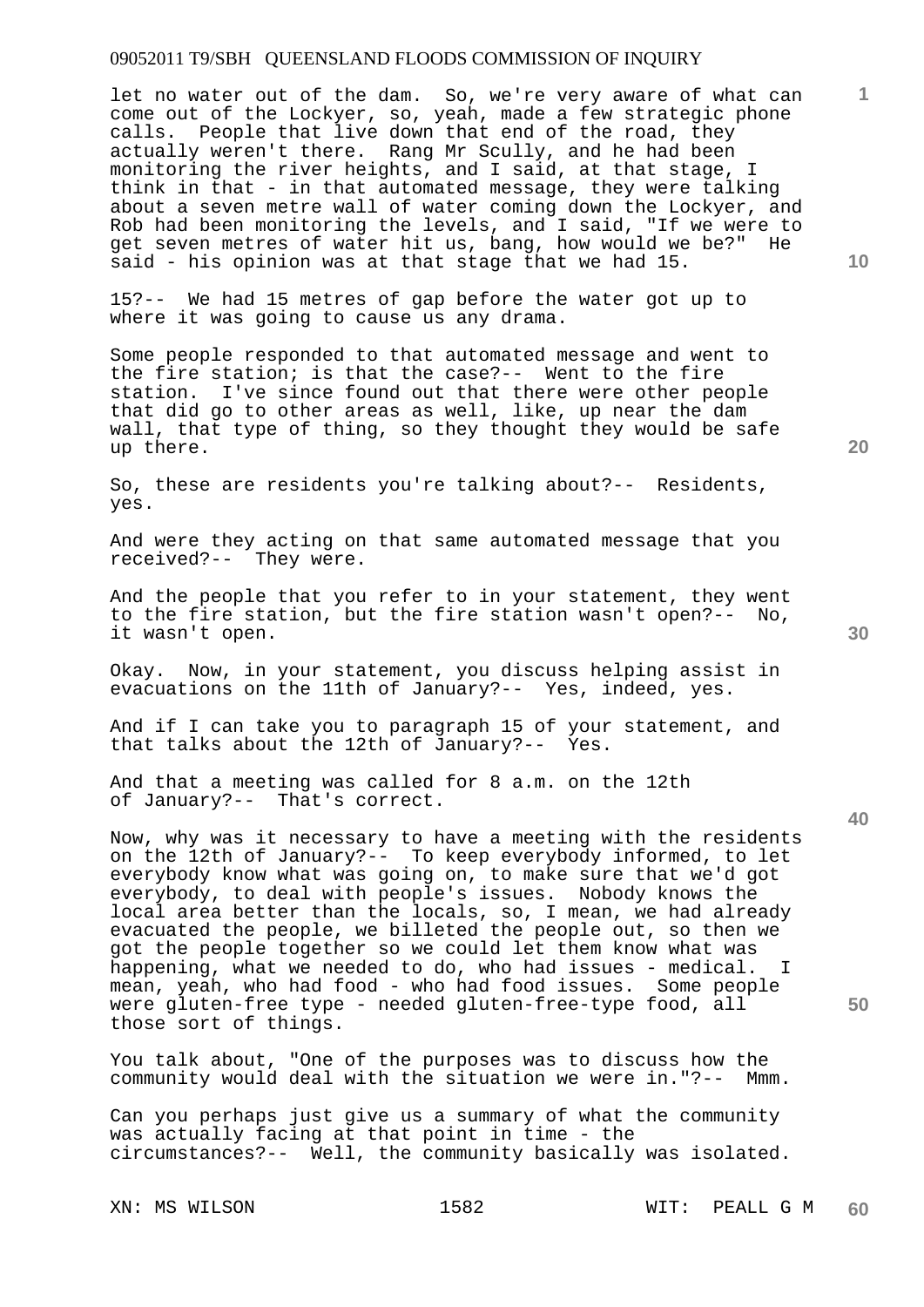So, in Wivenhoe, we don't have any shops, we don't have any fuel stations, we don't have anything like that. So, for us, we needed to be very mindful of what resources we did have on board. We didn't know how long the campaign was going to be. We didn't know how long we were going to be cut off. So, at those meetings we ascertained what people needed medication or had issues, food issues, what people had fuel, what people had generators. We instructed people that we wanted them to stay in their own homes, if we could, make sure they were happy with the people they had billeted, make sure they used the food that they had there first up so that they weren't wasting food, and if they did have food that was going to go off, that - and they couldn't eat - let's stick it into a fridge that we had a generator on so that we could keep it. So, you know, it was all about being self-sustaining.

And it was discussed - well, it was decided that the rural fire brigade would take the lead in these meetings to show that there was an authorised structure in place?-- That's correct.

At this point in time, what were your communications like with other government agencies?-- At that stage I had talked to Fire Com via the radio. I mean, the radio communication is, in my opinion - in disaster management, is just one of the most key issues. Telephones can't be relied upon, but radio communication normally is pretty good.

And what was it like during this event?-- Yeah, yeah, it was good. We didn't have any issues. The phones came in, came out. Most of our contact external from other agencies that tried to get us was via the phone. So, we - yeah, I contacted Fire Com, I let them know that the brigade was active, that the brigade was carrying out the evacuations, and that the brigade was actually the lead agency in this case in the Wivenhoe Pocket area.

Did you have any contact with the LDMG?-- The local disaster management.

Yes. The Council?-- I did. I did have contact with them.

And when was that contact?-- I'm just trying to think exactly, because the group officer, Mr Bill Dooley - I made contact with Bill, I think it was, to see what was happening - I think that was the morning after the evacuations - and his words to me were that he was trying to get in to the Disaster Management Group to help them, but they weren't letting him  $in----$ 

Okay. We'll come to that in a moment?-- Yep.

But what about a contact with just giving them your status of - the status of the community?-- No.

In paragraph 18, you talk about that after contact with a local emergency base, a food order was sent to the SES as requested. What local - who - which agency was the local

**10** 

**20** 

**1**

**30** 

**40**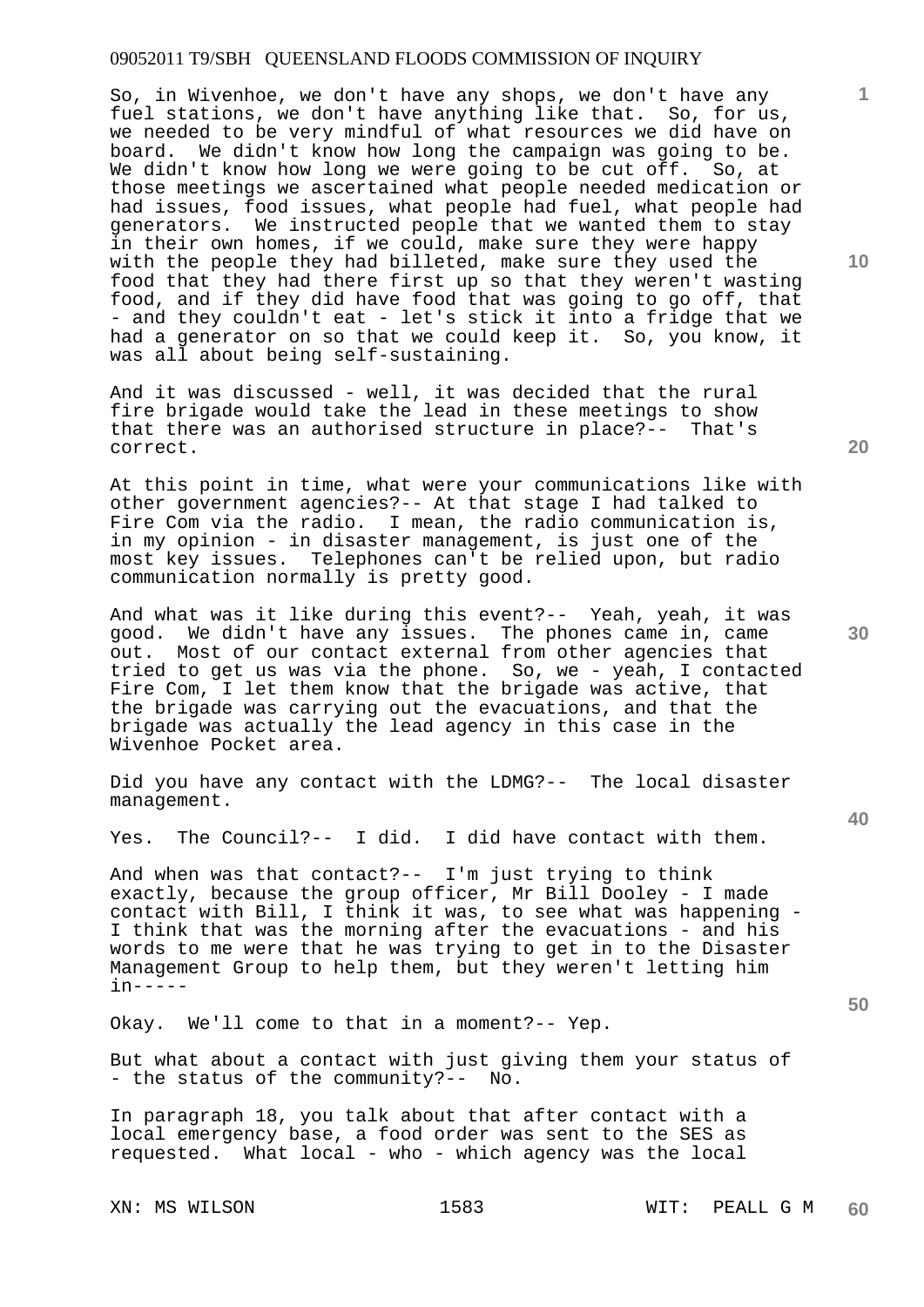emergency base?-- I'm just trying to - I think it was SES. I remember a lady's name by the name of Sue White, and I talked to a Sue White, and from that I can only - my thoughts were that she was probably with Lowood SES or maybe with Esk SES. In the Somerset region there's Lowood, Esk, Toogoolawah. I think there's the three. I'm not sure what's in the Kilcoy area now. So, I surmised that she was from one of those. She asked me to do up a - I asked for a food drop, and informed her that we had several young children, a couple of babies as well, and she instructed me to do up a list, and I sent it to her - yeah, it was to Sue White - I think it might have been at Somerset - I'm not sure on the actual address - but did that, and then I received contact back not from her, from somebody else, and that was probably the next day when I started to chase it up, you know.

Well, you talk about that - a food drop - and that a food drop was becoming difficult, as you had to redirect your order and nobody could give you any clear times?-- No, nobody could give us-----

Just stop there?-- Yep.

Who were you referring to when you were having to redirect your order?-- I received a call from - I received a call from - I'm just trying to remember now - several - I got one from the Ipswich area. There was an Ipswich disaster, because I was talking to a police officer at one stage about food drops, and I was also talking to a local - I think one of the guys from Fernvale actually called as well to ask about - so, we were getting calls from different areas. So, it didn't fill you full of confidence when it came to the fact that you'd already sent this order off, and we were starting to get calls in from other areas, and they weren't from the same area, they were obviously from different levels of disaster management.

And at this point in time, you can't really particularise who were the people you were talking to, but it just wasn't working?-- It wasn't working, didn't fill me full of confidence.

So you organised one yourself?-- We started the network and talked and people in our - in our community, as you do, we found out that we've got a lot of resources there, and all of a sudden somebody said, "I can get you a helicopter." I said, "Fantastic."

So you did organise a helicopter to arrive with a food drop?-- Yes, we did.

Did you communicate this back to anyone with the SES or back to Fire Coms?-- After we finished the - after - he actually did three drops in for us, and he did an evacuation of a 96 year old guy for us as well, and, after that, I then contacted the group officer, Mr Dooley, and said, "This helicopter is at your disposal if you need it.", and I think at that stage he went to the local disaster management and got in and, yeah, they performed wonderful tasks.

**10** 

**1**

**20** 

**40**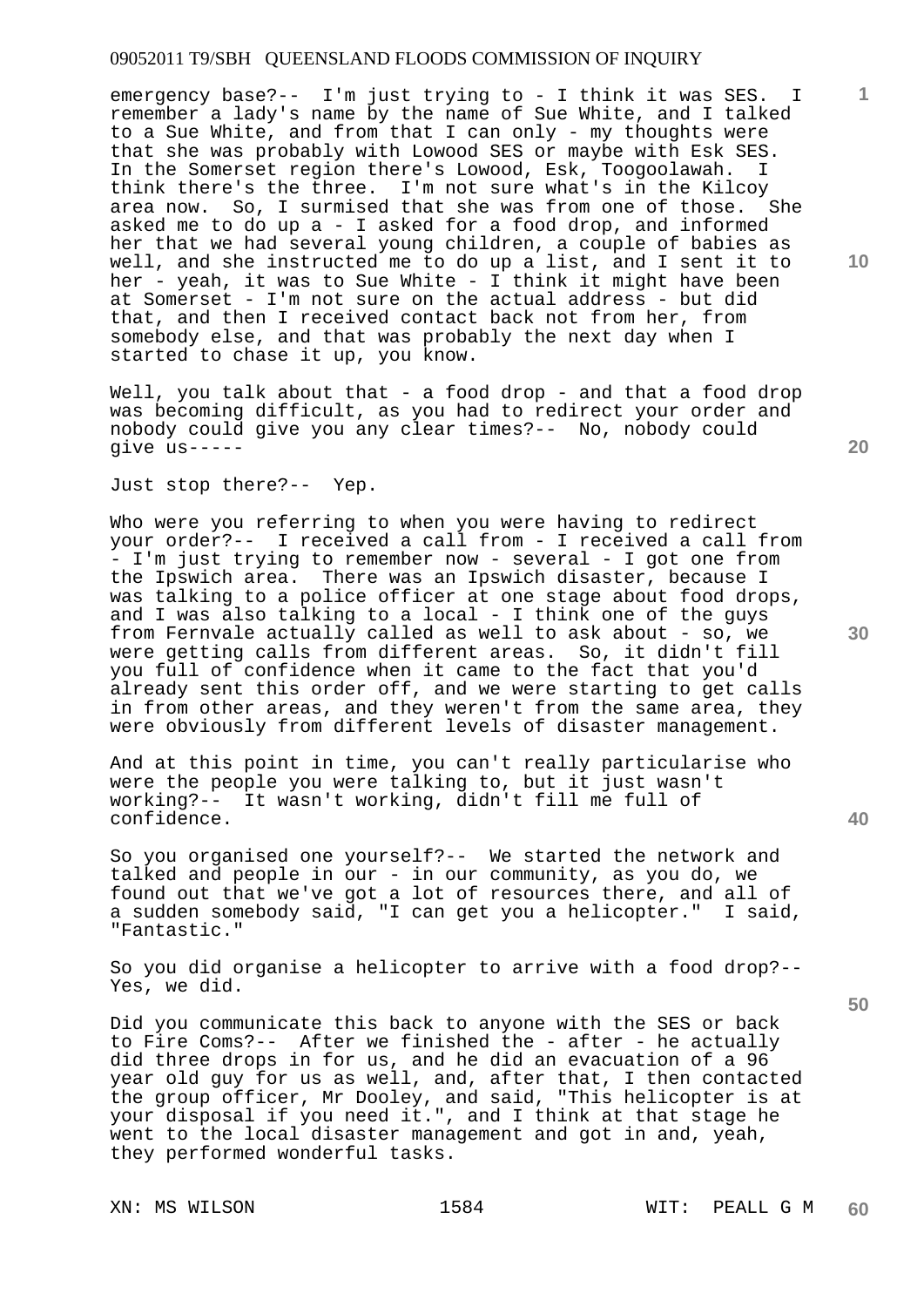You talk about Mr Bill Dooley, who was your Esk rural fire brigade leader, and you state that once he was allowed into the Disaster Management Base at Esk, "contact with him provided food parcels, fuel and other needs". Is that in relation to the helicopter, or is that in a more widespread application?-- As it pertains to me, you would have to talk to Mr Dooley as to what he actually did himself, but he was able to organise fuel for us once that - at that stage, he was able to tell us how we would get to the fuel station, which roads were open. Also he said that there were some food parcels up at Esk for us, and when the roads were open, we actually drove up there ourselves and got them.

You were not given any instruction by your local council or any government agency on evacuation plans?-- No.

And that is one of the issues that you raise, is that in the event of a future incident involving an impending natural disaster, you believe that the emergency services people need to be warned first?-- I do. I think if we would have been warned that that EPROM was going to go out or that message was going to go out, we probably would have been at the fire shed waiting for people.

You further state that you consider that there was inadequate information provided to the community in relation to road closures, evacuation points, water storage, food supplies and medical supplies, and that you sourced this information?-- We did. We had people sourcing - quite incredible when you have community meetings, people come up and there's a whole raft of information comes in. It's just a matter of ascertaining what is actually true and factual, and what isn't. When we had these meetings, people came up and said, "This road and this road is open." Unless the people had actually driven the road themselves, we didn't encourage them to go out and do that. We actually encouraged the people to stay put in the Pocket unless they had to go somewhere for a fairly important reason, because the last thing we wanted was to have more people on the roads creating havoc, because all these sort of things were still fresh and new and nobody actually really had a handle of what the conditions of everything was.

In terms of where you say that there was inadequate information provided to the community, what are you seeking, that a package of information is provided to the community, or that it is better available and easier to access on the Internet or like?-- Well, from my point of view, say from emergency services point of view, if - say, for instance, if they wanted to utilise the rural fire brigade in the Somerset region, that that was utilised to channel the information out so the brigades would then be putting the information out. That would come out of the Local Disaster Management Group, and it would be fed down the line like that. I think in all honesty they probably tried to do the best they could, but just didn't have a handle on what was the best way to do it, and, from my own personal experience, I honestly believe the rural fire network with their radio communications would have

**10** 

**1**

**20** 

**30** 

**40**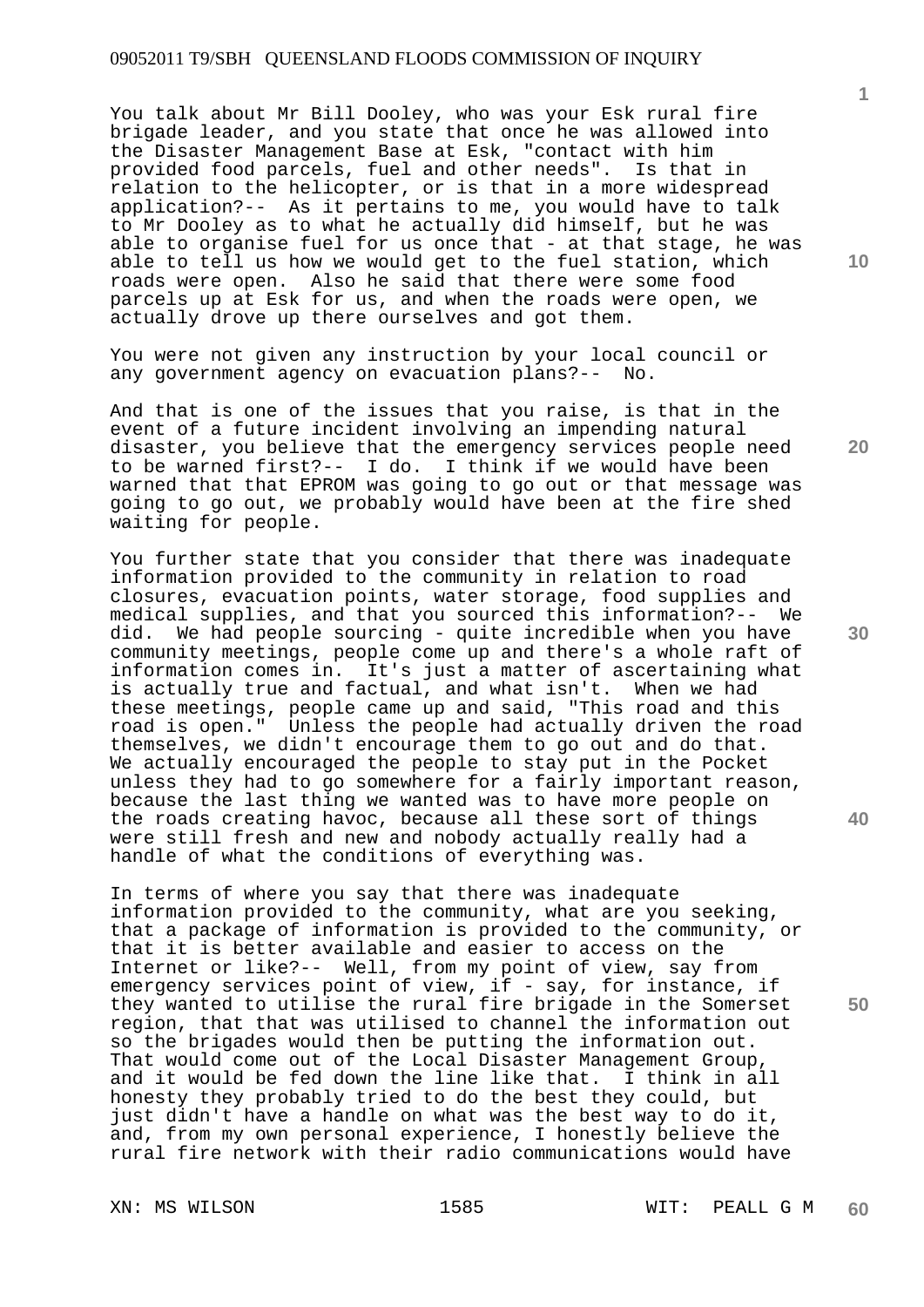been able to do that.

And the final issue that I wish to raise is that you say that, "The Esk Local Management Group didn't use the local knowledge, as from the rural fire service, who has expertise in these situations." What do you mean by that?-- They didn't allow those chaps into that room until after the - I think it was the Tuesday or the Wednesday. So, I mean, that local knowledge that was there on what brigades were there, what people were in these areas - you know, that type of thing. So, after those people were allowed in, I'm led to believe that everything went well.

And so then you say it was only after Mr Bill Dooley had access to the management group that things started to happen in your area?-- Our area was pretty well self-sourced and done, but I'm talking about wider areas of stuff that was done. There were areas where people - we went up to Northbrook Parkway which is actually in our brigade area, but we were tasked there by the Disaster Management. So, through Mr Dooley, these things came in, and then they were given out to the brigades and the brigades went and fixed them up for them. So, it was better utilisation of the resources available to them by utilising that network.

Thank you. I have no further questions.

COMMISSIONER: Mr O'Donnell?

MR O'DONNELL: No questions, thank you.

MR DUNNING: No questions, thank you, Commissioner.

MR URE: No questions.

MR MacSPORRAN: I have nothing, thank you.

MS O'GORMAN: No questions, thank you.

MR DOLLAR: No questions, thank you.

MS WILSON: May the witness be excused?

COMMISSIONER: Yes, thank you for your time, Mr Peall?-- Thank you very much.

WITNESS EXCUSED

MS WILSON: I call Tony Jacobs.

**10** 

**30** 

**40** 

**50**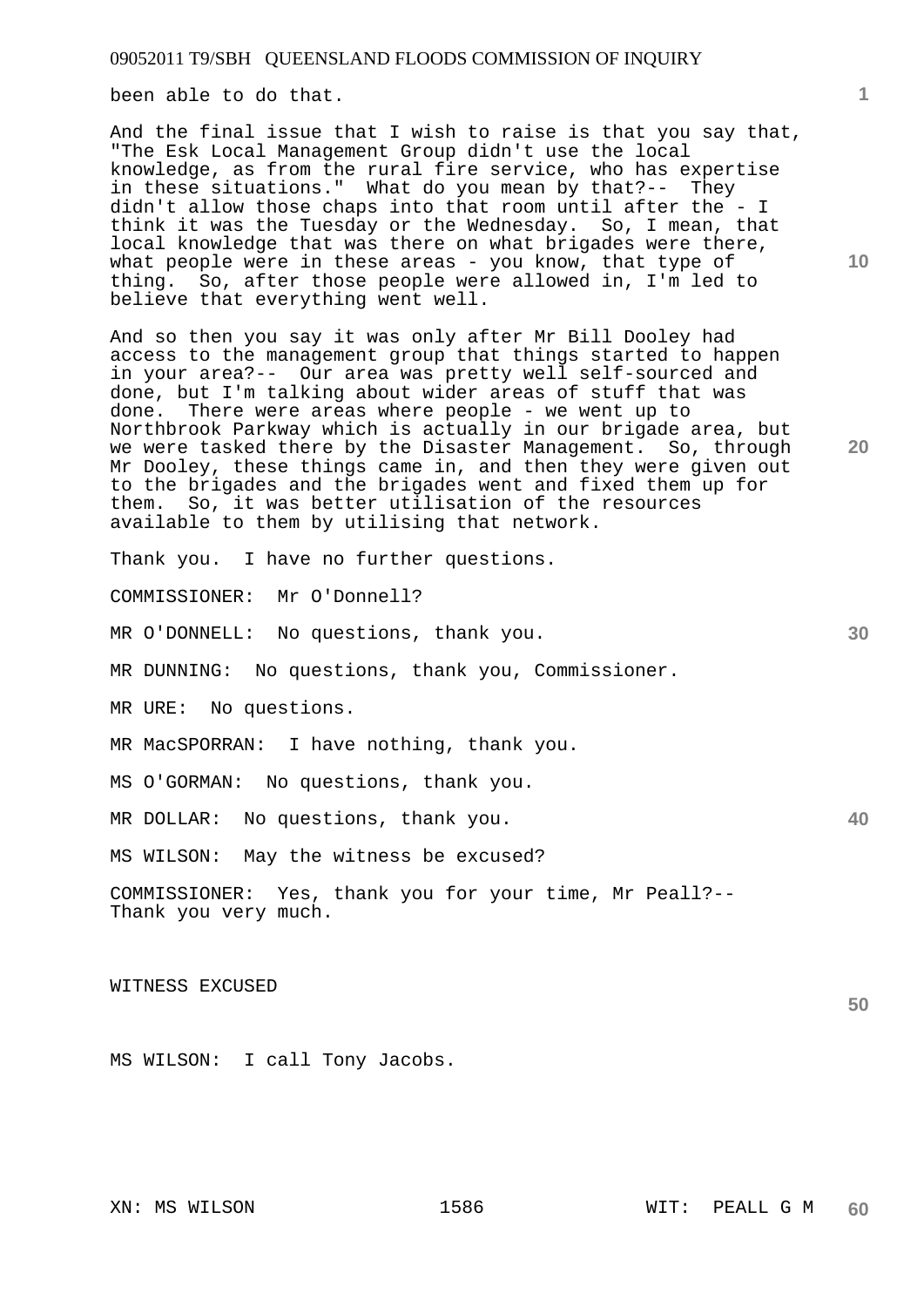ANTHONY JOHN JACOBS, SWORN AND EXAMINED:

MS WILSON: Can you tell this Queensland Flood Commission of Inquiry your full name?-- My name is Anthony John Jacobs.

**10**  And you're the Manager of Operations for the Somerset Regional Council?-- That's correct.

Can you explain to me what that role entails, being the Manager of Operations?-- The Manager of Operations, Director of Technical Services, Shire Engineer, it depends on which Council you work for, but basically I look after all of Council's construction and maintenance activity, their landfill, parks and gardens, any outside works.

**20**  You are also the Local Disaster Coordinator for the Somerset Regional Council?-- That's correct.

Now, you've made two statements and provided them to the Queensland Flood Commission of Inquiry. Can you have a look at this first document, please? This is a statement that was made pursuant to a requirement from the Queensland Flood Commission of Inquiry?-- Yes.

And this statement is dated the 5th of April 2011?-- Yes.

Madam Commissioner, I tender that document.

COMMISSIONER: Exhibit 321.

ADMITTED AND MARKED "EXHIBIT 321"

MS WILSON: And you have also made a further statement, also made pursuant to a requirement from the Queensland Flood Commission of Inquiry, and this statement is dated today, the 9th of May 2011?-- That's correct.

Madam Commissioner, I tender that document.

COMMISSIONER: Exhibit 322.

ADMITTED AND MARKED "EXHIBIT 322"

XN: MS WILSON 1587 WIT: JACOBS A J

**60** 

**1**

**40** 

**50**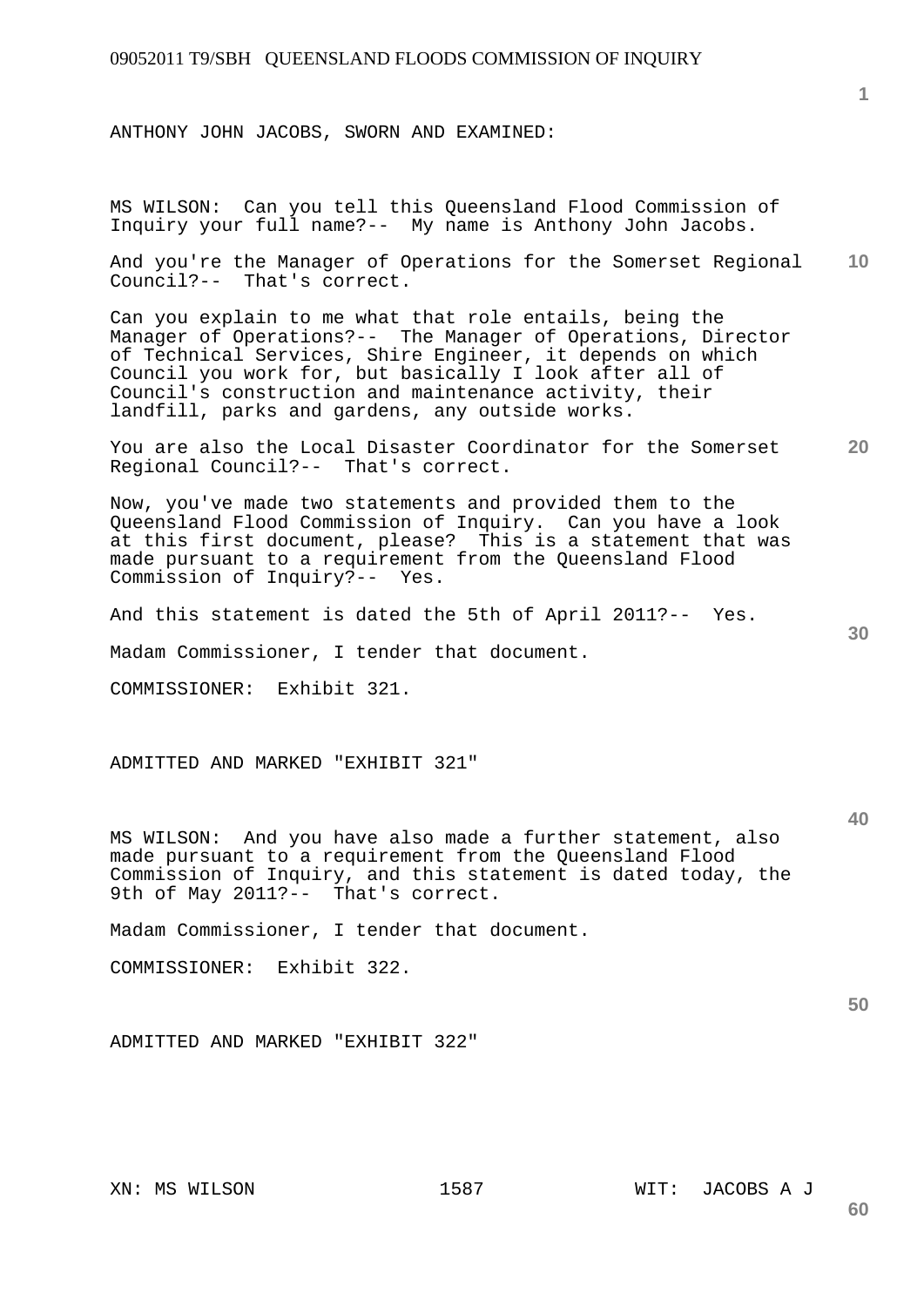MS WILSON: Another document that you have also done and provided to the Inquiry is a Summary of Events. Are you aware of that document?-- Yes.

Can you have a look at this document, please? And this is a dot point summary of events relating to the flood events in relation to the Somerset Regional Council?-- Correct, or relating to me.

**10**  Relating to you and the work you did with Somerset Regional Council. Madam Commissioner, I tender that document.

COMMISSIONER: Exhibit 323.

ADMITTED AND MARKED "EXHIBIT 323"

MS WILSON: The Somerset Regional Council has a Regional Disaster Plan?-- Correct.

Now, upon the amalgamation of the Esk Council and the Kilcoy Council, there was a Disaster Management Plan that was consolidated into the one plan?-- Correct.

Can you have a look at this document, please? Now, that's a Disaster Management Plan that was completed by the Somerset Regional Council?-- Correct.

Now, when was that done?-- In 2008.

Upon amalgamation?-- Yes, after amalgamation, the Council if I could just clarify? I've been in this role since January 2009, so this was actually done by my predecessor, but I'm aware of the activity. Council commissioned a consultant to look at the two plans and amalgamate them into one Shire-wide plan.

**50** 

**30** 

# XN: MS WILSON 1588 WIT: JACOBS A J

**60** 

**1**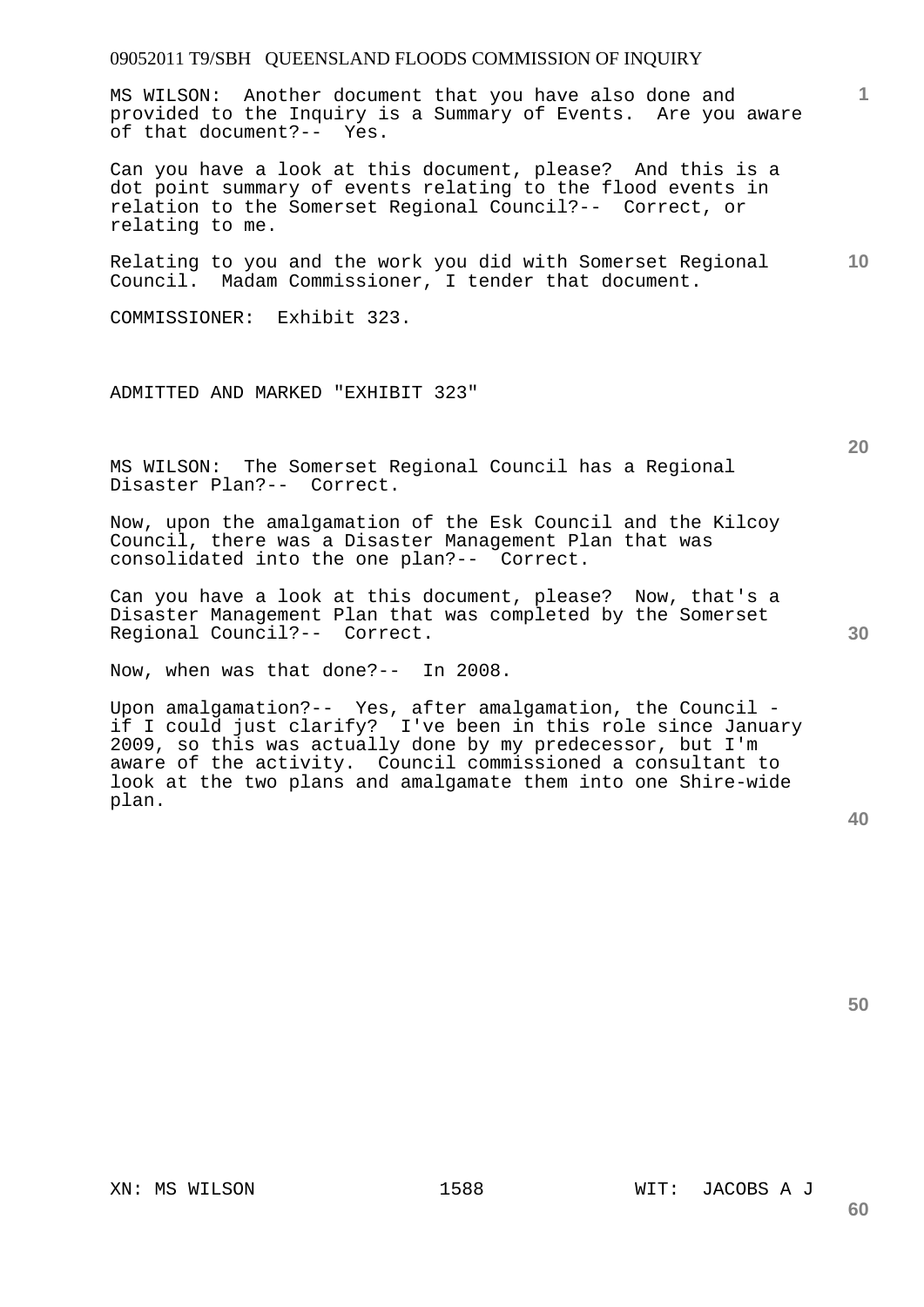Okay. So perhaps if we can then confine the questions to when you started your role. Does this plan get reviewed and updated on a yearly basis?-- There's different levels of review. There was a like a desktop review in 2009 where - oh, sorry, all the members of the committee were given a copy of it once it was adopted by Council. So in 2009 they were asked to have a look at it again and make any comment to an LDMG meeting if there was any issues with it.

When it was consolidated into the one plan, were you aware, you may not be because of when you started your role, whether EMQ had any role in that - in reviewing it at that point in time?-- No, I'm sorry, I'm not aware.

Okay. Now, you were aware that the Disaster Management Act was amended late last year?-- Yes.

Did the Somerset Council's Disaster Management Plan have any revision taking into account those amendments?-- No, it didn't.

Okay. Madam Commissioner, I tender that Disaster Management Plan.

COMMISSIONER: Exhibit 324.

ADMITTED AND MARKED "EXHIBIT 324"

MS WILSON: Is it the case that the short time period between the commencement of the amendments of a Disaster Management Act and the flood events limited planning initiatives in relation to the Disaster Management Plan?-- Very much so.

**40**  And what about training? Training of your staff in relation to the implementation of a Disaster Management Plan?-- Training of myself also. In the changes, sorry, as in we - I received confirmation last month that I - my nomination as LDC was accepted by QPS and I've also received a schedule of the training that's required as part of the LDC training, and only the one module was delivered before the flood event.

Okay. And that's in relation to you who is the Local Disaster Coordinator?-- That's correct.

And what about the other staff who had to work with the plan, do you know whether they had any training?-- There's one staff member who is very familiar with it, the SES controller who was a Council employee, but, no, no other staff would have been very familiar with it.

What about in terms of the Somerset Regional Council's preparation and planning for the 2010/2011 wet season?-- I attended a number of - a workshop in Ipswich held by the District Disaster Management Group. I also was involved in

**30** 

**10** 

**1**

**20**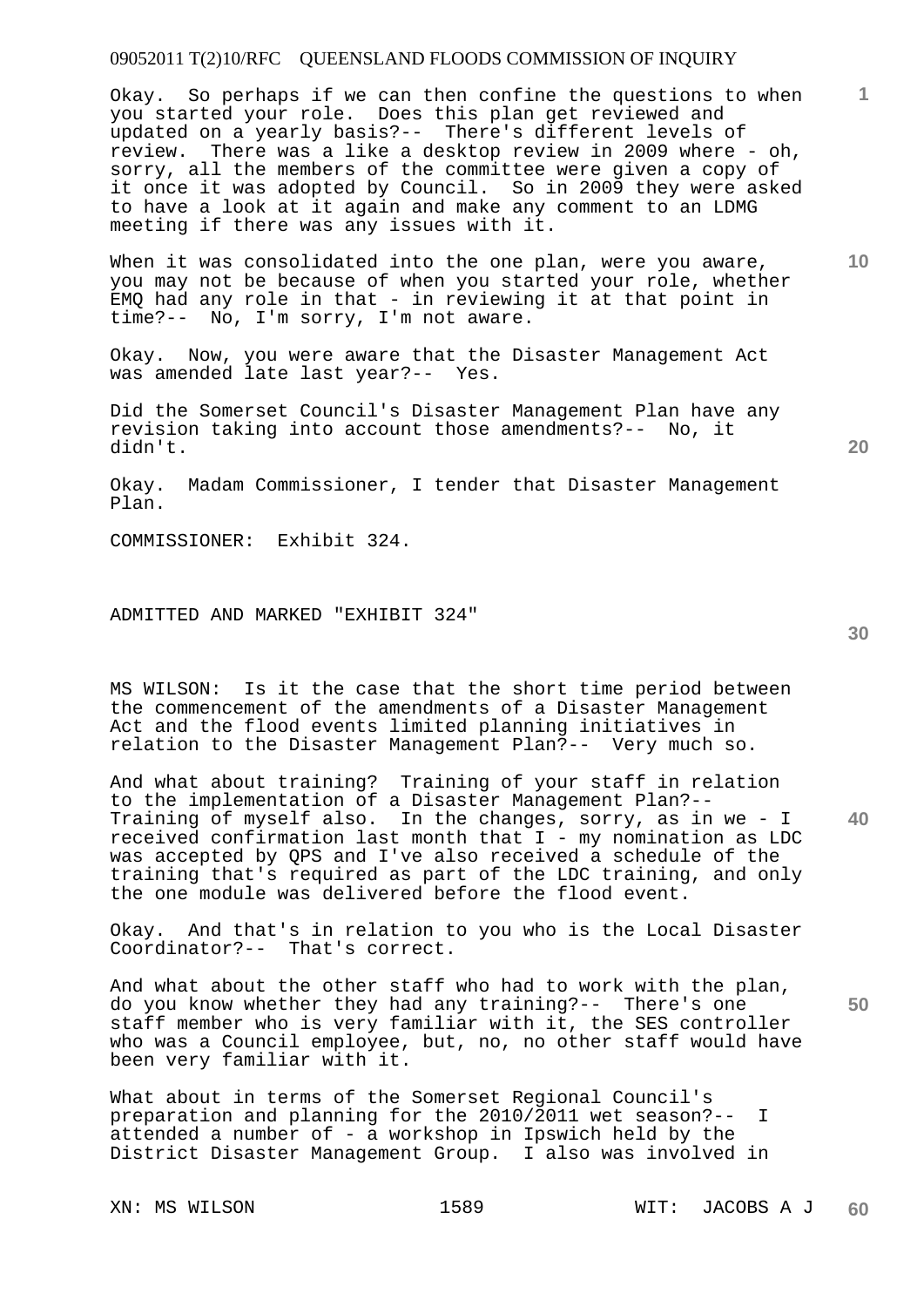some telephone conferences with State Disaster Group with the warnings preceding the season to advise that it was going to be a very wet season.

Okay. So you've had advise it was going to be a very wet season. What steps then did the Somerset Regional Council do to plan and prepare for a very wet season?-- Other than provide for sand bagging materials if it's required, there's very little we can do.

Well, what about providing information to residents about possible evacuations, what to do in a disaster, that type of information?-- I had noted that in some of the submissions. Our position was all that the LDMG members were given advice on where the evacuation centres were and we thought that was the most logical because people go to the police, they go to the SES or the Fire Rescue when things like this happen, and they were aware of where those predetermined spots were.

And did the Somerset Regional Council have predetermined spots?-- Yes, we did.

That they were going to use for a flood event?-- In general, not specifically flood, but just before Christmas the SES controller and myself sat down and went through - we have a huge list of public halls which are all basically identified as being possible places, and we went through and picked out five in the major centres and that was communicated to an LDMG meeting late in the year.

Now, in November 2010, Kilcoy and Fernvale experienced some levels of flooding?-- Kilcoy did. Did you say November?

Yes?-- Yeah, no, Kilcoy did. There wasn't a great deal in Fernvale. We've had flows in Brisbane River, but it didn't cause flooding in Fernvale.

Well, let's just focus on Kilcoy then?-- Yes.

So Kilcoy has experienced some flooding in November last year?-- Yes.

Now, did that - did that activate more preparation in terms of the Somerset Regional Council for flooding events?-- No, Kilcoy suffers frequent flooding and it's not flooding of the town or of the people, it's only inundation of timber bridges and a low causeway on the western side that isolates town for shorts period of time, and Council accommodates travellers and people that can't - are stuck in town.

One of the issues that's been raised is the information being provided to the residents about flood events; warnings. Now, the Somerset Regional Council utilised a SMS system?-- Only for a very select area of the region.

Okay. Perhaps if we can go to that now. Now, there's communications - there's two levels of communications that I wish to discuss: one, the communications that you received

**30** 

**20** 

**50** 

**10**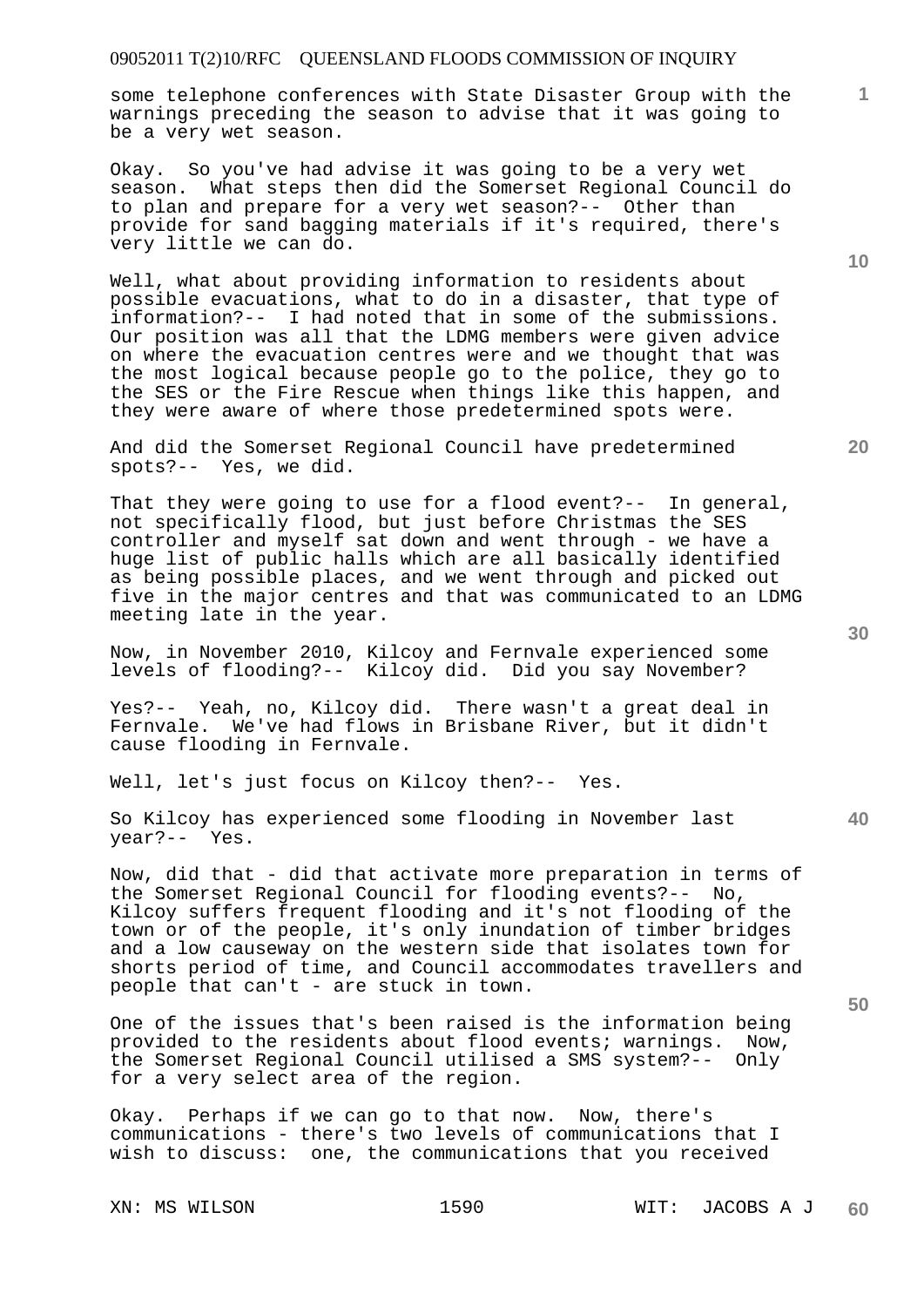from Seqwater about releases from Wivenhoe Dam, and; two, the conveying of that information to residents of the Somerset Regional Council. If we can stick to the first - the first level that I'm talking about. What information would you receive prior to the flood events of 2011 from the operators of the Wivenhoe Dam in relation to releases?-- Okay. I would receive a phone call from the Flood Operation Centre advising me of changes in releases, and that - that phone call would then be confirmed with an e-mail shortly after or at the same time.

And that e-mail would be coming from Seqwater, is that the case?-- Would be from the Flood Operation Centre to Council's e-mail address.

Okay. If I can take you to an e-mail chain and ask you to comment on a couple of matters, and the e-mail chain that I'm asking you to comment upon is an e-mail chain between Seqwater and the Somerset Regional Council in December - 24th of December 2010. Have you seen these e-mails - this e-mail chain before?-- Only today when it was given to me as part of the submission. I hadn't seen them prior to this.

I can see, though, on some of these e-mails you were cc'd in?-- Yes, on a couple of them I was, yes.

Yes. Well, if I can take you to the e-mail from John Adcock at Seqwater to Susan Pitkin on the 24th of December at about 11 a.m. in the morning. Now, I understand that Somerset Regional Council were going to issue letters to residents so they could provide contact information to the Council so the Council could contact them providing information?-- That's correct.

And this e-mail chain, it discusses that issue with Seqwater?-- Yes.

And they had some input into the content of that letter?-- That's correct.

If you could see - you go to page 2 of this e-mail chain and this is the e-mail that is from Susan Pitkin to John Adcock and you were cc'd into it, and you - it's stated there, "In the short-term in the event of being advised of flow releases likely to affect bridges, et cetera, Council will send an SMS message to those affected landholders for whom we have contact details". Do you see that?-- No, I'm sorry, I can't find that. I'm on page two, but I'm-----

At the top of page 2. It starts, "Thank you for your e-mail"?-- Yes.

The next line down and it talks about in the short-term?-- Yes, yes.

And then it discusses that, "In the New Year Council will write to every landholder east of the Brisbane River requesting their contact details"?-- That's correct.

**10** 

**1**

**20** 

**30**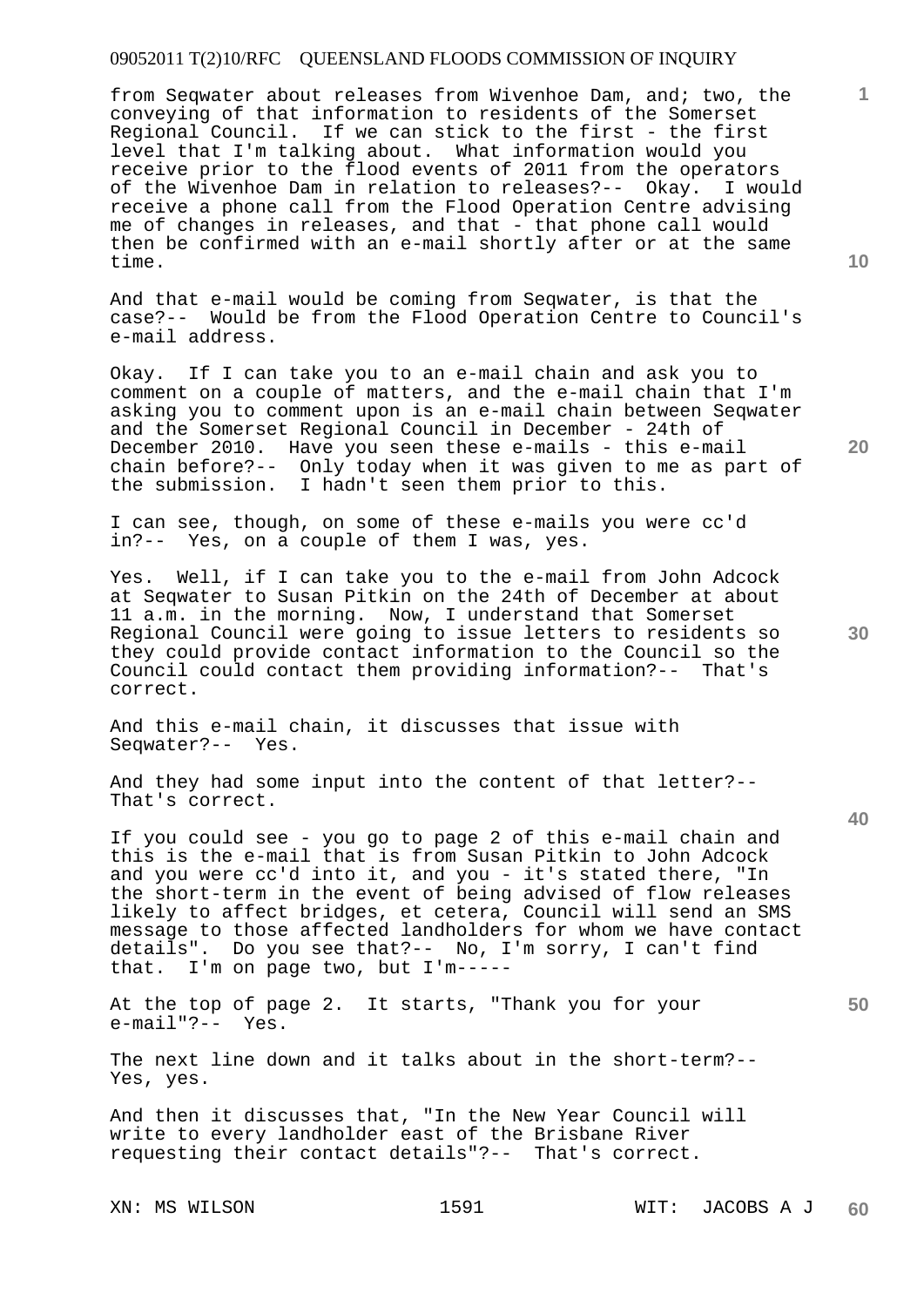Now, Council did that?-- I'm not aware, it's not in my area. The CEO, I believe, was doing that. I couldn't confirm whether it was done or not.

Okay. Well, then have you got any information about the use that the Somerset Regional Council made of SMS alerts?-- Yes, I am.

Okay. Can you tell me about that?-- Okay. When Seqwater advises me of a change which is going to impact one of the bridges in the Brisbane River that cuts off access to the eastern side of the river, I contact the SES controller who was the keeper of the mobile phone contacts that we have and he sends the text message to those communities. There's three communities on the eastern side of the river that are cut off whenever there are certain releases from the dam.

So that is east. What about the west?-- To the west we have no system.

And is the Council going to implement any system for the west?-- Not that I'm aware of.

Now, you say you contact the SES controller?-- Yes.

Do you have any consultation about the wording of those SMSs?-- No, they're just done between - just on my direction.

**30**  So you contact the SES controller and say, "We need to put out a message that states", what?-- Basically what Seqwater has advised me, that there would be releases of a certain quantity and that they're likely to affect this bridge and that bridge for a period because Seqwater usually gives me good advice on estimated times.

**40**  And the contact register, where did that - where does the Council get the contact register from?-- That was where we had made - we'd been approached by people who just made contact and the SES controller had a number of phone numbers and I believe this letter was to try and offer that service to anybody. The CEO was going to write to the mailing address of every ratepayer in those three communities.

To the east?-- To the east.

But that wouldn't be provided to the west?-- No.

**50**  Now, in terms of isolation, the - during the flood events, the many towns in the Somerset Regional Council were isolated?-- Yes, that's correct.

Kilcoy was isolated between the 9th and 14th of January?-- Yes.

Fernvale, Lowood, Esk and Toogoolawah was isolated between the 10th and the 13th of January?-- That's correct.

**1**

**10**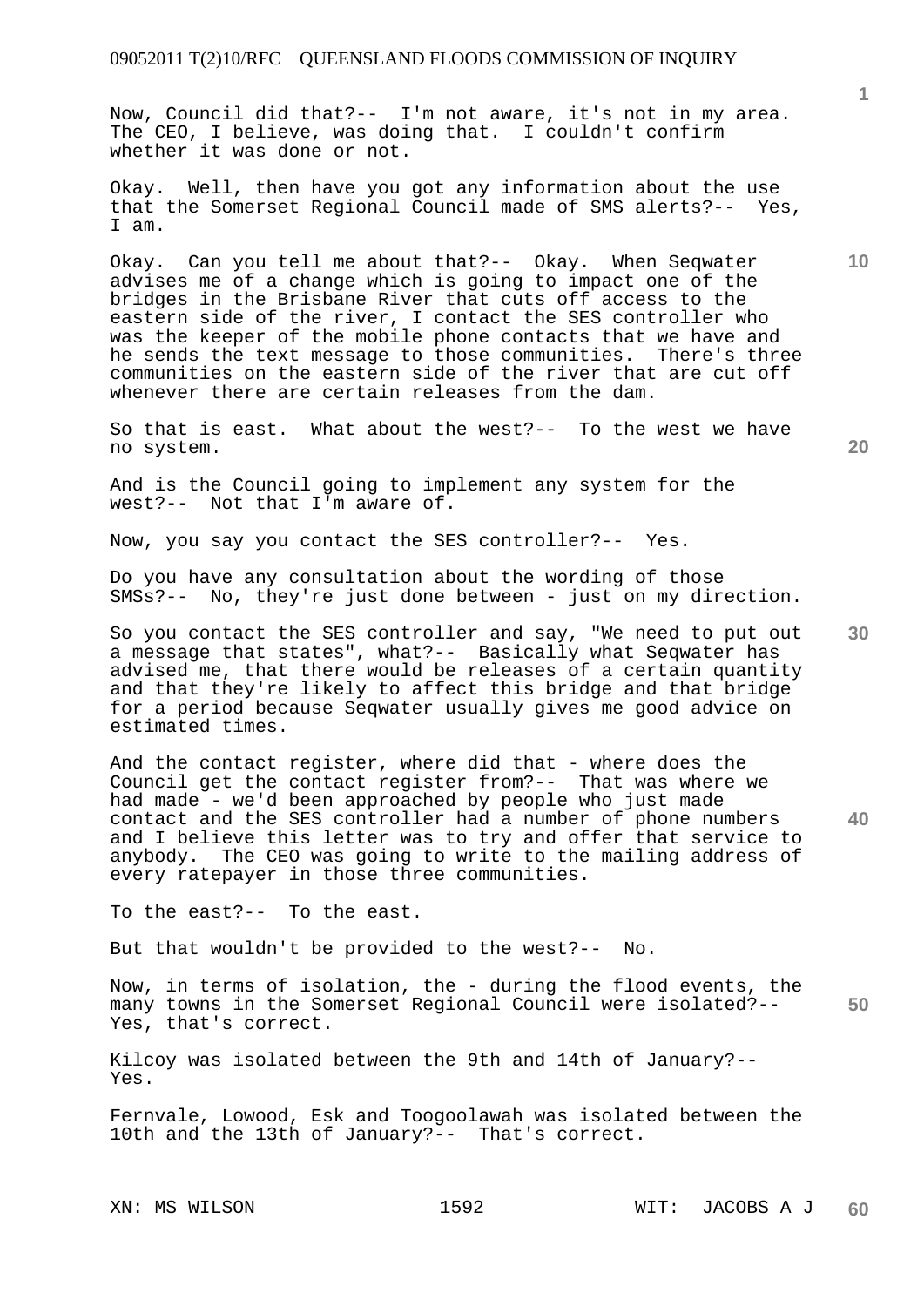The Mayor and the Chief Executive Officer were isolated at Fernvale between the 10th and 13th of January?-- Yes, they yes, that's correct.

And the usual Local Disaster Coordination Centre in Esk was flooded on the 10th of January?-- That's correct.

Now, you address the issue of the extent to which the Somerset Regional Council prepared for the isolation in your first statement at item - at - sorry, in your second statement at item 3. You were asked the extent to which Council prepared for the isolation that occurred between the Council area, and particularly those areas of Kilcoy and Fernvale, et cetera. Your response to that was that Council maintains four depots across the region?-- Correct.

Further in the next paragraph you go on to then say Council also supports four SES units at various - at various towns. Is that enough to prepare for isolation that occurs within the Somerset Regional Council?-- We thought so. We've experienced numerous flood events at different times and it served us pretty well in the past.

Taking into account of what occurred in January 2011, it clearly wasn't enough. That's the case?-- There could be more, but the issue will be Council wouldn't be able to build anymore depots, it will be whether they can form anymore SES units.

Well, the question - the question is what can be done in the future to cope with isolation that occurred in Somerset Regional Council as it occurred during January 2011?-- Some of the things we've discussed since this event is things like trying to equip - better equip our remote coordination centres, things like Fernvale Future Centre suffered from the loss of power and not having a generator was a major problem to them, not having a fixed radio system other than phone lines was a problem to them. So we're looking at those sorts of things.

Now, from the responses that you provide in item 3 of that second statement, the - the focus on that was the Council had four depots and also that there were four SES units. Is the SES the primary means of achieving localised responses? Is that how the Council is on the ground to achieve a localised response?-- Council can respond using its workforce in its plan, but it tends to be focused towards construction because that is what Council is about. Emergency services, the Queensland Rural Fire Service, Queensland Fire and Rescue Service, and the SES through EMQ are the disaster management type structures on the ground, and Council coordinates those resources.

Okay. So it's - the LDMG coordinates those resources?-- Yes.

So does the LDMG deploy the SES about to where - to which task they should perform?-- The concept of the LDMG is that the task should come into the LDMG, and then the LDMG issues those

**10** 

**1**

**20** 

**40** 

**50**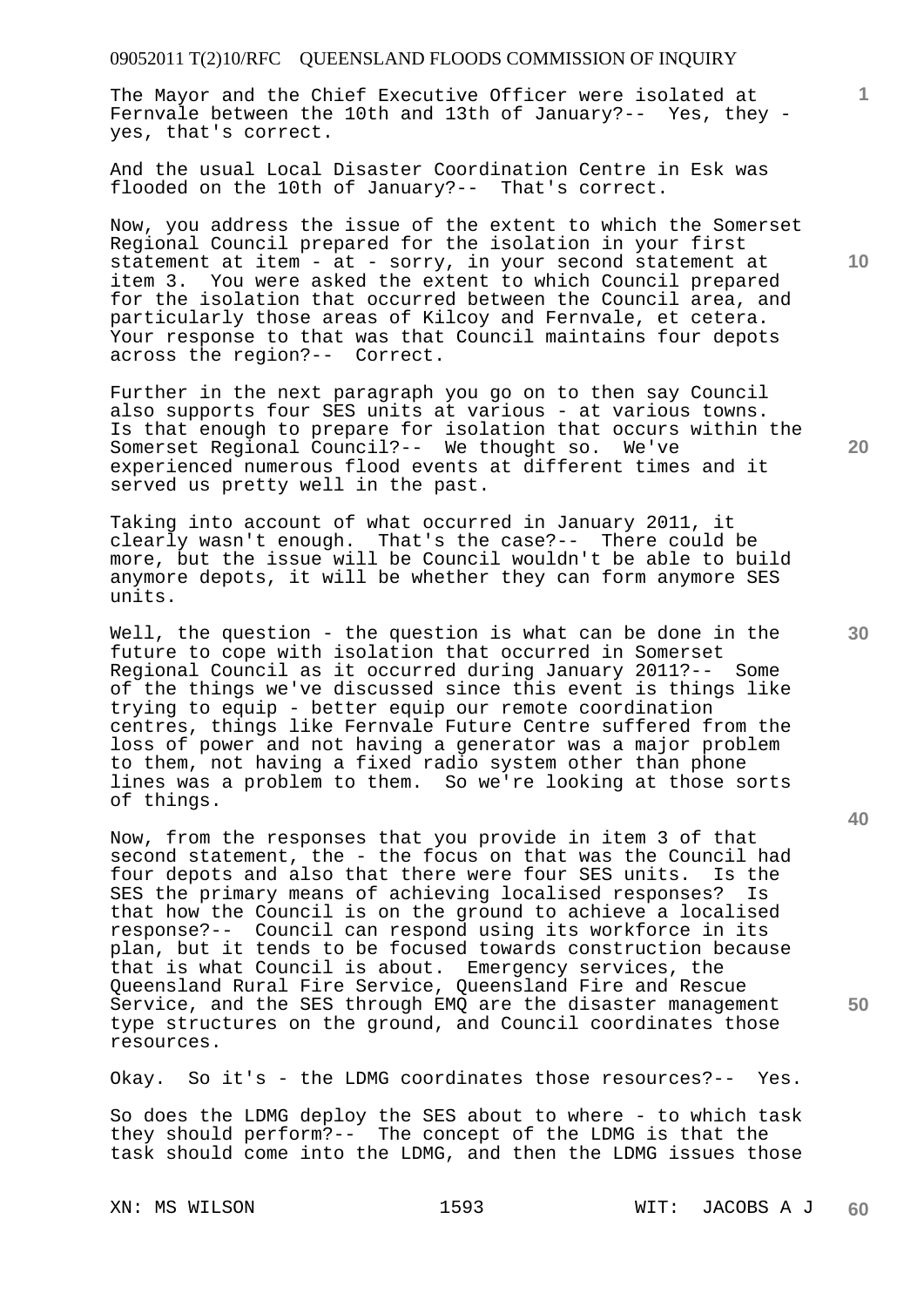out to the response agencies. How the agencies deliver them is not our, sort of, control, but we then get that feedback in and make sure that jobs are tasked, completed and finalised.

Okay. So let's look at the situation that occurred in January 2011 where tasks were coming into the LDMG. Who did you task them out? Which agencies did you task them out?-- Right. The LDMG has a representative from Queensland Fire and Rescue. The Queensland Rural Fire Service operates under the Queensland Fire Rescue so we could task Queensland Fire and Rescue and then they would task whoever they felt to complete. The SES has their local controller on the LDMG, Queensland Police have a representative on the LDMG and so does the Queensland Ambulance Service, as do the two local hospitals. So depending on what the task is, the Incident Management Team in the main LDMG coordination centre then allocates a task to one of those agencies.

If I can take your attention to Kilcoy, and Kilcoy was isolated between the 9th and the 14th of January?-- Correct.

However full activation of the Somerset Regional Council's LDMG did not occur until the 12th of January; is that the case?-- Yes, correct.

Why was it that it didn't activate when Kilcoy was isolated?-- The LDMG activates the coordinator response. Kilcoy was some flooded roads and the police and, I believe, the Queensland Fire Service set up an incident centre at the fire service headquarters in Kilcoy, and as there was no other external agency requirements the LDMG was purely a watching brief, it wasn't activated.

So the LDMG didn't get to become involved in relation to those flood events?-- No, the Mayor and I met on the Sunday and discussed issues and met at the Lowood SES depot and it was decided to have the meeting on the Monday, but unfortunately the isolation had occurred on Monday morning. We had to cancel that meeting.

The Somerset Regional Council experienced a loss of communications?-- Yes, we did.

And that was on the 10th and 11th of January?-- Correct.

There was a loss of electricity and e-mail server in the LDCC on the 10th of January?-- The LDC was - the planned LDCC was actually inundated and became inoperable. So it was inoperable well after the event was in stand-down mode. We had to create a stand - or, sort of, a secondary coordination centre and that had power back on late on the Tuesday.

There was loss of mobile phone and landline coverage?-- In Fernvale/Lowood area, yes.

Okay. Now, if you can go to your second statement and if you can go to item 10 in your second statement. You state that Council did not receive any warning after the State Disaster

**10** 

**1**

**20** 

**30**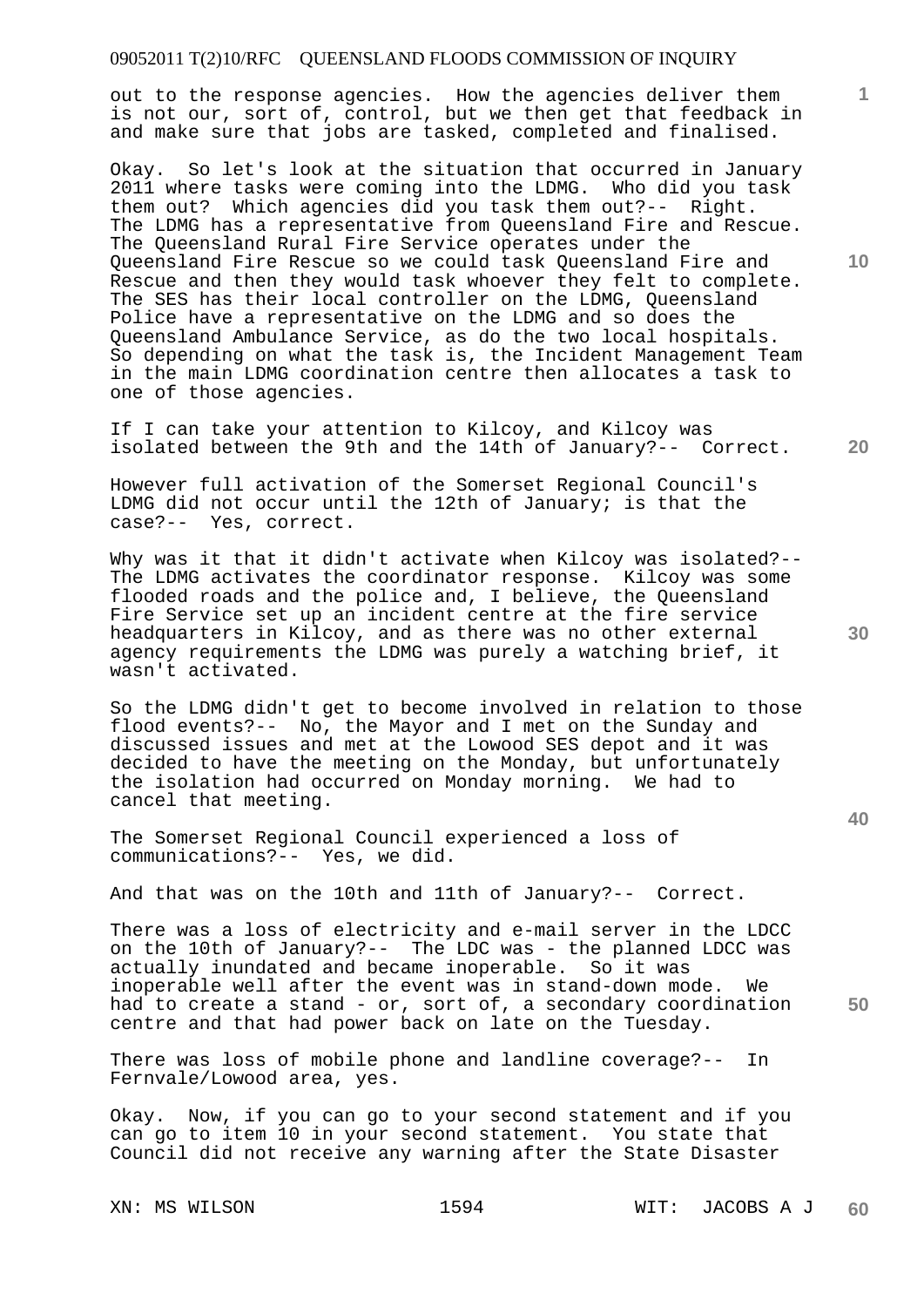Centre telephone link-up on Monday 10 January?-- That's correct.

What was the warning that you received from the State Disaster Centre on this date?-- It was a phone hook-up and as part of that hook up the Bureau of Meteorology gave a report on the predicted rainfall until the end of the event and they predicted I think my memory was 50 to a hundred millimetres of rain for the next two to three days.

And did the Somerset Regional Council take any steps in relation to such a - to such information?-- That information didn't - didn't cause alarms within our area.

The effect on warnings about releases from Wivenhoe Dam are discussed in item 10B to E. If I can take you to this series of an e-mail chain and it's the e-mail chain is between you and Rob Drury from Seqwater, and it's dated from the 11th of January and the 14th of January - sorry, it's not an e-mail chain, it's two e-mails - or two e-mail chains. Now, if I can take you to the e-mail that is - that you sent to Rob Drury on the January the 11th-----?-- Yes.

-----which you discuss - which you say, "Can I confirm my calculations"; do you see that e-mail?-- Yes.

Now, you're also reporting on the situation that you have with communications then where you're saying you've lost power at Fernvale so your home e-mail is not working, "but luckily work is back on line. However when my laptop and phone go flat, I will be out of touch"?-- Correct.

Your laptop and phone did go flat?-- The laptop went flat. The phone I could keep by travelling in the car I kept it operational, but I couldn't receive calls, so it wasn't working.

Because of the communications-----?-- Yes.

-----blackout that we have just discussed?-- Yes.

So what steps did you take to keep in contact with the Seqwater from the 11th of January?-- From the 11th to the 13th when we returned to Esk, I wasn't able to make contact other than the odd time that I'd get reception like this.

**50**  What about - I'm sure that there were - were there - there would have been other facilities in the area that you could have made - you could have used to make contact with Seqwater?-- Not that I was aware of. There was no landlines and no mobile connections and we couldn't get out of Fernvale.

Did you have - you had no contact with any other agency from the 11th of January for a couple of days?-- From the Tuesday morning through to late on the Wednesday.

What about meetings with the SDCC, did that occur?-- No, not on the Tuesday.

**10** 

**1**

**20** 

**40**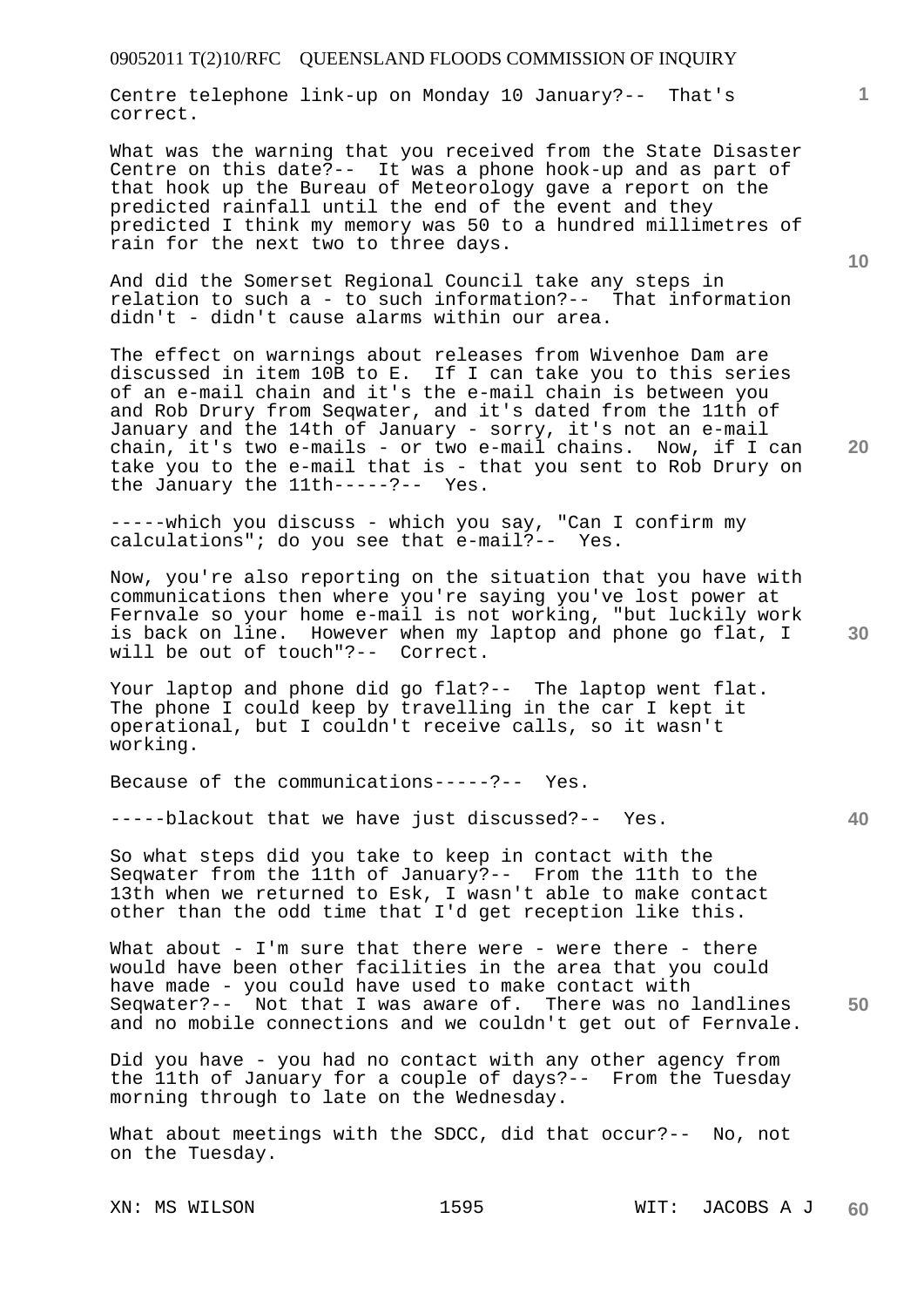Were they aware of the lack of contact that you - that you were suffering?-- I'm not aware.

**10**  Did you convey that information up through the Disaster Management Plan to the DDC?-- Until the Wednesday we weren't able to get out. We - we couldn't get effective communication out. It wasn't until the Wednesday that we were able to get to Lowood and that's when we were able to get back on the phones again and that's when we started to get some meaningful organisation.

And on the 14th of January you send an e-mail, I think that's behind that-----?-- Yes.

-----where you said that you've received your phone messages, "however having been huge problems with communications in Lowood and Fernvale and have not been able to return calls"?-- Yes, that was - I received from - you'd get some messages not on the Tuesday we received nothing, but on - on later times I would get the missed call thing through and they'd leave a message and that's when I sent this to let him know.

Now, Commissioner, I tender those e-mails.

COMMISSIONER: What about that previous series?

MS WILSON: Yes, I should tender those as well.

**30**  COMMISSIONER: All right. The earlier series will be 325.

ADMITTED AND MARKED "EXHIBIT 325"

COMMISSIONER: This one will be 326.

ADMITTED AND MARKED "EXHIBIT 326"

MS WILSON: In your second statement, if I can take you to item 7? That talks about the SMS warning - an SMS warning?--Yes.

**50**  I just want to be clear about the origins of this SMS warning. That was sent to residents living adjacent to Lockyer Creek on Sunday, the 9th of January?-- Correct.

Do you know who sent that SMS warning?-- No, I don't. I'm assuming it's - I'm assuming it's EMQ, but I don't know.

The EMQ had no consultation with the Somerset Regional Council in relation to that warning? And the Mayor was made aware of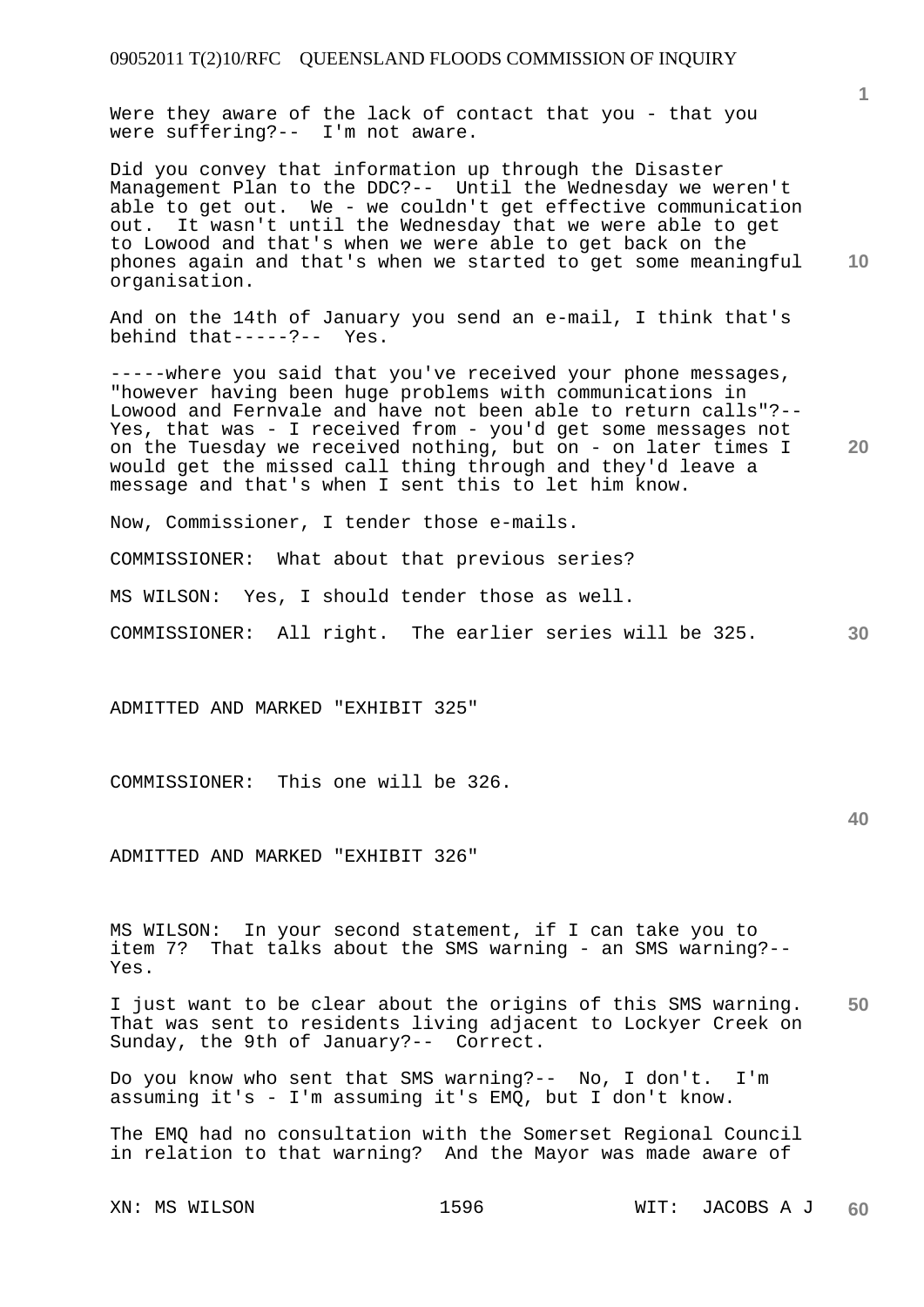the warning by one of the recipients?-- Yes.

And that's how you became aware of it too?-- The Mayor rang me, yeah.

Now, you state there that no further warning was considered necessary?-- We had no further information to add to it and people along the Creek had received it through the SMS system.

So-----?-- They had already been warned.

I just want to know the basis of why you state that no further warning was considered necessary?-- Because the people affected had already been warned through the SMS system.

And you thought that would be sufficient and didn't need to be - well, I'll stop there. Did you know the extent of who received that SMS warning?-- No, we just assumed it was the residents in the affected area.

And you made no inquiries to the extent of who received that warning?-- No, I didn't.

If I can take you to your first statement and if I can take you to paragraph 21. And this advice that you're providing for the future?-- Yes.

Suggestions for the future?-- Yes.

You state there that, "There was a loss of communication at a crucial point in the flood." You state that, "A more robust early warning system needs to be put in place." What do you have in mind when you say "a more robust early warning system"?-- Preferably something that's remote, that doesn't rely on communication between entities.

Are you aware whether the Somerset Regional Council has made investigations to whether that could occur?-- Yes, I have.

Okay. And what - what is the result of those investigations?-- I've had contact with a company that deals in such warning systems. They're investigations it for us. We've given them a map of the Shire with the different catchments in the different town centres and they are going to come back to us with some advice as to whether it's possible or not.

Is that discussions that you have had with a group called Greenspan?-- Yes, I think that's the name.

And they provide SCADA systems which allows for the user to control equipment including warning sirens, storm water diversion and gates and pumps?-- Correct.

What is being envisaged perhaps for Somerset Regional Council?-- On a rough scale some rain gauges, some stream depth gauges, and then a telemetry system from those gauges to wherever the alarms need to be raised, and then audible sirens

**20** 

**40** 

**50** 

**10**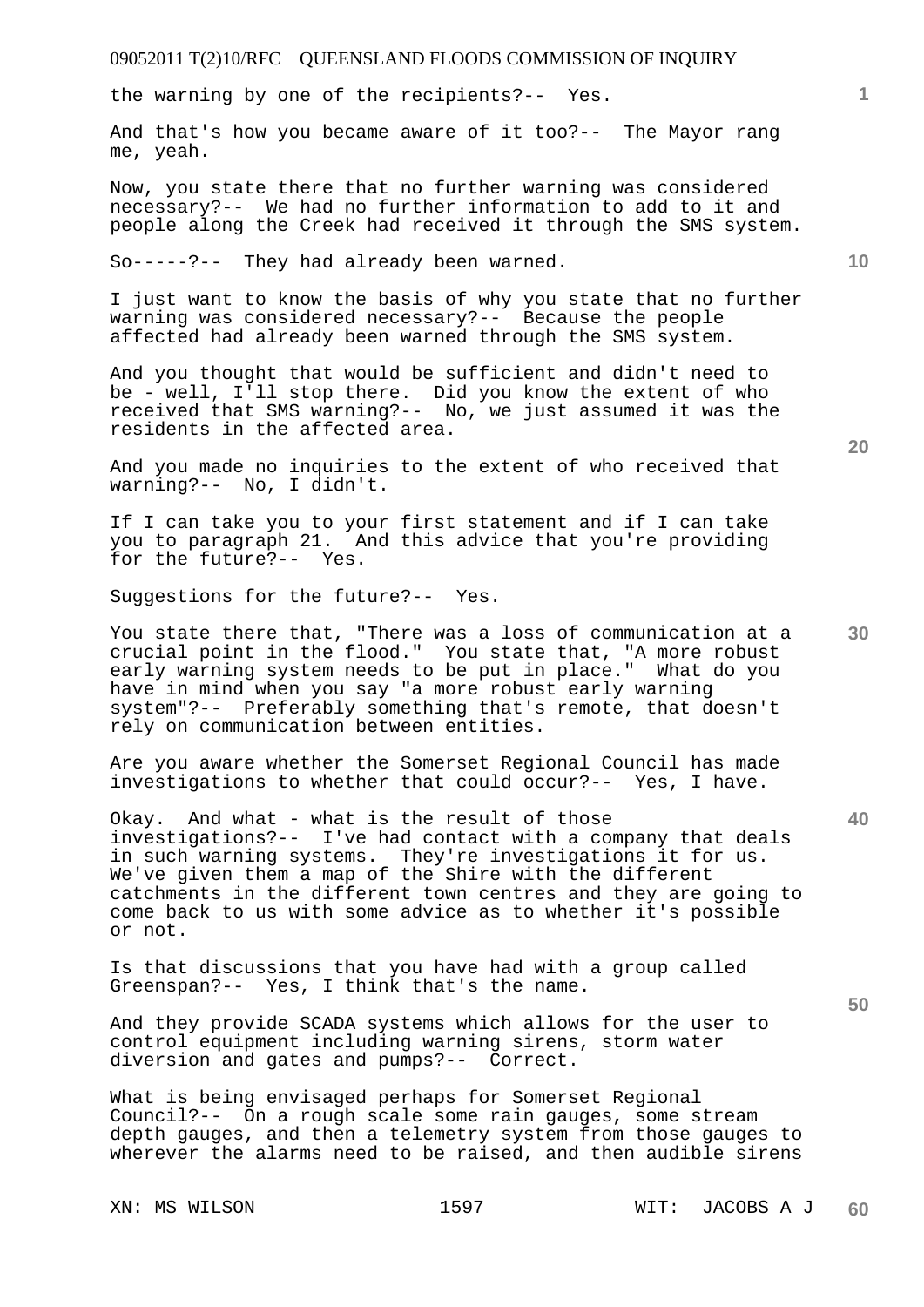was what they recommended as being a likely solution, but we haven't yet got that back from them.

And where would that be a likely solution for?-- That's the problem. We have 14 centres and numerous rural areas along the Lockyer Valley so it would be required in a number of centres.

**10**  And has the Council particularised which centres they are in a priority?-- We've named them all to try and get a big picture of what's required. We haven't prioritised yet.

And how long would this take? If the Council went down this path, how long would it take for these warning systems to be put in place?-- Assuming that funding is not an issue?

Yes?-- I believe they're fairly - you know 12 months was that sort of time frame.

There's communities like Glamorgan Vale-----?-- Yes.

-----that were isolated?-- Yes.

And the residents there have formed a community group. Are you aware of that?-- I have had an e-mail from one of the submitters to the Commission, yes, and had a conversation on the phone.

Are you aware whether the Somerset Regional Council is engaging with these groups to talk about the issues that occurred in this - in their regions?-- This specific case I offered the gentleman if he lets me know when he has his meetings, I'll turn up.

Sorry, I didn't quite hear you?-- The gentleman that contacted me, Mr Hannah, I just told him if he lets me know when he's having his group meeting I'll turn up.

Are you aware that they're considering putting in gauges to provide extra warning to their community?-- I read that in his submission. I read that in his submission.

And what is the Council's response in assisting those communities to - when they're doing their self-help to provide these gauges for themselves?-- I don't think that's my call, but I couldn't see Council having any issue.

And whilst it might not be your call, that would - what would - do you have any idea what the Council's view would be on funding - assisting with funding in relation to those community-driven programs?-- No, I wouldn't be able to answer that, I'm sorry, I don't have that knowledge.

While we're talking about Glamorgan Vale, various communities set up their own - during the flood events set up their own evacuation centres, et cetera. Are you aware whether the Somerset Regional Council is going to involve them in a future Disaster Management Planning?-- I think there's some work to

**1**

**20** 

**30** 

**40**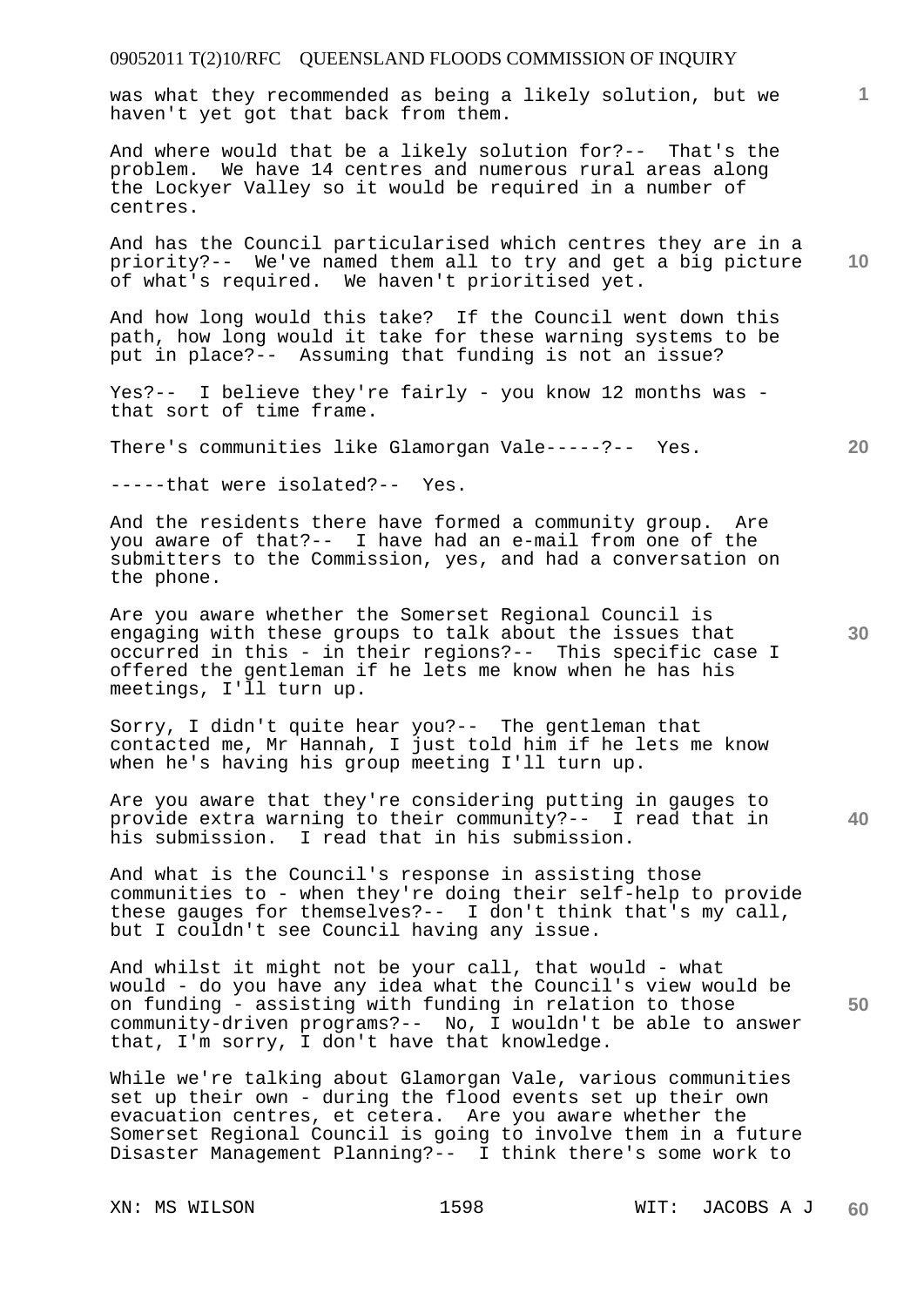be done in making sure that the agencies let their subgroups understand what's involved because I think a lot of this knowledge is there in those rural fire - sorry, in the organisations. It just hasn't got to the grass routes. So, yes, there's work to be done by Council and the agencies.

And how would envisage that to occur? Would that be formally referable in the Disaster Management Plan or is it something that would occur on an ad hoc basis?-- I think it's training of those groups to get to understand what's in the plan.

But what about communication by the LDMG to these groups directly during a disaster event?-- I don't see that as happening. The communication should be with, for instance, in the rural fires, it should be with the Queensland Fire and Rescue Service, and then they should be communicating with their subgroups because otherwise if we start communicating with their subgroups, it gets out of control.

**20** 

**1**

**10** 

**40**